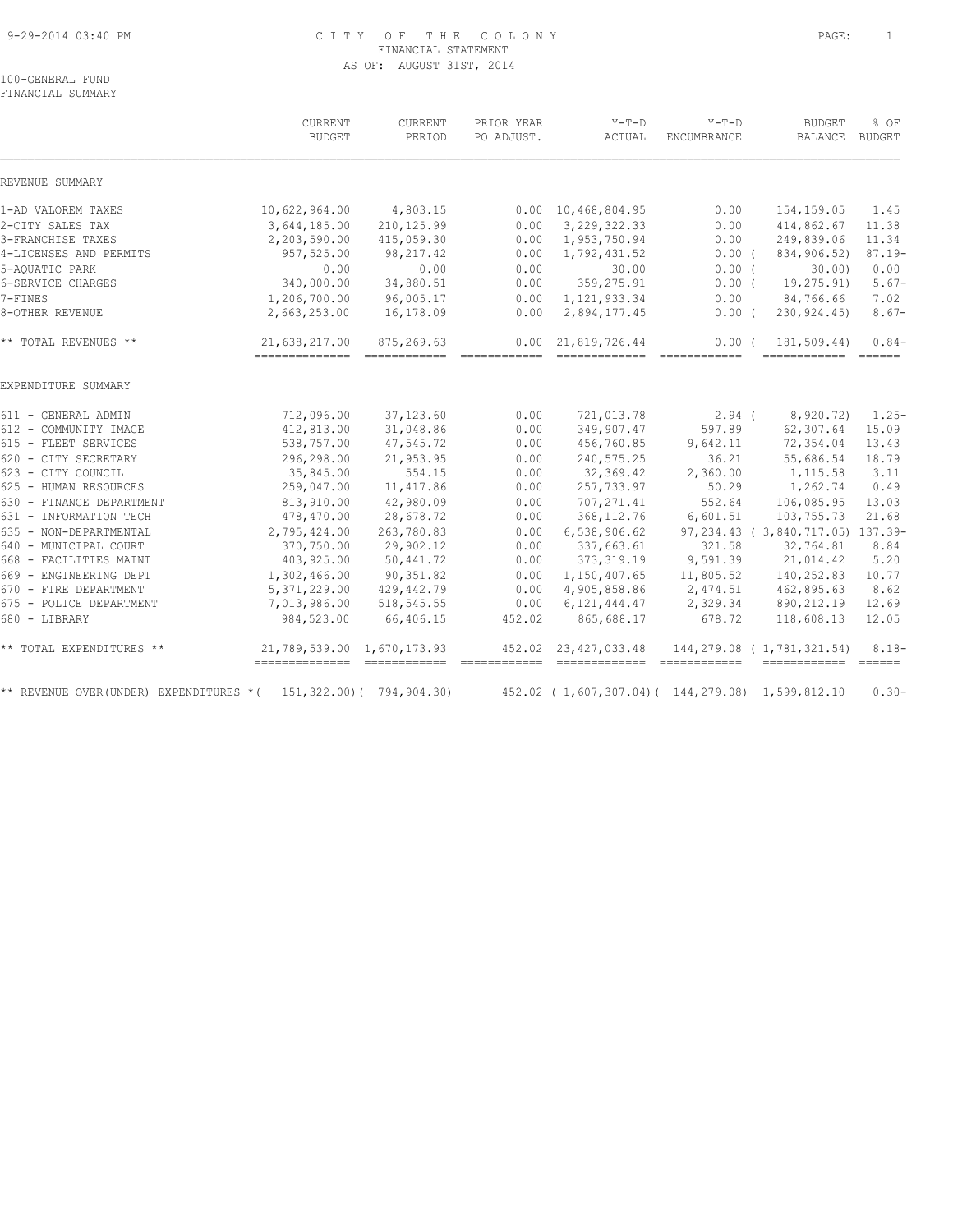## 9-29-2014 03:40 PM C I T Y O F T H E C O L O N Y PAGE: 2 FINANCIAL STATEMENT AS OF: AUGUST 31ST, 2014

# 100-GENERAL FUND

REVENUES

|                  |                                                              | <b>CURRENT</b><br><b>BUDGET</b> | CURRENT<br>PERIOD      | PRIOR YEAR<br>PO ADJUST. | $Y-T-D$<br>ACTUAL          | $Y-T-D$<br>ENCUMBRANCE | <b>BUDGET</b><br>BALANCE BUDGET | % OF             |
|------------------|--------------------------------------------------------------|---------------------------------|------------------------|--------------------------|----------------------------|------------------------|---------------------------------|------------------|
|                  |                                                              |                                 |                        |                          |                            |                        |                                 |                  |
| 410000           | 1-AD VALOREM TAXES<br>CURRENT PROPERTY TAXES                 | 10,483,964.00                   | 4,184.35               | 0.00                     | 10, 415, 665.66            | 0.00                   | 68,298.34                       | 0.65             |
| 410010           | RENDITION PENALTY REVENUE                                    | 2,000.00                        | 15.07                  | 0.00                     | 3,562.81                   | 0.00(                  | 1,562.81)                       | $78.14-$         |
| 410500           | DELINQUENT PROPERTY TAX                                      | 80,000.00                       | 114.38                 | 0.00                     | 9,081.49                   | 0.00                   | 70,918.51                       | 88.65            |
| 410600           | AG ROLLBACK REVENUE                                          | 4,000.00                        | 0.00                   | 0.00                     | 2,649.99                   | 0.00                   | 1,350.01                        | 33.75            |
| 411000           | PENALTY AND INTEREST                                         | 53,000.00                       | 489.35                 | 0.00                     | 37,845.00                  | 0.00                   | 15,155.00                       | 28.59            |
|                  | TOTAL 1-AD VALOREM TAXES                                     | 10,622,964.00                   | 4,803.15               |                          | $0.00 \quad 10,468,804.95$ | 0.00                   | 154, 159.05                     | 1.45             |
| 2-CITY SALES TAX |                                                              |                                 |                        |                          |                            |                        |                                 |                  |
| 420000           | CITY SALES TAX REVENUE                                       | 3,644,185.00                    | 210,125.99             | 0.00                     | 3, 229, 322.33             | 0.00                   | 414,862.67                      | 11.38            |
|                  | TOTAL 2-CITY SALES TAX                                       | 3,644,185.00                    | 210,125.99             | 0.00                     | 3, 229, 322.33             | 0.00                   | 414,862.67                      | 11.38            |
|                  | 3-FRANCHISE TAXES                                            |                                 |                        |                          |                            |                        |                                 |                  |
| 430000           | ELECTRIC FRANCHISE FEES                                      | 1,200,000.00                    | 170,248.66             | 0.00                     | 1,060,633.41               | 0.00                   | 139,366.59                      | 11.61            |
| 431000           | NATURAL GAS FRANCHISE FEES                                   | 123,000.00                      | 14,942.09              | 0.00                     | 140,087.76                 | $0.00$ (               | 17,087.76)                      | $13.89-$         |
| 432000           | TELEPHONE FRANCHISE FEES                                     | 175,000.00                      | 44,031.34              | 0.00                     | 140,664.07                 | 0.00                   | 34, 335.93                      | 19.62            |
| 433000           | PEG FEES                                                     | 176,000.00                      | 24,915.90              | 0.00                     | 54,954.56                  | 0.00                   | 121,045.44                      | 68.78            |
| 433100           | VIDEO SERVICE FRANCHISE FEES                                 | 300,000.00                      | 135,081.84             | 0.00                     | 305, 353.75                | $0.00$ (               | 5,353.75                        | $1.78-$          |
| 434000<br>434100 | RESIDENTIAL SANITATION REVEN<br>COMMERCIAL SANITATION REVENU | 153,590.00<br>76,000.00         | 14,216.12<br>11,623.35 | 0.00<br>0.00             | 153,375.99<br>98,681.40    | 0.00<br>$0.00$ (       | 214.01<br>22,681.40             | 0.14<br>$29.84-$ |
|                  | TOTAL 3-FRANCHISE TAXES                                      | 2,203,590.00                    | 415,059.30             | 0.00                     | 1,953,750.94               | 0.00                   | 249,839.06                      | 11.34            |
|                  | 4-LICENSES AND PERMITS                                       |                                 |                        |                          |                            |                        |                                 |                  |
| 440100           | CODE ENFORCEMENT FEES                                        | 26,000.00                       | 1,400.00               | 0.00                     | 16,585.00                  | 0.00                   | 9,415.00                        | 36.21            |
| 440510           | ENGINEERING INSP OVERTIME FE                                 | 0.00                            | 2,000.00               | 0.00                     | 74,023.75                  | $0.00$ (               | 74,023.75)                      | 0.00             |
| 441000           | RECREATION PROGRAM REVENUE                                   | 0.00                            | 0.00                   | $0.00$ (                 | 79.00                      | 0.00                   | 79.00                           | 0.00             |
| 441300           | RECREATION FACILITY REVENUE                                  | 0.00                            | 0.00                   | 0.00(                    | 40.00                      | 0.00                   | 40.00                           | 0.00             |
| 443000           | BUILDING PERMITS - NEW HOMES                                 | 475,000.00                      | 50,931.79              | 0.00                     | 412,366.70                 | 0.00                   | 62,633.30                       | 13.19            |
| 443500           | COMMERCIAL PERMITS                                           | 80,000.00                       | 0.00                   | 0.00                     | 400,689.47                 | $0.00$ (               | 320,689.47) 400.86-             |                  |
| 443510<br>443520 | FLOODPLAIN DEVELOPMENT PERMI<br>GRADING PERMIT               | 800.00<br>1,000.00              | 0.00<br>4,500.68       | 0.00<br>0.00             | 0.00<br>12,072.20          | 0.00<br>$0.00$ (       | 11,072.20) 107.22-              | 800.00 100.00    |
| 443601           | INSPECTION - DEVELOPER FEES                                  | 12,000.00                       | 0.00                   | 0.00                     | 354, 153. 72               | $0.00$ (               | 342, 153. 72) 851. 28-          |                  |
| 444000           | BUILDING PERMITS - OTHER                                     | 220,000.00                      | 23, 294.95             | 0.00                     | 311, 414.91                | $0.00$ (               | 91, 414.91)                     | $41.55 -$        |
| 444500           | CERTIFICATE OF OCCUPANCY                                     | 5,000.00                        | 300.00                 | 0.00                     | 4,887.50                   | 0.00                   | 112.50                          | 2.25             |
| 445000           | ZONING FEES                                                  | 6,000.00                        | 350.00                 | 0.00                     | 8,595.00                   | $0.00$ (               | 2,595.00                        | $43.25 -$        |
| 445500           | FIRE FEES                                                    | 10,600.00                       | 8,800.00               | 0.00                     | 33,927.05                  | $0.00$ (               | 23,327.05) 220.07-              |                  |
| 445600           | PLATTING FEES                                                | 7,000.00                        | 0.00                   | 0.00                     | 30, 169.00                 | $0.00$ (               | 23,169.00) 330.99-              |                  |
| 446000           | ADOPTION FEES                                                | 3,200.00                        | 320.00                 | 0.00                     | 4,600.00                   | $0.00$ (               | 1,400.00)                       | $43.75-$         |
| 446001           | SHELTERING FEES                                              | 2,400.00                        | 50.00                  | 0.00                     | 1,470.00                   | 0.00                   | 930.00                          | 38.75            |
| 446002           | IMPOUND FEES                                                 | 12,500.00                       | 405.00                 | 0.00                     | 7,995.00                   | 0.00                   | 4,505.00                        | 36.04            |
| 446003           | RELEASE OF OWNERSHIP                                         | 4,000.00                        | 260.00                 | 0.00                     | 3,180.00                   | 0.00                   | 820.00                          | 20.50            |
| 446004           | VOLUNTARY REGISTRATION FEES                                  | 100.00                          | 0.00                   | 0.00                     | 180.00                     | $0.00$ (               | 80.00)                          | $80.00 -$        |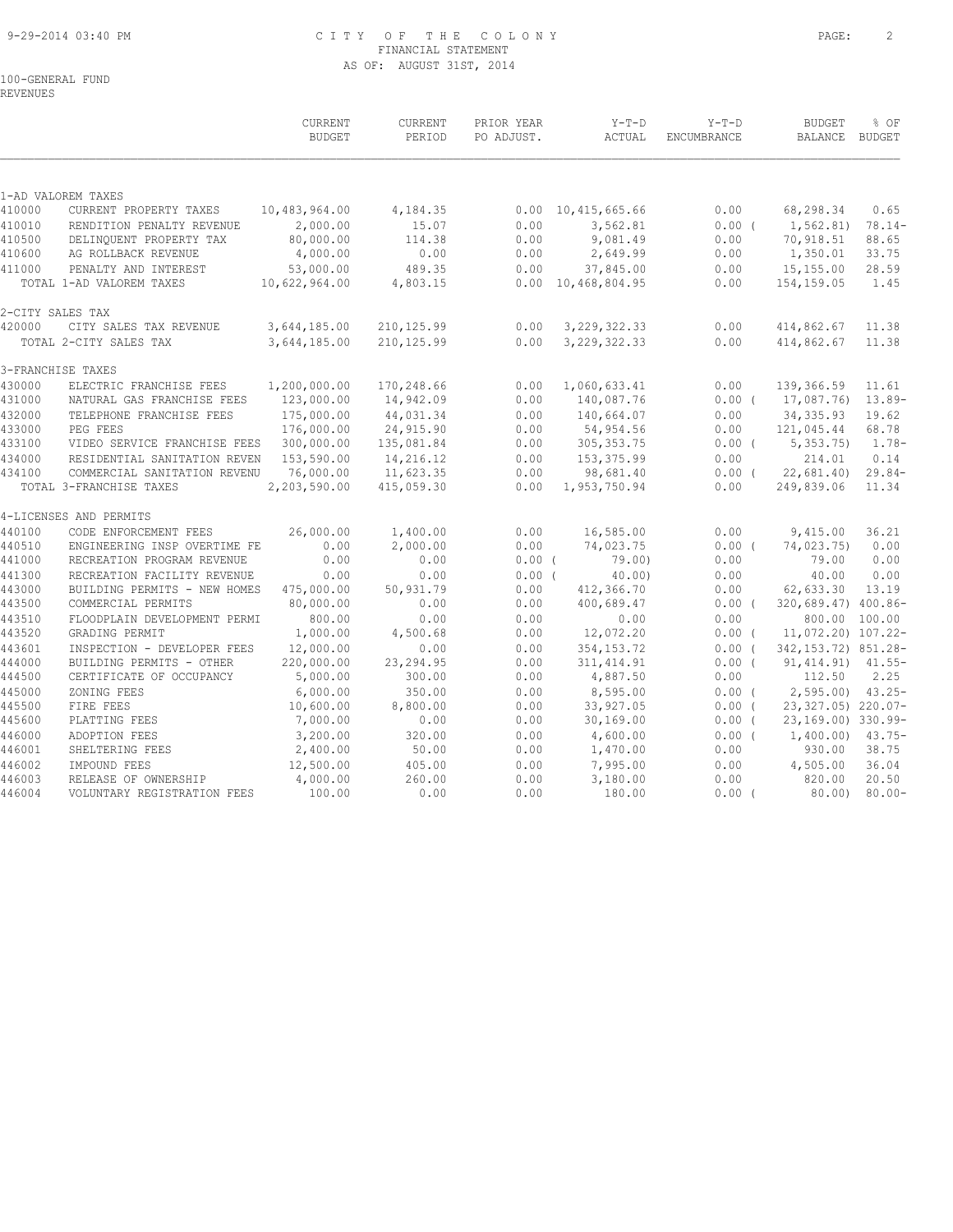## 9-29-2014 03:40 PM C I T Y O F T H E C O L O N Y PAGE: 3 FINANCIAL STATEMENT AS OF: AUGUST 31ST, 2014

REVENUES

|                 |                              | <b>CURRENT</b><br><b>BUDGET</b> | <b>CURRENT</b><br>PERIOD | PRIOR YEAR<br>PO ADJUST. | $Y-T-D$<br>ACTUAL | $Y-T-D$<br>ENCUMBRANCE | <b>BUDGET</b><br><b>BALANCE</b> | % OF<br><b>BUDGET</b> |
|-----------------|------------------------------|---------------------------------|--------------------------|--------------------------|-------------------|------------------------|---------------------------------|-----------------------|
| 446005          | EUTHANASIA FEES              | 1,000.00                        | 120.00                   | 0.00                     | 1,300.00          | $0.00$ (               | 300.00)                         | $30.00 -$             |
| 446006          | RABIES TEST FEES             | 225.00                          | 0.00                     | 0.00                     | 75.00             | 0.00                   | 150.00                          | 66.67                 |
| 446007          | PRIVATE CREMATION FEES       | 900.00                          | 0.00                     | 0.00                     | 25.00             | 0.00                   | 875.00                          | 97.22                 |
| 446008          | ANIMAL REMAINS REMOVAL FEES  | 200.00                          | 30.00                    | 0.00                     | 190.00            | 0.00                   | 10.00                           | 5.00                  |
| 446010          | SHELTER QUARANTINE FEE       | 3,200.00                        | 200.00                   | 0.00                     | 2,400.00          | 0.00                   | 800.00                          | 25.00                 |
| 446500          | INCINERATOR REVENUE          | 600.00                          | 250.00                   | 0.00                     | 2,090.00          | 0.00(                  | 1,490.00) 248.33-               |                       |
| 447000          | SOLICITORS PERMITS           | 800.00                          | 0.00                     | 0.00                     | 4,750.00          | $0.00$ (               | 3,950.00) 493.75-               |                       |
| 448000          | HEALTH PERMITS               | 78,000.00                       | 4,085.00                 | 0.00                     | 97,591.22         | 0.00(                  | $19,591.22$ $25.12$             |                       |
| 449000          | ALCOHOL PERMITS              | 7,000.00                        | 920.00                   | 0.00                     | 7,820.00          | $0.00$ (               |                                 | 820.00) 11.71-        |
|                 | TOTAL 4-LICENSES AND PERMITS | 957,525.00                      | 98, 217.42               | 0.00                     | 1,792,431.52      | $0.00$ (               | 834,906.52)                     | $87.19 -$             |
| 5-AQUATIC PARK  |                              |                                 |                          |                          |                   |                        |                                 |                       |
| 456000          | AEROBIC CLASSES              | 0.00                            | 0.00                     | 0.00                     | 30.00             | $0.00$ (               | 30.00                           | 0.00                  |
|                 | TOTAL 5-AQUATIC PARK         | 0.00                            | 0.00                     | 0.00                     | 30.00             | 0.00(                  | $30.00$ )                       | 0.00                  |
|                 | 6-SERVICE CHARGES            |                                 |                          |                          |                   |                        |                                 |                       |
| 460000          | AMBULANCE CALLS              | 300,000.00                      | 30,921.80                | 0.00                     | 317,010.97        | $0.00$ (               | 17,010.97)                      | $5.67-$               |
| 460100          | AMBULANCE SUBSCRIPTION REVEN | 15,000.00                       | 1,412.11                 | 0.00                     | 15,651.79         | 0.00(                  | 651.79)                         | $4.35-$               |
| 461000          | SERVICE LIENS                | 25,000.00                       | 2,546.60                 | 0.00                     | 26,613.15         | $0.00$ (               | 1,613.15)                       | $6.45-$               |
|                 | TOTAL 6-SERVICE CHARGES      | 340,000.00                      | 34,880.51                | 0.00                     | 359, 275.91       | $0.00$ (               | 19,275.91)                      | $5.67-$               |
| 7-FINES         |                              |                                 |                          |                          |                   |                        |                                 |                       |
| 470000          | MUNICIPAL COURT              | 1,200,000.00                    | 95, 324.22               | 0.00                     | 1, 115, 248.98    | 0.00                   | 84,751.02                       | 7.06                  |
| 471000          | LIBRARY                      | 6,700.00                        | 680.95                   | 0.00                     | 6,684.36          | 0.00                   | 15.64                           | 0.23                  |
|                 | TOTAL 7-FINES                | 1,206,700.00                    | 96,005.17                | 0.00                     | 1, 121, 933.34    | 0.00                   | 84,766.66                       | 7.02                  |
| 8-OTHER REVENUE |                              |                                 |                          |                          |                   |                        |                                 |                       |
| 480000          | INTEREST INCOME              | 10,500.00                       | 578.64                   | 0.00                     | 9,528.43          | 0.00                   | 971.57                          | 9.25                  |
| 481000          | MIXED BEVERAGE TAX           | 76,000.00                       | 0.00                     | 0.00                     | 121,762.66        | 0.00(                  | 45,762.66)                      | $60.21 -$             |
| 481500          | <b>AUCTION PROCEEDS</b>      | 5,000.00                        | 0.00                     | 0.00                     | 18,727.31         | $0.00$ (               | 13, 727.31) 274.55-             |                       |
| 481550          | TOWER RENTAL FEES            | 235,000.00                      | 10,943.75                | 0.00                     | 237, 178.75       | $0.00$ (               | 2, 178.75                       | $0.93-$               |
| 481552          | NFM RENT - ANNEX BLDG        | 0.00                            | 0.00                     | 0.00                     | 86,075.00         | $0.00$ (               | 86,075.00)                      | 0.00                  |
| 482000          | MISCELLANEOUS REVENUE        | 20,000.00                       | 158.00                   | 0.00                     | 34,558.17         | $0.00$ (               | 14,558.17)                      | $72.79-$              |
| 482200          | FEDERAL POLICE GRANT REVENUE | 1,000.00                        | 0.00                     | 0.00                     | 0.00              | 0.00                   | 1,000.00 100.00                 |                       |
| 482210          | LISD GRANT REVENUE           | 77,211.00                       | 0.00                     | 0.00                     | 77,214.00         | $0.00$ (               | $3.00$ )                        | 0.00                  |
| 482212          | INTERLIBRARY LOAN REIMB      | 0.00                            | 0.00                     | 0.00                     | 751.83            | $0.00$ (               | 751.83)                         | 0.00                  |
| 482400          | INSURANCE REIMBURSEMENT      | 1,000.00                        | 0.00                     | 0.00                     | 0.00              | 0.00                   | 1,000.00 100.00                 |                       |
| 482500          | POLICE REPORT REVENUE        | 5,000.00                        | 372.70                   | 0.00                     | 4,359.30          | 0.00                   | 640.70                          | 12.81                 |
| 482515          | ALARM FEES                   | 32,000.00                       | 4,125.00                 | 0.00                     | 39,900.00         | $0.00$ (               | 7,900.00                        | $24.69-$              |
| 483000          | COUNTY LIBRARY               | 37,000.00                       | 0.00                     | 0.00                     | 36,740.00         | 0.00                   | 260.00                          | 0.70                  |
| 483400          | COUNTY AMBULANCE             | 21,836.00                       | 0.00                     | 0.00                     | 21,090.00         | 0.00                   | 746.00                          | 3.42                  |
| 483600          | COUNTY FIRE                  | 10,000.00                       | 0.00                     | 0.00                     | 10,000.00         | 0.00                   | 0.00                            | 0.00                  |
| 489001          | TRANSFER IN - UTILITY FUND   | 1,914,906.00                    | 0.00                     | 0.00                     | 1,914,906.00      | 0.00                   | 0.00                            | 0.00                  |
| 489005          | TRANSFER IN - CHILD SAFETY F | 20,000.00                       | 0.00                     | 0.00                     | 20,000.00         | 0.00                   | 0.00                            | 0.00                  |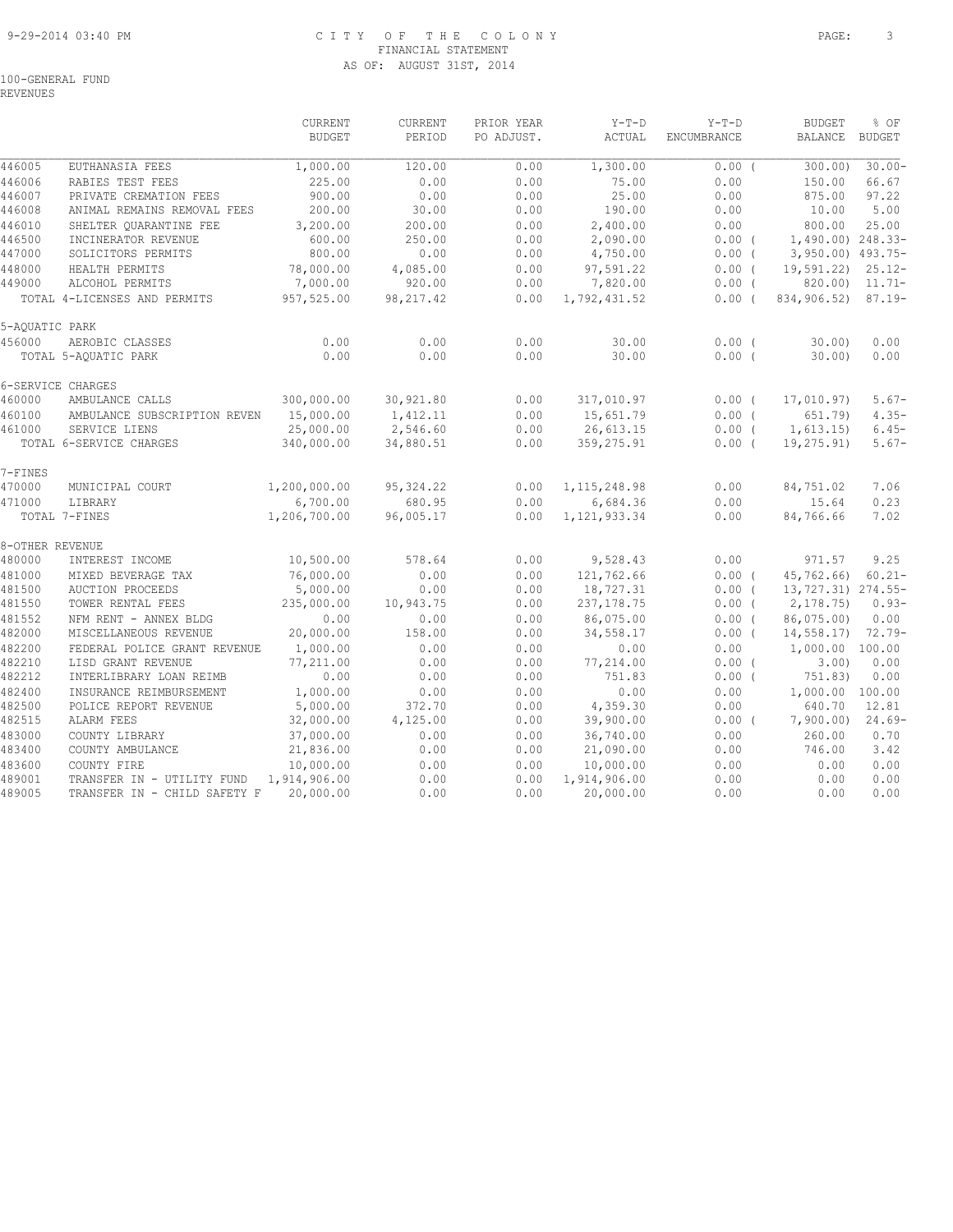## 9-29-2014 03:40 PM C I T Y O F T H E C O L O N Y PAGE: 4 FINANCIAL STATEMENT AS OF: AUGUST 31ST, 2014

100-GENERAL FUND REVENUES

|        |                              | CURRENT<br>BUDGET | CURRENT<br>PERIOD | PRIOR YEAR<br>PO ADJUST. | $Y-T-D$<br>ACTUAL          | $Y-T-D$<br>ENCUMBRANCE | BUDGET<br>BALANCE  | 8 OF<br>BUDGET |
|--------|------------------------------|-------------------|-------------------|--------------------------|----------------------------|------------------------|--------------------|----------------|
| 489007 | TRANSFER IN - STORM WTR UTIL | 168,800.00        | 0.00              | 0.00                     | 168,800.00                 | 0.00                   | 0.00               | 0.00           |
| 489054 | TRANSFER IN - ECONOMIC DEVEL | 28,000.00         | 0.00              | 0.00                     | 92,586.00                  | $0.00$ (               | 64,586.00) 230.66- |                |
|        | TOTAL 8-OTHER REVENUE        | 2,663,253.00      | 16,178.09         | 0.00                     | 2,894,177.45               | 0.00                   | 230,924.45)        | $8.67-$        |
|        | ** TOTAL REVENUES **         | 21,638,217.00     | 875,269.63        |                          | $0.00 \quad 21,819,726.44$ | $0.00$ (               | 181,509.44)        | $0.84-$        |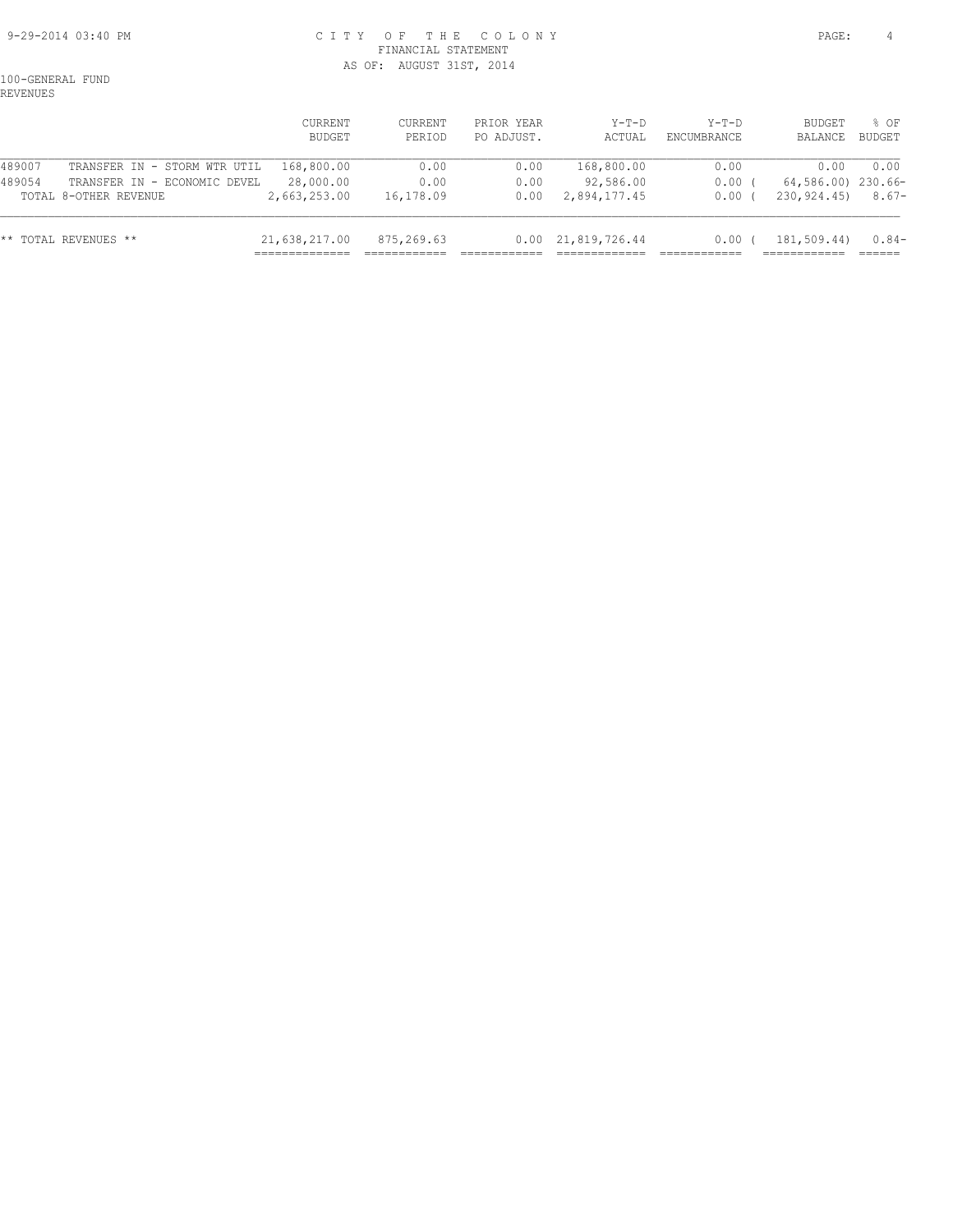#### 9-29-2014 03:40 PM C I T Y O F T H E C O L O N Y PAGE: 5 FINANCIAL STATEMENT AS OF: AUGUST 31ST, 2014

100-GENERAL FUND

611 - GENERAL ADMIN

| DEPARTMENTAL EXPENDITURES |  |
|---------------------------|--|
|                           |  |

|                                    | CURRENT<br><b>BUDGET</b> | CURRENT<br>PERIOD | PRIOR YEAR<br>PO ADJUST. | $Y-T-D$<br>ACTUAL | $Y-T-D$<br>ENCUMBRANCE | <b>BUDGET</b><br>BALANCE BUDGET | $8$ OF        |
|------------------------------------|--------------------------|-------------------|--------------------------|-------------------|------------------------|---------------------------------|---------------|
|                                    |                          |                   |                          |                   |                        |                                 |               |
| 61-PERSONNEL SERVICES              |                          |                   |                          |                   |                        |                                 |               |
| 611-6110 SALARIES                  | 459,442.00 (             | 4,030.19          | 0.00                     | 405,529.69        | 0.00                   | 53, 912.31                      | 11.73         |
| 611-6111 SALARIES, OVERTIME        | 100.00                   | 0.00              | 0.00                     | 0.00              | 0.00                   | 100.00 100.00                   |               |
| 611-6112 PART-TIME, TEMPORARY      | 0.00                     | 0.00              | 0.00                     | 152.00            | 0.00(                  | 152,00)                         | 0.00          |
| 611-6114 HOSPITALIZATION INSURANCE | 46,938.00                | 5,345.76          | 0.00                     | 47,660.84         | 0.00(                  | 722.84)                         | $1.54-$       |
| 611-6115 SOCIAL SECURITY TAXES     | 37,723.00                | 3,109.88          | 0.00                     | 36,256.08         | 0.00                   | 1,466.92                        | 3.89          |
| 611-6116 WORKERS' COMPENSATION     | 600.00                   | 0.00              | 0.00                     | 0.00              | 0.00                   |                                 | 600.00 100.00 |
| 611-6117 RETIREMENT CONTRIBUTIONS  | 58,456.00                | 7,220.11          | 0.00                     | 89,427.76         | 0.00(                  | 30,971.76)                      | $52.98 -$     |
| 611-6120 PRIVATE AUTO ALLOWANCE    | 12,000.00                | 1,384.62          | 0.00                     | 16,269.28         | $0.00$ (               | 4, 269.28                       | $35.58-$      |
| 611-6125 EDUCATION & TRAINING      | 500.00                   | 0.00              | 0.00                     | 120.00            | 0.00                   | 380.00                          | 76.00         |
| 611-6126 TRAVEL EXPENSE            | 5,000.00                 | 1,348.73          | 0.00                     | 2,773.93          | 0.00                   | 2,226.07                        | 44.52         |
| 611-6127 DUES AND MEMBERSHIPS      | 20,500.00                | 0.00              | 0.00                     | 26,926.18         |                        | $0.00$ ( $6,426.18$ ) 31.35-    |               |
| TOTAL 61-PERSONNEL SERVICES        | 641,259.00               | 14,378.91         | 0.00                     | 625, 115.76       | 0.00                   | 16, 143. 24                     | 2.52          |
| 62-CONTRACTUAL SERVICES            |                          |                   |                          |                   |                        |                                 |               |
| 611-6210 PROFESSIONAL SERVICES     | 60,000.00                | 5,000.00          | 0.00                     | 61, 415.02        | $0.00$ (               | 1,415.02)                       | $2.36-$       |
| 611-6211 LEGAL SERVICES            | 0.00                     | 15,760.66         | 0.00                     | 15,760.66         | $0.00$ (               | 15,760.66)                      | 0.00          |
| 611-6213 CONTRACTUAL SERVICES      | 0.00                     | 0.00              | 0.00                     | 35.48             | $0.00$ (               | $35.48$ )                       | 0.00          |
| 611-6235 PRINTING SERVICES         | 125.00                   | 13.50             | 0.00                     | 68.52             | 0.00                   | 56.48                           | 45.18         |
| 611-6244 TELEPHONE SERVICE         | 2,500.00                 | 362.63            | 0.00                     | 4,108.47          | $0.00$ (               | 1,608.47)                       | $64.34-$      |
| 611-6275 EQUIPMENT RENTAL          | 12.00                    | 0.00              | 0.00                     | 8.88              | 2.94                   | 0.18                            | 1.50          |
| TOTAL 62-CONTRACTUAL SERVICES      | 62,637.00                | 21, 136.79        | 0.00                     | 81,397.03         | $2.94$ (               | 18,762.97) 29.96-               |               |
| 63-SUPPLIES                        |                          |                   |                          |                   |                        |                                 |               |
| 611-6310 OFFICE SUPPLIES           | 1,200.00                 | 224.43            | 0.00                     | 923.93            | 0.00                   | 276.07                          | 23.01         |
| 611-6311 COPIER SUPPLIES           | 400.00                   | 0.00              | 0.00                     | 315.16            | 0.00                   | 84.84                           | 21.21         |
| 611-6312 COMPUTER SUPPLIES         | 750.00                   | 0.00              | 0.00                     | 263.91            | 0.00                   | 486.09                          | 64.81         |
| 611-6320 POSTAGE                   | 100.00                   | 2.36              | 0.00                     | 80.38             | 0.00                   | 19.62                           | 19.62         |
| 611-6330 BOOKS AND PERIODICALS     | 250.00                   | 16.95             | 0.00                     | 152.55            | 0.00                   | 97.45                           | 38.98         |
| 611-6340 FUEL & LUBRICANTS         | 0.00                     | 42.00             | 0.00                     | 138.75            | 0.00(                  | 138.75)                         | 0.00          |
| 611-6390 MISCELLANEOUS SUPPLIES    | 5,500.00                 | 1,322.16          | 0.00                     | 12,626.31         | $0.00$ (               | 7,126.31) 129.57-               |               |
| TOTAL 63-SUPPLIES                  | 8,200.00                 | 1,607.90          | 0.00                     | 14,500.99         | $0.00$ (               | $6,300.99$ 76.84-               |               |
| 64-MAINTENANCE                     |                          |                   |                          |                   |                        |                                 |               |
| 66-CAPITAL OUTLAY                  |                          |                   |                          |                   |                        |                                 |               |
|                                    |                          |                   |                          |                   |                        |                                 |               |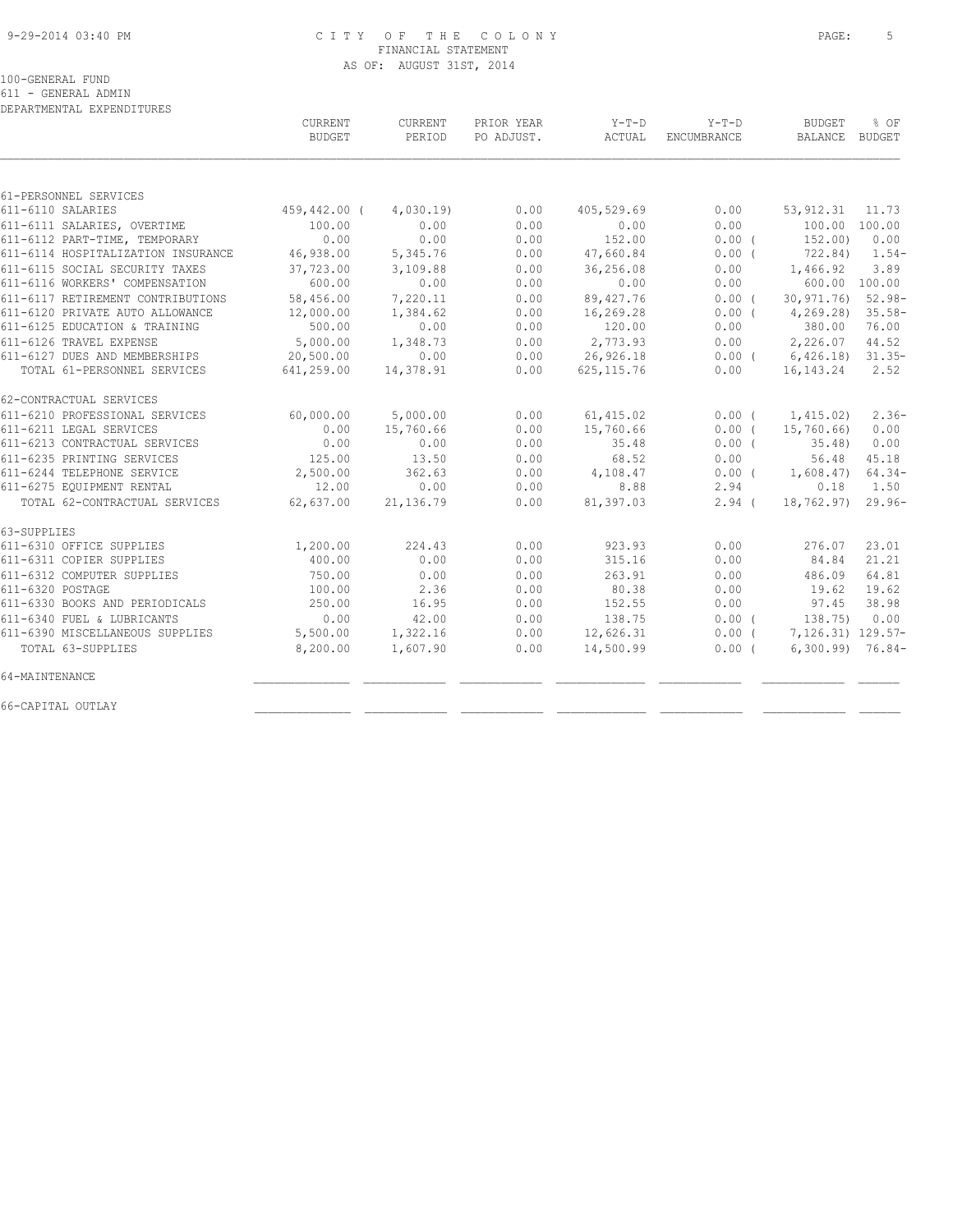| 9-29-2014 03:40 PM                                                   | C I T Y           | OF THE COLONY<br>FINANCIAL STATEMENT<br>AS OF: AUGUST 31ST, 2014 |                          |                 |                        |                   | 6                |
|----------------------------------------------------------------------|-------------------|------------------------------------------------------------------|--------------------------|-----------------|------------------------|-------------------|------------------|
| 100-GENERAL FUND<br>611 - GENERAL ADMIN<br>DEPARTMENTAL EXPENDITURES |                   |                                                                  |                          |                 |                        |                   |                  |
|                                                                      | CURRENT<br>BUDGET | CURRENT<br>PERIOD                                                | PRIOR YEAR<br>PO ADJUST. | Y-T-D<br>ACTUAL | $Y-T-D$<br>ENCUMBRANCE | BUDGET<br>BALANCE | $8$ OF<br>BUDGET |
| 67-OVERHEAD ALLOCATION                                               |                   |                                                                  |                          |                 |                        |                   |                  |
| 68-SUNDRY CHARGES                                                    |                   |                                                                  |                          |                 |                        |                   |                  |
| TOTAL 611 - GENERAL ADMIN                                            | 712,096.00        | 37,123.60                                                        | 0.00                     | 721,013.78      | $2.94$ (               | 8,920.72)         | $1.25-$          |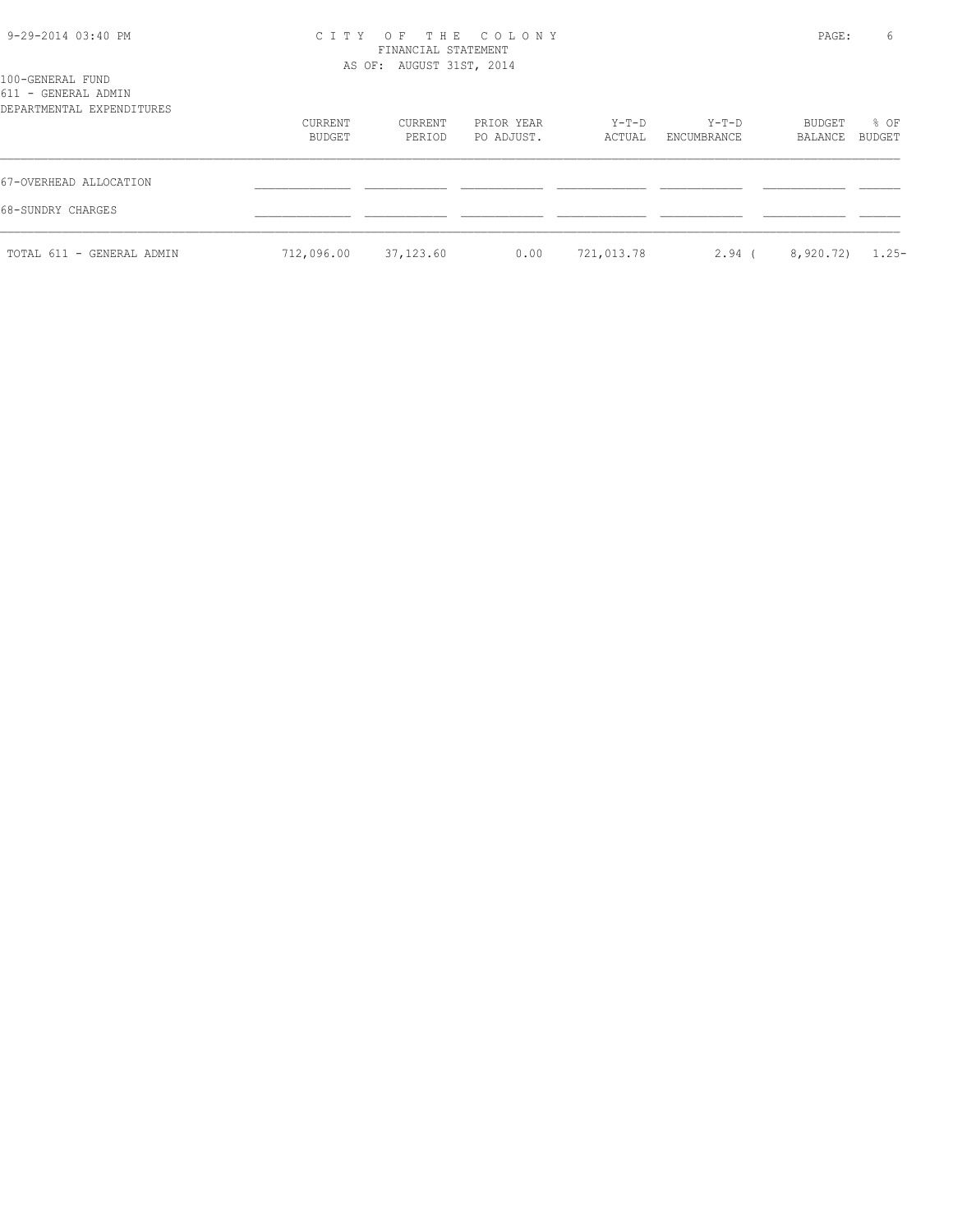#### 9-29-2014 03:40 PM C I T Y O F T H E C O L O N Y PAGE: 7 FINANCIAL STATEMENT AS OF: AUGUST 31ST, 2014

| DEPARTMENTAL EXPENDITURES            |                   |                          |                          |                 |                        |                          |                |
|--------------------------------------|-------------------|--------------------------|--------------------------|-----------------|------------------------|--------------------------|----------------|
|                                      | CURRENT<br>BUDGET | <b>CURRENT</b><br>PERIOD | PRIOR YEAR<br>PO ADJUST. | Y-T-D<br>ACTUAL | $Y-T-D$<br>ENCUMBRANCE | <b>BUDGET</b><br>BALANCE | % OF<br>BUDGET |
|                                      |                   |                          |                          |                 |                        |                          |                |
| 61-PERSONNEL SERVICES                |                   |                          |                          |                 |                        |                          |                |
| 612-6110 SALARIES                    | 250,033.00        | 19,479.98                | 0.00                     | 223,709.30      | 0.00                   | 26,323.70                | 10.53          |
| 612-6111 SALARIES, OVERTIME          | 800.00            | 0.00                     | 0.00                     | 691.92          | 0.00                   | 108.08                   | 13.51          |
| 612-6114 HOSPITALIZATION INSURANCE   | 36,570.00         | 3,078.98                 | 0.00                     | 31,150.65       | 0.00                   | 5,419.35                 | 14.82          |
| 612-6115 SOCIAL SECURITY TAXES       | 20,060.00         | 2,146.93                 | 0.00                     | 16, 142. 72     | 0.00                   | 3,917.28                 | 19.53          |
| 612-6116 WORKERS' COMPENSATION       | 1,250.00          | 0.00                     | 0.00                     | 0.00            | 0.00                   | 1,250.00 100.00          |                |
| 612-6117 RETIREMENT CONTRIBUTIONS    | 31,000.00         | 2,401.88                 | 0.00                     | 27,709.45       | 0.00                   | 3,290.55                 | 10.61          |
| 612-6118 UNIFORMS                    | 400.00            | 0.00                     | 0.00                     | 405.78          | 0.00(                  | 5.78                     | 1.45-          |
| 612-6125 EDUCATION & TRAINING        | 2,800.00          | 50.00                    | 0.00                     | 2,520.00        | 0.00                   | 280.00                   | 10.00          |
| 612-6126 TRAVEL EXPENSE              | 1,400.00          | 268.22                   | 0.00                     | 2,940.29        | $0.00$ (               | 1,540.29) 110.02-        |                |
| 612-6127 DUES & MEMBERSHIPS          | 1,500.00          | 115.00                   | 0.00                     | 1,545.71        | 0.00(                  | 45.71)                   | $3.05-$        |
| TOTAL 61-PERSONNEL SERVICES          | 345,813.00        | 27,540.99                | 0.00                     | 306,815.82      | 0.00                   | 38,997.18                | 11.28          |
| 62-CONTRACTUAL SERVICES              |                   |                          |                          |                 |                        |                          |                |
| 612-6213 CONTRACTUAL SERVICES        | 30,000.00         | 2,722.81                 | 0.00                     | 11,027.60       | 0.00                   | 18,972.40                | 63.24          |
| 612-6235 PRINTING SERVICE            | 1,000.00          | 0.00                     | 0.00                     | 909.54          | 0.00                   | 90.46                    | 9.05           |
| 612-6244 TELEPHONE SERVICE           | 2,200.00          | 57.19                    | 0.00                     | 1,707.27        | 0.00                   | 492.73                   | 22.40          |
| 612-6275 EQUIPMENT RENTAL            | 2,400.00          | 0.00                     | 0.00                     | 1,793.64        | 597.89                 | 8.47                     | 0.35           |
| TOTAL 62-CONTRACTUAL SERVICES        | 35,600.00         | 2,780.00                 | 0.00                     | 15,438.05       | 597.89                 | 19,564.06                | 54.96          |
| 63-SUPPLIES                          |                   |                          |                          |                 |                        |                          |                |
| 612-6310 OFFICE SUPPLIES             | 800.00            | 0.00                     | 0.00                     | 91.29           | 0.00                   | 708.71                   | 88.59          |
| 612-6311 COPIER SUPPLIES             | 1,400.00          | 0.00                     | 0.00                     | 169.79          | 0.00                   | 1,230.21                 | 87.87          |
| 612-6312 COMPUTER SUPPLIES           | 250.00            | 0.00                     | 0.00                     | 308.66          | 0.00(                  | 58.66)                   | $23.46-$       |
| 612-6320 POSTAGE                     | 5,000.00          | 331.57                   | 0.00                     | 3,125.68        | 0.00                   | 1,874.32                 | 37.49          |
| 612-6322 SMALL TOOLS                 | 200.00            | 0.00                     | 0.00                     | 0.00            | 0.00                   | 200.00                   | 100.00         |
| 612-6330 BOOKS & PERIODICALS         | 150.00            | 0.00                     | 0.00                     | 76.00           | 0.00                   | 74.00                    | 49.33          |
| 612-6340 FUEL AND LUBRICANTS         | 4,000.00          | 386.33                   | 0.00                     | 3,282.17        | 0.00                   | 717.83                   | 17.95          |
| 612-6390 MISCELLANEOUS SUPPLIES      | 500.00            | 9.97                     | 0.00                     | 600.01          | $0.00$ (               | 100.01)                  | $20.00 -$      |
| TOTAL 63-SUPPLIES                    | 12,300.00         | 727.87                   | 0.00                     | 7,653.60        | 0.00                   | 4,646.40                 | 37.78          |
| 64-MAINTENANCE                       |                   |                          |                          |                 |                        |                          |                |
| 612-6430 MAINTENANCE - OFC EQUIPMENT | 16,500.00         | 0.00                     | 0.00                     | 17,500.00       | 0.00(                  | 1,000.00)                | $6.06-$        |
| 612-6431 MAINTENANCE - GIS           | 2,500.00          | 0.00                     | 0.00                     | 2,500.00        | 0.00                   | 0.00                     | 0.00           |
| 612-6440 VEHICLE MAINTENANCE         | 100.00            | 0.00                     | 0.00                     | 0.00            | 0.00                   | 100.00                   | 100.00         |
| TOTAL 64-MAINTENANCE                 | 19,100.00         | 0.00                     | 0.00                     | 20,000.00       | 0.00(                  | 900.00                   | $4.71-$        |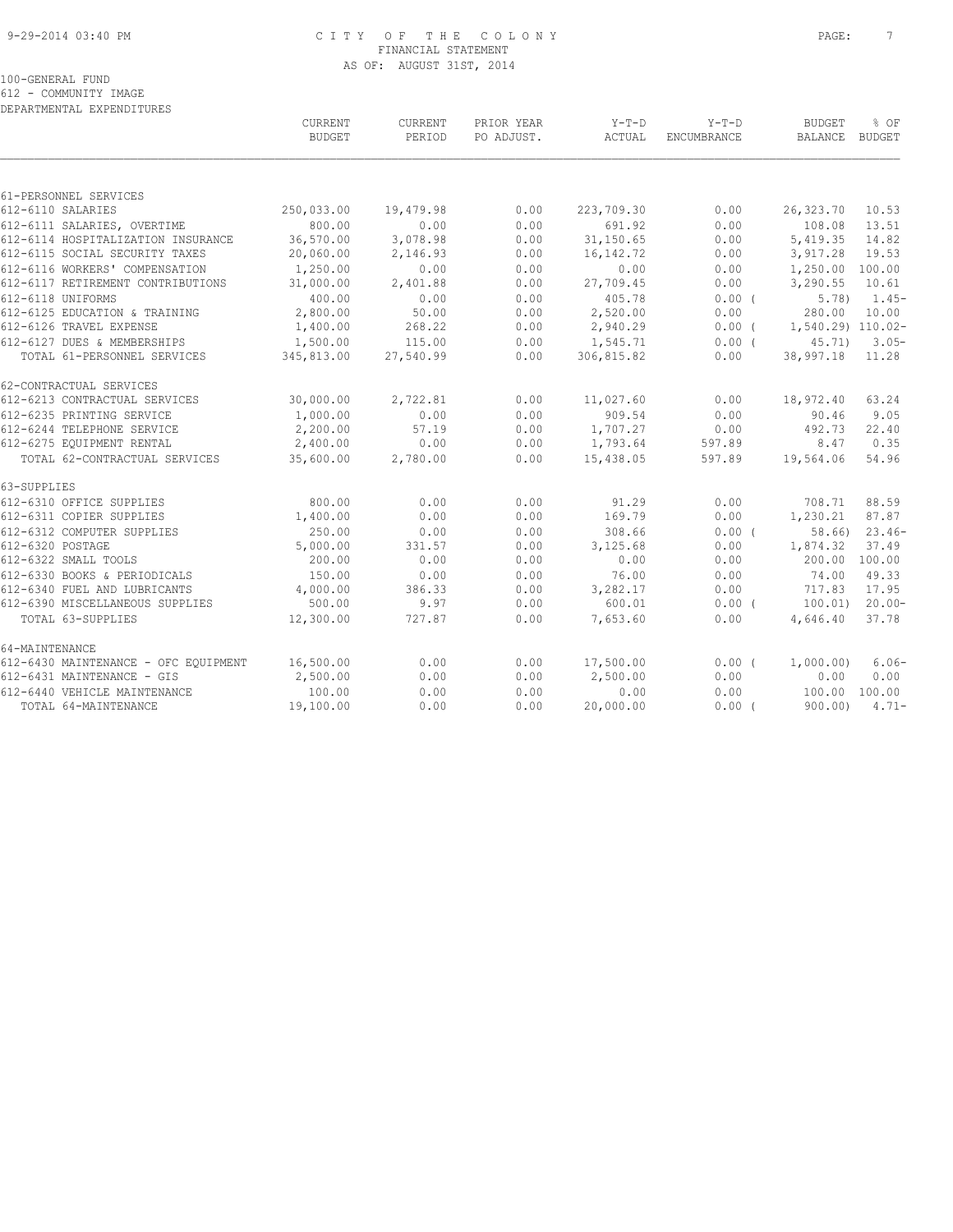#### 9-29-2014 03:40 PM C I T Y O F T H E C O L O N Y PAGE: 8 FINANCIAL STATEMENT AS OF: AUGUST 31ST, 2014

| 100-GENERAL FUND      |  |
|-----------------------|--|
| 612 - COMMUNITY IMAGE |  |
|                       |  |

| ATS COMMONTITI THISOT<br>DEPARTMENTAL EXPENDITURES |                   |                   |                          |                   |                        |                   |                |
|----------------------------------------------------|-------------------|-------------------|--------------------------|-------------------|------------------------|-------------------|----------------|
|                                                    | CURRENT<br>BUDGET | CURRENT<br>PERIOD | PRIOR YEAR<br>PO ADJUST. | $Y-T-D$<br>ACTUAL | $Y-T-D$<br>ENCUMBRANCE | BUDGET<br>BALANCE | % OF<br>BUDGET |
| 66-CAPITAL OUTLAY                                  |                   |                   |                          |                   |                        |                   |                |
| 67-OVERHEAD ALLOCATION                             |                   |                   |                          |                   |                        |                   |                |
| 68-SUNDRY CHARGES                                  |                   |                   |                          |                   |                        |                   |                |
| TOTAL 612 - COMMUNITY IMAGE                        | 412,813.00        | 31,048.86         | 0.00                     | 349,907.47        | 597.89                 | 62,307.64         | 15.09          |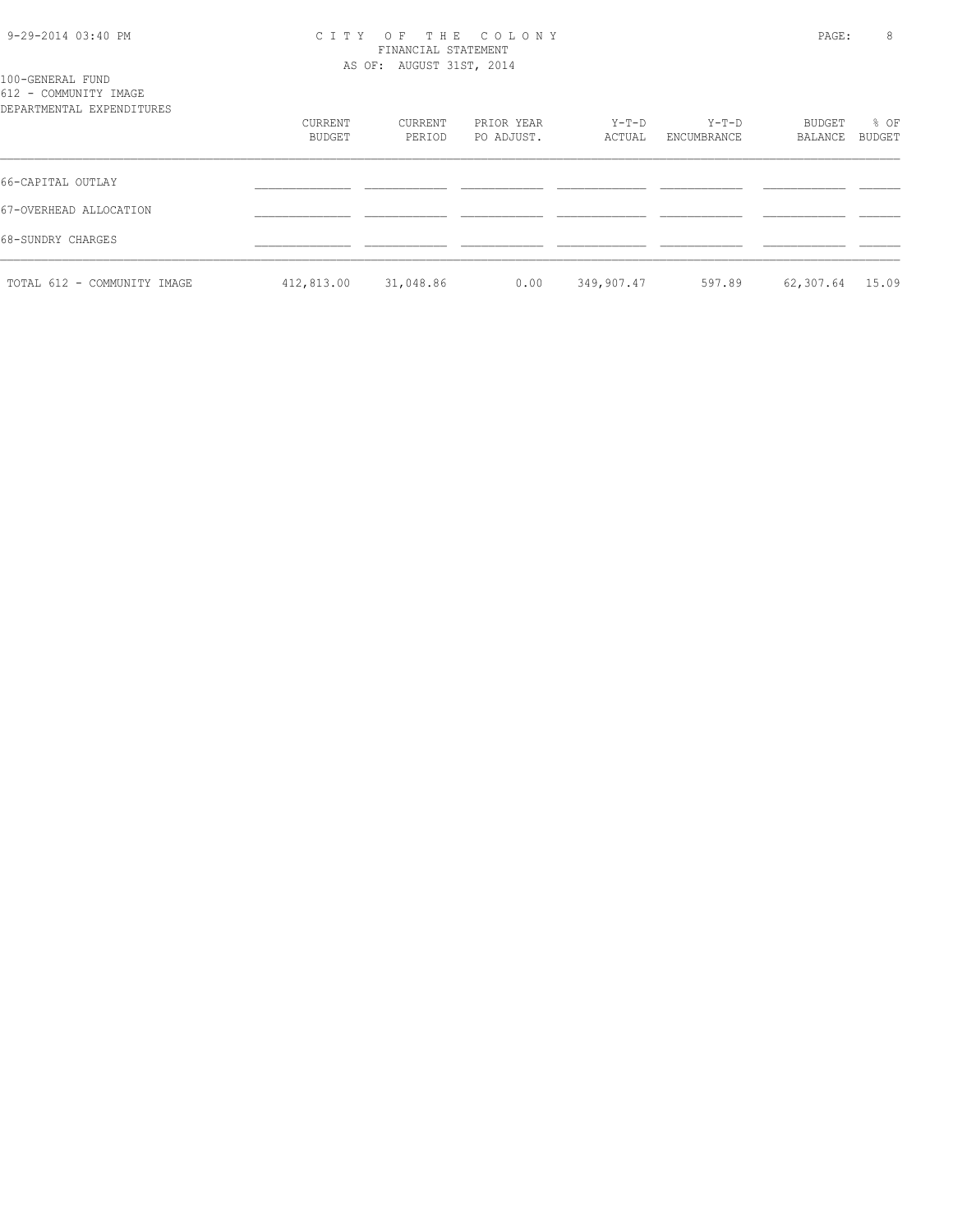#### 9-29-2014 03:40 PM C I T Y O F T H E C O L O N Y PAGE: 9 FINANCIAL STATEMENT AS OF: AUGUST 31ST, 2014

615 - FLEET SERVICES DEPARTMENTAL EXPENDITURES

|                                            | CURRENT<br><b>BUDGET</b> | CURRENT<br>PERIOD | PRIOR YEAR<br>PO ADJUST. | $Y-T-D$<br>ACTUAL  | $Y-T-D$<br><b>ENCUMBRANCE</b> | <b>BUDGET</b><br><b>BALANCE</b> | % OF<br>BUDGET |
|--------------------------------------------|--------------------------|-------------------|--------------------------|--------------------|-------------------------------|---------------------------------|----------------|
|                                            |                          |                   |                          |                    |                               |                                 |                |
| 61-PERSONNEL SERVICES<br>615-6110 SALARIES | 237,652.00               | 18, 114.76        | 0.00                     | 216,708.41         | 0.00                          | 20,943.59                       | 8.81           |
| 615-6111 SALARIES, OVERTIME                | 2,500.00                 | 729.79            | 0.00                     | 1,109.04           | 0.00                          | 1,390.96                        | 55.64          |
| 615-6112 PART-TIME TEMPORARY               | 0.00                     | 0.00              | 0.00                     | 1,112.40           | 0.00(                         | 1, 112, 40)                     | 0.00           |
| 615-6114 HOSPITALIZATION INSURANCE         | 36,570.00                | 3,079.42          | 0.00                     | 33,483.62          | 0.00                          | 3,086.38                        | 8.44           |
| 615-6115 SOCIAL SECURITY TAXES             | 19,212.00                | 2,085.83          | 0.00                     | 16,250.95          | 0.00                          | 2,961.05                        | 15.41          |
| 615-6116 WORKERS' COMPENSATION             | 5,000.00                 | 0.00              | 0.00                     | 0.00               | 0.00                          | 5,000.00                        | 100.00         |
| 615-6117 RETIREMENT CONTRIBUTIONS          | 29,683.00                | 2,323.53          | 0.00                     | 26,944.41          | 0.00                          | 2,738.59                        | 9.23           |
| 615-6118 UNIFORMS                          | 1,000.00                 | 219.60            | 0.00                     | 611.31             | 0.00                          | 388.69                          | 38.87          |
| 615-6125 EDUCATION & TRAINING              | 1,500.00                 | 135.00            | 0.00                     | 815.00             | 0.00                          | 685.00                          | 45.67          |
| 615-6126 TRAVEL EXPENSE                    | 500.00                   | 0.00              | 0.00                     | 0.00               | 0.00                          | 500.00                          | 100.00         |
| TOTAL 61-PERSONNEL SERVICES                | 333,617.00               | 26,687.93         | 0.00                     | 297,035.14         | 0.00                          | 36,581.86                       | 10.97          |
| 62-CONTRACTUAL SERVICES                    |                          |                   |                          |                    |                               |                                 |                |
| 615-6213 CONTRACTUAL SERVICES              | 4,000.00                 | 78.70             | 0.00                     | 1,009.30           | 0.00                          | 2,990.70                        | 74.77          |
| 615-6244 TELEPHONE SERVICES                | 1,500.00                 | 119.04            | 0.00                     | 1,177.43           | 0.00                          | 322.57                          | 21.50          |
| 615-6275 EQUIPMENT RENTAL                  | 600.00                   | 0.00              | 0.00                     | 2.88               | 0.96                          | 596.16                          | 99.36          |
| TOTAL 62-CONTRACTUAL SERVICES              | 6,100.00                 | 197.74            | 0.00                     | 2,189.61           | 0.96                          | 3,909.43                        | 64.09          |
| 63-SUPPLIES                                |                          |                   |                          |                    |                               |                                 |                |
| 615-6310 OFFICE SUPPLIES                   | 750.00                   | 0.00              | 0.00                     | 430.85             | 0.00                          | 319.15                          | 42.55          |
| 615-6311 COPIER SUPPLIES                   | 40.00                    | 0.00              | 0.00                     | 1.55               | 0.00                          | 38.45                           | 96.13          |
| 615-6312 COMPUTER SUPPLIES                 | 300.00                   | 0.00              | 0.00                     | 0.00               | 0.00                          | 300.00                          | 100.00         |
| 615-6313 JANITORIAL SUPPLIES               | 500.00                   | 0.00              | 0.00                     | 99.00              | 0.00                          | 401.00                          | 80.20          |
| 615-6320 POSTAGE<br>615-6322 SMALL TOOLS   | 200.00<br>4,500.00       | 0.00<br>139.98    | 0.00<br>0.00             | 90.34<br>1,488.60  | 0.00<br>0.00                  | 109.66<br>3,011.40              | 54.83<br>66.92 |
| 615-6330 BOOKS & PERIODICALS               | 2,000.00                 | 0.00              | $0.00$ (                 |                    | 0.00                          | 2,002.45 100.12                 |                |
| 615-6340 FUEL AND LUBRICANTS               | 35,000.00                | 3,955.15          | 0.00                     | 2.45)<br>30,627.10 | $9,641.15$ (                  | 5, 268.25                       | $15.05 -$      |
| 615-6345 CHEMICALS                         | 650.00                   | 99.00             | 0.00                     | 346.85             | 0.00                          | 303.15                          | 46.64          |
| 615-6346 COMPRESSED GASES                  | 300.00                   | 0.00              | 0.00                     | 208.85             | 0.00                          | 91.15                           | 30.38          |
| 615-6360 MEDICAL SUPPLIES                  | 300.00                   | 0.00              | 0.00                     | 48.11              | 0.00                          | 251.89                          | 83.96          |
| 615-6390 MISCELLANEOUS SUPPLIES            | 3,000.00                 | 606.85            | 0.00                     | 1,766.58           | 0.00                          | 1,233.42                        | 41.11          |
| TOTAL 63-SUPPLIES                          | 47,540.00                | 4,800.98          | 0.00                     | 35,105.38          | 9,641.15                      | 2,793.47                        | 5.88           |
| 64-MAINTENANCE                             |                          |                   |                          |                    |                               |                                 |                |
| 615-6410 BUILDING MAINTENANCE              | 500.00                   | 0.00              | 0.00                     | 414.44             | 0.00                          | 85.56                           | 17.11          |
| 615-6430 OFFICE EQUIPMENT MAINTENANCE      | 1,000.00                 | 0.00              | 0.00                     | 0.00               | 0.00                          | 1,000.00                        | 100.00         |
| 615-6440 VEHICLE MAINTENANCE               | 110,000.00               | 11,632.26         | 0.00                     | 9,490.97           | 0.00                          | 100,509.03                      | 91.37          |
| 615-6470 OTHER EQUIPMENT MAINTENANCE       | 40,000.00                | 4,226.81          | 0.00                     | 35,693.68          | 0.00                          | 4,306.32                        | 10.77          |
| TOTAL 64-MAINTENANCE                       | 151,500.00               | 15,859.07         | 0.00                     | 45,599.09          | 0.00                          | 105,900.91                      | 69.90          |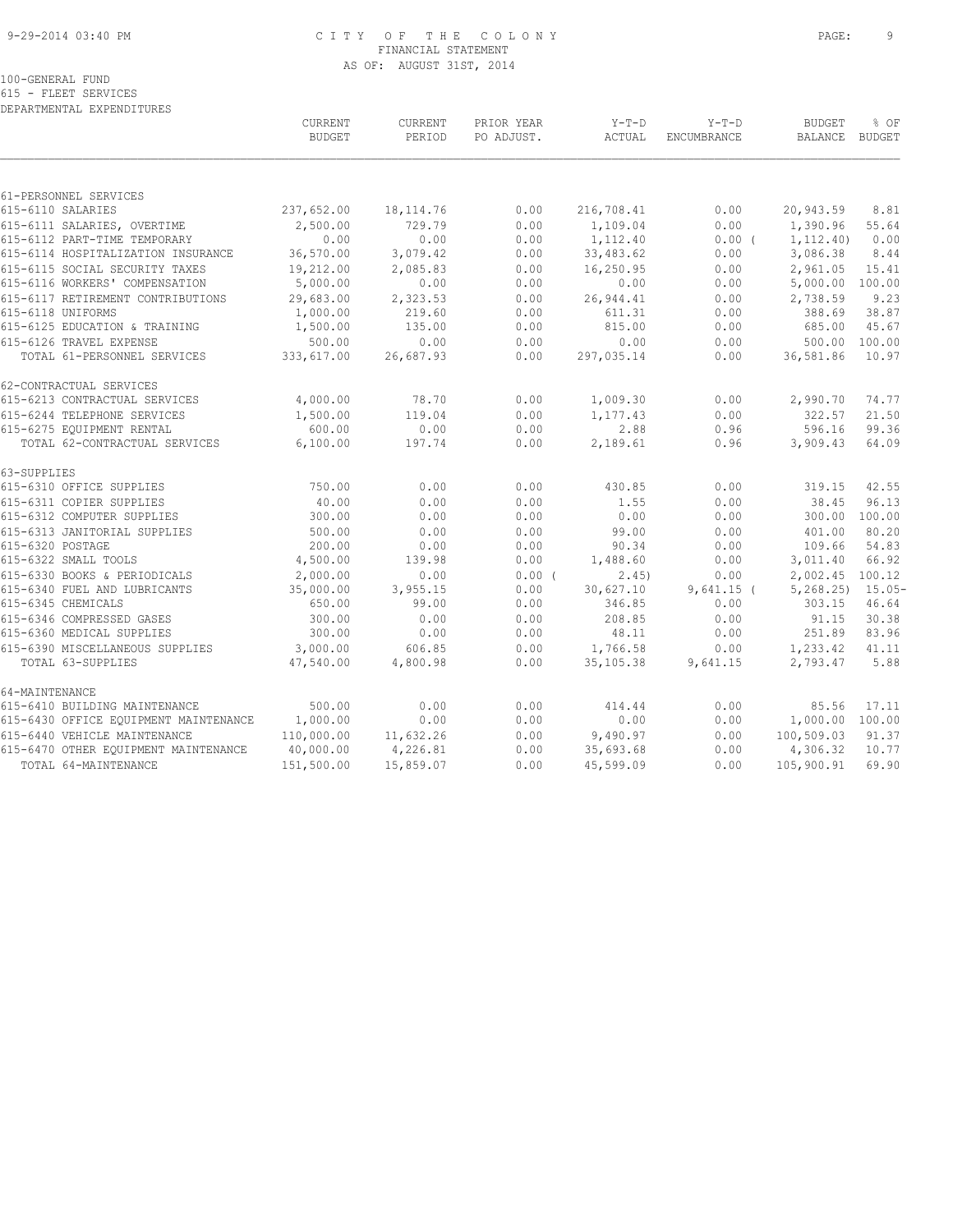#### 9-29-2014 03:40 PM C I T Y O F T H E C O L O N Y PAGE: 10 FINANCIAL STATEMENT AS OF: AUGUST 31ST, 2014

100-GENERAL FUND

615 - FLEET SERVICES

| DEPARTMENTAL EXPENDITURES            |            |           |            |            |             |            |               |
|--------------------------------------|------------|-----------|------------|------------|-------------|------------|---------------|
|                                      | CURRENT    | CURRENT   | PRIOR YEAR | $Y-T-D$    | $Y-T-D$     | BUDGET     | % OF          |
|                                      | BUDGET     | PERIOD    | PO ADJUST. | ACTUAL     | ENCUMBRANCE | BALANCE    | <b>BUDGET</b> |
| 65-NON-CAPITAL                       |            |           |            |            |             |            |               |
| 615-6590 NON-CAPITAL OTHER EQUIPMENT | 0.00       | 0.00      | 0.00       | 76,831.63  | 0.00(       | 76,831.63) | 0.00          |
| TOTAL 65-NON-CAPITAL                 | 0.00       | 0.00      | 0.00       | 76,831.63  | 0.00(       | 76,831.63) | 0.00          |
| 66-CAPITAL OUTLAY                    |            |           |            |            |             |            |               |
| 67-OVERHEAD ALLOCATION               |            |           |            |            |             |            |               |
| TOTAL 615 - FLEET SERVICES           | 538,757.00 | 47,545.72 | 0.00       | 456,760.85 | 9,642.11    | 72,354.04  | 13.43         |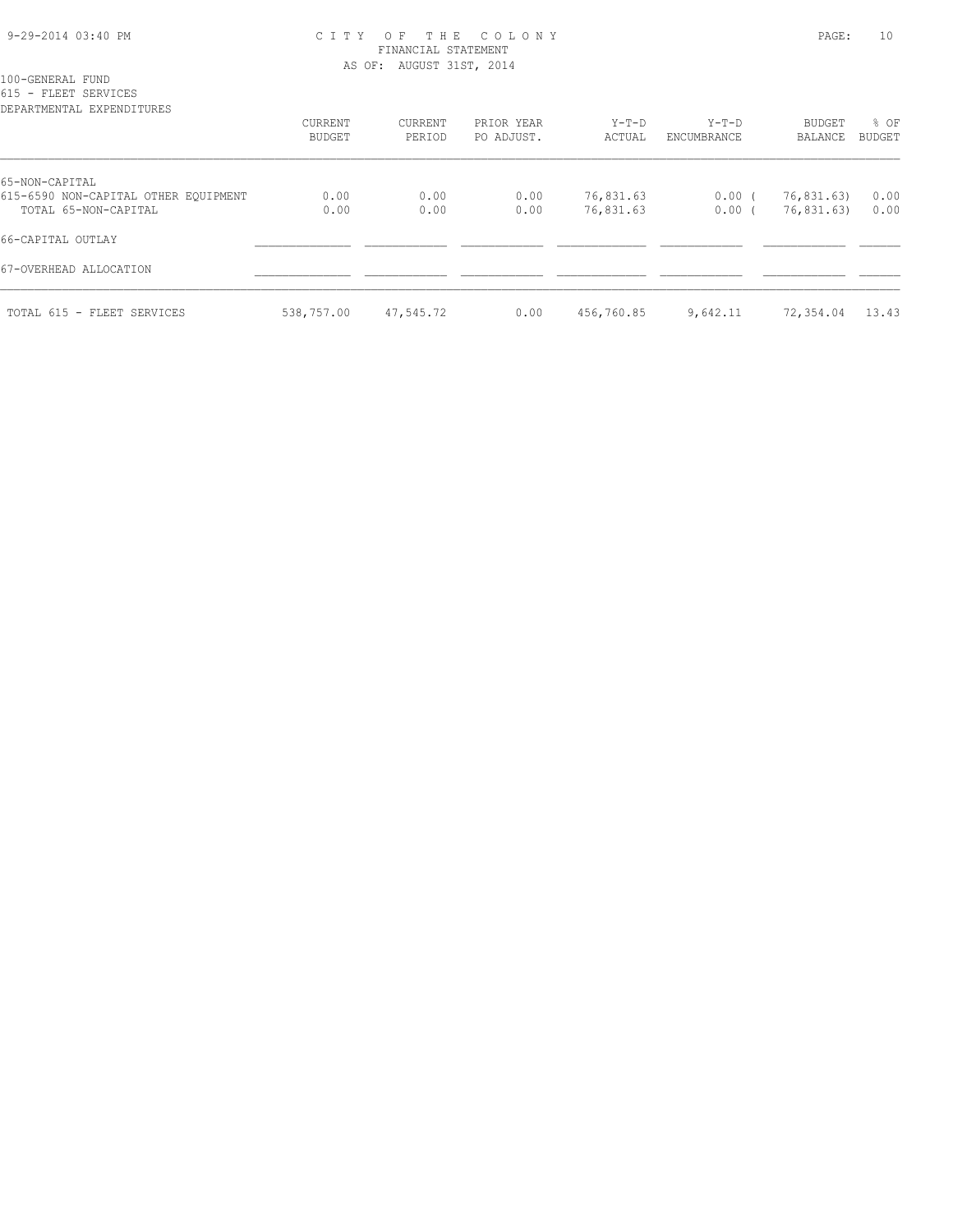#### 9-29-2014 03:40 PM C I T Y O F T H E C O L O N Y PAGE: 11 FINANCIAL STATEMENT AS OF: AUGUST 31ST, 2014

100-GENERAL FUND

620 - CITY SECRETARY DEPARTMENTAL EXPENDITURES

|                                             | CURRENT<br><b>BUDGET</b> | CURRENT<br>PERIOD | PRIOR YEAR<br>PO ADJUST. | $Y-T-D$<br>ACTUAL | $Y-T-D$<br>ENCUMBRANCE | <b>BUDGET</b><br>BALANCE BUDGET | % OF            |
|---------------------------------------------|--------------------------|-------------------|--------------------------|-------------------|------------------------|---------------------------------|-----------------|
|                                             |                          |                   |                          |                   |                        |                                 |                 |
| 61-PERSONNEL SERVICES                       |                          |                   |                          |                   |                        |                                 |                 |
| 620-6110 SALARIES                           | 179,611.00               | 14,068.12         | 0.00                     | 147,703.11        | 0.00                   | 31,907.89 17.76                 |                 |
| 620-6111 SALARIES, OVERTIME                 | 250.00                   | 0.00              | 0.00                     | 0.00              | 0.00                   |                                 | 250.00 100.00   |
| 620-6112 PART-TIME, TEMPORARY               | 1,000.00                 | 1,601.81          | 0.00                     | 4,237.89          | 0.00(                  | 3, 237.89) 323.79-              |                 |
| 620-6114 HOSPITALIZATION INSURANCE          | 21,942.00                | 1,871.39          | 0.00                     | 16,132.84         | 0.00                   | 5,809.16                        | 26.48           |
| 620-6115 SOCIAL SECURITY TAXES              | 14,709.00                | 1,725.06          | 0.00                     | 11,166.05         | 0.00                   | 3,542.95                        | 24.09           |
| 620-6116 WORKERS' COMPENSATION              | 600.00                   | 0.00              | 0.00                     | 0.00              | 0.00                   |                                 | 600.00 100.00   |
| 620-6117 RETIREMENT CONTRIBUTIONS           | 22,241.00                | 1,734.58          | 0.00                     | 18,314.09         | 0.00                   | 3,926.91                        | 17.66           |
| 620-6125 EDUCATION & TRAINING               | 2,300.00                 | 0.00              | 0.00                     | 675.00            | 0.00                   | 1,625.00                        | 70.65           |
| 620-6126 TRAVEL EXPENSE                     | 2,650.00                 | 0.00              | 0.00                     | 1,104.56          | 0.00                   | 1,545.44                        | 58.32           |
| 620-6127 DUES AND MEMBERSHIPS               | 400.00                   | 0.00              | 0.00                     | 425.00            | 0.00(                  |                                 | $25.00$ ) 6.25- |
| TOTAL 61-PERSONNEL SERVICES                 | 245,703.00               | 21,000.96         | 0.00                     | 199,758.54        | 0.00                   | 45,944.46 18.70                 |                 |
| 62-CONTRACTUAL SERVICES                     |                          |                   |                          |                   |                        |                                 |                 |
| 620-6213 CONTRACTUAL SERVICES               | 14,000.00                | 495.92            | 0.00                     | 15,794.94         | $0.00$ (               | $1,794.94)$ $12.82-$            |                 |
| 620-6235 PRINTING SERVICES                  | 0.00                     | 0.00              | 0.00                     | 13.59             | $0.00$ (               | 13.59                           | 0.00            |
| 620-6236 ADVERTISING AND NOTICES            | 18,500.00                | 374.88            | 0.00                     | 11,064.64         | 0.00                   | 7,435.36                        | 40.19           |
| 620-6275 EQUIPMENT RENTAL                   | 145.00                   | 0.00              | 0.00                     | 108.66            | 36.21                  | 0.13                            | 0.09            |
| TOTAL 62-CONTRACTUAL SERVICES               | 32,645.00                | 870.80            | 0.00                     | 26,981.83         | 36.21                  | 5,626.96                        | 17.24           |
| 63-SUPPLIES                                 |                          |                   |                          |                   |                        |                                 |                 |
| 620-6310 OFFICE SUPPLIES                    | 500.00                   | 0.00              | 0.00                     | 490.65            | 0.00                   | 9.35                            | 1.87            |
| 620-6311 COPIER SUPPLIES                    | 400.00                   | 61.66             | 0.00                     | 347.45            | 0.00                   | 52.55                           | 13.14           |
| 620-6312 COMPUTER SUPPLIES                  | 200.00                   | 0.00              | 0.00                     | 54.95             | 0.00                   | 145.05                          | 72.53           |
| 620-6320 POSTAGE                            | 400.00                   | 20.53             | 0.00                     | 297.14            | 0.00                   | 102.86                          | 25.72           |
| 620-6330 BOOKS AND PERIODICALS              | 350.00                   | 0.00              | 0.00                     | 319.50            | 0.00                   | 30.50                           | 8.71            |
| 620-6335 AWARDS                             | 6,500.00                 | 0.00              | 0.00                     | 6,822.49          | 0.00(                  | 322.49                          | $4.96-$         |
| 620-6336 ELECTION EXPENSE                   | 4,000.00                 | 0.00              | 0.00                     | 0.00              | 0.00                   | 4,000.00 100.00                 |                 |
| 620-6390 MISCELLANEOUS SUPPLIES             | 300.00                   | 0.00              | 0.00                     | 70.00             | 0.00                   | 230.00                          | 76.67           |
| TOTAL 63-SUPPLIES                           | 12,650.00                | 82.19             | 0.00                     | 8,402.18          | 0.00                   | 4,247.82                        | 33.58           |
| 64-MAINTENANCE                              |                          |                   |                          |                   |                        |                                 |                 |
| 620-6430 OFFICE EQUIPMENT - MAINT. 5,300.00 |                          | 0.00              | 0.00                     | 5,432.70          | $0.00$ (               | 132.70)                         | $2.50-$         |
| TOTAL 64-MAINTENANCE                        | 5,300.00                 | 0.00              | 0.00                     | 5,432.70          | 0.00(                  | 132.70)                         | $2.50 -$        |
| 66-CAPITAL OUTLAY                           |                          |                   |                          |                   |                        |                                 |                 |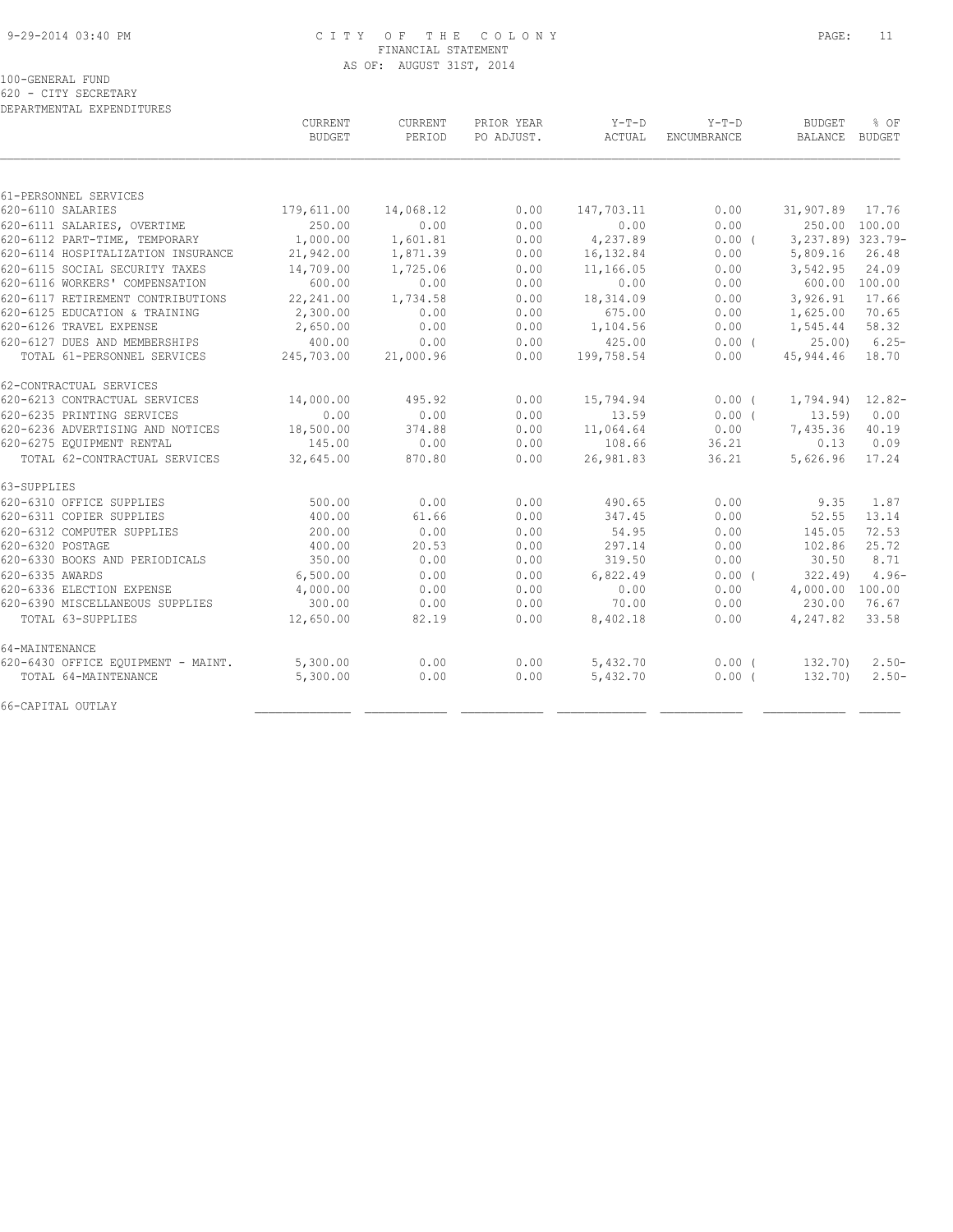| 9-29-2014 03:40 PM |  |
|--------------------|--|
|                    |  |

#### 9-29-2014 03:40 PM C I T Y O F T H E C O L O N Y PAGE: 12 FINANCIAL STATEMENT AS OF: AUGUST 31ST, 2014

| 100-GENERAL FUND<br>620 - CITY SECRETARY<br>DEPARTMENTAL EXPENDITURES |                   |                   |                          |                 |                      |                   |                |
|-----------------------------------------------------------------------|-------------------|-------------------|--------------------------|-----------------|----------------------|-------------------|----------------|
|                                                                       | CURRENT<br>BUDGET | CURRENT<br>PERIOD | PRIOR YEAR<br>PO ADJUST. | Y-T-D<br>ACTUAL | Y-T-D<br>ENCUMBRANCE | BUDGET<br>BALANCE | % OF<br>BUDGET |
| 67-OVERHEAD ALLOCATION                                                |                   |                   |                          |                 |                      |                   |                |
| 68-SUNDRY CHARGES                                                     |                   |                   |                          |                 |                      |                   |                |
| TOTAL 620 - CITY SECRETARY                                            | 296,298.00        | 21,953.95         | 0.00                     | 240,575.25      | 36.21                | 55,686.54         | 18.79          |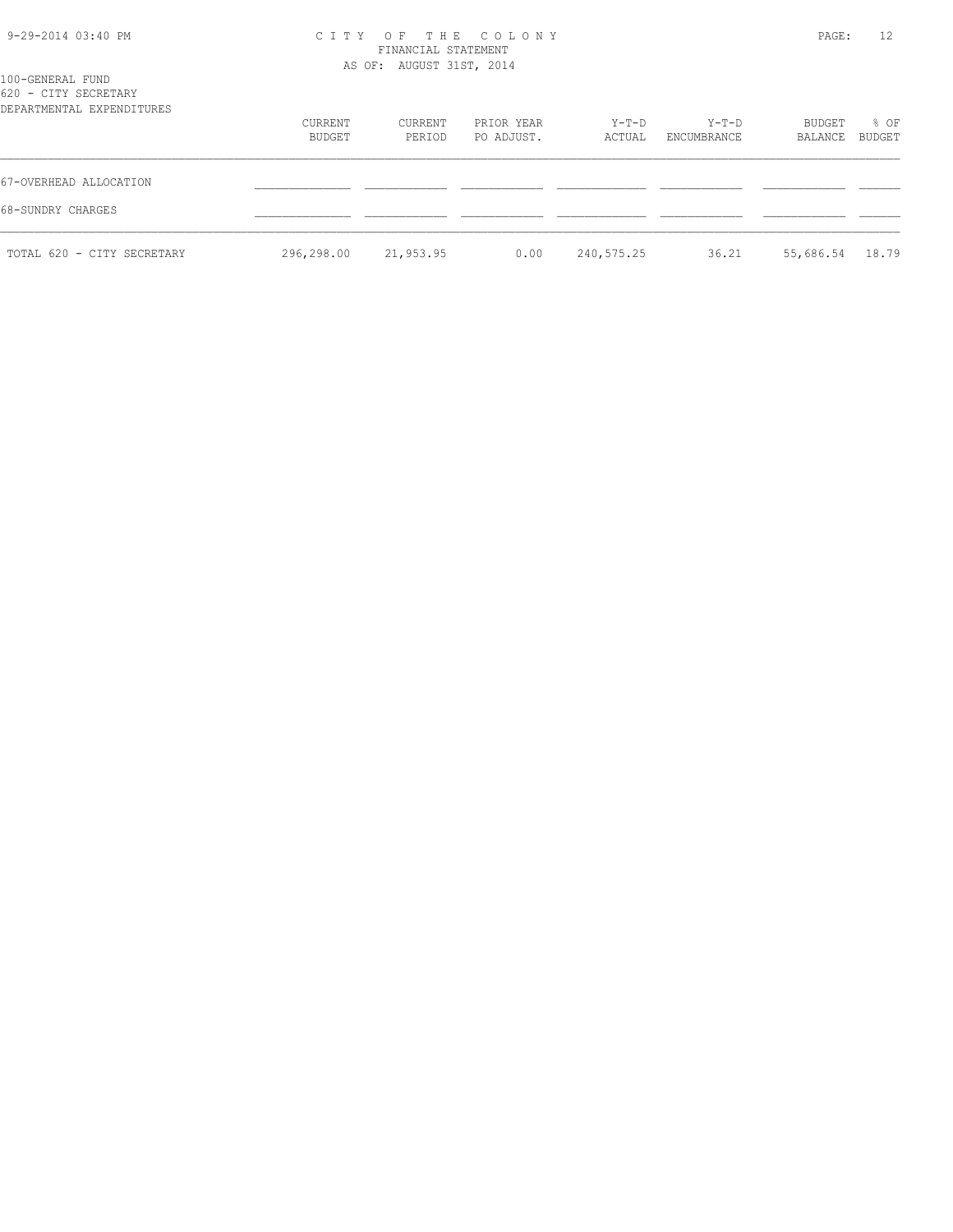#### 9-29-2014 03:40 PM C I T Y O F T H E C O L O N Y PAGE: 13 FINANCIAL STATEMENT AS OF: AUGUST 31ST, 2014

100-GENERAL FUND

623 - CITY COUNCIL

DEPARTMENTAL EXPENDITURES

|                                 | CURRENT<br><b>BUDGET</b> | CURRENT<br>PERIOD | PRIOR YEAR<br>PO ADJUST. | $Y-T-D$<br>ACTUAL | $Y-T-D$<br><b>ENCUMBRANCE</b> | <b>BUDGET</b><br><b>BALANCE</b> | % OF<br><b>BUDGET</b> |
|---------------------------------|--------------------------|-------------------|--------------------------|-------------------|-------------------------------|---------------------------------|-----------------------|
|                                 |                          |                   |                          |                   |                               |                                 |                       |
| 61-PERSONNEL SERVICES           |                          |                   |                          |                   |                               |                                 |                       |
| 623-6112 SALARIES, PART-TIME    | 8,400.00                 | 0.00              | 0.00                     | 7,350.00          | 0.00                          | 1,050.00                        | 12.50                 |
| 623-6115 SOCIAL SECURITY TAXES  | 680.00                   | 0.00              | 0.00                     | 562.27            | 0.00                          | 117.73                          | 17.31                 |
| 623-6116 WORKERS' COMPENSATION  | 10.00                    | 0.00              | 0.00                     | 0.00              | 0.00                          | 10.00                           | 100.00                |
| 623-6118 UNIFORMS               | 200.00                   | 0.00              | 0.00                     | 0.00              | 0.00                          | 200.00                          | 100.00                |
| 623-6125 EDUCATION & TRAINING   | 500.00                   | 0.00              | 0.00                     | 0.00              | 0.00                          | 500.00                          | 100.00                |
| 623-6126 TRAVEL EXPENSE         | 0.00                     | 0.00              | 0.00                     | 1,978.24          | $0.00$ (                      | 1, 978.24)                      | 0.00                  |
| 623-6127 DUES & MEMBERSHIPS     | 330.00                   | 0.00              | 0.00                     | 0.00              | 0.00                          | 330.00                          | 100.00                |
| TOTAL 61-PERSONNEL SERVICES     | 10,120.00                | 0.00              | 0.00                     | 9,890.51          | 0.00                          | 229.49                          | 2.27                  |
| 62-CONTRACTUAL SERVICES         |                          |                   |                          |                   |                               |                                 |                       |
| 623-6235 PRINTING SERVICES      | 200.00                   | 0.00              | 0.00                     | 57.75             | 0.00                          | 142.25                          | 71.13                 |
| 623-6244 TELEPHONE SERVICE      | 2,000.00                 | 149.99            | 0.00                     | 1,619.76          | 0.00                          | 380.24                          | 19.01                 |
| TOTAL 62-CONTRACTUAL SERVICES   | 2,200.00                 | 149.99            | 0.00                     | 1,677.51          | 0.00                          | 522.49                          | 23.75                 |
| 63-SUPPLIES                     |                          |                   |                          |                   |                               |                                 |                       |
| 623-6390 MISCELLANEOUS SUPPLIES | 3,800.00                 | 404.16            | 0.00                     | 3,436.40          | 0.00                          | 363.60                          | 9.57                  |
| TOTAL 63-SUPPLIES               | 3,800.00                 | 404.16            | 0.00                     | 3,436.40          | 0.00                          | 363.60                          | 9.57                  |
| 64-MAINTENANCE                  |                          |                   |                          |                   |                               |                                 |                       |
| 66-CAPITAL OUTLAY               |                          |                   |                          |                   |                               |                                 |                       |
| 67-OVERHEAD ALLOCATION          |                          |                   |                          |                   |                               |                                 |                       |
| 68-SUNDRY CHARGES               |                          |                   |                          |                   |                               |                                 |                       |
| 623-6845 GENERAL GOVERNMENT     | 19,725.00                | 0.00              | 0.00                     | 17,365.00         | 2,360.00                      | 0.00                            | 0.00                  |
| TOTAL 68-SUNDRY CHARGES         | 19,725.00                | 0.00              | 0.00                     | 17,365.00         | 2,360.00                      | 0.00                            | 0.00                  |
| TOTAL 623 - CITY COUNCIL        | 35,845.00                | 554.15            | 0.00                     | 32,369.42         | 2,360.00                      | 1,115.58                        | 3.11                  |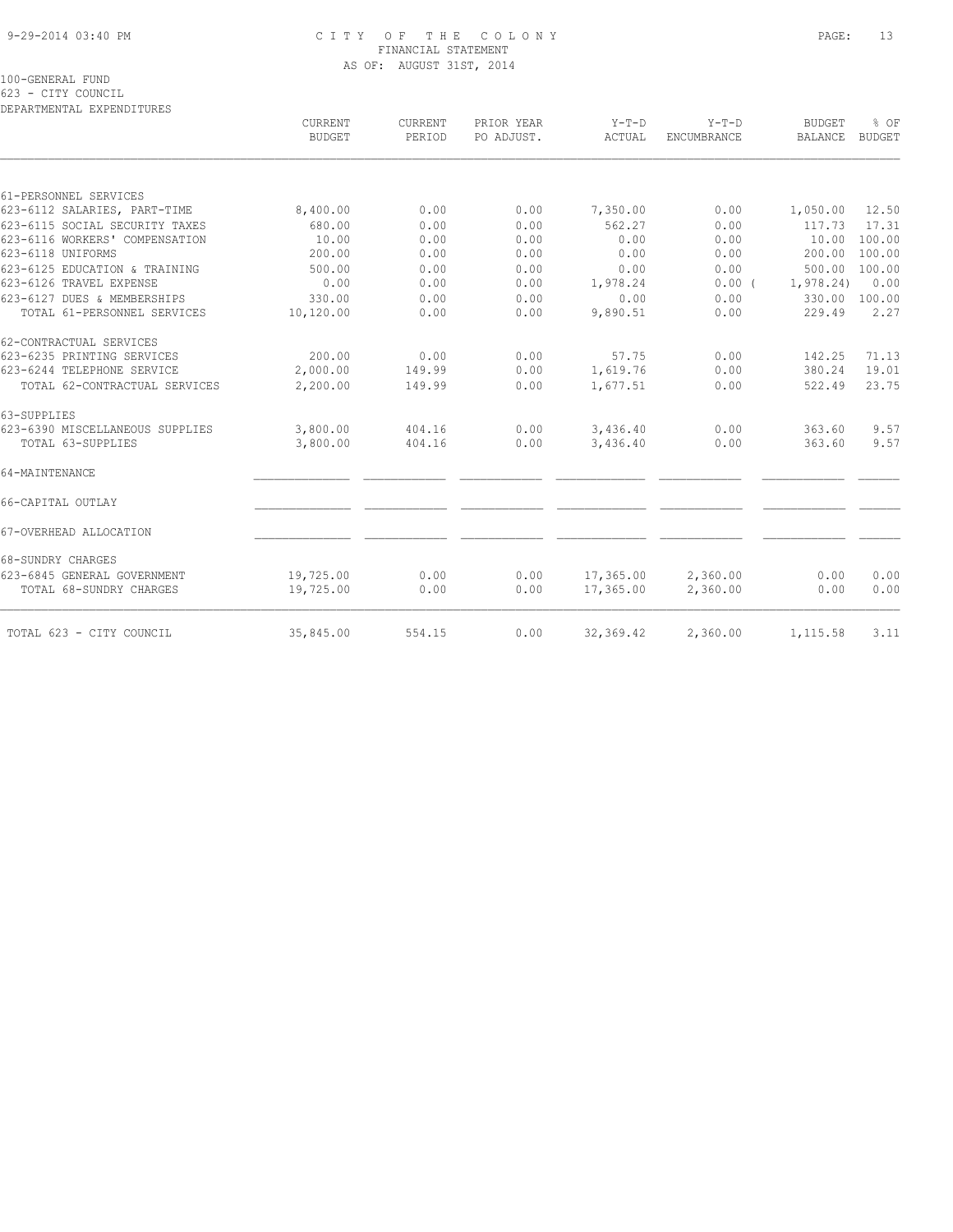#### 9-29-2014 03:40 PM C I T Y O F T H E C O L O N Y PAGE: 14 FINANCIAL STATEMENT AS OF: AUGUST 31ST, 2014

100-GENERAL FUND

625 - HUMAN RESOURCES

| DEPARTMENTAL EXPENDITURES |
|---------------------------|

|                                        | CURRENT<br><b>BUDGET</b> | CURRENT<br>PERIOD | PRIOR YEAR<br>PO ADJUST. | $Y-T-D$<br>ACTUAL | $Y-T-D$<br>ENCUMBRANCE | <b>BUDGET</b><br>BALANCE BUDGET | % OF              |
|----------------------------------------|--------------------------|-------------------|--------------------------|-------------------|------------------------|---------------------------------|-------------------|
|                                        |                          |                   |                          |                   |                        |                                 |                   |
| 61-PERSONNEL SERVICES                  |                          |                   |                          |                   |                        |                                 |                   |
| 625-6110 SALARIES                      | 158,923.00               | 4,695.68          | 0.00                     | 161,830.28        | $0.00$ (               | $2,907.28$ 1.83-                |                   |
| 625-6111 SALARIES, OVERTIME            | 100.00                   | 0.00              | 0.00                     | 0.00              | 0.00                   | 100.00 100.00                   |                   |
| 625-6112 SALARIES, PART-TIME TEMPORARY | 2,000.00                 | 0.00              | 0.00                     | 4,351.95          | 0.00(                  | 2,351.95) 117.60-               |                   |
| 625-6114 HOSPITALIZATION INSURANCE     | 14,628.00                | 618.81            | 0.00                     | 13,124.05         | 0.00                   | 1,503.95                        | 10.28             |
| 625-6115 SOCIAL SECURITY TAXES         | 13,520.00                | 538.83            | 0.00                     | 11,681.79         | 0.00                   | 1,838.21                        | 13.60             |
| 625-6116 WORKERS' COMPENSATION         | 425.00                   | 0.00              | 0.00                     | 0.00              | 0.00                   | 425.00 100.00                   |                   |
| 625-6117 RETIREMENT CONTRIBUTIONS      | 19,701.00                | 578.98            | 0.00                     | 20,079.18         | 0.00(                  | 378.18)                         | $1.92 -$          |
| 625-6119 MEDICAL EXPENSE               | 5,000.00                 | 873.50            | 0.00                     | 6,698.00          | $0.00$ (               | $1,698.00$ 33.96-               |                   |
| 625-6125 EDUCATION & TRAINING          | 4,000.00                 | 233.40            | 0.00                     | 467.40            | 0.00                   | 3,532.60                        | 88.32             |
| 625-6126 TRAVEL EXPENSE                | 200.00                   | 0.00              | 0.00                     | 19.20             | 0.00                   | 180.80                          | 90.40             |
| 625-6127 DUES AND MEMBERSHIPS          | 800.00                   | 185.00            | 0.00                     | 990.00            | $0.00$ (               | 190.00)                         | $23.75-$          |
| TOTAL 61-PERSONNEL SERVICES            | 219,297.00               | 7,724.20          | 0.00                     | 219, 241.85       | 0.00                   | 55.15                           | 0.03              |
| 62-CONTRACTUAL SERVICES                |                          |                   |                          |                   |                        |                                 |                   |
| 625-6213 CONTRACTUAL SERVICES          | 1,200.00                 | 96.60             | 0.00                     | 1,413.53          | 0.00(                  | $213.53$ ) $17.79-$             |                   |
| 625-6235 PRINTING SERVICES             | 700.00                   | 0.00              | 0.00                     | 95.49             | 0.00                   | 604.51                          | 86.36             |
| 625-6236 ADVERTISING AND NOTICES       | 29,000.00                | 3,066.50          | 0.00                     | 29,438.40         | $0.00$ (               | 438.40)                         | $1.51-$           |
| 625-6275 EQUIPMENT RENTAL              | 3,000.00                 | 227.07            | 0.00                     | 2,875.71          | 50.29                  | 74.00                           | 2.47              |
| TOTAL 62-CONTRACTUAL SERVICES          | 33,900.00                | 3,390.17          | 0.00                     | 33,823.13         | 50.29                  | 26.58                           | 0.08              |
| 63-SUPPLIES                            |                          |                   |                          |                   |                        |                                 |                   |
| 625-6310 OFFICE SUPPLIES               | 1,200.00                 | 70.55             | 0.00                     | 974.04            | 0.00                   | 225.96                          | 18.83             |
| 625-6311 COPIER SUPPLIES               | 650.00                   | 80.34             | 0.00                     | 986.64            | $0.00$ $($             | 336.64                          | $51.79-$          |
| 625-6320 POSTAGE                       | 400.00                   | 54.24             | 0.00                     | 472.12            | $0.00$ (               | 72.12) 18.03-                   |                   |
| 625-6330 BOOKS AND PERIODICALS         | 850.00                   | 0.00              | 0.00                     | 581.29            | 0.00                   | 268.71                          | 31.61             |
| 625-6335 AWARDS                        | 1,750.00                 | 98.36             | 0.00                     | 615.21            | 0.00                   | 1,134.79                        | 64.85             |
| 625-6390 MISCELLANEOUS SUPPLIES        | 1,000.00                 | 0.00              | 0.00                     | 1,039.69          | $0.00$ (               |                                 | $39.69$ ) $3.97-$ |
| TOTAL 63-SUPPLIES                      | 5,850.00                 | 303.49            | 0.00                     | 4,668.99          | 0.00                   | 1,181.01                        | 20.19             |
| 64-MAINTENANCE                         |                          |                   |                          |                   |                        |                                 |                   |
| 66-CAPITAL OUTLAY                      |                          |                   |                          |                   |                        |                                 |                   |
| 67-OVERHEAD ALLOCATION                 |                          |                   |                          |                   |                        |                                 |                   |
| TOTAL 625 - HUMAN RESOURCES            | 259,047.00               | 11, 417.86        | 0.00                     | 257,733.97        | 50.29                  | 1,262.74                        | 0.49              |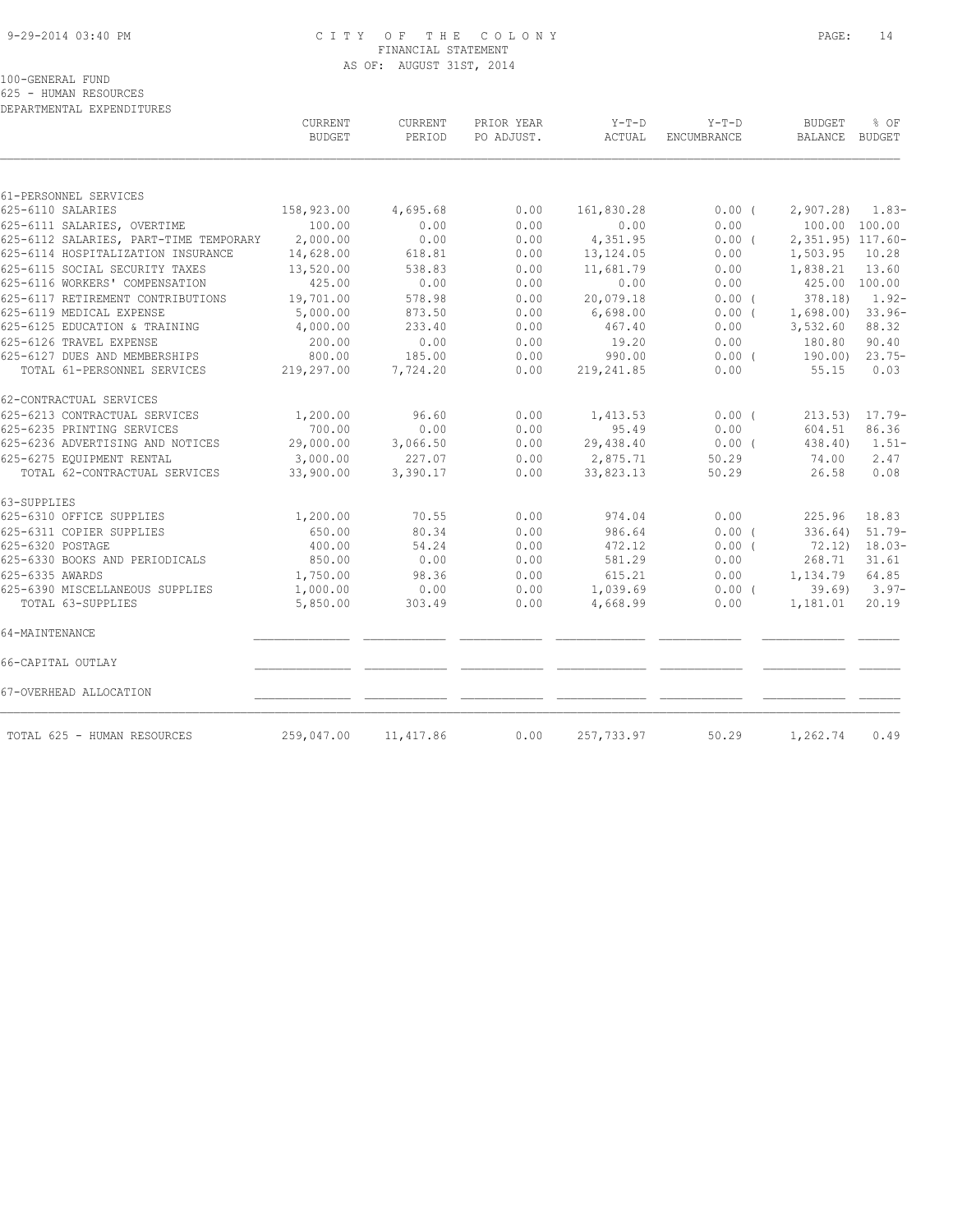## 9-29-2014 03:40 PM C I T Y O F T H E C O L O N Y PAGE: 15 FINANCIAL STATEMENT AS OF: AUGUST 31ST, 2014

100-GENERAL FUND

630 - FINANCE DEPARTMENT DEPARTMENTAL EXPENDITURES

|                                      | <b>CURRENT</b><br><b>BUDGET</b> | <b>CURRENT</b><br>PERIOD | PRIOR YEAR<br>PO ADJUST. | $Y-T-D$<br>ACTUAL | $Y-T-D$<br><b>ENCUMBRANCE</b> | <b>BUDGET</b><br>BALANCE | $8$ OF<br>BUDGET |
|--------------------------------------|---------------------------------|--------------------------|--------------------------|-------------------|-------------------------------|--------------------------|------------------|
|                                      |                                 |                          |                          |                   |                               |                          |                  |
| 61-PERSONNEL SERVICES                |                                 |                          |                          |                   |                               |                          |                  |
| 630-6110 SALARIES                    | 428,387.00                      | 30, 334.83               | 0.00                     | 385, 167. 16      | 0.00                          | 43,219.84                | 10.09            |
| 630-6114 HOSPITALIZATION INSURANCE   | 43,884.00                       | 2,690.58                 | 0.00                     | 29,268.30         | 0.00                          | 14,615.70                | 33.31            |
| 630-6115 SOCIAL SECURITY TAXES       | 34,271.00                       | 3,743.23                 | 0.00                     | 30,038.28         | 0.00                          | 4,232.72                 | 12.35            |
| 630-6116 WORKERS' COMPENSATION       | 900.00                          | 0.00                     | 0.00                     | 0.00              | 0.00                          |                          | 900.00 100.00    |
| 630-6117 RETIREMENT CONTRIBUTIONS    | 52,949.00                       | 4,103.62                 | 0.00                     | 49,789.66         | 0.00                          | 3,159.34                 | 5.97             |
| 630-6118 UNIFORMS                    | 200.00                          | 0.00                     | 0.00                     | 160.80            | 0.00                          | 39.20                    | 19.60            |
| 630-6125 EDUCATION & TRAINING        | 1,200.00                        | 300.00                   | 0.00                     | 827.00            | 0.00                          | 373.00                   | 31.08            |
| 630-6125-EDUCATION & TRAINING - PYRL | 1,125.00                        | 0.00                     | 0.00                     | 831.00            | 0.00                          | 294.00                   | 26.13            |
| 630-6126 TRAVEL EXPENSE              | 400.00                          | 0.00                     | 0.00                     | 0.00              | 0.00                          | 400.00                   | 100.00           |
| 630-6126-TRAVEL EXPENSE - PYRL       | 1,850.00                        | 0.00                     | 0.00                     | 31.01             | 0.00                          | 1,818.99                 | 98.32            |
| 630-6127 DUES AND MEMBERSHIPS        | 2,400.00                        | 0.00                     | 0.00                     | 1,970.00          | 0.00                          | 430.00                   | 17.92            |
| 630-6127-DUES & MEMBERSHIPS - PYRL   | 254.00                          | 0.00                     | 0.00                     | 35.00             | 0.00                          | 219.00                   | 86.22            |
| TOTAL 61-PERSONNEL SERVICES          | 567,820.00                      | 41, 172. 26              | 0.00                     | 498,118.21        | 0.00                          | 69,701.79                | 12.28            |
| 62-CONTRACTUAL SERVICES              |                                 |                          |                          |                   |                               |                          |                  |
| 630-6210 PROFESSIONAL SERVICES       | 8,000.00                        | 0.00                     | 0.00                     | 7,000.00          | 0.00                          | 1,000.00                 | 12.50            |
| 630-6212 AUDIT SERVICES              | 61,000.00                       | 0.00                     | 0.00                     | 60,975.00         | 0.00                          | 25.00                    | 0.04             |
| 630-6213 CONTRACTUAL SERVICES        | 50.00                           | 0.00                     | 0.00                     | 24.89             | 0.00                          | 25.11                    | 50.22            |
| 630-6220 TAX ASSESSMENT SERVICES     | 122,000.00                      | 0.00                     | 0.00                     | 87,928.81         | 0.00                          | 34,071.19                | 27.93            |
| 630-6222 TAX COLLECTION SERVICES     | 9,500.00                        | 0.00                     | 0.00                     | 9,070.60          | 0.00                          | 429.40                   | 4.52             |
| 630-6235 PRINTING SERVICES           | 1,500.00                        | 71.00                    | 0.00                     | 3,286.17          | 0.00(                         | 1,786.17) 119.08-        |                  |
| 630-6275 EOUIPMENT RENTAL            | 1,200.00                        | 0.00                     | 0.00                     | 1,658.52          | $552.64$ (                    | 1,011.16) 84.26-         |                  |
| TOTAL 62-CONTRACTUAL SERVICES        | 203,250.00                      | 71.00                    | 0.00                     | 169,943.99        | 552.64                        | 32,753.37                | 16.11            |
| 63-SUPPLIES                          |                                 |                          |                          |                   |                               |                          |                  |
| 630-6310 OFFICE SUPPLIES             | 1,900.00                        | 30.50                    | 0.00                     | 973.45            | 0.00                          | 926.55                   | 48.77            |
| 630-6311 COPIER SUPPLIES             | 1,500.00                        | 0.00                     | 0.00                     | 98.54             | 0.00                          | 1,401.46                 | 93.43            |
| 630-6312 COMPUTER SUPPLIES           | 1,000.00                        | 918.43                   | 0.00                     | 1,103.61          | $0.00$ (                      | 103.61)                  | $10.36-$         |
| 630-6320 POSTAGE                     | 2,860.00                        | 261.39                   | 0.00                     | 2,429.42          | 0.00                          | 430.58                   | 15.06            |
| 630-6330 BOOKS AND PERIODICALS       | 750.00                          | 0.00                     | 0.00                     | 0.00              | 0.00                          | 750.00 100.00            |                  |
| 630-6390 MISCELLANEOUS SUPPLIES      | 500.00                          | 0.00                     | 0.00                     | 184.64            | 0.00                          | 315.36                   | 63.07            |
| TOTAL 63-SUPPLIES                    | 8,510.00                        | 1,210.32                 | 0.00                     | 4,789.66          | 0.00                          | 3,720.34                 | 43.72            |
| 64-MAINTENANCE                       |                                 |                          |                          |                   |                               |                          |                  |
| 630-6430 MAINTENANCE - OFC EQUIPMENT | 34,330.00                       | 526.51                   | 0.00                     | 34, 419.55        | $0.00$ (                      | 89.55                    | $0.26 -$         |
| TOTAL 64-MAINTENANCE                 | 34,330.00                       | 526.51                   | 0.00                     | 34, 419.55        | 0.00(                         | 89.55)                   | $0.26 -$         |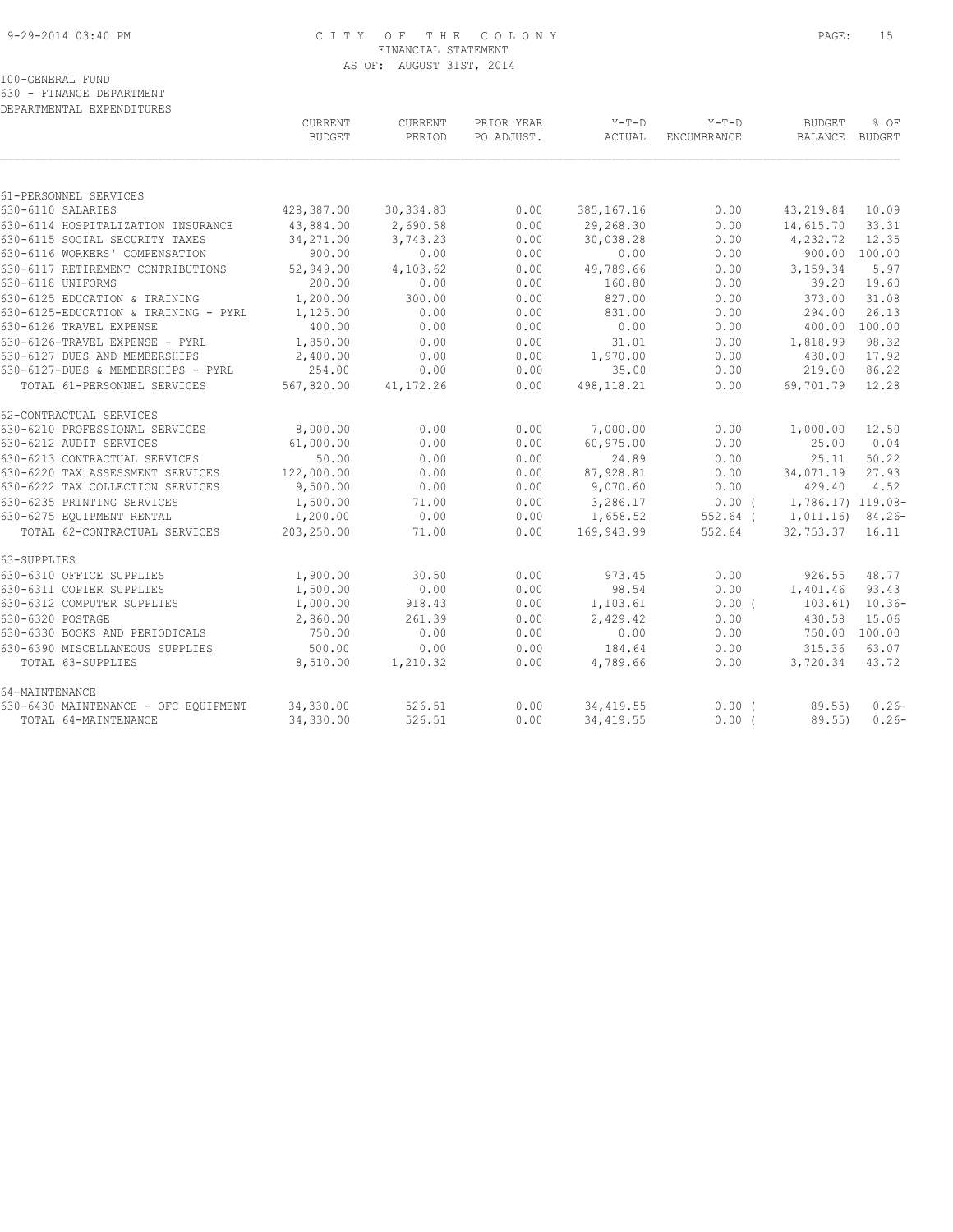#### 9-29-2014 03:40 PM C I T Y O F T H E C O L O N Y PAGE: 16 FINANCIAL STATEMENT AS OF: AUGUST 31ST, 2014

# 100-GENERAL FUND

630 - FINANCE DEPARTMENT DEPARTMENTAL EXPENDITURES

| DEPARTMENTAL EXPENDITURES      |                   |                   |                          |                 |                        |                   |                |
|--------------------------------|-------------------|-------------------|--------------------------|-----------------|------------------------|-------------------|----------------|
|                                | CURRENT<br>BUDGET | CURRENT<br>PERIOD | PRIOR YEAR<br>PO ADJUST. | Y-T-D<br>ACTUAL | $Y-T-D$<br>ENCUMBRANCE | BUDGET<br>BALANCE | % OF<br>BUDGET |
| 65-NON-CAPITAL                 |                   |                   |                          |                 |                        |                   |                |
| 66-CAPITAL OUTLAY              |                   |                   |                          |                 |                        |                   |                |
| 67-OVERHEAD ALLOCATION         |                   |                   |                          |                 |                        |                   |                |
| 68-SUNDRY CHARGES              |                   |                   |                          |                 |                        |                   |                |
| TOTAL 630 - FINANCE DEPARTMENT | 813,910.00        | 42,980.09         | 0.00                     | 707,271.41      | 552.64                 | 106,085.95        | 13.03          |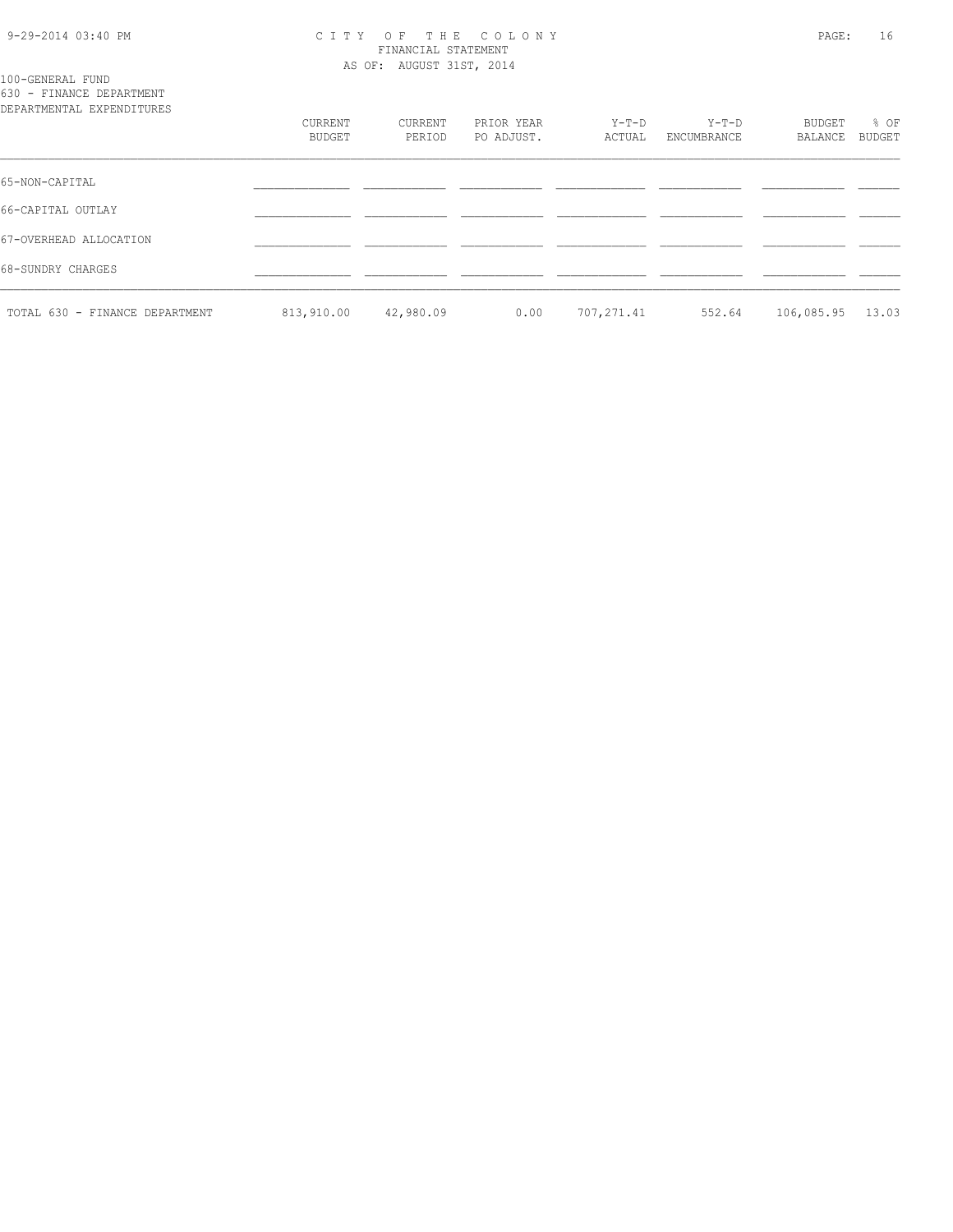#### 9-29-2014 03:40 PM C I T Y O F T H E C O L O N Y PAGE: 17 FINANCIAL STATEMENT AS OF: AUGUST 31ST, 2014

100-GENERAL FUND

631 - INFORMATION TECH

| DEPARTMENTAL EXPENDITURES              |               |           |            |            |             |                 |               |
|----------------------------------------|---------------|-----------|------------|------------|-------------|-----------------|---------------|
|                                        | CURRENT       | CURRENT   | PRIOR YEAR | $Y-T-D$    | $Y-T-D$     | <b>BUDGET</b>   | % OF          |
|                                        | <b>BUDGET</b> | PERIOD    | PO ADJUST. | ACTUAL     | ENCUMBRANCE | <b>BALANCE</b>  | <b>BUDGET</b> |
|                                        |               |           |            |            |             |                 |               |
| 61-PERSONNEL SERVICES                  |               |           |            |            |             |                 |               |
| 631-6110 SALARIES                      | 217,736.00    | 16,154.80 | 0.00       | 191,543.36 | 0.00        | 26, 192.64      | 12.03         |
| 631-6111 SALARIES, OVERTIME            | 6,000.00      | 837.60    | 0.00       | 9,409.17   | 0.00(       | 3,409.17        | $56.82-$      |
| 631-6114 HOSPITALIZATION INSURANCE     | 21,942.00     | 1,886.33  | 0.00       | 20,515.63  | 0.00        | 1,426.37        | 6.50          |
| 631-6115 SOCIAL SECURITY TAXES         | 17,899.00     | 1,828.49  | 0.00       | 14,224.69  | 0.00        | 3,674.31        | 20.53         |
| 631-6116 WORKERS' COMPENSATION         | 710.00        | 0.00      | 0.00       | 0.00       | 0.00        | 710.00 100.00   |               |
| 631-6117 RETIREMENT CONTRIBUTION       | 27,743.00     | 2,095.18  | 0.00       | 24,862.27  | 0.00        | 2,880.73        | 10.38         |
| 631-6125 EDUCATION & TRAINING          | 9,000.00      | 0.00      | 0.00       | 0.00       | 0.00        | 9,000.00 100.00 |               |
| 631-6126 TRAVEL EXPENSE                | $2,000.00$ (  | 49.93)    | 0.00       | 2,136.48   | 0.00(       | 136.48)         | $6.82-$       |
| 631-6127 DUES AND MEMBERSHIPS          | 200.00        | 0.00      | 0.00       | 342.40     | $0.00$ (    | 142.40)         | 71.20-        |
| TOTAL 61-PERSONNEL SERVICES            | 303,230.00    | 22,752.47 | 0.00       | 263,034.00 | 0.00        | 40,196.00       | 13.26         |
| 62-CONTRACTUAL SERVICES                |               |           |            |            |             |                 |               |
| 631-6210 PROFESSIONAL SERVICES         | 15,000.00     | 5,200.00  | 0.00       | 5,607.90   | 6,600.00    | 2,792.10        | 18.61         |
| 631-6213 CONTRACTUAL SERVICES          | 0.00          | 0.00      | 0.00       | 521.15     | 0.00(       | 521.15)         | 0.00          |
| 631-6235 PRINTING SERVICES             | 200.00        | 0.00      | 0.00       | 0.00       | 0.00        | 200.00          | 100.00        |
| 631-6244 TELEPHONE SERVICE             | 500.00        | 38.36     | 0.00       | 418.26     | 0.00        | 81.74           | 16.35         |
| 631-6275 EQUIPMENT RENTAL              | 40.00         | 0.00      | 0.00       | 4.56       | 1.51        | 33.93           | 84.83         |
| TOTAL 62-CONTRACTUAL SERVICES          | 15,740.00     | 5,238.36  | 0.00       | 6,551.87   | 6,601.51    | 2,586.62        | 16.43         |
| 63-SUPPLIES                            |               |           |            |            |             |                 |               |
| 631-6310 OFFICE SUPPLIES               | 1,800.00      | 226.00    | 0.00       | 389.02     | 0.00        | 1,410.98        | 78.39         |
| 631-6311 COPIER SUPPLIES               | 700.00        | 0.00      | 0.00       | 36.15      | 0.00        | 663.85          | 94.84         |
| 631-6316 COMPUTER SUPPLIES - HARDWARE  | 10,000.00     | 176.89    | 0.00       | 7,850.46   | 0.00        | 2,149.54        | 21.50         |
| 631-6317 COMPUTER SUPPLIES - SOFTWARE  | 3,500.00      | 0.00      | 0.00       | 530.30     | 0.00        | 2,969.70        | 84.85         |
| 631-6320 POSTAGE                       | 50.00         | 0.00      | 0.00       | 63.14      | $0.00$ (    | 13.14)          | $26.28-$      |
| 631-6322 SMALL TOOLS                   | 250.00        | 0.00      | 0.00       | 128.94     | 0.00        | 121.06          | 48.42         |
| 631-6330 BOOKS AND PERIODICALS         | 200.00        | 0.00      | 0.00       | 0.00       | 0.00        | 200.00          | 100.00        |
| 631-6390 MISCELLANEOUS SUPPLIES        | 500.00        | 0.00      | 0.00       | 159.05     | 0.00        | 340.95          | 68.19         |
| TOTAL 63-SUPPLIES                      | 17,000.00     | 402.89    | 0.00       | 9,157.06   | 0.00        | 7,842.94        | 46.13         |
| 64-MAINTENANCE                         |               |           |            |            |             |                 |               |
| 631-6430 OFFICE EQUIPMENT - MAINTENANC | 2,500.00      | 285.00    | 0.00       | 3,054.91   | 0.00(       | 554.91)         | $22.20 -$     |
| 631-6431 MAINTENANCE - GIS             | 0.00          | 0.00      | 0.00       | 1,000.00   | $0.00$ (    | 1,000.00)       | 0.00          |
| 631-6452 MAINTENANCE-SOFTWARE APPLIC   | 140,000.00    | 0.00      | 0.00       | 85, 314.92 | 0.00        | 54,685.08       | 39.06         |
| TOTAL 64-MAINTENANCE                   | 142,500.00    | 285.00    | 0.00       | 89, 369.83 | 0.00        | 53,130.17       | 37.28         |
|                                        |               |           |            |            |             |                 |               |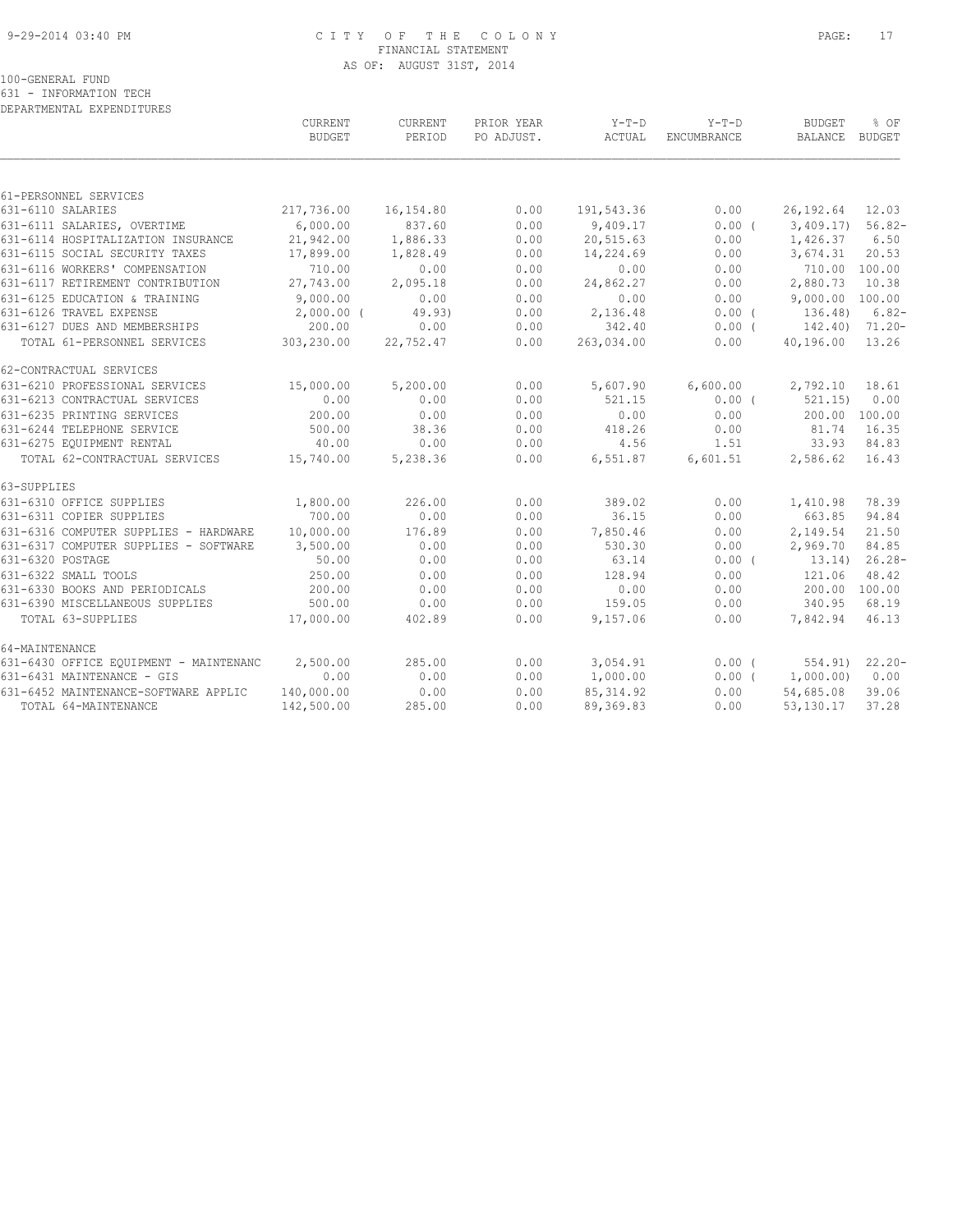# 9-29-2014 03:40 PM C I T Y O F T H E C O L O N Y PAGE: 18 FINANCIAL STATEMENT

| 100-GENERAL FUND                                    |                   |                   | AS OF: AUGUST 31ST, 2014 |                 |                      |                          |                       |  |
|-----------------------------------------------------|-------------------|-------------------|--------------------------|-----------------|----------------------|--------------------------|-----------------------|--|
| 631 - INFORMATION TECH<br>DEPARTMENTAL EXPENDITURES | CURRENT<br>BUDGET | CURRENT<br>PERIOD | PRIOR YEAR<br>PO ADJUST. | Y-T-D<br>ACTUAL | Y-T-D<br>ENCUMBRANCE | <b>BUDGET</b><br>BALANCE | % OF<br><b>BUDGET</b> |  |
| 65-NON-CAPITAL                                      |                   |                   |                          |                 |                      |                          |                       |  |
| 66-CAPITAL OUTLAY                                   |                   |                   |                          |                 |                      |                          |                       |  |
| 67-OVERHEAD ALLOCATION                              |                   |                   |                          |                 |                      |                          |                       |  |
| TOTAL 631 - INFORMATION TECH                        | 478,470.00        | 28,678.72         | 0.00                     | 368, 112.76     | 6,601.51             | 103,755.73               | 21.68                 |  |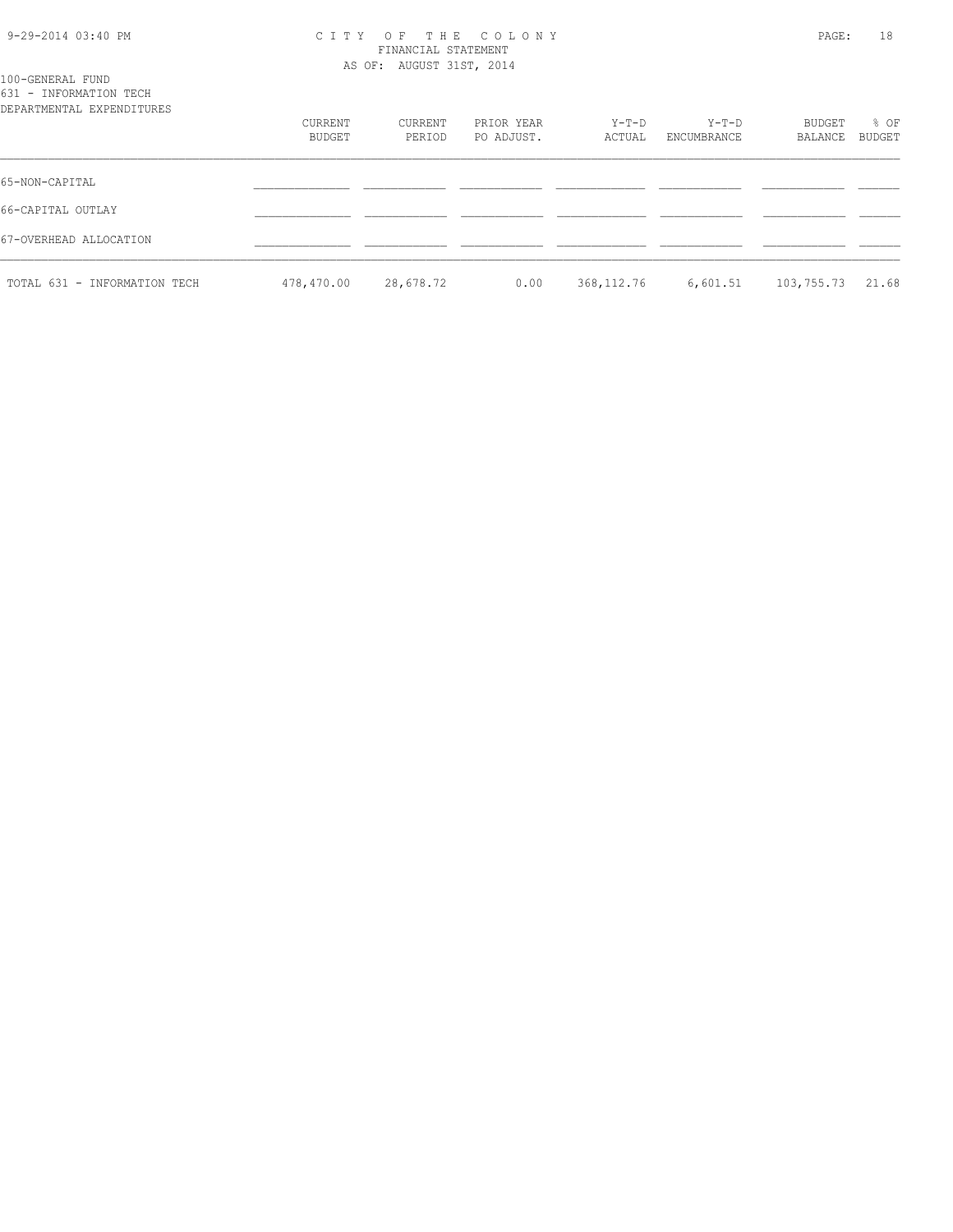## 9-29-2014 03:40 PM C I T Y O F T H E C O L O N Y PAGE: 19 FINANCIAL STATEMENT AS OF: AUGUST 31ST, 2014

100-GENERAL FUND

635 - NON-DEPARTMENTAL

DEPARTMENTAL EXPENDITURES

|                                                              | <b>CURRENT</b><br><b>BUDGET</b> | CURRENT<br>PERIOD | PRIOR YEAR<br>PO ADJUST. | $Y-T-D$<br>ACTUAL     | $Y-T-D$<br>ENCUMBRANCE | <b>BUDGET</b><br>BALANCE | % OF<br>BUDGET |
|--------------------------------------------------------------|---------------------------------|-------------------|--------------------------|-----------------------|------------------------|--------------------------|----------------|
|                                                              |                                 |                   |                          |                       |                        |                          |                |
| 61-PERSONNEL SERVICES                                        |                                 |                   |                          |                       |                        |                          |                |
| 635-6113 UNEMPLOYMENT COMPENSATION                           | 10,000.00                       | 0.00              | 0.00                     | 13,414.00             | $0.00$ (               | 3,414.00                 | $34.14-$       |
| 635-6115 SOCIAL SECURITY TAXES                               | 0.00                            | 0.00              | 0.00                     | 67.23                 | 0.00(                  | 67.23                    | 0.00           |
| 635-6117 RETIREMENT CONTRIBUTIONS                            | 0.00                            | 0.00              | 0.00                     | 108.35                | $0.00$ (               | 108.35)                  | 0.00           |
| 635-6126 BIGGEST LOSER COMPETITION                           | 3,000.00                        | 0.00              | 0.00                     | 2,708.06              | 0.00                   | 291.94                   | 9.73           |
| 635-6127 DUES AND MEMBERSHIPS<br>TOTAL 61-PERSONNEL SERVICES | 17,000.00<br>30,000.00          | 0.00<br>0.00      | 0.00<br>0.00             | 9,805.44<br>26,103.08 | 0.00<br>0.00           | 7,194.56<br>3,896.92     | 42.32<br>12.99 |
| 62-CONTRACTUAL SERVICES                                      |                                 |                   |                          |                       |                        |                          |                |
| 635-6210 PROFESSIONAL SERVICES                               | 4,500.00                        | 0.00              | 0.00                     | 0.00                  | 0.00                   | 4,500.00                 | 100.00         |
| 635-6211 LEGAL SERVICES                                      | 190,000.00                      | 0.00              | 0.00                     | 144,936.50            | 0.00                   | 45,063.50                | 23.72          |
| 635-6213 CONTRACTUAL SERVICES                                | 10,000.00                       | 76.50             | 0.00                     | 8,153.67              | 0.00                   | 1,846.33                 | 18.46          |
| 635-6214 JANITORIAL SERVICES                                 | 119,000.00                      | 11,293.39         | 0.00                     | 83,906.75             | 22,743.25              | 12,350.00                | 10.38          |
| 635-6236 ADVERTISING AND NOTICES                             | 10,000.00                       | 0.00              | 0.00                     | 0.00                  | 0.00                   | 10,000.00                | 100.00         |
| 635-6241 ELECTRICITY                                         | 1,523,000.00                    | 135,641.63        | 0.00                     | 1,459,736.87          | 0.00                   | 63, 263. 13              | 4.15           |
| 635-6243 NATURAL GAS SERVICE                                 | 31,000.00                       | 749.34            | 0.00                     | 43, 315.27            | 0.00(                  | 12, 315, 27)             | $39.73-$       |
| 635-6244 TELEPHONE SERVICE                                   | 97,000.00                       | 7,105.57          | 0.00                     | 106,012.18            | 0.00(                  | 9,012.18)                | $9.29 -$       |
| 635-6246 WATER/SEWER SERVICE                                 | 355,000.00                      | 32,842.03         | 0.00                     | 196,833.92            | 0.00                   | 158,166.08               | 44.55          |
| 635-6250 LIABILITY INSURANCE                                 | 65,000.00                       | 0.00              | 0.00                     | 71,965.28             | $0.00$ (               | 6, 965, 28               | $10.72 -$      |
| 635-6251 PROPERTY INSURANCE                                  | 45,000.00                       | 0.00              | 0.00                     | 68,607.46             | 0.00(                  | 23,607.46                | $52.46-$       |
| 635-6252 WORKER'S COMPENSATION                               | 0.00                            | 0.00              | 0.00                     | 176,098.09            | $0.00$ (               | 176,098.09)              | 0.00           |
| 635-6253 AUTOMOBILE INSURANCE                                | 55,000.00                       | 0.00              | 0.00                     | 43,310.00             | 0.00                   | 11,690.00                | 21.25          |
| 635-6275 EQUIPMENT RENTAL                                    | 20,000.00                       | 443.41            | 0.00                     | 6,656.98              | 1,100.69               | 12,242.33                | 61.21          |
| 635-6290 INTEREST EXPENSE                                    | 1,000.00                        | 0.00              | 0.00                     | 1,535.08              | $0.00$ (               | 535.08                   | $53.51-$       |
| TOTAL 62-CONTRACTUAL SERVICES                                | 2,525,500.00                    | 188, 151.87       | 0.00                     | 2,411,068.05          | 23,843.94              | 90,588.01                | 3.59           |
| 63-SUPPLIES                                                  |                                 |                   |                          |                       |                        |                          |                |
| 635-6310 OFFICE SUPPLIES                                     | $400.00$ (                      | 21.94)            | 0.00(                    | 21.94)                | 0.00                   | 421.94 105.49            |                |
| 635-6311 COPIER SUPPLIES                                     | 0.00                            | 571.33            | 0.00                     | 6, 395.65             | $1,537.18$ (           | 7,932.83)                | 0.00           |
| 635-6320 POSTAGE                                             | 0.00                            | 0.00              | 0.00                     | 280.00                | 0.00(                  | 280.00                   | 0.00           |
| 635-6336 EMPLOYEE RECOGNITION                                | 3,000.00                        | 0.00              | 0.00                     | 1,150.28              | 0.00                   | 1,849.72                 | 61.66          |
| 635-6340 FUEL AND LUBRICANTS                                 | 500.00                          | 145.30            | 0.00                     | 564.54                | 0.00(                  | 64.54)                   | $12.91 -$      |
| 635-6389 MISCELLANEOUS BUILDING SUPPLI                       | 5,000.00                        | 402.95            | 0.00                     | 4,342.06              | 0.00                   | 657.94                   | 13.16          |
| 635-6390 MISC. SUPPLIES                                      | 4,000.00                        | 563.78            | 0.00                     | 4,168.50              | $0.00$ (               | 168.50)                  | $4.21 -$       |
| TOTAL 63-SUPPLIES                                            | 12,900.00                       | 1,661.42          | 0.00                     | 16,879.09             | $1,537.18$ (           | 5, 516.27                | $42.76-$       |
| 64-MAINTENANCE                                               |                                 |                   |                          |                       |                        |                          |                |
| 635-6410 BUILDING MAINTENANCE                                | 5,000.00                        | 90.00             | 0.00                     | 960.00                | 0.00                   | 4,040.00                 | 80.80          |
| 635-6430 OFFICE EQUIPMENT - MAINT.                           | 3,000.00                        | 0.00              | 0.00                     | 2,700.00              | 0.00                   | 300.00                   | 10.00          |
| TOTAL 64-MAINTENANCE                                         | 8,000.00                        | 90.00             | 0.00                     | 3,660.00              | 0.00                   | 4,340.00                 | 54.25          |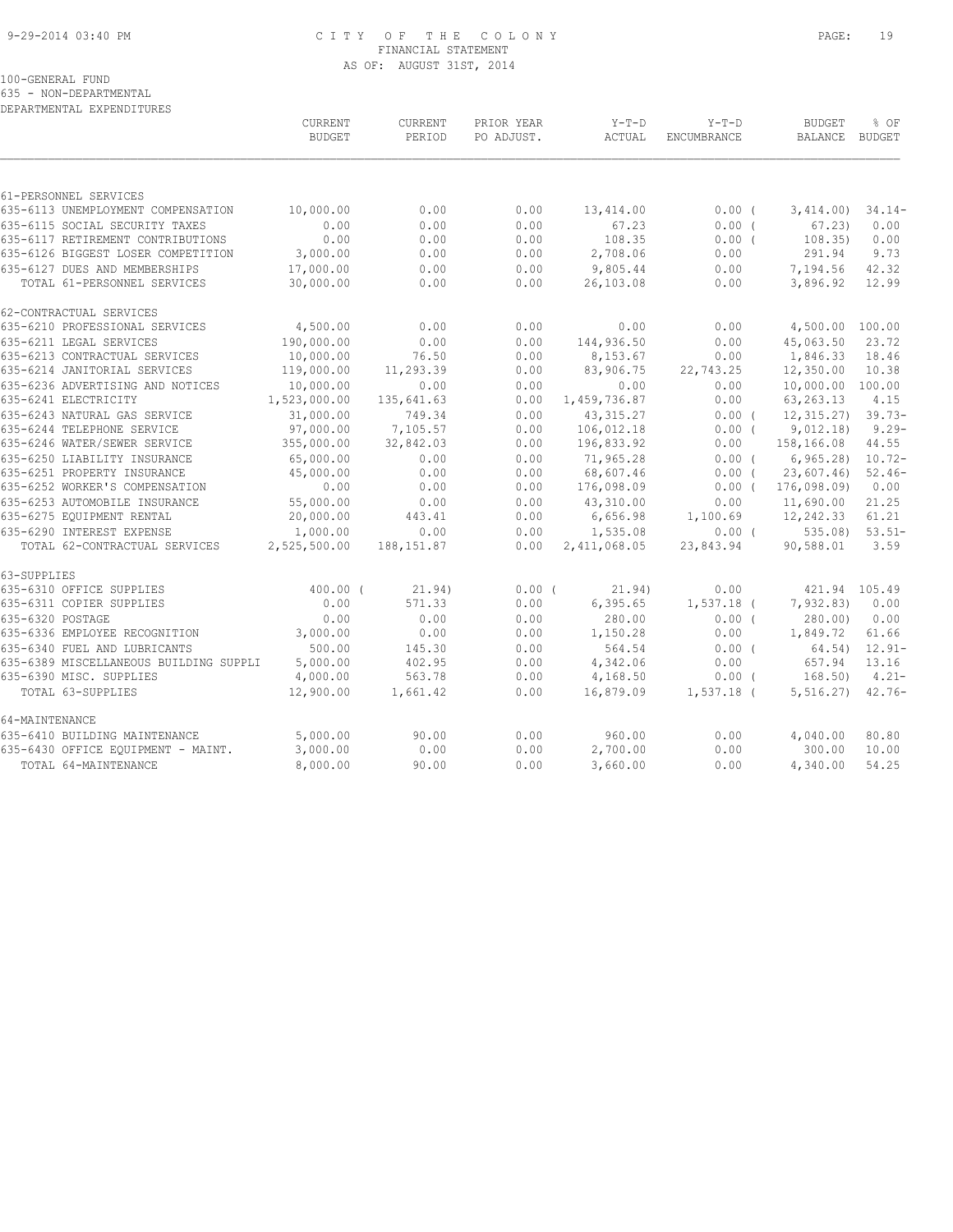## 9-29-2014 03:40 PM C I T Y O F T H E C O L O N Y PAGE: 20 FINANCIAL STATEMENT AS OF: AUGUST 31ST, 2014

100-GENERAL FUND

635 - NON-DEPARTMENTAL

DEPARTMENTAL EXPENDITURES

|                                                               | CURRENT<br><b>BUDGET</b> | CURRENT<br>PERIOD | PRIOR YEAR<br>PO ADJUST. | $Y-T-D$<br>ACTUAL      | $Y-T-D$<br>ENCUMBRANCE | <b>BUDGET</b><br>BALANCE         | % OF<br><b>BUDGET</b> |
|---------------------------------------------------------------|--------------------------|-------------------|--------------------------|------------------------|------------------------|----------------------------------|-----------------------|
| 65-NON-CAPITAL                                                |                          |                   |                          |                        |                        |                                  |                       |
| 66-CAPITAL OUTLAY                                             |                          |                   |                          |                        |                        |                                  |                       |
| 635-6653 MOBILE APP SOFTWARE - CVB<br>TOTAL 66-CAPITAL OUTLAY | 0.00<br>0.00             | 0.00<br>0.00      | 0.00<br>0.00             | 10,000.00<br>10,000.00 | $0.00$ (<br>$0.00$ (   | 10,000.00)<br>10,000.00)         | 0.00<br>0.00          |
| 67-OVERHEAD ALLOCATION                                        |                          |                   |                          |                        |                        |                                  |                       |
| 635-6705 CONTINGENCY                                          | 0.00                     | 65,965.74         | 0.00                     | 119,876.28             | 71,853.31 (            | 191,729.59)                      | 0.00                  |
| 635-6706 CONTINGENCY                                          | 100,000.00               | 7,911.80          | 0.00                     | 37,301.02              | 0.00                   | 62,698.98                        | 62.70                 |
| 635-6708 BUDGET ACCT FOR DENTON CO BLD                        | 50,000.00                | 0.00              | 0.00                     | 0.00                   | 0.00                   | 50,000.00                        | 100.00                |
| 635-6710 ALLOCATION OUT - NON DEPT                            | (3, 945, 663.00)         | 0.00              | 0.00                     | 0.00                   |                        | $0.00$ ( 3,945,663.00) 100.00    |                       |
| TOTAL 67-OVERHEAD ALLOCATION                                  | (3, 795, 663, 00)        | 73,877.54         | 0.00                     | 157, 177.30            |                        | 71,853.31 ( 4,024,693.61) 106.03 |                       |
| 68-SUNDRY CHARGES                                             |                          |                   |                          |                        |                        |                                  |                       |
| 635-6820 PROPERTY DAMAGE CLAIMS                               | 15,000.00                | 0.00              | 0.00                     | 29,216.20              | 0.00(                  | 14,216.20)                       | $94.77 -$             |
| 635-6821 BODILY INJURY CLAIMS                                 | 1,000.00                 | 0.00              | 0.00                     | 0.00                   | 0.00                   | 1,000.00                         | 100.00                |
| 635-6822 CIVIL CLAIMS                                         | 1,000.00                 | 0.00              | 0.00                     | 0.00                   | 0.00                   | 1,000.00                         | 100.00                |
| 635-6823 TRANSFER OUT-SPECIAL EVENTS F                        | 100,000.00               | 0.00              | 0.00                     | 100,000.00             | 0.00                   | 0.00                             | 0.00                  |
| 635-6841 TAX REBATE - TRIBUTE                                 | 465,000.00               | 0.00              | 0.00                     | 464,500.90             | 0.00                   | 499.10                           | 0.11                  |
| 635-6855 TRANS OUT - CD/KEEP COLONY BE                        | 20,000.00                | 0.00              | 0.00                     | 20,000.00              | 0.00                   | 0.00                             | 0.00                  |
| 635-6858 TRANSFER OUT - PARKS FUND                            | 2,289,884.00             | 0.00              | 0.00                     | 2,289,884.00           | 0.00                   | 0.00                             | 0.00                  |
| 635-6861 TRANSFER OUT - CVB                                   | 165,000.00               | 0.00              | 0.00                     | 165,000.00             | 0.00                   | 0.00                             | 0.00                  |
| 635-6882 TRSFR OUT-G.F.SPECIAL CAP PRO                        | 957,803.00               | 0.00              | 0.00                     | 845,418.00             | 0.00                   | 112,385.00                       | 11.73                 |
| TOTAL 68-SUNDRY CHARGES                                       | 4,014,687.00             | 0.00              | 0.00                     | 3,914,019.10           | 0.00                   | 100,667.90                       | 2.51                  |
| TOTAL 635 - NON-DEPARTMENTAL                                  | 2,795,424.00             | 263,780.83        | 0.00                     | 6,538,906.62           |                        | 97,234.43 (3,840,717.05) 137.39- |                       |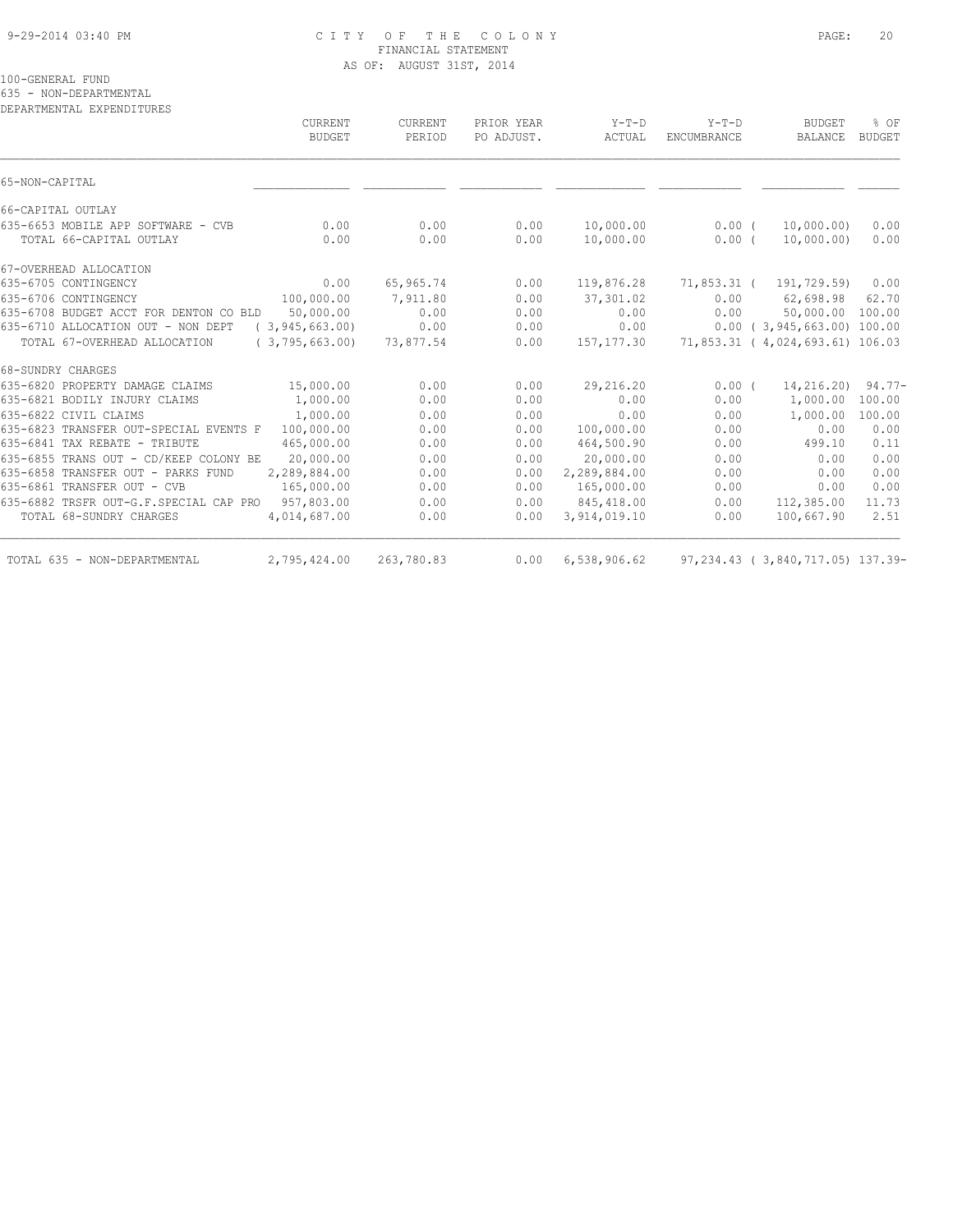#### 9-29-2014 03:40 PM C I T Y O F T H E C O L O N Y PAGE: 21 FINANCIAL STATEMENT AS OF: AUGUST 31ST, 2014

100-GENERAL FUND

640 - MUNICIPAL COURT

| DEPARTMENTAL EXPENDITURES          |                          |                   |                          |                   |                        |                                 |                |
|------------------------------------|--------------------------|-------------------|--------------------------|-------------------|------------------------|---------------------------------|----------------|
|                                    | CURRENT<br><b>BUDGET</b> | CURRENT<br>PERIOD | PRIOR YEAR<br>PO ADJUST. | $Y-T-D$<br>ACTUAL | $Y-T-D$<br>ENCUMBRANCE | <b>BUDGET</b><br><b>BALANCE</b> | % OF<br>BUDGET |
|                                    |                          |                   |                          |                   |                        |                                 |                |
| 61-PERSONNEL SERVICES              |                          |                   |                          |                   |                        |                                 |                |
| 640-6110 SALARIES                  | 201,293.00               | 14,393.32         | 0.00                     | 189, 174.78       | 0.00                   | 12, 118.22                      | 6.02           |
| 640-6111 SALARIES, OVERTIME        | 600.00                   | 22.60             | 0.00                     | 2,066.28          | 0.00(                  | 1,466.28) 244.38-               |                |
| 640-6114 HOSPITALIZATION INSURANCE | 36,570.00                | 3,049.61          | 0.00                     | 31,001.24         | 0.00                   | 5,568.76                        | 15.23          |
| 640-6115 SOCIAL SECURITY TAXES     | 16,151.00                | 1,581.34          | 0.00                     | 13,876.09         | 0.00                   | 2,274.91                        | 14.09          |
| 640-6116 WORKERS' COMPENSATION     | 750.00                   | 0.00              | 0.00                     | 0.00              | 0.00                   | 750.00 100.00                   |                |
| 640-6117 RETIREMENT CONTRIBUTIONS  | 24,950.00                | 1,777.46          | 0.00                     | 23,089.10         | 0.00                   | 1,860.90                        | 7.46           |
| 640-6125 EDUCATION & TRAINING      | 500.00                   | 0.00              | 0.00                     | 15.00             | 0.00                   | 485.00                          | 97.00          |
| 640-6126 TRAVEL EXPENSE            | 500.00                   | 0.00              | 0.00                     | 0.00              | 0.00                   | 500.00                          | 100.00         |
| 640-6127 DUES AND MEMBERSHIPS      | 100.00                   | 0.00              | 0.00                     | 0.00              | 0.00                   | 100.00                          | 100.00         |
| TOTAL 61-PERSONNEL SERVICES        | 281, 414.00              | 20,824.33         | 0.00                     | 259,222.49        | 0.00                   | 22, 191.51                      | 7.89           |
| 62-CONTRACTUAL SERVICES            |                          |                   |                          |                   |                        |                                 |                |
| 640-6210 PROFESSIONAL SERVICES     | 39,600.00                | 3,300.00          | 0.00                     | 36,300.00         | 0.00                   | 3,300.00                        | 8.33           |
| 640-6211 LEGAL SERVICES            | 24,000.00                | 3,509.00          | 0.00                     | 20,754.50         | 0.00                   | 3,245.50                        | 13.52          |
| 640-6213 CONTRACTUAL SERVICES      | 500.00                   | 0.00              | 0.00                     | 0.00              | 0.00                   | 500.00                          | 100.00         |
| 640-6215 JURY FEES                 | 500.00                   | 72.00             | 0.00                     | 396.00            | 0.00                   | 104.00                          | 20.80          |
| 640-6219 CREDIT CARD FEES          | 13,000.00                | 1,433.28          | 0.00                     | 12,563.09         | 0.00                   | 436.91                          | 3.36           |
| 640-6235 PRINTING SERVICES         | 2,250.00                 | 340.57            | 0.00                     | 1,838.67          | 0.00                   | 411.33                          | 18.28          |
| 640-6275 EQUIPMENT RENTAL          | 1,286.00                 | 0.00              | 0.00                     | 964.77            | $321.58$ (             | 0.35)                           | $0.03-$        |
| TOTAL 62-CONTRACTUAL SERVICES      | 81,136.00                | 8,654.85          | 0.00                     | 72,817.03         | 321.58                 | 7,997.39                        | 9.86           |
| 63-SUPPLIES                        |                          |                   |                          |                   |                        |                                 |                |
| 640-6310 OFFICE SUPPLIES           | 1,650.00                 | 53.69             | 0.00                     | 1,241.79          | 0.00                   | 408.21                          | 24.74          |
| 640-6311 COPIER SUPPLIES           | 600.00                   | 0.00              | 0.00                     | 429.75            | 0.00                   | 170.25                          | 28.38          |
| 640-6312 COMPUTER SUPPLIES         | 600.00                   | 0.00              | 0.00                     | 230.00            | 0.00                   | 370.00                          | 61.67          |
| 640-6320 POSTAGE                   | 3,800.00                 | 178.16            | 0.00                     | 2,862.91          | 0.00                   | 937.09                          | 24.66          |
| 640-6330 BOOKS AND PERIODICALS     | 100.00                   | 0.00              | 0.00                     | 0.00              | 0.00                   | 100.00                          | 100.00         |
| 640-6390 MISCELLANEOUS SUPPLIES    | 1,200.00                 | 191.09            | 0.00                     | 490.64            | 0.00                   | 709.36                          | 59.11          |
| TOTAL 63-SUPPLIES                  | 7,950.00                 | 422.94            | 0.00                     | 5,255.09          | 0.00                   | 2,694.91                        | 33.90          |
| 64-MAINTENANCE                     |                          |                   |                          |                   |                        |                                 |                |
| 640-6430 OFFICE EQUIPMENT - MAINT. | 250.00                   | 0.00              | 0.00                     | 369.00            | 0.00(                  | $119.00$ )                      | $47.60 -$      |
| TOTAL 64-MAINTENANCE               | 250.00                   | 0.00              | 0.00                     | 369.00            | 0.00(                  | 119.00)                         | $47.60 -$      |
| 66-CAPITAL OUTLAY                  |                          |                   |                          |                   |                        |                                 |                |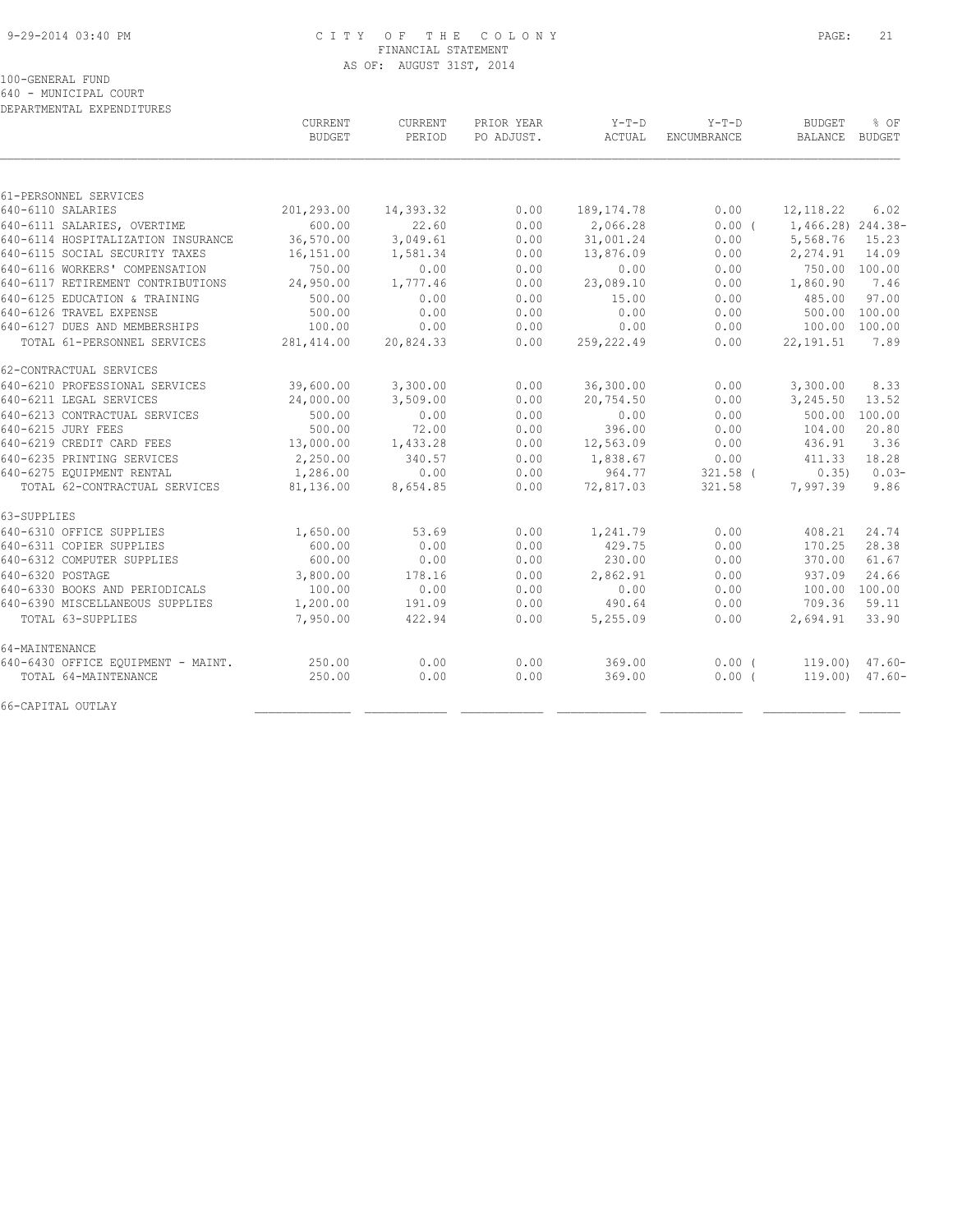| 9-29-2014 03:40 PM   | CITY OF THE COLONY       | 22<br>PAGE: |  |
|----------------------|--------------------------|-------------|--|
|                      | FINANCIAL STATEMENT      |             |  |
|                      |                          |             |  |
|                      | AS OF: AUGUST 31ST, 2014 |             |  |
| 100-GENERAL FUND     |                          |             |  |
| CAO MINITOTRAT COURS |                          |             |  |

| 640 - MUNICIPAL COURT<br>DEPARTMENTAL EXPENDITURES |                   |                   |                          |                 |                      |                   |                       |
|----------------------------------------------------|-------------------|-------------------|--------------------------|-----------------|----------------------|-------------------|-----------------------|
|                                                    | CURRENT<br>BUDGET | CURRENT<br>PERIOD | PRIOR YEAR<br>PO ADJUST. | Y-T-D<br>ACTUAL | Y-T-D<br>ENCUMBRANCE | BUDGET<br>BALANCE | % OF<br><b>BUDGET</b> |
| 67-OVERHEAD ALLOCATION                             |                   |                   |                          |                 |                      |                   |                       |
| 68-SUNDRY CHARGES                                  |                   |                   |                          |                 |                      |                   |                       |
| TOTAL 640 - MUNICIPAL COURT                        | 370,750.00        | 29,902.12         | 0.00                     | 337,663.61      | 321.58               | 32,764.81         | 8.84                  |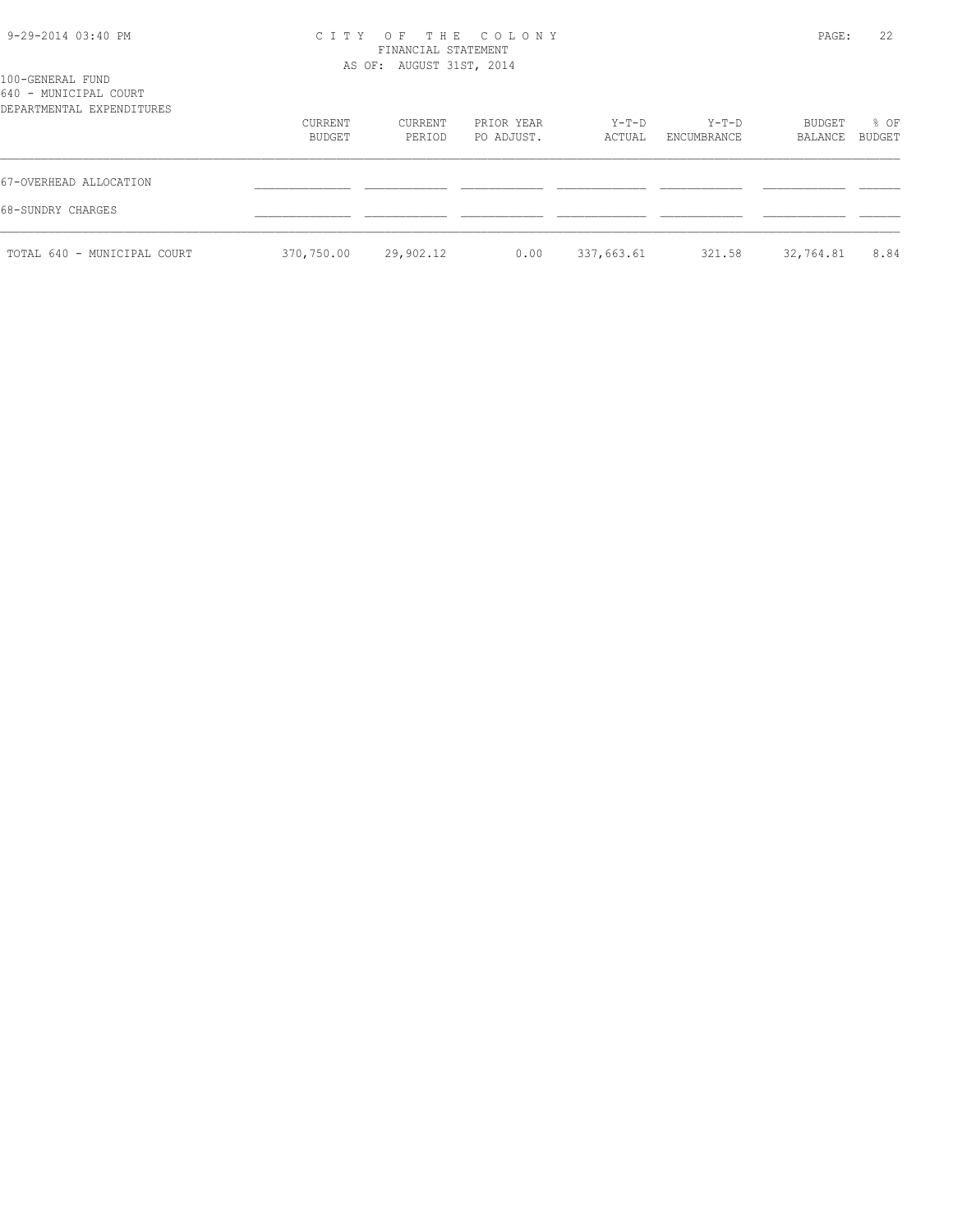#### 9-29-2014 03:40 PM C I T Y O F T H E C O L O N Y PAGE: 23 FINANCIAL STATEMENT AS OF: AUGUST 31ST, 2014

#### 100-GENERAL FUND

668 - FACILITIES MAINT DEPARTMENTAL EXPENDITURES

|                                      | CURRENT<br><b>BUDGET</b> | <b>CURRENT</b><br>PERIOD | PRIOR YEAR<br>PO ADJUST. | $Y-T-D$<br>ACTUAL | $Y-T-D$<br>ENCUMBRANCE | <b>BUDGET</b><br>BALANCE BUDGET | % OF                |
|--------------------------------------|--------------------------|--------------------------|--------------------------|-------------------|------------------------|---------------------------------|---------------------|
|                                      |                          |                          |                          |                   |                        |                                 |                     |
| 61-PERSONNEL SERVICES                |                          |                          |                          |                   |                        |                                 |                     |
| 668-6110 SALARIES                    | 124,388.00               | 6,664.52                 | 0.00                     | 107,184.22        | 0.00                   | 17,203.78                       | 13.83               |
| 668-6111 SALARIES, OVERTIME          | 4,000.00                 | 608.30                   | 0.00                     | 6,821.20          | 0.00(                  | 2,821.20)                       | $70.53-$            |
| 668-6114 HOSPITALIZATION INSURANCE   | 21,942.00                | 1,831.75                 | 0.00                     | 19,924.97         | 0.00                   | 2,017.03                        | 9.19                |
| 668-6115 SOCIAL SECURITY TAXES       | 10,275.00                | 922.01                   | 0.00                     | 8,162.01          | 0.00                   | 2,112.99                        | 20.56               |
| 668-6116 WORKERS' COMPENSATION       | 2,900.00                 | 0.00                     | 0.00                     | 0.00              | 0.00                   | 2,900.00 100.00                 |                     |
| 668-6117 RETIREMENT CONTRIBUTIONS    | 15,870.00                | 896.75                   | 0.00                     | 13,903.36         | 0.00                   | 1,966.64                        | 12.39               |
| 668-6118 UNIFORMS                    | 1,750.00                 | 8.16                     | 0.00                     | 207.84            | 0.00                   | 1,542.16                        | 88.12               |
| 668-6125 EDUCATION AND TRAINING      | 1,800.00                 | 0.00                     | 0.00                     | 25.00             | 0.00                   | 1,775.00                        | 98.61               |
| 668-6126 TRAVEL EXPENSE              | 200.00                   | 0.00                     | 0.00                     | 200.56            | $0.00$ (               | 0.56)                           | $0.28 -$            |
| 668-6127 DUES AND MEMBERSHIPS        | 200.00                   | 0.00                     | 0.00                     | 0.00              | 0.00                   | 200.00 100.00                   |                     |
| TOTAL 61-PERSONNEL SERVICES          | 183,325.00               | 10,931.49                | 0.00                     | 156,429.16        | 0.00                   | 26,895.84                       | 14.67               |
| 62-CONTRACTUAL SERVICES              |                          |                          |                          |                   |                        |                                 |                     |
| 668-6210 PROFESSIONAL SERVICES       | 2,000.00                 | 0.00                     | 0.00                     | 174.00            | 0.00                   | 1,826.00                        | 91.30               |
| 668-6213 CONTRACTUAL SERVICES        | 32,000.00                | 14,736.14                | 0.00                     | 18,852.16         | 6,655.47               | 6,492.37                        | 20.29               |
| 668-6244 TELEPHONE SERVICE           | 1,300.00                 | 56.65                    | 0.00                     | 694.88            | 0.00                   | 605.12                          | 46.55               |
| 668-6275 EQUIPMENT RENTAL            | 1,000.00                 | 16.11                    | 0.00                     | 189.60            | 0.00                   | 810.40                          | 81.04               |
| TOTAL 62-CONTRACTUAL SERVICES        | 36,300.00                | 14,808.90                | 0.00                     | 19,910.64         | 6,655.47               | 9,733.89                        | 26.82               |
| 63-SUPPLIES                          |                          |                          |                          |                   |                        |                                 |                     |
| 668-6310 OFFICE SUPPLIES             | 250.00                   | 32.72                    | 0.00                     | 428.92            | 0.00(                  | $178.92$ ) $71.57-$             |                     |
| 668-6311 COPIER SUPPLIES             | 0.00                     | 1.01                     | 0.00                     | 45.34             | $10.92$ (              | 56.26                           | 0.00                |
| 668-6312 COMPUTER SUPPLIES           | 500.00                   | 0.00                     | 0.00                     | 0.00              | 0.00                   | 500.00 100.00                   |                     |
| 668-6313 JANITORIAL SUPPLIES         | 250.00                   | 0.00                     | 0.00                     | 956.73            | 0.00(                  |                                 | 706.73) 282.69-     |
| 668-6320 POSTAGE                     | 100.00                   | 0.00                     | 0.00                     | 0.00              | 0.00                   | 100.00 100.00                   |                     |
| 668-6322 SMALL TOOLS                 | 4,000.00                 | 0.00                     | 0.00                     | 444.90            | 0.00                   | 3,555.10                        | 88.88               |
| 668-6340 FUEL AND LUBRICANTS         | 4,000.00                 | 432.12                   | 0.00                     | 4,592.52          | 0.00(                  |                                 | $592.52$ ) $14.81-$ |
| 668-6360 MEDICAL SUPPLIES            | 200.00                   | 0.00                     | 0.00                     | 0.00              | 0.00                   | 200.00 100.00                   |                     |
| 668-6390 MISCELLANEOUS SUPPLIES      | 2,000.00                 | 0.00                     | 0.00                     | 4,832.79          | $0.00$ (               | 2,832.79) 141.64-               |                     |
| TOTAL 63-SUPPLIES                    | 11,300.00                | 465.85                   | 0.00                     | 11,301.20         | $10.92$ (              | 12.12)                          | $0.11 -$            |
| 64-MAINTENANCE                       |                          |                          |                          |                   |                        |                                 |                     |
| 668-6410 BUILDING MAINTENANCE        | 165,000.00               | 0.00                     | 0.00                     | 0.00              | 0.00                   | 165,000.00 100.00               |                     |
| 668-6410-BLDG MAINT ANIMAL SHELTER   | 0.00                     | 3,385.13                 | 0.00                     | 13,184.88         | $0.00$ (               | 13,184.88)                      | 0.00                |
| 668-6410-BLDG MAINT AOUATIC PARK     | 0.00                     | 0.00                     | 0.00                     | 634.09            | 0.00(                  | 634.09)                         | 0.00                |
| 668-6410-BLDG MAINT ARTS CENTER      | 0.00                     | 87.00                    | 0.00                     | 9,942.40          | $0.00$ (               | 9,942.40                        | 0.00                |
| 668-6410-BLDG MAINT CITY HALL        | 0.00                     | 2,994.51                 | 0.00                     | 53,714.91         | 0.00(                  | 53,714.91)                      | 0.00                |
| 668-6410-BLDG MAINT COMMUNITY CENTER | 0.00                     | 306.34                   | 0.00                     | 2,969.20          | $0.00$ (               | 2,969.20                        | 0.00                |
| 668-6410-BLDG MAINT FACILITIES SHOP  | 0.00                     | 242.47                   | 0.00                     | 5,519.16          | $0.00$ (               | 5, 519.16                       | 0.00                |
| 668-6410-BLDG MAINT FIRE DEPT        | 0.00                     | 85.45                    | 0.00                     | 33,389.50         | $0.00$ (               | 33,389.50)                      | 0.00                |
| 668-6410-BLDG MAINT LIBRARY          | 0.00                     | 0.00                     | 0.00                     | 187.14            | $0.00$ (               | 187.14)                         | 0.00                |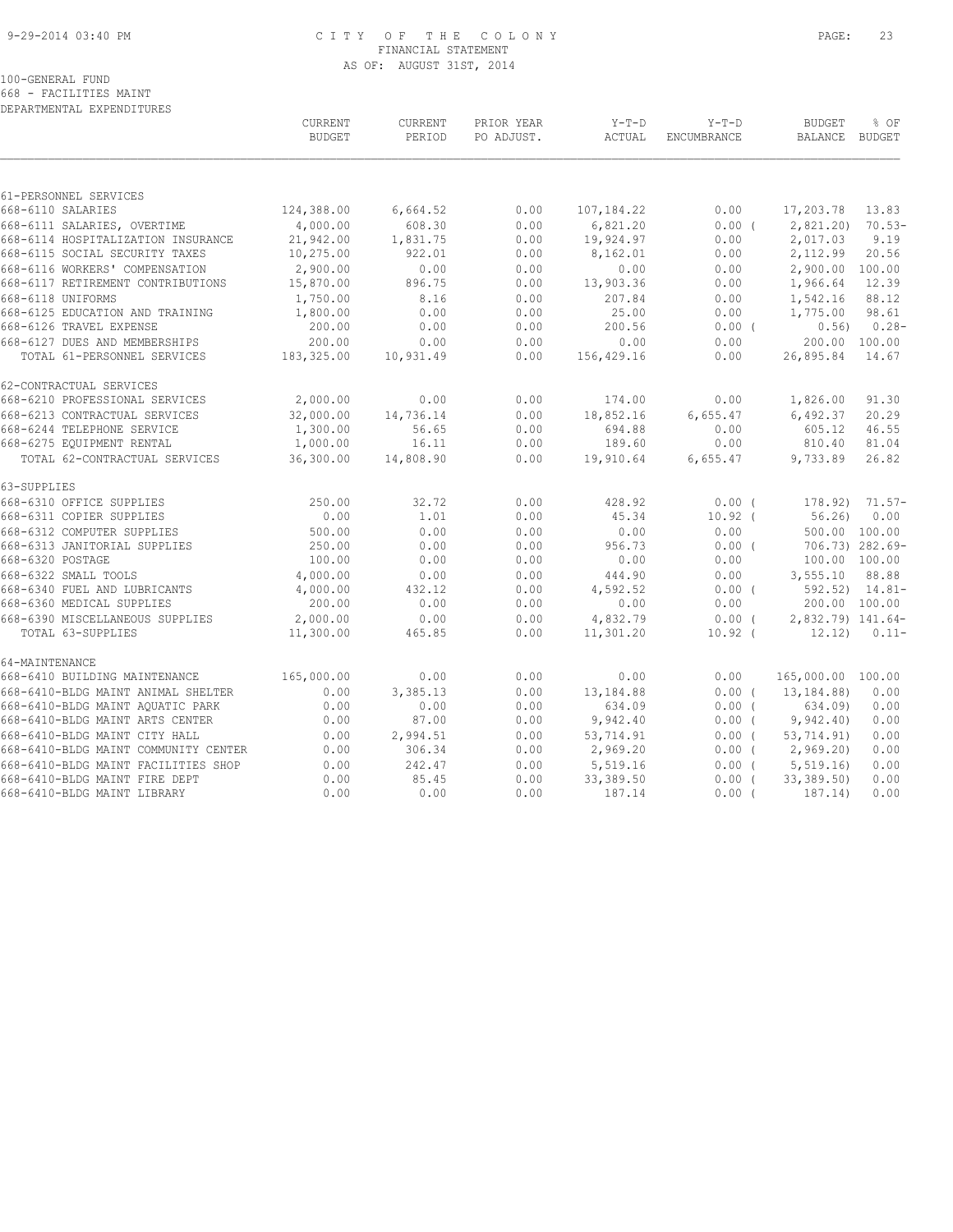#### 9-29-2014 03:40 PM C I T Y O F T H E C O L O N Y PAGE: 24 FINANCIAL STATEMENT AS OF: AUGUST 31ST, 2014

| DEPARTMENTAL EXPENDITURES                                        |                |              |              |              |                            |                      |               |
|------------------------------------------------------------------|----------------|--------------|--------------|--------------|----------------------------|----------------------|---------------|
|                                                                  | <b>CURRENT</b> | CURRENT      | PRIOR YEAR   | $Y-T-D$      | $Y-T-D$                    | <b>BUDGET</b>        | % OF          |
|                                                                  | <b>BUDGET</b>  | PERIOD       | PO ADJUST.   | ACTUAL       | <b>ENCUMBRANCE</b>         | <b>BALANCE</b>       | <b>BUDGET</b> |
| 668-6410-BLDG MAINT OFFICE CREEK                                 | 0.00           | 0.00         | 0.00         | 675.00       | 0.00(                      | 675.00               | 0.00          |
| 668-6410-BLDG MAINT POLICE DEPT                                  | 0.00           | 15,726.84    | 0.00         | 30,357.20    | 0.00(                      | 30, 357, 20          | 0.00          |
| 668-6410-BLDG MAINT PW/WD/FLEET                                  | 0.00           | 565.00       | 0.00         | 6,459.77     | 0.00(                      | 6,459.77             | 0.00          |
| 668-6410-BLDG MAINT RECREATION CENTER                            | 0.00           | 645.90       | 0.00         | 10,631.13    | $0.00$ (                   | 10,631.13)           | 0.00          |
| 668-6410-BLDG MAINT WASTEWATER                                   | 0.00           | 200.00       | 0.00         | 4,758.93     | 0.00(                      | 4,758.93)            | 0.00          |
| 668-6410-BLDG MAINT MISCELLANEOUS                                | 0.00           | 0.00         | 0.00         | 2,453.33     | 0.00(                      | 2,453,33)            | 0.00          |
| 668-6410-BLDG MAINT WATER PROD                                   | 0.00           | 0.00         | 0.00         | 1,723.07     | $0.00$ (                   | 1,723.07)            | 0.00          |
| 668-6410-BLDG MAINT FLEET SERVICE                                | 0.00           | 0.00         | 0.00         | 4,457.78     | 0.00(                      | 4,457.78)            | 0.00          |
| 668-6410-BLDG MAINT EDC BUILDING                                 | 0.00           | 0.00         | 0.00         | 375.00       | $0.00$ (                   | 375.00)              | 0.00          |
| 668-6410-BLDG MAINT ANNEX                                        | 0.00           | 0.00         | 0.00         | 3,035.99     | $0.00$ (                   | 3,035.99             | 0.00          |
| 668-6423 RIGHT-OF-WAY MAINTENANCE                                | 8,000.00       | 0.00         | 0.00         | 893.90       | 0.00                       | 7,106.10             | 88.83         |
| 668-6440 VEHICLE MAINTENANCE                                     | $0.00$ (       | 3.16)        | 0.00         | 315.81       | $0.00$ (                   | 315.81)              | 0.00          |
| TOTAL 64-MAINTENANCE                                             | 173,000.00     | 24, 235.48   | 0.00         | 185,678.19   | 0.00(                      | 12,678.19            | $7.33-$       |
| 65-NON-CAPITAL                                                   |                |              |              |              |                            |                      |               |
| 66-CAPITAL OUTLAY                                                |                |              |              |              |                            |                      |               |
| 668-6690-CAPITAL-OTHER EQUIPMENT FIRE<br>TOTAL 66-CAPITAL OUTLAY | 0.00<br>0.00   | 0.00<br>0.00 | 0.00<br>0.00 | 0.00<br>0.00 | 2,925.00 (<br>$2,925.00$ ( | 2,925.00<br>2,925.00 | 0.00<br>0.00  |
| 67-OVERHEAD ALLOCATION                                           |                |              |              |              |                            |                      |               |
| 68-SUNDRY CHARGES                                                |                |              |              |              |                            |                      |               |
| TOTAL 668 - FACILITIES MAINT                                     | 403,925.00     | 50,441.72    | 0.00         | 373, 319.19  | 9,591.39                   | 21,014.42            | 5.20          |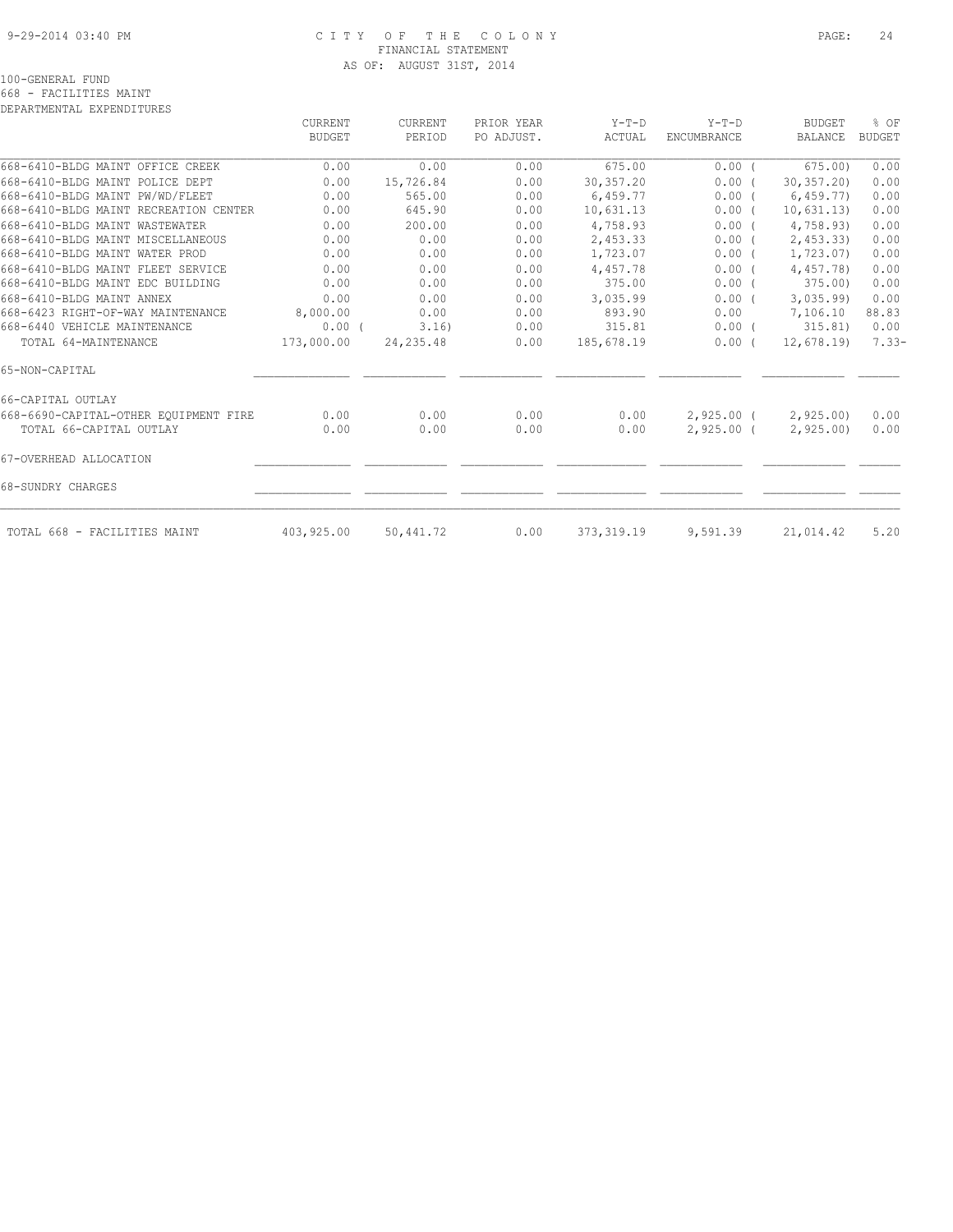#### 9-29-2014 03:40 PM C I T Y O F T H E C O L O N Y PAGE: 25 FINANCIAL STATEMENT AS OF: AUGUST 31ST, 2014

100-GENERAL FUND

669 - ENGINEERING DEPT DEPARTMENTAL EXPENDITURES

|                                        | CURRENT<br><b>BUDGET</b> | CURRENT<br>PERIOD | PRIOR YEAR<br>PO ADJUST. | $Y-T-D$<br>ACTUAL | $Y-T-D$<br>ENCUMBRANCE | <b>BUDGET</b><br>BALANCE BUDGET | % OF      |
|----------------------------------------|--------------------------|-------------------|--------------------------|-------------------|------------------------|---------------------------------|-----------|
|                                        |                          |                   |                          |                   |                        |                                 |           |
| 61-PERSONNEL SERVICES                  |                          |                   |                          |                   |                        |                                 |           |
| 669-6110 SALARIES                      | 904,648.00               | 109,299.10        | 0.00                     | 722,156.27        | 0.00                   | 182,491.73                      | 20.17     |
| 669-6110-SALARIES - NFM                | $0.00$ (                 | 55, 596.70        | 0.00                     | 12,306.73         | $0.00$ (               | 12, 306.73                      | 0.00      |
| 669-6111 SALARIES, OVERTIME            | 6,000.00                 | 4,797.06          | 0.00                     | 32, 331.33        | $0.00$ (               | 26, 331.33) 438.86-             |           |
| 669-6114 HOSPITALIZATION INSURANCE     | 95,082.00                | 8,147.02          | 0.00                     | 86,819.20         | 0.00                   | 8,262.80                        | 8.69      |
| 669-6115 SOCIAL SECURITY TAXES         | 73,716.00                | 7,788.71          | 0.00                     | 58,043.73         | 0.00                   | 15,672.27                       | 21.26     |
| 669-6115-SOCIAL SECURITY TAXES - NFM   | 0.00                     | 523.06            | 0.00                     | 3,710.46          | $0.00$ (               | 3,710.46                        | 0.00      |
| 669-6116 WORKERS' COMPENSATION         | 2,000.00                 | 0.00              | 0.00                     | 0.00              | 0.00                   | 2,000.00 100.00                 |           |
| 669-6117 RETIREMENT CONTRIBUTIONS      | 114,260.00               | 8,561.42          | 0.00                     | 97,476.70         | 0.00                   | 16,783.30                       | 14.69     |
| 669-6117-RETIREMENT CONTRIBUTIONS - NF | 0.00                     | 589.18            | 0.00                     | 6,480.82          | $0.00$ (               | 6,480.82)                       | 0.00      |
| 669-6118 UNIFORMS                      | 1,000.00                 | 226.91            | 0.00                     | 729.20            | 0.00                   | 270.80                          | 27.08     |
| 669-6120 PRIVATE AUTO ALLOWANCE        | 10,800.00                | 830.76            | 0.00                     | 9,761.43          | 0.00                   | 1,038.57                        | 9.62      |
| 669-6125 EDUCATION & TRAINING          | 3,700.00                 | 0.00              | 0.00                     | 2,724.95          | 0.00                   | 975.05                          | 26.35     |
| 669-6126 TRAVEL EXPENSE                | 1,200.00                 | 0.00              | 0.00                     | 13.84             | 0.00                   | 1,186.16                        | 98.85     |
| 669-6127 DUES & MEMBERSHIPS            | 4,750.00                 | 0.00              | 0.00                     | 3, 241.18         | 0.00                   | 1,508.82                        | 31.76     |
| TOTAL 61-PERSONNEL SERVICES            | 1,217,156.00             | 85,166.52         | 0.00                     | 1,035,795.84      | 0.00                   | 181,360.16                      | 14.90     |
| 62-CONTRACTUAL SERVICES                |                          |                   |                          |                   |                        |                                 |           |
| 669-6210 PROFESSIONAL SERVICES         | 52,000.00                | 1,200.00          | 0.00                     | 87,394.76         | $11,605.24$ (          | 47,000.00)                      | $90.38 -$ |
| 669-6213 CONTRACTUAL SERVICES          | 1,000.00                 | 275.80            | 0.00                     | 747.34            | 0.00                   | 252.66                          | 25.27     |
| 669-6235 PRINTING SERVICES             | 500.00                   | 1,782.44          | 0.00                     | 1,794.71          | $0.00$ (               | 1,294.71) 258.94-               |           |
| 669-6244 TELEPHONE SERVICE             | 4,500.00                 | 278.24            | 0.00                     | 2,851.12          | 0.00                   | 1,648.88                        | 36.64     |
| 669-6275 EQUIPMENT RENTAL              | 1,660.00                 | 16.05             | 0.00                     | 757.74            | 189.36                 | 712.90                          | 42.95     |
| TOTAL 62-CONTRACTUAL SERVICES          | 59,660.00                | 3,552.53          | 0.00                     | 93,545.67         | $11,794.60$ (          | $45,680.27$ 76.57-              |           |
| 63-SUPPLIES                            |                          |                   |                          |                   |                        |                                 |           |
| 669-6310 OFFICE SUPPLIES               | 1,500.00                 | 98.69             | 0.00                     | 1,979.15          | 0.00(                  | 479.15)                         | $31.94-$  |
| 669-6311 COPIER SUPPLIES               | 4,500.00                 | 1.01              | 0.00                     | 772.36            | 10.92                  | 3,716.72                        | 82.59     |
| 669-6312 COMPUTER SUPPLIES             | 1,800.00                 | 0.00              | 0.00                     | 820.40            | 0.00                   | 979.60                          | 54.42     |
| 669-6320 POSTAGE                       | 1,000.00                 | 14.54             | 0.00                     | 401.63            | 0.00                   | 598.37                          | 59.84     |
| 669-6322 SMALL TOOLS                   | 650.00                   | 96.91             | 0.00                     | 479.35            | 0.00                   | 170.65                          | 26.25     |
| 669-6330 BOOKS & PERIODICALS           | 500.00                   | 78.95             | 0.00                     | 644.06            | 0.00(                  | 144.06)                         | $28.81-$  |
| 669-6340 FUEL AND LUBRICANTS           | 9,500.00                 | 1,180.99          | 0.00                     | 10,037.82         | 0.00(                  | 537.82)                         | $5.66-$   |
| 669-6390 MISCELLANEOUS SUPPLIES        | 500.00                   | 133.70            | 0.00                     | 326.44            | 0.00                   | 173.56                          | 34.71     |
| TOTAL 63-SUPPLIES                      | 19,950.00                | 1,604.79          | 0.00                     | 15,461.21         | 10.92                  | 4,477.87                        | 22.45     |
| 64-MAINTENANCE                         |                          |                   |                          |                   |                        |                                 |           |
| 669-6431 MAINTENANCE - GIS             | 5,500.00                 | 0.00              | 0.00                     | 5,500.00          | 0.00                   | 0.00                            | 0.00      |
| 669-6440 VEHICLE MAINTENANCE           | 200.00                   | 27.98             | 0.00                     | 104.93            | 0.00                   | 95.07                           | 47.54     |
| TOTAL 64-MAINTENANCE                   | 5,700.00                 | 27.98             | 0.00                     | 5,604.93          | 0.00                   | 95.07                           | 1.67      |
|                                        |                          |                   |                          |                   |                        |                                 |           |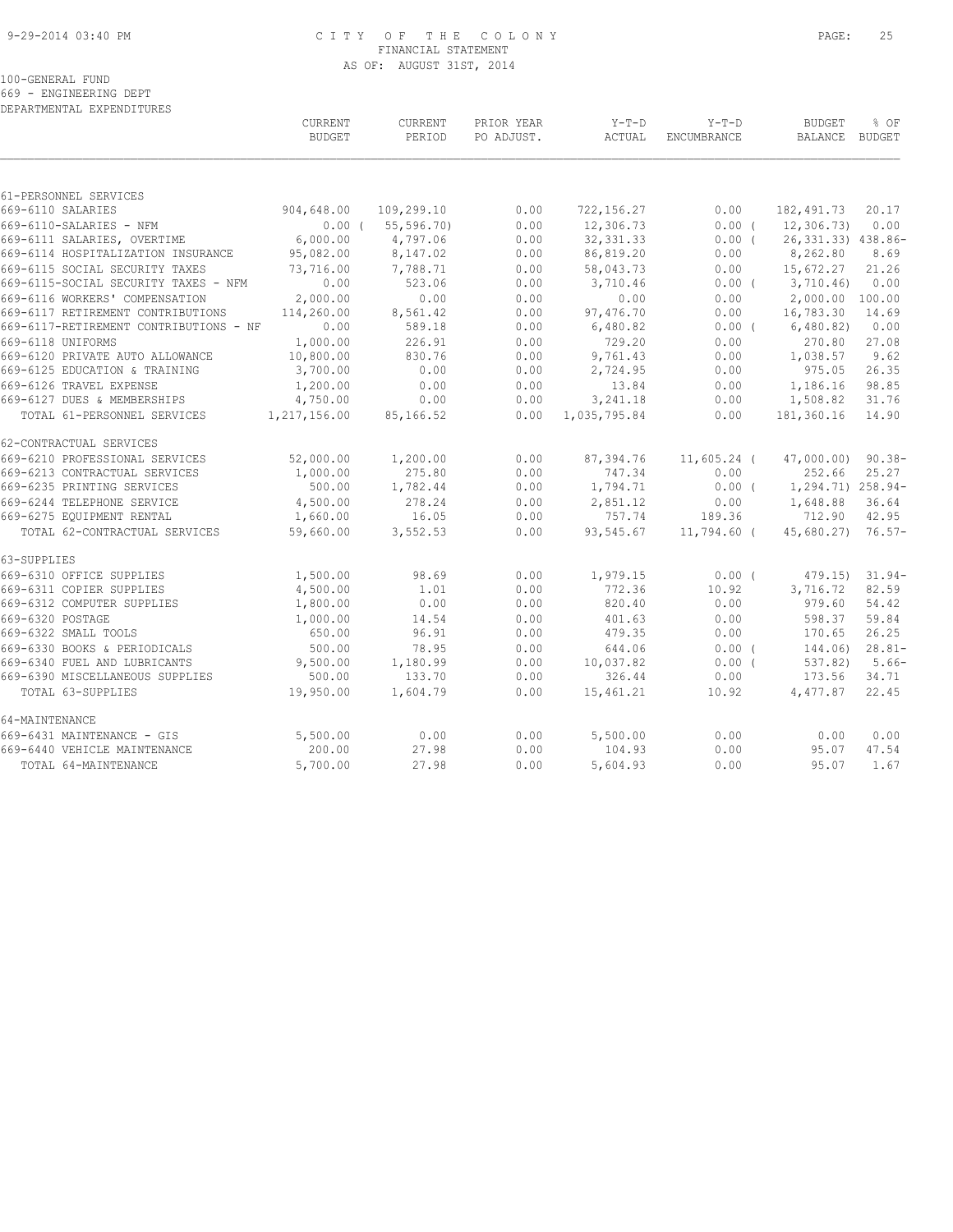| 9-29-2014 03:40 PM |  |  |
|--------------------|--|--|
|--------------------|--|--|

#### 9-29-2014 03:40 PM C I T Y O F T H E C O L O N Y PAGE: 26 FINANCIAL STATEMENT AS OF: AUGUST 31ST, 2014

|  | 100-GENERAL FUND       |                             |
|--|------------------------|-----------------------------|
|  | 669 - ENGINEERING DEPT |                             |
|  |                        | production to product minds |

| 669 - ENGINEERING DEPT<br>DEPARTMENTAL EXPENDITURES |                   |                   |                          |                 |                      |                   |                |
|-----------------------------------------------------|-------------------|-------------------|--------------------------|-----------------|----------------------|-------------------|----------------|
|                                                     | CURRENT<br>BUDGET | CURRENT<br>PERIOD | PRIOR YEAR<br>PO ADJUST. | Y-T-D<br>ACTUAL | Y-T-D<br>ENCUMBRANCE | BUDGET<br>BALANCE | % OF<br>BUDGET |
| 65-NON-CAPITAL                                      |                   |                   |                          |                 |                      |                   |                |
| 66-CAPITAL OUTLAY                                   |                   |                   |                          |                 |                      |                   |                |
| 67-OVERHEAD ALLOCATION                              |                   |                   |                          |                 |                      |                   |                |
| TOTAL 669 - ENGINEERING DEPT                        | 1,302,466.00      | 90,351.82         | 0.00                     | 1,150,407.65    | 11,805.52            | 140,252.83        | 10.77          |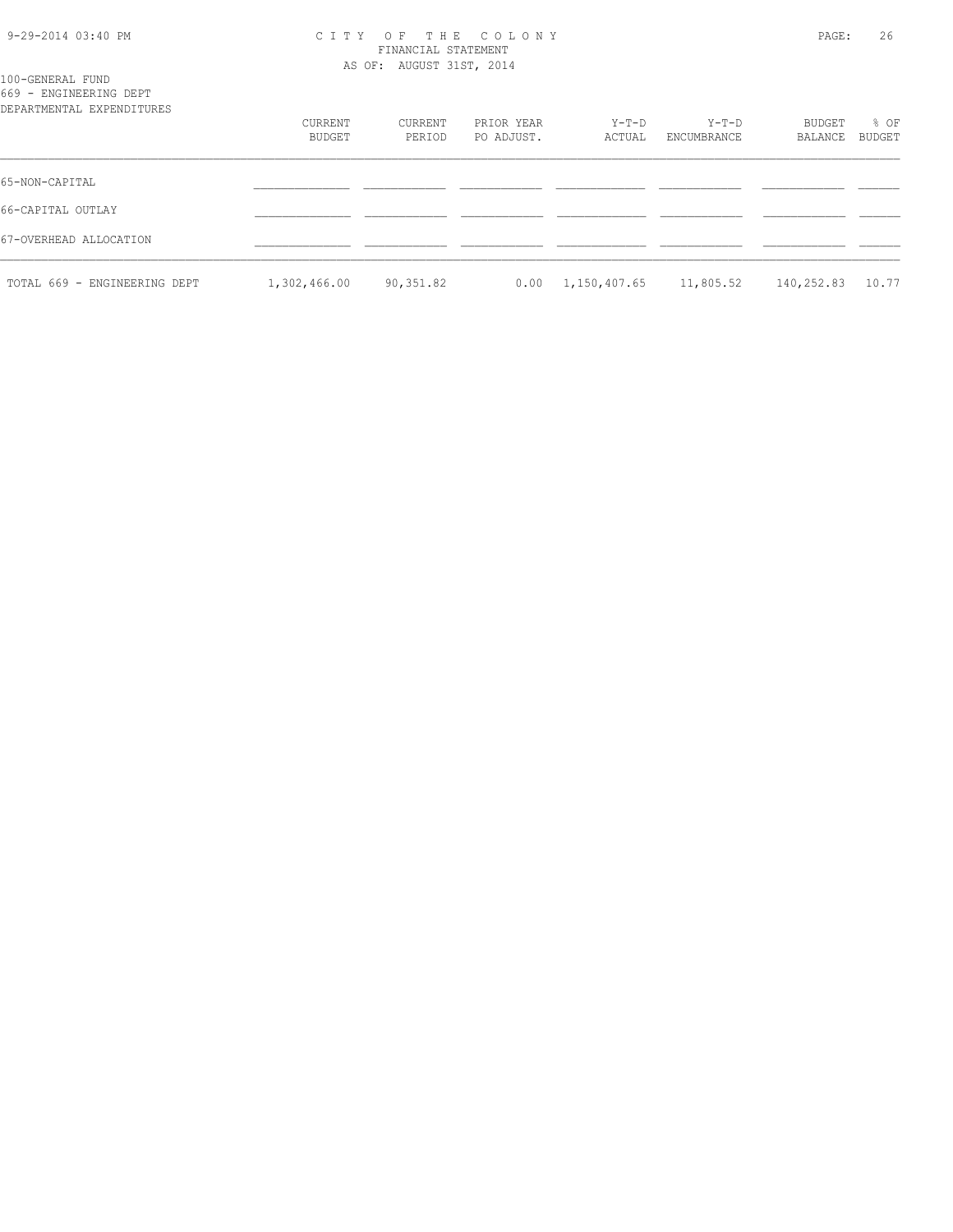#### 9-29-2014 03:40 PM C I T Y O F T H E C O L O N Y PAGE: 27 FINANCIAL STATEMENT AS OF: AUGUST 31ST, 2014

|  |  | 670 - FIRE DEPARTMENT     |
|--|--|---------------------------|
|  |  | DEPARTMENTAL EXPENDITURES |

|                                                                           | CURRENT<br><b>BUDGET</b> | CURRENT<br>PERIOD | PRIOR YEAR<br>PO ADJUST. | $Y-T-D$<br>ACTUAL    | $Y-T-D$<br>ENCUMBRANCE | <b>BUDGET</b><br>BALANCE | % OF<br>BUDGET      |
|---------------------------------------------------------------------------|--------------------------|-------------------|--------------------------|----------------------|------------------------|--------------------------|---------------------|
|                                                                           |                          |                   |                          |                      |                        |                          |                     |
| 61-PERSONNEL SERVICES                                                     |                          |                   |                          |                      |                        |                          |                     |
| 670-6110 SALARIES                                                         | 3,455,007.00             | 257,090.33        | 0.00                     | 3, 152, 263.99       | 0.00                   | 302,743.01               | 8.76                |
| 670-6110-SALARIES - FLEET                                                 | 0.00                     | 0.00              | 0.00                     | 60,084.18            | $0.00$ (               | 60,084.18                | 0.00                |
| 670-6111 SALARIES, OVERTIME                                               | 307,376.00<br>0.00       | 45,109.28<br>0.00 | 0.00                     | 309,732.66           | $0.00$ (               | 2,356.66)                | $0.77-$             |
| 670-6111-SALARIES, OVERTIME - FLEET<br>670-6114 HOSPITALIZATION INSURANCE | 387,642.00               | 30,546.14         | 0.00<br>0.00             | 422.24<br>351,629.85 | $0.00$ (<br>0.00       | 422.24)<br>36,012.15     | 0.00<br>9.29        |
| 670-6115 SOCIAL SECURITY TAXES                                            | 300,991.00               | 33,250.40         | 0.00                     | 252, 250.77          | 0.00                   | 48,740.23                | 16.19               |
| 670-6115-SOCIAL SECURITY - FLEET                                          | 0.00                     | 647.46            | 0.00                     | 3,980.52             | $0.00$ (               | 3,980.52)                | 0.00                |
| 670-6116 WORKERS' COMPENSATION                                            | 53, 332.00               | 0.00              | 0.00                     | 0.00                 | 0.00                   | 53,332.00 100.00         |                     |
| 670-6117 RETIREMENT CONTRIBUTIONS                                         | 465,031.00               | 37, 261.25        | 0.00                     | 427, 922.10          | 0.00                   | 37,108.90                | 7.98                |
| 670-6117-RETIREMENT - FLEET                                               | 0.00                     | 0.00              | 0.00                     | 7,475.76             | 0.00(                  | 7,475.76)                | 0.00                |
| 670-6118 UNIFORMS                                                         | 20,400.00                | 611.00            | 0.00                     | 13,969.89            | 0.00                   | 6,430.11                 | 31.52               |
| 670-6119 MEDICAL EXPENSES                                                 | 1,000.00                 | 0.00              | 0.00                     | 300.00               | 0.00                   | 700.00                   | 70.00               |
| 670-6120 BUNKER GEAR                                                      | 35,000.00                | 1,839.00          | 0.00                     | 31,160.57            | 0.00                   | 3,839.43                 | 10.97               |
| 670-6125 EDUCATION & TRAINING                                             | 4,500.00                 | 0.00              | 0.00                     | 3,689.39             | 0.00                   | 810.61                   | 18.01               |
| 670-6125-EDUCATION & TRAINING - FLEET                                     | $0.00$ (                 | 548.36)           | 0.00                     | 0.00                 | 0.00                   | 0.00                     | 0.00                |
| 670-6125-TRAINING COUNCIL                                                 | 8,500.00                 | 3,513.96          | 0.00                     | 3,513.96             | 0.00                   | 4,986.04                 | 58.66               |
| 670-6126 TRAVEL EXPENSE                                                   | 1,200.00                 | 0.00              | 0.00                     | 1,516.70             | $0.00$ (               | 316.70)                  | $26.39-$            |
| 670-6127 DUES AND MEMBERSHIPS                                             | 12,200.00                | 0.00              | 0.00                     | 10,617.31            | 0.00                   | 1,582.69                 | 12.97               |
| TOTAL 61-PERSONNEL SERVICES                                               | 5,052,179.00             | 409,320.46        | 0.00                     | 4,630,529.89         | 0.00                   | 421,649.11               | 8.35                |
| 62-CONTRACTUAL SERVICES                                                   |                          |                   |                          |                      |                        |                          |                     |
| 670-6210 PROFESSIONAL SERVICES                                            | 35,000.00                | 0.00              | 0.00                     | 36,000.00            | $0.00$ (               | 1,000.00)                | $2.86-$             |
| 670-6213 CONTRACTUAL SERVICES                                             | 22,700.00                | 0.00              | 0.00                     | 10,680.01            | 0.00                   | 12,019.99                | 52.95               |
| 670-6235 PRINTING SERVICES                                                | 500.00                   | 58.50             | 0.00                     | 569.48               | $0.00$ (               | 69.48)                   | $13.90 -$           |
| 670-6244 TELEPHONE SERVICE                                                | 12,000.00                | 519.00            | 0.00                     | 8,935.01             | 0.00                   | 3,064.99                 | 25.54               |
| 670-6244-TELEPHONE SERVICE - FLEET                                        | 200.00                   | 11.04             | 0.00                     | 207.68               | 0.00(                  | 7.68)                    | $3.84-$             |
| 670-6275 EQUIPMENT RENTAL                                                 | 6,500.00                 | 741.23            | 0.00                     | 6,498.11             | $344.05$ (             | 342.16                   | $5.26-$             |
| TOTAL 62-CONTRACTUAL SERVICES                                             | 76,900.00                | 1,329.77          | 0.00                     | 62,890.29            | 344.05                 | 13,665.66                | 17.77               |
| 63-SUPPLIES                                                               |                          |                   |                          |                      |                        |                          |                     |
| 670-6310 OFFICE SUPPLIES                                                  | 2,000.00                 | 41.80             | 0.00                     | 2,332.37             | $0.00$ (               |                          | $332.37$ ) $16.62-$ |
| 670-6311 COPIER SUPPLIES                                                  | 750.00                   | 70.09             | 0.00                     | 772.01               | $630.46$ (             | 652.47)                  | $87.00 -$           |
| 670-6312 COMPUTER SUPPLIES                                                | 4,000.00                 | 133.16            | 0.00                     | 1,767.42             | 0.00                   | 2,232.58                 | 55.81               |
| 670-6313 JANITORIAL SUPPLIES                                              | 5,000.00                 | 483.03            | 0.00                     | 4,375.20             | 0.00                   | 624.80                   | 12.50               |
| 670-6320 POSTAGE                                                          | 600.00                   | 35.37             | 0.00                     | 530.87               | 0.00                   | 69.13                    | 11.52               |
| 670-6322 SMALL TOOLS                                                      | $2,300.00$ (             | 361.79            | 0.00                     | 1,997.33             | 0.00                   | 302.67                   | 13.16               |
| 670-6322-SMALL TOOLS - FLEET                                              | 1,500.00                 | 0.00              | 0.00                     | 236.72               | 0.00                   | 1,263.28                 | 84.22               |
| 670-6330 BOOKS AND PERIODICALS                                            | 1,000.00                 | 0.00              | 0.00                     | 1,977.66             | $0.00$ (               |                          | $977.66$ ) $97.77-$ |
| 670-6340 FUEL AND LUBRICANTS                                              | 13,000.00                | 1,048.86          | 0.00                     | 9,728.68             | 0.00                   | 3,271.32                 | 25.16               |
| 670-6340-FUEL AND LUBRICANTS - FLEET                                      | 57,000.00                | 4,313.16          | 0.00                     | 45, 272.10           | 0.00                   | 11,727.90                | 20.58               |
| 670-6345 CHEMICALS                                                        | 500.00                   | 0.00              | 0.00                     | 0.00                 | 0.00                   |                          | 500.00 100.00       |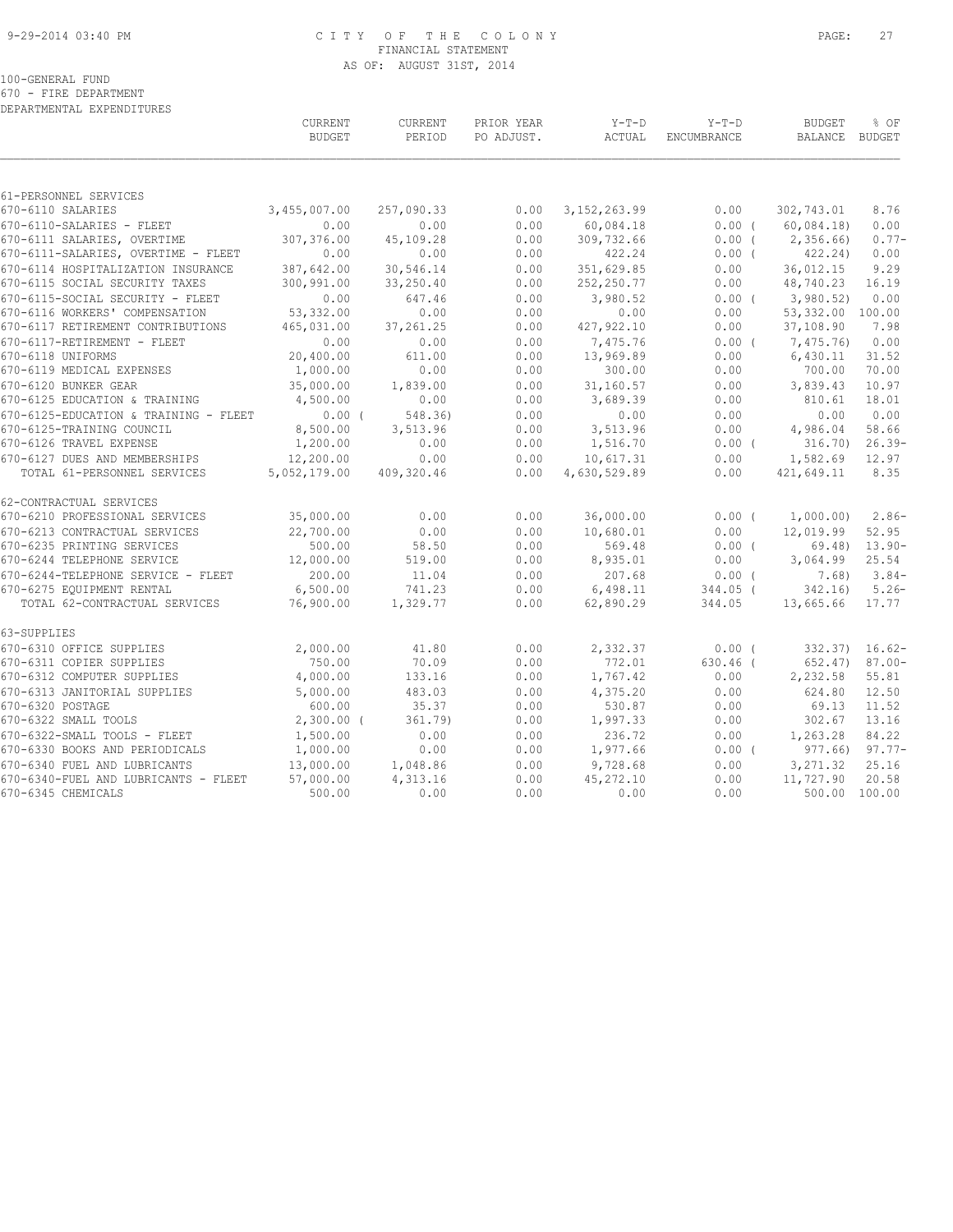#### 9-29-2014 03:40 PM C I T Y O F T H E C O L O N Y PAGE: 28 FINANCIAL STATEMENT AS OF: AUGUST 31ST, 2014

100-GENERAL FUND

670 - FIRE DEPARTMENT

DEPARTMENTAL EXPENDITURES

|                                      | <b>CURRENT</b><br><b>BUDGET</b> | <b>CURRENT</b><br>PERIOD | PRIOR YEAR<br>PO ADJUST. | $Y-T-D$<br>ACTUAL | $Y-T-D$<br>ENCUMBRANCE | <b>BUDGET</b><br><b>BALANCE</b> | % OF<br><b>BUDGET</b> |
|--------------------------------------|---------------------------------|--------------------------|--------------------------|-------------------|------------------------|---------------------------------|-----------------------|
|                                      |                                 |                          |                          |                   |                        |                                 |                       |
| 670-6346 COMPRESSED GASSES           | 4,000.00                        | 0.00                     | 0.00                     | 3,085.18          | 0.00                   | 914.82                          | 22.87                 |
| 670-6360 MEDICAL SUPPLIES            | 36,000.00                       | 1,859.29                 | 0.00                     | 34,672.16         | 0.00                   | 1,327.84                        | 3.69                  |
| 670-6390 MISCELLANEOUS SUPPLIES      | 9,000.00                        | 422.33                   | 0.00                     | 9,987.11          | 0.00(                  | 987.11)                         | $10.97 -$             |
| 670-6393 INVESTIGATIVE SUPPLIES      | 400.00                          | 0.00                     | 0.00                     | 25.00             | 0.00                   | 375.00                          | 93.75                 |
| 670-6394 TACTICAL SUPPLIES           | 500.00                          | 0.00                     | 0.00                     | 80.71             | 0.00                   | 419.29                          | 83.86                 |
| TOTAL 63-SUPPLIES                    | 137,550.00                      | 8,045.30                 | 0.00                     | 116,840.52        | 630.46                 | 20,079.02                       | 14.60                 |
| 64-MAINTENANCE                       |                                 |                          |                          |                   |                        |                                 |                       |
| 670-6410 BUILDING MAINTENANCE        | 5,000.00                        | 170.28                   | 0.00                     | 1,122.59          | 0.00                   | 3,877.41                        | 77.55                 |
| 670-6430 OFFICE EQUIPMENT - MAINT.   | 100.00                          | 0.00                     | 0.00                     | 0.00              | 0.00                   | 100.00                          | 100.00                |
| 670-6440-VEHICLE MAINTENANCE - FLEET | 75,000.00                       | 10,556.98                | 0.00                     | 76,059.69         | $0.00$ (               | 1,059.69                        | $1.41-$               |
| 670-6445 RADIO MAINTENANCE           | 7,000.00                        | 0.00                     | 0.00                     | 8,443.98          | 0.00(                  | 1,443.98                        | $20.63-$              |
| 670-6470 OTHER EOUIPMENT - MAINT.    | 16,000.00                       | 20.00                    | 0.00                     | 9,971.90          | 0.00                   | 6,028.10                        | 37.68                 |
| TOTAL 64-MAINTENANCE                 | 103,100.00                      | 10,747.26                | 0.00                     | 95,598.16         | 0.00                   | 7,501.84                        | 7.28                  |
| 65-NON-CAPITAL                       |                                 |                          |                          |                   |                        |                                 |                       |
| 66-CAPITAL OUTLAY                    |                                 |                          |                          |                   |                        |                                 |                       |
| 670-6690-CAPITAL-OTHER EQUIP         | 1,500.00                        | 0.00                     | 0.00                     | 0.00              | 1,500.00               | 0.00                            | 0.00                  |
| TOTAL 66-CAPITAL OUTLAY              | 1,500.00                        | 0.00                     | 0.00                     | 0.00              | 1,500.00               | 0.00                            | 0.00                  |
| 67-OVERHEAD ALLOCATION               |                                 |                          |                          |                   |                        |                                 |                       |
| 68-SUNDRY CHARGES                    |                                 |                          |                          |                   |                        |                                 |                       |
| TOTAL 670 - FIRE DEPARTMENT          | 5,371,229.00                    | 429,442.79               | 0.00                     | 4,905,858.86      | 2,474.51               | 462,895.63                      | 8.62                  |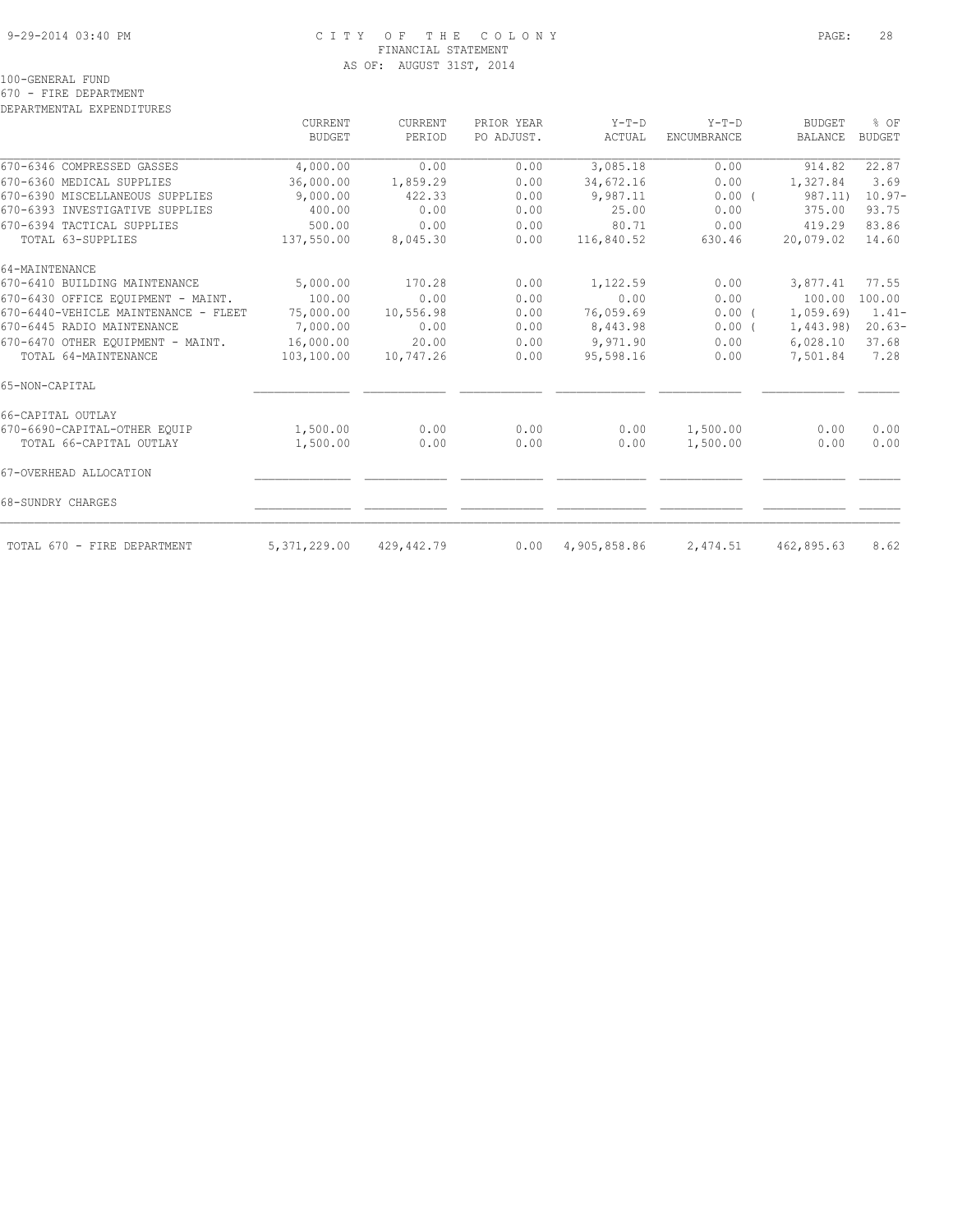#### 9-29-2014 03:40 PM C I T Y O F T H E C O L O N Y PAGE: 29 FINANCIAL STATEMENT AS OF: AUGUST 31ST, 2014

100-GENERAL FUND

675 - POLICE DEPARTMENT

| DEPARTMENTAL EXPENDITURES                                        |                           |                     |                          |                     |                        |                          |                    |
|------------------------------------------------------------------|---------------------------|---------------------|--------------------------|---------------------|------------------------|--------------------------|--------------------|
|                                                                  | CURRENT<br><b>BUDGET</b>  | CURRENT<br>PERIOD   | PRIOR YEAR<br>PO ADJUST. | $Y-T-D$<br>ACTUAL   | $Y-T-D$<br>ENCUMBRANCE | <b>BUDGET</b><br>BALANCE | % OF<br>BUDGET     |
|                                                                  |                           |                     |                          |                     |                        |                          |                    |
| 61-PERSONNEL SERVICES                                            |                           |                     |                          |                     |                        |                          |                    |
| 675-6110 SALARIES                                                | 4,631,687.00              | 339,732.47          | 0.00                     | 4, 125, 237.94      | 0.00                   | 506,449.06               | 10.93              |
| 675-6111 SALARIES, OVERTIME                                      | 105,000.00                | 15,930.03           | 0.00                     | 108,731.90          | 0.00(                  | 3,731.90                 | $3.55-$            |
| 675-6112 PART-TIME, TEMPORARY                                    | 106,242.00                | 1,360.02            | 0.00                     | 104, 462.17         | 0.00                   | 1,779.83                 | 1.68               |
| 675-6114 HOSPITALIZATION INSURANCE                               | 607,062.00                | 45,041.62           | 0.00                     | 510,622.09          | 0.00                   | 96,439.91                | 15.89              |
| 675-6115 SOCIAL SECURITY TAXES<br>675-6116 WORKERS' COMPENSATION | 388,667.00                | 39,527.16           | 0.00                     | 319,509.96          | 0.00                   | 69,157.04                | 17.79              |
|                                                                  | 74,800.00                 | 0.00                | 0.00                     | 0.00                | 0.00                   | 74,800.00                | 100.00             |
| 675-6117 RETIREMENT CONTRIBUTIONS<br>675-6118 UNIFORMS           | 587,365.00                | 43,771.05<br>587.15 | 0.00<br>0.00             | 527, 343.76         | 0.00                   | 60,021.24<br>3, 921.82)  | 10.22<br>$29.27 -$ |
| 675-6119 MEDICAL EXPENSE                                         | 13,400.00<br>$5,148.00$ ( | 195.00)             | 0.00                     | 16,034.55<br>263.00 | $1,287.27$ (<br>0.00   | 4,885.00                 | 94.89              |
| 675-6120 PRIVATE CAR ALLOWANCE                                   | 15,400.00                 | 1,052.28            | 0.00                     | 14,275.11           | 0.00                   | 1,124.89                 | 7.30               |
| 675-6125 EDUCATION & TRAINING                                    | 16,025.00                 | 928.00              | 0.00                     | 12,402.07           | 0.00                   | 3,622.93                 | 22.61              |
| 675-6125-LEOSE EDUCATION & TRAINING                              | 0.00                      | 0.00                | $0.00$ (                 | 3,995.62)           | 0.00                   | 3,995.62                 | 0.00               |
| 675-6126 TRAVEL EXPENSE                                          | 11,750.00                 | 978.20              | 0.00                     | 6,733.54            | 0.00                   | 5,016.46                 | 42.69              |
| 675-6127 DUES AND MEMBERSHIPS                                    | 1,495.00                  | 40.00               | 0.00                     | 686.48              | 0.00                   | 808.52                   | 54.08              |
| TOTAL 61-PERSONNEL SERVICES                                      | 6,564,041.00              | 488,752.98          | 0.00                     | 5,742,306.95        | 1,287.27               | 820,446.78               | 12.50              |
| 62-CONTRACTUAL SERVICES                                          |                           |                     |                          |                     |                        |                          |                    |
| 675-6210 PROFESSIONAL SERVICES                                   | 4,275.00                  | 100.00              | 0.00                     | 600.00              | 0.00                   | 3,675.00                 | 85.96              |
| 675-6213 CONTRACTUAL SERVICES                                    | 46,791.00                 | 750.00              | 0.00                     | 40,636.38           | 0.00                   | 6,154.62                 | 13.15              |
| 675-6219 CREDIT CARD FEES                                        | 750.00                    | 66.29               | 0.00                     | 672.88              | 0.00                   | 77.12                    | 10.28              |
| 675-6235 PRINTING EXPENSES                                       | 3,000.00                  | 125.79              | 0.00                     | 3,349.40            | $0.00$ (               | 349.40                   | $11.65-$           |
| 675-6236 ADVERTISING AND LEGAL NOTICES                           | 150.00                    | 0.00                | 0.00                     | 0.00                | 0.00                   | 150.00 100.00            |                    |
| 675-6244 TELEPHONE SERVICE                                       | 9,000.00                  | 56.21               | 0.00                     | 5,459.99            | 0.00                   | 3,540.01                 | 39.33              |
| 675-6275 EQUIPMENT RENTAL                                        | 9,600.00                  | 580.00              | 0.00                     | 7,871.91            | 411.97                 | 1,316.12                 | 13.71              |
| TOTAL 62-CONTRACTUAL SERVICES                                    | 73,566.00                 | 1,678.29            | 0.00                     | 58,590.56           | 411.97                 | 14,563.47                | 19.80              |
| 63-SUPPLIES                                                      |                           |                     |                          |                     |                        |                          |                    |
| 675-6310 OFFICE SUPPLIES                                         | 4,300.00                  | 771.76              | 0.00                     | 3,473.42            | 0.00                   | 826.58                   | 19.22              |
| 675-6311 COPIER SUPPLIES                                         | 5,900.00                  | 927.37              | 0.00                     | 4,370.08            | 630.10                 | 899.82                   | 15.25              |
| 675-6312 COMPUTER SUPPLIES                                       | 4,750.00                  | 0.00                | 0.00                     | 3,054.53            | 0.00                   | 1,695.47                 | 35.69              |
| 675-6313 JANITORIAL SUPPLIES                                     | 1,800.00                  | 299.92              | 0.00                     | 497.60              | 0.00                   | 1,302.40                 | 72.36              |
| 675-6320 POSTAGE<br>675-6322 SMALL TOOLS                         | 5,000.00<br>150.00        | 274.38<br>0.00      | 0.00<br>0.00             | 3,184.53<br>63.57   | 0.00<br>0.00           | 1,815.47<br>86.43        | 36.31<br>57.62     |
| 675-6330 BOOKS AND PERIODICALS                                   |                           |                     |                          |                     |                        |                          | 95.53              |
| 675-6331 PUBLIC EDUCATION MATERIAL                               | 1,430.00<br>4,200.00      | 0.00<br>0.00        | 0.00<br>0.00             | 63.89<br>4,075.27   | 0.00<br>0.00           | 1,366.11<br>124.73       | 2.97               |
| 675-6335 AWARDS                                                  | 600.00                    | 77.05               | 0.00                     | 956.70              | $0.00$ (               | 356.70)                  | $59.45-$           |
| 675-6340 FUEL AND LUBRICANTS                                     | 150,000.00                | 14,918.38           | 0.00                     | 132,279.00          | 0.00                   | 17,721.00                | 11.81              |
| 675-6346 COMPRESSED GASES                                        | 9,000.00                  | 0.00                | 0.00                     | 5,644.41            | 0.00                   | 3,355.59                 | 37.28              |
| 675-6350 ANIMAL SUPPLIES                                         | 4,350.00                  | 1,119.46            | 0.00                     | 4,252.14            | 0.00                   | 97.86                    | 2.25               |
| 675-6360 MEDICAL SUPPLIES                                        | 1,300.00                  | 0.00                | 0.00                     | 53.89               | 0.00                   | 1,246.11                 | 95.85              |
| 675-6390 MISCELLANEOUS SUPPLIES                                  | 7,450.00                  | 368.40              | 0.00                     | 5,910.50            | 0.00                   | 1,539.50                 | 20.66              |
|                                                                  |                           |                     |                          |                     |                        |                          |                    |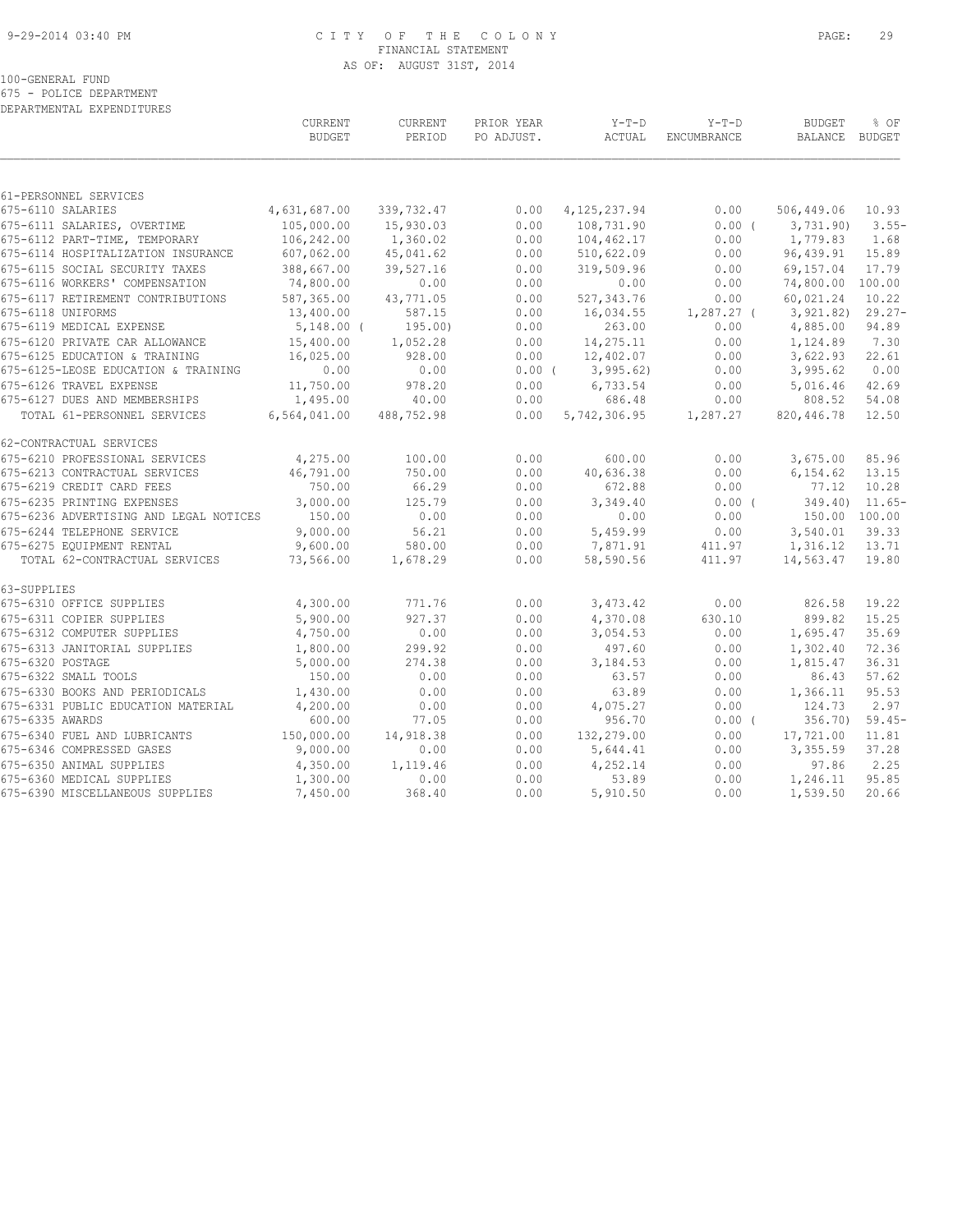## 9-29-2014 03:40 PM C I T Y O F T H E C O L O N Y PAGE: 30 FINANCIAL STATEMENT AS OF: AUGUST 31ST, 2014

100-GENERAL FUND

675 - POLICE DEPARTMENT

DEPARTMENTAL EXPENDITURES

|                                    | CURRENT       | CURRENT     | PRIOR YEAR | $Y-T-D$         | $Y-T-D$            | <b>BUDGET</b>  | % OF          |
|------------------------------------|---------------|-------------|------------|-----------------|--------------------|----------------|---------------|
|                                    | <b>BUDGET</b> | PERIOD      | PO ADJUST. | ACTUAL          | <b>ENCUMBRANCE</b> | <b>BALANCE</b> | <b>BUDGET</b> |
| 675-6391 INMATE FOOD               | 3,300.00      | 0.00        | 0.00       | 2,113.32        | 0.00               | 1,186.68       | 35.96         |
| 675-6392 JAIL SUPPLIES             | 2,500.00      | 255.00      | 0.00       | 2,010.28        | 0.00               | 489.72         | 19.59         |
| 675-6393 INVESTIGATIVE SUPPLIES    | 2,000.00      | 0.00        | 0.00       | 1,965.73        | 0.00               | 34.27          | 1.71          |
| 675-6394 TACTICAL SUPPLIES         | 9,450.00      | 4,244.63    | 0.00       | 10,514.62       | $0.00$ (           | 1,064.62)      | $11.27-$      |
| TOTAL 63-SUPPLIES                  | 217,480.00    | 23, 256.35  | 0.00       | 184,483.48      | 630.10             | 32,366.42      | 14.88         |
| 64-MAINTENANCE                     |               |             |            |                 |                    |                |               |
| 675-6410 BUILDING MAINTENANCE      | 1,500.00      | 0.00        | 0.00       | 119.45          | 0.00               | 1,380.55       | 92.04         |
| 675-6430 OFFICE EOUIPMENT - MAINT. | 800.00        | 0.00        | 0.00       | 0.00            | 0.00               | 800.00         | 100.00        |
| 675-6431 MAINTENANCE - GIS         | 5,000.00      | 0.00        | 0.00       | 5,000.00        | 0.00               | 0.00           | 0.00          |
| 675-6440 VEHICLE MAINTENANCE       | 1,200.00      | 57.93       | 0.00       | 1,112.39        | 0.00               | 87.61          | 7.30          |
| 675-6445 RADIO MAINTENANCE         | 10,100.00     | 7,851.24    | 0.00       | 7,851.24        | 0.00               | 2,248.76       | 22.26         |
| 675-6470 OTHER EQUIPMENT - MAINT.  | 138,799.00 (  | 3,051,24)   | 0.00       | 121,880.40      | 0.00               | 16,918.60      | 12.19         |
| TOTAL 64-MAINTENANCE               | 157,399.00    | 4,857.93    | 0.00       | 135,963.48      | 0.00               | 21,435.52      | 13.62         |
| 65-NON-CAPITAL                     |               |             |            |                 |                    |                |               |
| 66-CAPITAL OUTLAY                  |               |             |            |                 |                    |                |               |
| 67-OVERHEAD ALLOCATION             |               |             |            |                 |                    |                |               |
| 68-SUNDRY CHARGES                  |               |             |            |                 |                    |                |               |
| 675-6835 SPECIAL INVESTIGATIONS    | 1,500.00      | 0.00        | 0.00       | 100.00          | 0.00               | 1,400.00       | 93.33         |
| TOTAL 68-SUNDRY CHARGES            | 1,500.00      | 0.00        | 0.00       | 100.00          | 0.00               | 1,400.00       | 93.33         |
|                                    |               |             |            |                 |                    |                | 12.69         |
| TOTAL 675 - POLICE DEPARTMENT      | 7,013,986.00  | 518, 545.55 | 0.00       | 6, 121, 444, 47 | 2,329.34           | 890,212.19     |               |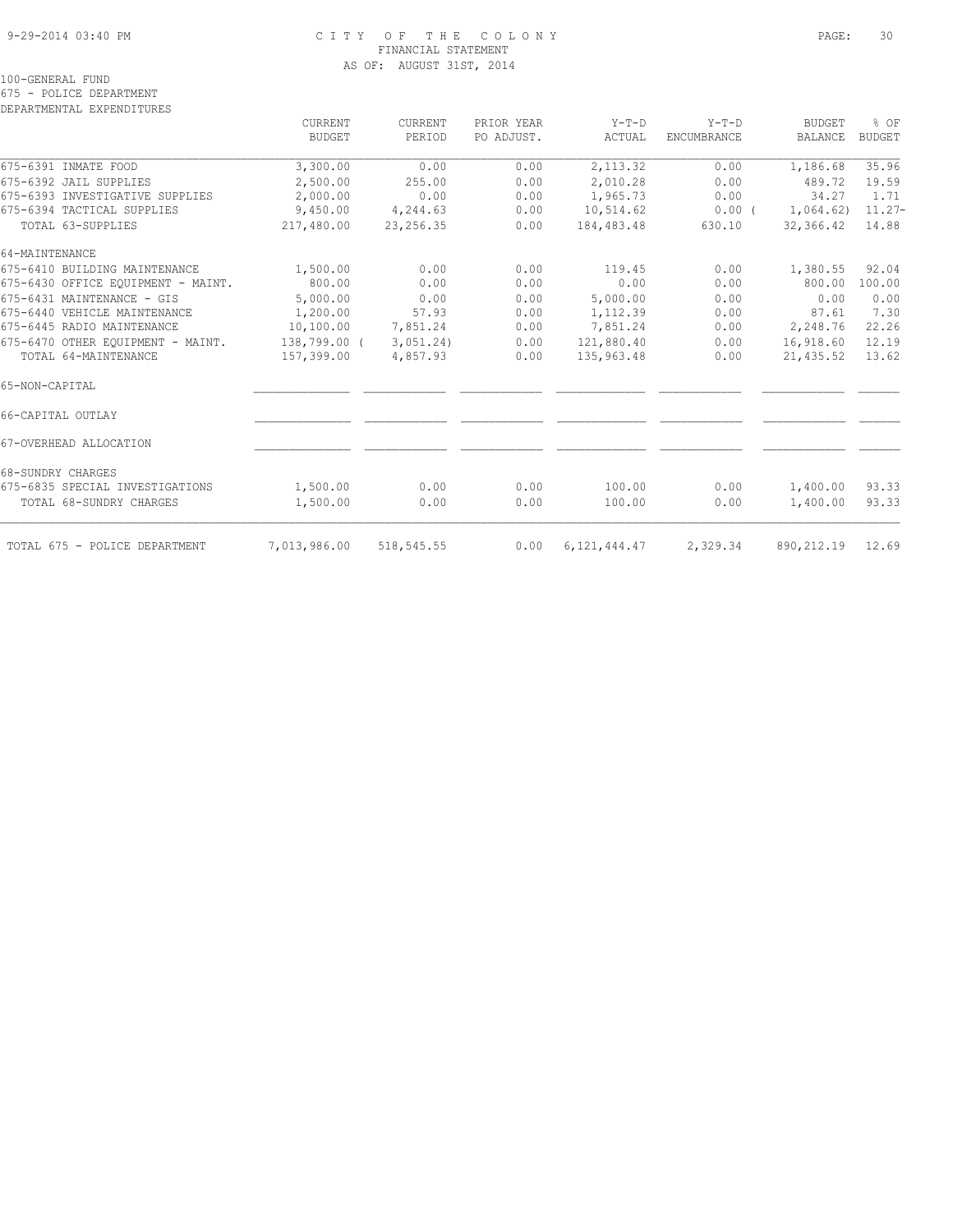#### 9-29-2014 03:40 PM C I T Y O F T H E C O L O N Y PAGE: 31 FINANCIAL STATEMENT AS OF: AUGUST 31ST, 2014

680 - LIBRARY DEPARTMENTAL EXPENDITURES

|                                     | CURRENT<br><b>BUDGET</b> | CURRENT<br>PERIOD | PRIOR YEAR<br>PO ADJUST. | $Y-T-D$<br>ACTUAL | $Y-T-D$<br><b>ENCUMBRANCE</b> | <b>BUDGET</b><br>BALANCE BUDGET | % OF             |
|-------------------------------------|--------------------------|-------------------|--------------------------|-------------------|-------------------------------|---------------------------------|------------------|
|                                     |                          |                   |                          |                   |                               |                                 |                  |
| 61-PERSONNEL SERVICES               |                          |                   |                          |                   |                               |                                 |                  |
| 680-6110 SALARIES                   | 537,974.00               | 39,244.91         | 0.00                     | 503,690.56        | 0.00                          | 34,283.44                       | 6.37             |
| 680-6112 PART-TIME, TEMPORARY       | 81,033.00                | 5,957.55          | 0.00                     | 54, 521.51        | 0.00                          | 26,511.49                       | 32.72            |
| 680-6114 HOSPITALIZATION INSURANCE  | 80,454.00                | 6,138.04          | 0.00                     | 72,176.48         | 0.00                          | 8,277.52                        | 10.29            |
| 680-6115 SOCIAL SECURITY TAXES      | 49,521.00                | 5,101.89          | 0.00                     | 41,732.42         | 0.00                          | 7,788.58                        | 15.73            |
| 680-6116 WORKERS' COMPENSATION      | 1,290.00                 | 0.00              | 0.00                     | 0.00              | 0.00                          | 1,290.00 100.00                 |                  |
| 680-6117 RETIREMENT CONTRIBUTIONS   | 66,440.00                | 4,838.91          | 0.00                     | 60,002.48         | 0.00                          | 6,437.52                        | 9.69             |
| 680-6125 EDUCATION & TRAINING       | 480.00                   | 0.00              | 0.00                     | 533.00            | $0.00$ (                      |                                 | $53.00$ $11.04-$ |
| 680-6126 TRAVEL EXPENSE             | 3,620.00                 | 62.93             | 0.00                     | 2,121.74          | 0.00                          | 1,498.26                        | 41.39            |
| 680-6127 DUES AND MEMBERSHIPS       | 1,250.00                 | 0.00              | 0.00                     | 1,512.50          | $0.00$ (                      | 262.50) 21.00-                  |                  |
| TOTAL 61-PERSONNEL SERVICES         | 822,062.00               | 61, 344.23        | 0.00                     | 736,290.69        | 0.00                          | 85,771.31                       | 10.43            |
| 62-CONTRACTUAL SERVICES             |                          |                   |                          |                   |                               |                                 |                  |
| 680-6213 CONTRACTUAL SERVICES       | 3,360.00                 | 0.00              | 0.00                     | 2,576.95          | 0.00                          | 783.05                          | 23.31            |
| 680-6219 CREDIT CARD FEES           | 200.00                   | 21.39             | 0.00                     | 182.73            | 0.00                          | 17.27                           | 8.64             |
| 680-6235 PRINTING SERVICES          | 3,820.00                 | 345.00            | 0.00                     | 2,707.51          | 0.00                          | 1,112.49                        | 29.12            |
| 680-6244 TELEPHONE SERVICE          | 360.00                   | 29.75             | 0.00                     | 327.25            | 0.00                          | 32.75                           | 9.10             |
| 680-6275 EQUIPMENT RENTAL           | 2,500.00                 | 158.00            | 0.00                     | 2,332.62          | 145.53                        | 21.85                           | 0.87             |
| TOTAL 62-CONTRACTUAL SERVICES       | 10,240.00                | 554.14            | 0.00                     | 8,127.06          | 145.53                        | 1,967.41                        | 19.21            |
| 63-SUPPLIES                         |                          |                   |                          |                   |                               |                                 |                  |
| 680-6310 OFFICE SUPPLIES            | $950.00$ (               | 56.69)            | 0.00                     | 468.41            | 0.00                          | 481.59                          | 50.69            |
| 680-6311 COPIER SUPPLIES            | 1,324.00                 | 81.45             | 0.00                     | 1,072.33          | $533.19$ (                    | 281.52)                         | $21.26 -$        |
| 680-6312 COMPUTER SUPPLIES          | 7,930.00                 | 123.78            | 0.00                     | 17,329.19         | 0.00(                         | 9,399.19) 118.53-               |                  |
| 680-6313 JANITORIAL SUPPLIES        | 150.00                   | 14.64             | 0.00                     | 183.96            | $0.00$ (                      |                                 | $33.96$ $22.64$  |
| 680-6315 PROGRAM SUPPLIES           | 650.00                   | 107.79            | 0.00                     | 365.26            | 0.00                          | 284.74                          | 43.81            |
| 680-6320 POSTAGE                    | 1,692.00                 | 113.37            | 0.00                     | 944.13            | 0.00                          | 747.87                          | 44.20            |
| 680-6330 BOOKS AND PERIODICALS      | 102,000.00               | 3,711.04          | 0.00                     | 80,800.69         | 0.00                          | 21,199.31                       | 20.78            |
| 680-6335 AWARDS                     | 1,140.00                 | 0.00              | 0.00                     | 389.48            | 0.00                          | 750.52                          | 65.84            |
| 680-6355 LIBRARY SUPPLIES           | 8,280.00                 | 412.40            | 0.00                     | 6,308.00          | 0.00                          | 1,972.00                        | 23.82            |
| 680-6390 MISCELLANEOUS SUPPLIES     | 1,050.00                 | 0.00              | 452.02                   | 858.37            | 0.00                          | 643.65                          | 61.30            |
| TOTAL 63-SUPPLIES                   | 125,166.00               | 4,507.78          | 452.02                   | 108,719.82        | 533.19                        | 16,365.01                       | 13.07            |
| 64-MAINTENANCE                      |                          |                   |                          |                   |                               |                                 |                  |
| 680-6452 MAINTENANCE - SOFTWARE AGR | 10,555.00                | 0.00              | 0.00                     | 11,772.60         | 0.00(                         | $1,217.60$ $11.54-$             |                  |
| 680-6470 OTHER EQUIPMENT - MAINT.   | 1,500.00                 | 0.00              | 0.00                     | 778.00            | 0.00                          | 722.00                          | 48.13            |
| TOTAL 64-MAINTENANCE                | 12,055.00                | 0.00              | 0.00                     | 12,550.60         | 0.00(                         | 495.60                          | $4.11-$          |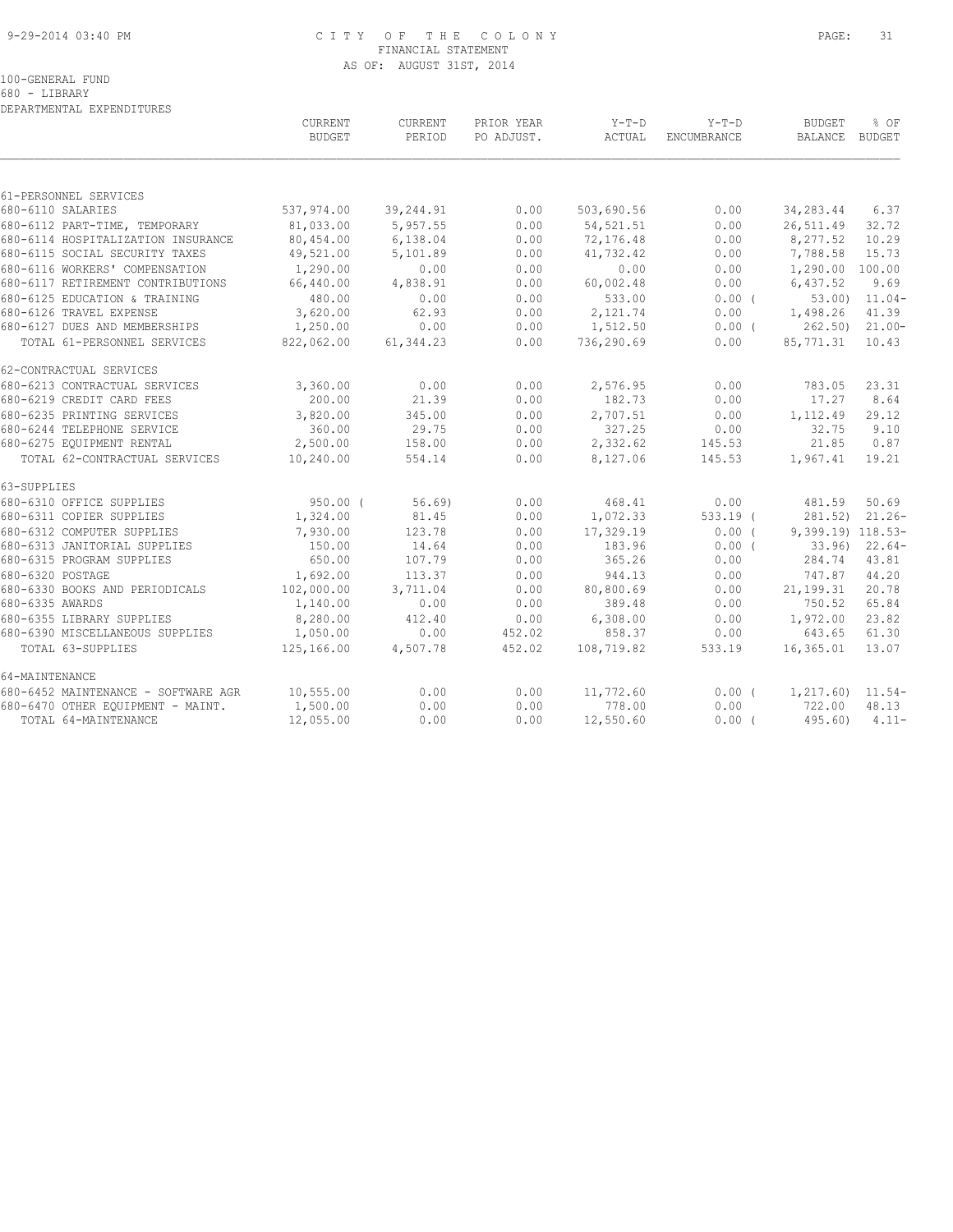#### 9-29-2014 03:40 PM C I T Y O F T H E C O L O N Y PAGE: 32 FINANCIAL STATEMENT AS OF: AUGUST 31ST, 2014

#### 100-GENERAL FUND

680 - LIBRARY

DEPARTMENTAL EXPENDITURES CURRENT CURRENT PRIOR YEAR Y-T-D Y-T-D BUDGET % OF BUDGET PERIOD PO ADJUST. ACTUAL ENCUMBRANCE BALANCE BUDGET  $\mathcal{L} = \{ \mathcal{L} = \{ \mathcal{L} = \{ \mathcal{L} = \{ \mathcal{L} = \{ \mathcal{L} = \{ \mathcal{L} = \{ \mathcal{L} = \{ \mathcal{L} = \{ \mathcal{L} = \{ \mathcal{L} = \{ \mathcal{L} = \{ \mathcal{L} = \{ \mathcal{L} = \{ \mathcal{L} = \{ \mathcal{L} = \{ \mathcal{L} = \{ \mathcal{L} = \{ \mathcal{L} = \{ \mathcal{L} = \{ \mathcal{L} = \{ \mathcal{L} = \{ \mathcal{L} = \{ \mathcal{L} = \{ \mathcal{$ 65-NON-CAPITAL \_\_\_\_\_\_\_\_\_\_\_\_\_\_ \_\_\_\_\_\_\_\_\_\_\_\_ \_\_\_\_\_\_\_\_\_\_\_\_ \_\_\_\_\_\_\_\_\_\_\_\_\_ \_\_\_\_\_\_\_\_\_\_\_\_ \_\_\_\_\_\_\_\_\_\_\_\_ \_\_\_\_\_\_ 66-CAPITAL OUTLAY 680-6651 CAPITAL OUTLAY-COMPUTER HW 15,000.00 0.00 0.00 0.00 0.00 15,000.00 100.00 TOTAL 66-CAPITAL OUTLAY 15,000.00 0.00 0.00 0.00 0.00 15,000.00 100.00 67-OVERHEAD ALLOCATION \_\_\_\_\_\_\_\_\_\_\_\_\_\_ \_\_\_\_\_\_\_\_\_\_\_\_ \_\_\_\_\_\_\_\_\_\_\_\_ \_\_\_\_\_\_\_\_\_\_\_\_\_ \_\_\_\_\_\_\_\_\_\_\_\_ \_\_\_\_\_\_\_\_\_\_\_\_ \_\_\_\_\_\_  $\mathcal{L} = \{ \mathcal{L} = \{ \mathcal{L} = \{ \mathcal{L} = \{ \mathcal{L} = \{ \mathcal{L} = \{ \mathcal{L} = \{ \mathcal{L} = \{ \mathcal{L} = \{ \mathcal{L} = \{ \mathcal{L} = \{ \mathcal{L} = \{ \mathcal{L} = \{ \mathcal{L} = \{ \mathcal{L} = \{ \mathcal{L} = \{ \mathcal{L} = \{ \mathcal{L} = \{ \mathcal{L} = \{ \mathcal{L} = \{ \mathcal{L} = \{ \mathcal{L} = \{ \mathcal{L} = \{ \mathcal{L} = \{ \mathcal{$  TOTAL 680 - LIBRARY 984,523.00 66,406.15 452.02 865,688.17 678.72 118,608.13 12.05 \*\*\* TOTAL EXPENDITURES \*\*\* 21,789,539.00 1,670,173.93 452.02 23,427,033.48 144,279.08 (1,781,321.54) 8.18- ============== ============ ============ ============= ============ ============ ====== \*\* REVENUE OVER(UNDER) EXPENDITURES \*( 151,322.00)( 794,904.30) 452.02 ( 1,607,307.04)( 144,279.08) 1,599,812.10 0.30- ============== ============ ============ ============= ============ ============ ======

\*\*\* END OF REPORT \*\*\*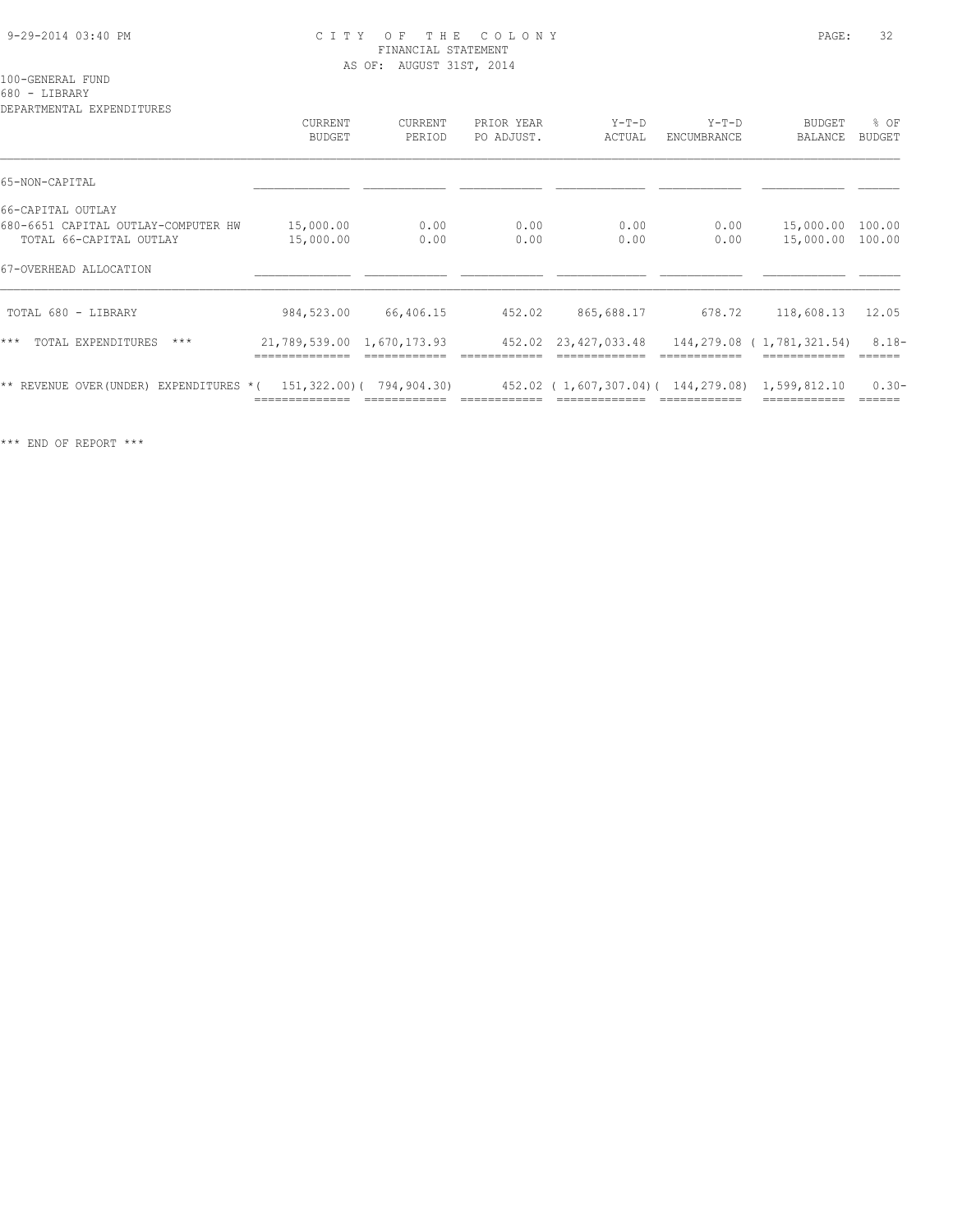## 9-29-2014 03:41 PM C I T Y O F T H E C O L O N Y PAGE: 1 FINANCIAL STATEMENT AS OF: AUGUST 31ST, 2014

105-PARKS FUND FINANCIAL SUMMARY

 CURRENT CURRENT PRIOR YEAR Y-T-D Y-T-D BUDGET % OF BUDGET PERIOD PO ADJUST. ACTUAL ENCUMBRANCE BALANCE BUDGET  $\mathcal{L} = \{ \mathcal{L} = \{ \mathcal{L} = \{ \mathcal{L} = \{ \mathcal{L} = \{ \mathcal{L} = \{ \mathcal{L} = \{ \mathcal{L} = \{ \mathcal{L} = \{ \mathcal{L} = \{ \mathcal{L} = \{ \mathcal{L} = \{ \mathcal{L} = \{ \mathcal{L} = \{ \mathcal{L} = \{ \mathcal{L} = \{ \mathcal{L} = \{ \mathcal{L} = \{ \mathcal{L} = \{ \mathcal{L} = \{ \mathcal{L} = \{ \mathcal{L} = \{ \mathcal{L} = \{ \mathcal{L} = \{ \mathcal{$ REVENUE SUMMARY 4-LICENSES & PERMITS 393,300.00 17,849.07 0.00 398,155.90 0.00 ( 4,855.90) 1.23- 5-AQUATIC PARK 208,160.00 28,411.26 0.00 246,476.08 0.00 ( 38,316.08) 18.41- 8-MISCELLANEOUS REVENUE 2,799,229.00 73.81 0.00 2,620,751.60 0.00 178,477.40 6.38 \*\* TOTAL REVENUES \*\* 3,400,689.00 46,334.14 0.00 3,265,383.58 0.00 135,305.42 3.98 ============== ============ ============ ============= ============ ============ ====== EXPENDITURE SUMMARY NON-DEPARTMENTAL 1,014,396.00 0.00 0.00 0.00 0.00 1,014,396.00 100.00 PARKS & RECREATION 2,055,105.00 183,062.28 0.00 1,635,956.69 152,557.71 266,590.60 12.97 AQUATIC PARK 377,452.00 54,127.31 0.00 366,385.36 5,901.46 5,165.18 1.37 COMMUNITY CENTER 152,620.00 9,384.19 0.00 108,458.16 4.45 44,157.39 28.93 \*\* TOTAL EXPENDITURES \*\* 3,599,573.00 246,573.78 0.00 2,110,800.21 158,463.62 1,330,309.17 36.96 ============== ============ ============ ============= ============ ============ ====== \*\* REVENUE OVER(UNDER) EXPENDITURES \*( 198,884.00)( 200,239.64) 0.00 1,154,583.37 ( 158,463.62)( 1,195,003.75) 0.00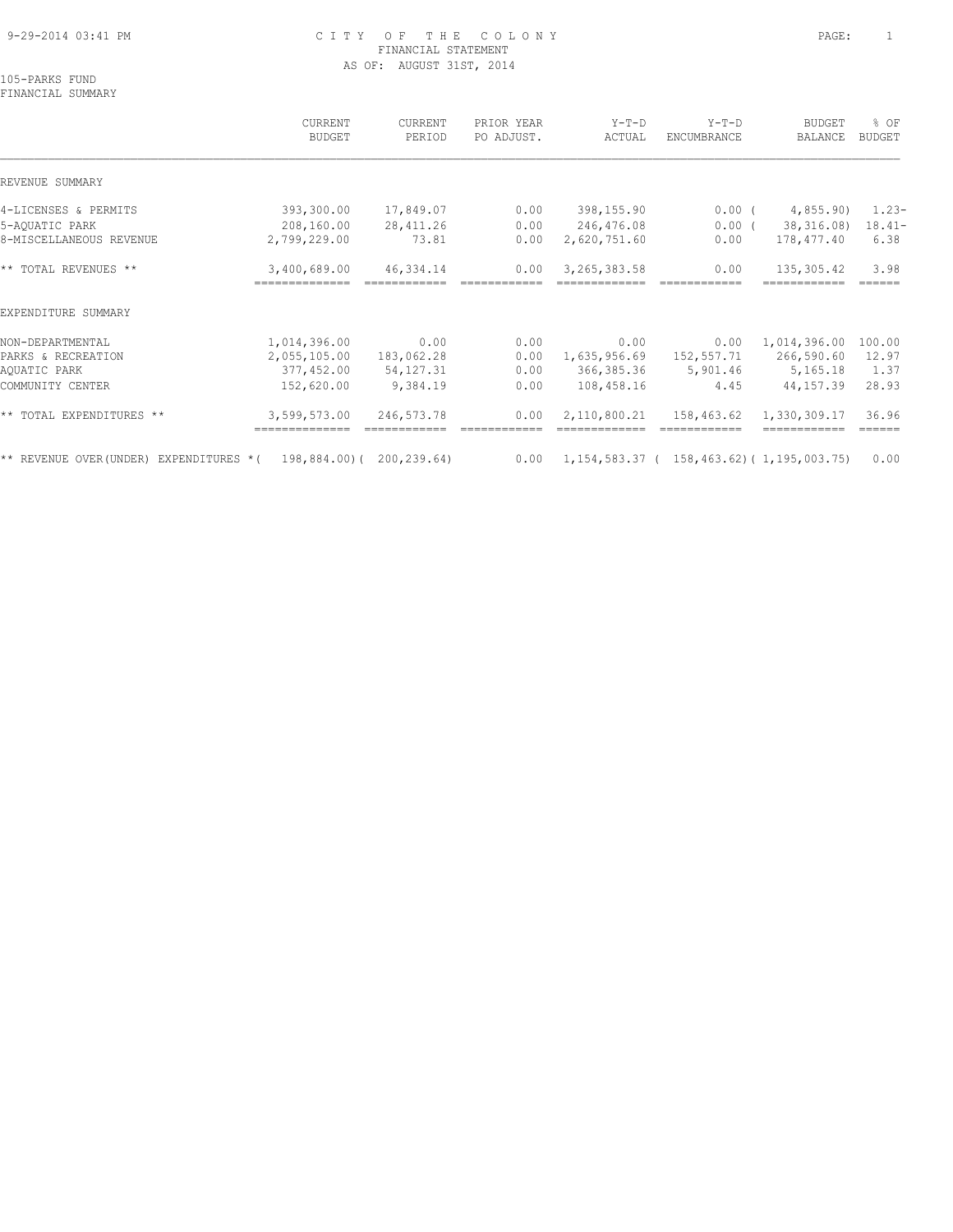#### 9-29-2014 03:41 PM C I T Y O F T H E C O L O N Y PAGE: 2 FINANCIAL STATEMENT AS OF: AUGUST 31ST, 2014

105-PARKS FUND

REVENUES

|                |                               | CURRENT<br><b>BUDGET</b> | CURRENT<br>PERIOD | PRIOR YEAR<br>PO ADJUST. | $Y-T-D$<br>ACTUAL | $Y-T-D$<br>ENCUMBRANCE | <b>BUDGET</b><br><b>BALANCE</b> | % OF<br><b>BUDGET</b> |
|----------------|-------------------------------|--------------------------|-------------------|--------------------------|-------------------|------------------------|---------------------------------|-----------------------|
|                |                               |                          |                   |                          |                   |                        |                                 |                       |
|                | 4-LICENSES & PERMITS          |                          |                   |                          |                   |                        |                                 |                       |
| 441000         | RECREATION PROGRAM REVENUE    | 160,000.00               | 4,806.00          | 0.00                     | 134,681.99        | 0.00                   | 25, 318.01                      | 15.82                 |
| 441100         | ATHLETIC PROGRAM REVENUE      | 93,000.00                | 5,369.25          | 0.00                     | 106,966.98        | 0.00(                  | 13,966.98)                      | $15.02 -$             |
| 441101         | ATHLETIC FACILITY REVENUE     | 77,000.00                | 3,213.05          | 0.00                     | 92,233.06         | 0.00(                  | 15, 233, 06                     | $19.78 -$             |
| 441200         | RECREATION PASS REVENUE       | 25,000.00                | 1,370.00          | 0.00                     | 18,807.87         | 0.00                   | 6, 192.13                       | 24.77                 |
| 441300         | RECREATION FACILITY REVENUE   | 24,000.00                | 1,852.77          | 0.00                     | 29,222.07         | 0.00(                  | 5,222.07                        | $21.76-$              |
| 442000         | CC PASS REVENUE               | 4,300.00                 | 424.00            | 0.00                     | 4,768.93          | $0.00$ (               | 468.93)                         | $10.91 -$             |
| 442001         | CC PROGRAM REVENUE            | 1,000.00                 | 74.00             | 0.00                     | 1,355.00          | 0.00(                  | 355.00                          | $35.50 -$             |
| 442002         | CC FACILITY REVENUE           | 9,000.00                 | 740.00            | 0.00                     | 10,130.00         | 0.00(                  | 1,130.00                        | $12.56-$              |
| 442003         | CC TRIP REVENUE               | 0.00                     | 0.00              | $0.00$ (                 | 10.00)            | 0.00                   | 10.00                           | 0.00                  |
|                | TOTAL 4-LICENSES & PERMITS    | 393,300.00               | 17,849.07         | 0.00                     | 398,155.90        | 0.00(                  | 4,855.90                        | $1.23-$               |
| 5-AQUATIC PARK |                               |                          |                   |                          |                   |                        |                                 |                       |
| 450000         | SWIMMING LESSONS              | 85,000.00                | 11,639.01         | 0.00                     | 125,480.92        | 0.00(                  | 40, 480.92)                     | $47.62 -$             |
| 451000         | SEASON PASSES                 | 9,000.00                 | 44.00             | 0.00                     | 10,320.00         | $0.00$ (               | 1,320.00                        | $14.67-$              |
| 452000         | SWIMMING TEAM                 | 20,000.00                | 544.00            | 0.00                     | 27,046.50         | $0.00$ (               | 7,046.50)                       | $35.23-$              |
| 453000         | ENTRANCE FEES                 | 45,000.00                | 10,860.00         | 0.00                     | 37,970.00         | 0.00                   | 7,030.00                        | 15.62                 |
| 454000         | CONCESSION SALES              | 1,500.00                 | 75.25             | 0.00                     | 1,021.06          | 0.00                   | 478.94                          | 31.93                 |
| 455000         | PRIVATE PARTY FEES            | 33,660.00                | 4,185.00          | 0.00                     | 31,214.50         | 0.00                   | 2,445.50                        | 7.27                  |
| 456000         | AEROBIC CLASSES               | 14,000.00                | 1,064.00          | 0.00                     | 13,423.10         | 0.00                   | 576.90                          | 4.12                  |
|                | TOTAL 5-AOUATIC PARK          | 208,160.00               | 28, 411.26        | 0.00                     | 246,476.08        | 0.00(                  | 38, 316.08)                     | $18.41-$              |
|                | 8-MISCELLANEOUS REVENUE       |                          |                   |                          |                   |                        |                                 |                       |
| 480000         | INTEREST INCOME               | 500.00                   | 73.81             | 0.00                     | 628.95            | 0.00(                  | 128.95)                         | $25.79-$              |
| 481500         | <b>AUCTION PROCEEDS</b>       | 0.00                     | 0.00              | 0.00                     | 601.36            | 0.00(                  | 601.36                          | 0.00                  |
| 482000         | MISCELLANEOUS REVENUE         | 1,000.00                 | 0.00              | 0.00                     | 2,923.21          | $0.00$ (               | 1,923.21) 192.32-               |                       |
| 482100         | HORIZON LEASE PAYMENT         | 185,000.00               | 0.00              | 0.00                     | 3,869.08          | 0.00                   | 181, 130.92                     | 97.91                 |
| 489012         | TRANSFER IN LAKE PARKS FUND   | 35,000.00                | 0.00              | 0.00                     | 35,000.00         | 0.00                   | 0.00                            | 0.00                  |
| 489064         | TRANSFER IN FIVE STAR MAINT   | 165,000.00               | 0.00              | 0.00                     | 165,000.00        | 0.00                   | 0.00                            | 0.00                  |
| 489065         | CDC - PERSONNELL              | 122,845.00               | 0.00              | 0.00                     | 122,845.00        | 0.00                   | 0.00                            | 0.00                  |
| 489099         | TRANSFER IN GENERAL FUND      | 2,289,884.00             | 0.00              | 0.00                     | 2,289,884.00      | 0.00                   | 0.00                            | 0.00                  |
|                | TOTAL 8-MISCELLANEOUS REVENUE | 2,799,229.00             | 73.81             | 0.00                     | 2,620,751.60      | 0.00                   | 178,477.40                      | 6.38                  |
|                | ** TOTAL REVENUES **          | 3,400,689.00             | 46, 334.14        | 0.00                     | 3, 265, 383.58    | 0.00                   | 135, 305.42                     | 3.98                  |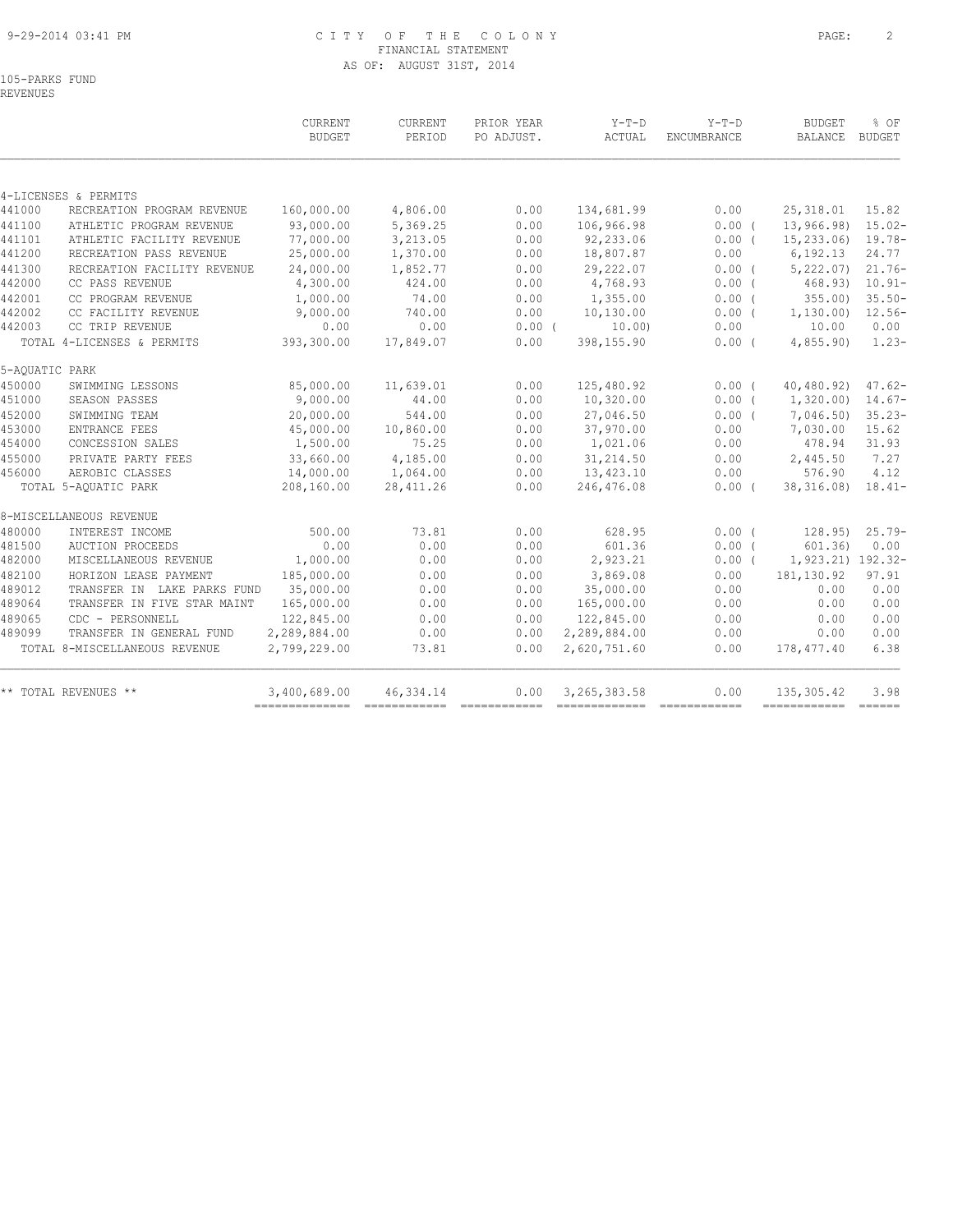#### 9-29-2014 03:41 PM C I T Y O F T H E C O L O N Y PAGE: 3 FINANCIAL STATEMENT AS OF: AUGUST 31ST, 2014

105-PARKS FUND NON-DEPARTMENTAL

| DEPARTMENTAL EXPENDITURES    |                          |                   |                          |                   |                        |                          |                       |
|------------------------------|--------------------------|-------------------|--------------------------|-------------------|------------------------|--------------------------|-----------------------|
|                              | <b>CURRENT</b><br>BUDGET | CURRENT<br>PERIOD | PRIOR YEAR<br>PO ADJUST. | $Y-T-D$<br>ACTUAL | $Y-T-D$<br>ENCUMBRANCE | <b>BUDGET</b><br>BALANCE | % OF<br><b>BUDGET</b> |
|                              |                          |                   |                          |                   |                        |                          |                       |
| 62-CONTRACTUAL SERVICES      |                          |                   |                          |                   |                        |                          |                       |
| 67-OVERHEAD ALLOCATION       |                          |                   |                          |                   |                        |                          |                       |
| 635-6700 OVERHEAD ALLOCATION | 1,014,396.00             | 0.00              | 0.00                     | 0.00              | 0.00                   | 1,014,396.00             | 100.00                |
| TOTAL 67-OVERHEAD ALLOCATION | 1,014,396.00             | 0.00              | 0.00                     | 0.00              | 0.00                   | 1,014,396.00 100.00      |                       |
| TOTAL NON-DEPARTMENTAL       | 1,014,396.00             | 0.00              | 0.00                     | 0.00              | 0.00                   | 1,014,396.00 100.00      |                       |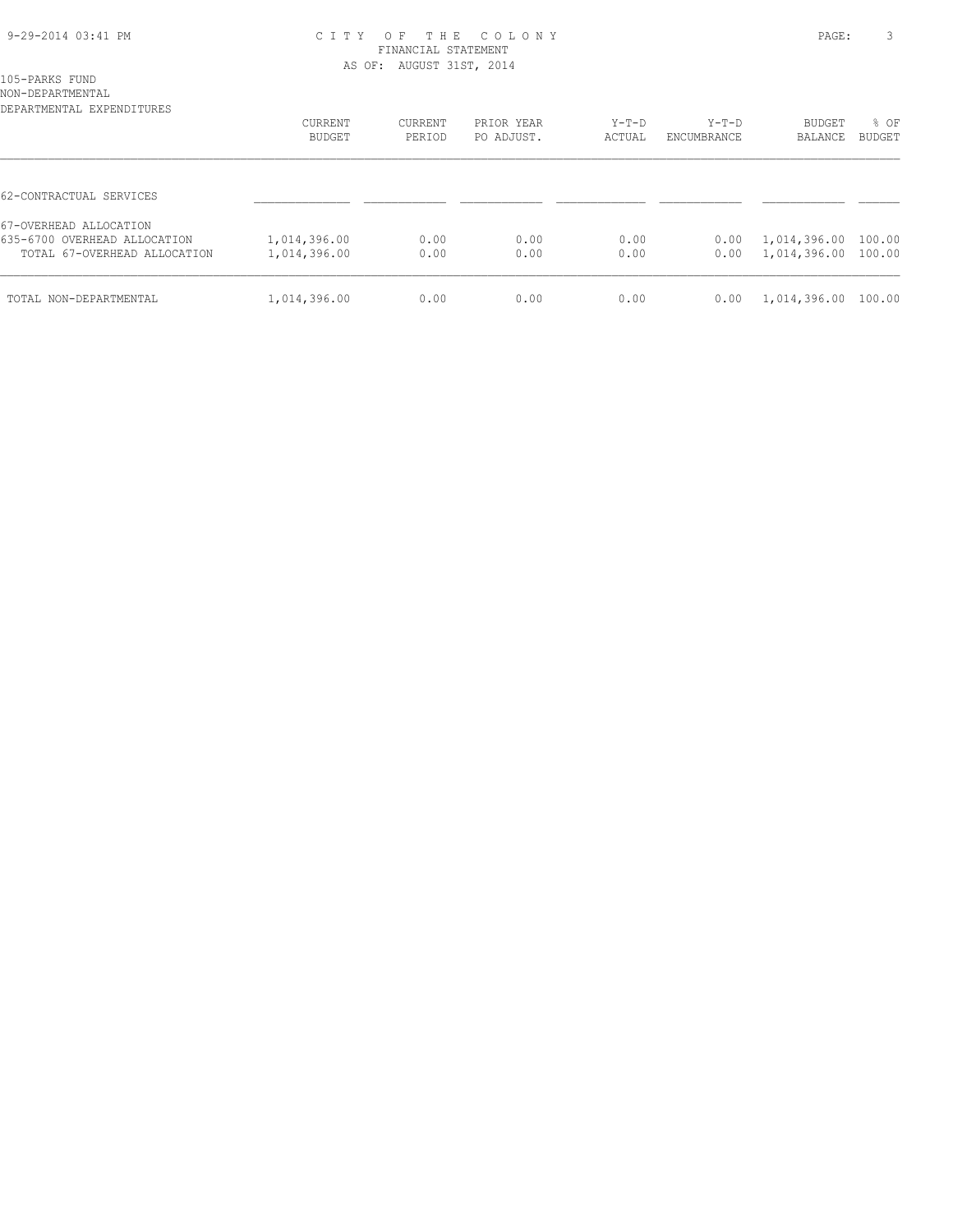#### 9-29-2014 03:41 PM C I T Y O F T H E C O L O N Y PAGE: 4 FINANCIAL STATEMENT AS OF: AUGUST 31ST, 2014

| PARKS & RECREATION<br>DEPARTMENTAL EXPENDITURES |                          |                   |                          |                   |                        |                   |                       |
|-------------------------------------------------|--------------------------|-------------------|--------------------------|-------------------|------------------------|-------------------|-----------------------|
|                                                 | CURRENT<br><b>BUDGET</b> | CURRENT<br>PERIOD | PRIOR YEAR<br>PO ADJUST. | $Y-T-D$<br>ACTUAL | $Y-T-D$<br>ENCUMBRANCE | BUDGET<br>BALANCE | % OF<br><b>BUDGET</b> |
|                                                 |                          |                   |                          |                   |                        |                   |                       |
| 61-PERSONNEL SERVICES                           |                          |                   |                          |                   |                        |                   |                       |
| 650-6110 SALARIES                               | 893,746.00               | 67,538.74         | 0.00                     | 780,400.35        | 0.00                   | 113,345.65        | 12.68                 |
| 650-6111 SALARIES, OVERTIME                     | 32,000.00                | 263.25            | 0.00                     | 26,387.59         | 0.00                   | 5,612.41          | 17.54                 |
| 650-6112 PART-TIME, TEMPORARY                   | 93,000.00                | 16,613.98         | 0.00                     | 75,973.15         | 0.00                   | 17,026.85         | 18.31                 |
| 650-6114 HOSPITALIZATION INSURANCE              | 146,280.00               | 12,242.04         | 0.00                     | 127,776.18        | 0.00                   | 18,503.82         | 12.65                 |
| 650-6115 SOCIAL SECURITY TAXES                  | 81,501.00                | 9,480.21          | 0.00                     | 65,805.42         | 0.00                   | 15,695.58         | 19.26                 |
| 650-6116 WORKERS' COMPENSATION                  | 17,265.00                | 0.00              | 0.00                     | 0.00              | 0.00                   | 17,265.00         | 100.00                |
| 650-6117 RETIREMENT CONTRIBUTIONS               | 114,424.00               | 8,444.58          | 0.00                     | 100,258.79        | 0.00                   | 14,165.21         | 12.38                 |
| 650-6118-UNIFORMS - ADMINISTRATION              | 50.00                    | 0.00              | 0.00                     | 12.75             | 0.00                   | 37.25             | 74.50                 |
| 650-6118-UNIFORMS - ATHLETICS                   | 50.00                    | 0.00              | 0.00                     | 0.00              | 0.00                   | 50.00             | 100.00                |

| 61-PERSONNEL SERVICES                  |              |            |      |              |               |                  |              |
|----------------------------------------|--------------|------------|------|--------------|---------------|------------------|--------------|
| 650-6110 SALARIES                      | 893,746.00   | 67,538.74  | 0.00 | 780,400.35   | 0.00          | 113,345.65       | 12.68        |
| 650-6111 SALARIES, OVERTIME            | 32,000.00    | 263.25     | 0.00 | 26,387.59    | 0.00          | 5,612.41         | 17.54        |
| 650-6112 PART-TIME, TEMPORARY          | 93,000.00    | 16,613.98  | 0.00 | 75,973.15    | 0.00          | 17,026.85        | 18.31        |
| 650-6114 HOSPITALIZATION INSURANCE     | 146,280.00   | 12,242.04  | 0.00 | 127,776.18   | 0.00          | 18,503.82        | 12.65        |
| 650-6115 SOCIAL SECURITY TAXES         | 81,501.00    | 9,480.21   | 0.00 | 65,805.42    | 0.00          | 15,695.58        | 19.26        |
| 650-6116 WORKERS' COMPENSATION         | 17,265.00    | 0.00       | 0.00 | 0.00         | 0.00          | 17,265.00 100.00 |              |
| 650-6117 RETIREMENT CONTRIBUTIONS      | 114,424.00   | 8,444.58   | 0.00 | 100,258.79   | 0.00          | 14,165.21        | 12.38        |
| 650-6118-UNIFORMS - ADMINISTRATION     | 50.00        | 0.00       | 0.00 | 12.75        | 0.00          | 37.25            | 74.50        |
| 650-6118-UNIFORMS - ATHLETICS          | 50.00        | 0.00       | 0.00 | 0.00         | 0.00          |                  | 50.00 100.00 |
| 650-6118-UNIFORMS - RECREATION         | 500.00       | 0.00       | 0.00 | 267.25       | 0.00          | 232.75           | 46.55        |
| 650-6118-UNIFORMS - PARKS              | 4,000.00     | 37.62      | 0.00 | 2,705.77     | 0.00          | 1,294.23         | 32.36        |
| 650-6118-UNIFORMS - FIVE STAR          | 1,500.00     | 27.84      | 0.00 | 1,208.43     | 0.00          | 291.57           | 19.44        |
| 650-6120 PRIVATE AUTO ALLOWANCE        | 3,600.00     | 276.92     | 0.00 | 3,253.81     | 0.00          | 346.19           | 9.62         |
| 650-6125 EDUCATION & TRAINING          | 1,305.00     | 0.00       | 0.00 | 1,293.50     | 0.00          | 11.50            | 0.88         |
| 650-6125-EDUCATION & TRAINING - PARKS  | 3,584.00     | 914.00     | 0.00 | 2,310.26     | 0.00          | 1,273.74         | 35.54        |
| 650-6126 TRAVEL EXPENSE                | 2,750.00     | 422.70     | 0.00 | 1,497.83     | 0.00          | 1,252.17         | 45.53        |
| 650-6126-TRAVEL EXPENSE - PARKS        | 1,490.00     | 0.00       | 0.00 | 0.00         | 0.00          | 1,490.00         | 100.00       |
| 650-6127-DUES & MEMBERSHIPS - ADMINIST | 695.00       | 0.00       | 0.00 | 579.00       | 0.00          | 116.00           | 16.69        |
| 650-6127-DUES & MEMBERSHIPS - ATHLETIC | 2,500.00     | 90.00      | 0.00 | 1,938.00     | 0.00          | 562.00           | 22.48        |
| 650-6127-DUES & MEMBERSHIPS - RECREATI | 1,315.00     | 0.00       | 0.00 | 1,015.00     | 0.00          | 300.00           | 22.81        |
| 650-6127-DUES & MEMBERSHIPS - PARKS    | 500.00       | 0.00       | 0.00 | 24.52        | 0.00          | 475.48           | 95.10        |
| TOTAL 61-PERSONNEL SERVICES            | 1,402,055.00 | 116,351.88 | 0.00 | 1,192,707.60 | 0.00          | 209,347.40       | 14.93        |
| 62-CONTRACTUAL SERVICES                |              |            |      |              |               |                  |              |
| 650-6213 CONTRACTUAL SERVICES          | 0.00         | 0.00       | 0.00 | 1,524.53     | $0.00$ (      | 1,524.53)        | 0.00         |
| 650-6213-CONTRACTUAL SERVICES - ADMINI | 800.00       | 1,603.70   | 0.00 | 1,762.70     | 0.00(         | 962.70) 120.34-  |              |
| 650-6213-CONTRACTUAL SERVICES - ATHLET | 32,000.00    | 2,660.00   | 0.00 | 26, 243.50   | $6, 234.50$ ( | 478.00)          | $1.49-$      |
| 650-6213-CONTRACTUAL SERVICES - RECREA | 60,000.00    | 7,817.67   | 0.00 | 35,887.05    | 0.00          | 24, 112.95       | 40.19        |
| 650-6213-CONTRACTUAL SERVICES - PARKS  | 228,000.00   | 31,036.52  | 0.00 | 151,726.58   | 71,318.73     | 4,954.69         | 2.17         |
| 650-6213-CONTRACTUAL SERVICES - FIVE S | 37,600.00    | 825.38     | 0.00 | 42,889.78    | 4,465.09 (    | 9,754.87         | $25.94-$     |
| 650-6219 CREDIT CARD FEES              | 7,000.00     | 943.04     | 0.00 | 7,508.47     | 0.00(         | 508.47           | $7.26 -$     |
| 650-6235 PRINTING SERVICES             | 10,750.00    | 3,709.10   | 0.00 | 11,099.20    | 0.00(         | 349.20)          | $3.25 -$     |
| 650-6244 TELEPHONE SERVICE             | 2,500.00     | 235.98     | 0.00 | 2,540.46     | $0.00$ (      | 40.46)           | $1.62-$      |
| 650-6244-TELEPHONE SERVICE - PARKS     | 800.00       | 85.89      | 0.00 | 625.89       | 0.00          | 174.11           | 21.76        |
| 650-6244-TELEPHONE SERVICE - FIVE STAR | 700.00       | 0.00       | 0.00 | 69.99        | 0.00          | 630.01           | 90.00        |
| 650-6260-BUILDING RENTAL - REC CENTER  | 200.00       | 0.00       | 0.00 | 0.00         | 0.00          | 200.00 100.00    |              |
| 650-6275 EQUIPMENT RENTAL              | 100.00       | 57.95      | 0.00 | 510.21       | $17.30$ (     | 427.51) 427.51-  |              |
| 650-6275-EQUIPMENT RENTAL - ADMINISTRA | 2,335.00     | 202.83     | 0.00 | 2,350.58     | $158.38$ (    | 173.96           | $7.45-$      |
| 650-6275-EQUIPMENT RENTAL - RECREATION | 4,500.00     | 370.00     | 0.00 | 4,088.50     | 370.00        | 41.50            | 0.92         |
| 650-6275-EQUIPMENT RENTAL - PARKS      | 500.00       | 0.00       | 0.00 | 0.00         | 0.00          | 500.00 100.00    |              |
| 650-6275-EQUIPMENT RENTAL - FIVE STAR  | 500.00       | 0.00       | 0.00 | 0.00         | 0.00          | 500.00           | 100.00       |
| TOTAL 62-CONTRACTUAL SERVICES          | 388,285.00   | 49,548.06  | 0.00 | 288,827.44   | 82,564.00     | 16,893.56        | 4.35         |
|                                        |              |            |      |              |               |                  |              |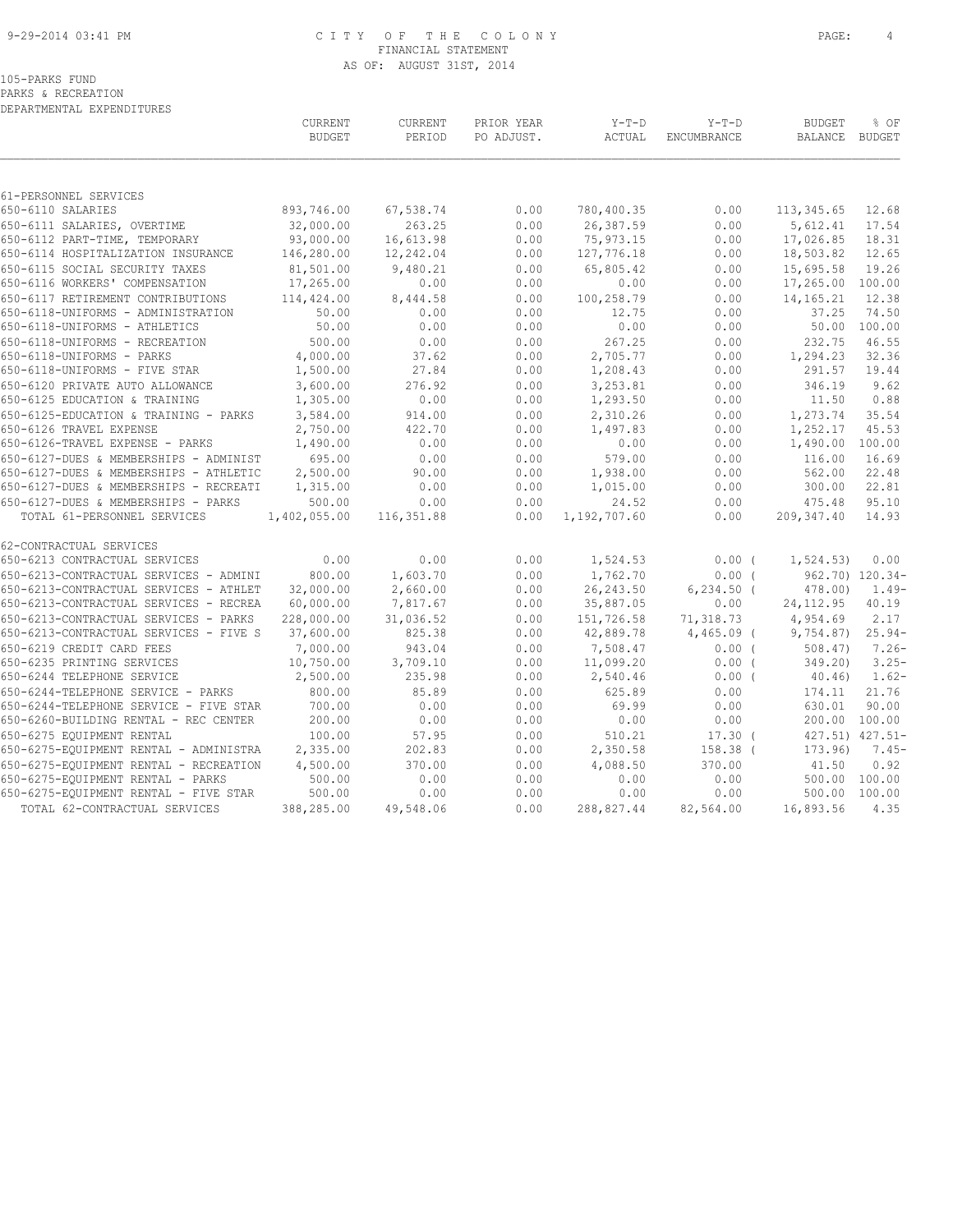#### 9-29-2014 03:41 PM C I T Y O F T H E C O L O N Y PAGE: 5 FINANCIAL STATEMENT AS OF: AUGUST 31ST, 2014

| PARKS & RECREATION |  |                           |
|--------------------|--|---------------------------|
|                    |  | DEPARTMENTAL EXPENDITURES |

|                                                                                 | CURRENT<br><b>BUDGET</b> | CURRENT<br>PERIOD | PRIOR YEAR<br>PO ADJUST. | $Y-T-D$<br>ACTUAL    | $Y-T-D$<br>ENCUMBRANCE | <b>BUDGET</b><br><b>BALANCE</b> | % OF<br><b>BUDGET</b> |
|---------------------------------------------------------------------------------|--------------------------|-------------------|--------------------------|----------------------|------------------------|---------------------------------|-----------------------|
| 63-SUPPLIES                                                                     |                          |                   |                          |                      |                        |                                 |                       |
| 650-6310 OFFICE SUPPLIES                                                        | 2,250.00<br>25.00        | 0.00<br>0.00      | 0.00<br>0.00             | 955.49<br>0.03       | 0.00<br>0.00           | 1,294.51                        | 57.53<br>99.88        |
| 650-6311 COPIER SUPPLIES                                                        |                          |                   |                          |                      |                        | 24.97                           |                       |
| 650-6311-COPIER SUPPLIES - ADMINISTRAT                                          | 700.00<br>100.00         | 19.72<br>0.00     | 0.00<br>0.00             | 673.92<br>0.00       | 0.00<br>0.00           | 26.08                           | 3.73<br>100.00 100.00 |
| 650-6311-COPIER SUPPLIES - ATHLETICS<br>650-6311-COPIER SUPPLIES - RECREATION   | 1,000.00                 | 0.00              | 0.00                     | 467.47               | 0.00                   | 532.53                          | 53.25                 |
| 650-6312-COMPUTER SUPPLIES - ADMINISTR                                          | 1,000.00                 | 0.00              | 0.00                     | 739.34               | 0.00                   | 260.66                          | 26.07                 |
| 650-6312-COMPUTER SUPPLIES - RECREATIO                                          | 750.00                   | 296.65            | 0.00                     | 1,274.90             | $0.00$ (               | 524.90)                         | $69.99 -$             |
| 650-6313-JANITORIAL SUPPLIES - ADMINIS                                          | 50.00                    | 4.31              | 0.00                     | 23.22                | 0.00                   | 26.78                           | 53.56                 |
| 650-6313-JANITORIAL SUPPLIES - RECREAT                                          | 500.00                   | 0.00              | 0.00                     | 12.91                | 0.00                   | 487.09                          | 97.42                 |
| 650-6313-JANITORIAL SUPPLIES - PARKS                                            | 1,000.00                 | 0.00              | 0.00                     | 1,218.19             | $0.00$ (               | 218.19                          | $21.82-$              |
|                                                                                 |                          |                   |                          |                      |                        |                                 |                       |
| 650-6313-JANITORIAL SUPPLIES - FIVE ST<br>650-6315-PROGRAM SUPPLIES - ATHLETICS | 2,000.00<br>12,350.00    | 0.00<br>421.98    | 0.00<br>0.00             | 2,693.53<br>7,822.64 | $0.00$ (<br>0.00       | 693.53)<br>4,527.36             | $34.68-$<br>36.66     |
| 650-6315-PROGRAM SUPPLIES - RECREATION                                          | 3,500.00                 | 46.82             | 0.00                     | 3,298.88             | 0.00                   | 201.12                          | 5.75                  |
| 650-6320 POSTAGE                                                                | 124.00                   | 0.00              | 0.00                     | 3,343.69             | $0.00$ (               | 3,219.69) 596.52-               |                       |
| 650-6320-POSTAGE - ADMINISTRATION                                               | 10,000.00                | 14.36             | 0.00                     | 6,738.46             | 0.00                   | 3,261.54                        | 32.62                 |
| 650-6322-SMALL TOOLS - PARKS                                                    | 1,000.00                 | 72.21             | 0.00                     | 609.29               | 0.00                   | 390.71                          | 39.07                 |
| 650-6322-SMALL TOOLS - FIVE STAR                                                | 1,000.00                 | 33.41             | 0.00                     | 276.07               | 0.00                   | 723.93                          | 72.39                 |
| 650-6323-SMALL EQUIPMENT - PARKS                                                | 750.00                   | 0.00              | 0.00                     | 490.77               | 0.00                   | 259.23                          | 34.56                 |
| 650-6323-SMALL EQUIPMENT - FIVE STAR                                            | 750.00                   | 0.00              | 0.00                     | 793.83               | 0.00(                  | 43.83)                          | $5.84-$               |
| 650-6330 BOOKS AND PERIODICALS                                                  | 50.00                    | 0.00              | 0.00                     | 50.00                | 0.00                   | 0.00                            | 0.00                  |
| 650-6330-BOOKS & PERIODICALS - ADMINIS                                          | 50.00                    | 0.00              | 0.00                     | 50.00                | 0.00                   | 0.00                            | 0.00                  |
| 650-6330-BOOKS & PERIODICALS - RECREAT                                          | 50.00                    | 0.00              | 0.00                     | 39.93                | 0.00                   | 10.07                           | 20.14                 |
| 650-6335-AWARDS - ADMINISTRATION                                                | 550.00                   | 0.00              | 0.00                     | 440.00               | 0.00                   | 110.00                          | 20.00                 |
| 650-6335-AWARDS - ATHLETICS                                                     | 10,115.00                | 0.00              | 0.00                     | 3,896.12             | 0.00                   | 6,218.88                        | 61.48                 |
| 650-6340 FUEL AND LUBRICANTS                                                    | 24,000.00                | 3,129.39          | 0.00                     | 20,697.93            | 0.00                   | 3,302.07                        | 13.76                 |
| 650-6340-FUELS & LUBRICANTS - PARKS                                             | 0.00                     | 0.00              | 0.00                     | 168.66               | 0.00(                  | 168.66)                         | 0.00                  |
| 650-6340-FUELS & LUBRICANTS - FIVE STA                                          | 0.00                     | 24.85             | 0.00                     | 132.30               | 0.00(                  | 132.30)                         | 0.00                  |
| 650-6345-CHEMICALS - PARKS                                                      | 32,000.00                | 3,240.00          | 0.00                     | 12,788.75            | 14,221.00              | 4,990.25                        | 15.59                 |
| 650-6345-CHEMICALS - FIVE STAR                                                  | 36,000.00                | 3,666.50          | 0.00                     | 11,670.25            | 12, 135.22             | 12,194.53                       | 33.87                 |
| 650-6346-COMPRESSED GASES - FIVE STAR                                           | 300.00                   | 0.00              | 0.00                     | 0.00                 | 0.00                   |                                 | 300.00 100.00         |
| 650-6360-MEDICAL SUPPLIES - ATHLETICS                                           | 25.00                    | 0.00              | 0.00                     | 5.96                 | 0.00                   | 19.04                           | 76.16                 |
| 650-6360-MEDICAL SUPPLIES - RECREATION                                          | 50.00                    | 0.00              | 0.00                     | 53.74                | $0.00$ (               | 3.74)                           | $7.48-$               |
| 650-6360-MEDICAL SUPPLIES - PARKS                                               | 50.00                    | 0.00              | 0.00                     | 0.00                 | 0.00                   | 50.00                           | 100.00                |
| 650-6360-MEDICAL SUPPLIES - FIVE STAR                                           | 50.00                    | 0.00              | 0.00                     | 0.00                 | 0.00                   | 50.00                           | 100.00                |
| 650-6390 MISCELLANEOUS SUPPLIES                                                 | 0.00                     | 0.00              | 0.00                     | 14.04                | 0.00(                  | 14.04)                          | 0.00                  |
| 650-6390-MISC SUPPLIES - ADMINISTRATIO                                          | 1,000.00                 | 35.74             | 0.00                     | 205.94               | 0.00                   | 794.06                          | 79.41                 |
| 650-6390-MISC SUPPLIES - ATHLETICS                                              | 50.00                    | 0.00              | 0.00                     | 19.68                | 0.00                   | 30.32                           | 60.64                 |
| 650-6390-MISC SUPPLIES - RECREATION                                             | 500.00                   | 0.00              | 0.00                     | 176.66               | 0.00                   | 323.34                          | 64.67                 |
| 650-6390-MISC SUPPLIES - PARKS                                                  | 1,400.00                 | 123.08            | 0.00                     | 1,497.46             | 0.00(                  | 97.46)                          | $6.96-$               |
| 650-6390-MISC SUPPLIES - FIVE STAR                                              | 1,500.00                 | 41.70             | 0.00                     | 994.81               | 0.00                   | 505.19                          | 33.68                 |
|                                                                                 |                          |                   |                          |                      |                        |                                 |                       |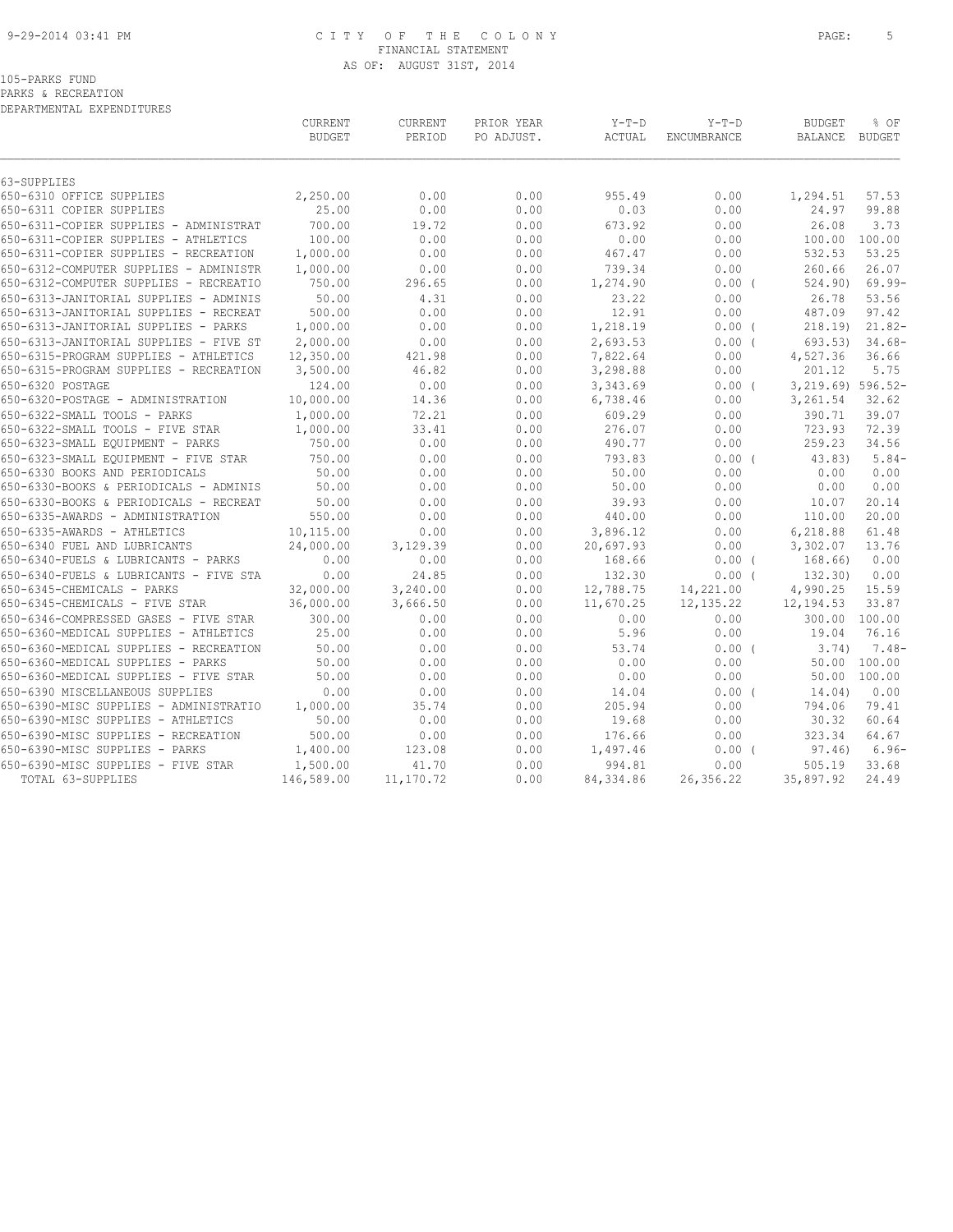## 9-29-2014 03:41 PM C I T Y O F T H E C O L O N Y PAGE: 6 FINANCIAL STATEMENT AS OF: AUGUST 31ST, 2014

PARKS & RECREATION

| DEPARTMENTAL EXPENDITURES              |                                 |                   |                          |                   |                        |                          |                       |
|----------------------------------------|---------------------------------|-------------------|--------------------------|-------------------|------------------------|--------------------------|-----------------------|
|                                        | <b>CURRENT</b><br><b>BUDGET</b> | CURRENT<br>PERIOD | PRIOR YEAR<br>PO ADJUST. | $Y-T-D$<br>ACTUAL | $Y-T-D$<br>ENCUMBRANCE | <b>BUDGET</b><br>BALANCE | % OF<br><b>BUDGET</b> |
|                                        |                                 |                   |                          |                   |                        |                          |                       |
| 64-MAINTENANCE                         |                                 |                   |                          |                   |                        |                          |                       |
| 650-6410-BLDG MAINTENANCE - RECREATION | 1,500.00                        | 356.20            | 0.00                     | 356.20            | 0.00                   | 1,143.80                 | 76.25                 |
| 650-6410-BLDG MAINTENANCE - PARKS      | 700.00                          | 0.00              | 0.00                     | 626.26            | 0.00                   | 73.74                    | 10.53                 |
| 650-6410-BLDG MAINTENANCE - FIVE STAR  | 1,100.00                        | 0.00              | 0.00                     | 487.78            | 0.00                   | 612.22                   | 55.66                 |
| 650-6425-TRAFFIC/STREET MAINT - PARKS  | 375.00                          | 0.00              | 0.00                     | 338.50            | 0.00                   | 36.50                    | 9.73                  |
| 650-6425-TRAFFIC/STREET MAINT - FIVE S | 200.00                          | 0.00              | 0.00                     | 200.00            | 0.00                   | 0.00                     | 0.00                  |
| 650-6430 OFFICE EOUIPMENT MAINTENANCE  | 6,626.00                        | 0.00              | 0.00                     | 6,240.00          | 0.00                   | 386.00                   | 5.83                  |
| 650-6431 MAINTENANCE - GIS             | 2,500.00                        | 0.00              | 0.00                     | 2,500.00          | 0.00                   | 0.00                     | 0.00                  |
| 650-6440 VEHICLE MAINTENANCE           | 100.00                          | 0.00              | 0.00                     | 0.00              | 0.00                   | 100.00                   | 100.00                |
| 650-6450-PARK MAINTENANCE - PARKS      | 27,875.00                       | 1,969.23          | 0.00                     | 18,475.63         | 3,385.99               | 6,013.38                 | 21.57                 |
| 650-6450-PARK MAINTENANCE - FIVE STA   | 40,000.00                       | 2,775.90          | 0.00                     | 24,649.24         | $24,075.00$ (          | 8,724.24)                | $21.81 -$             |
| 650-6460-IRRIGATION MAINTENANCE - PARK | 7,500.00                        | 102.19            | 0.00                     | 6,783.83          | 822.72 (               | $106.55$ )               | $1.42-$               |
| 650-6460-IRRIGATION MAINTENANCE - FIVE | 13,000.00                       | 486.86            | 0.00                     | 4,086.66          | 5,610.78               | 3,302.56                 | 25.40                 |
| 650-6470 OTHER EQUIPMENT MAINTENANCE   | 100.00                          | 0.00              | 0.00                     | 0.00              | 0.00                   | 100.00                   | 100.00                |
| 650-6470-OTHER EQUIP MAINT - ADMINISTR | 200.00                          | 0.00              | 0.00                     | 0.00              | 0.00                   | 200.00                   | 100.00                |
| 650-6470-OTHER EQUIP MAINT - RECREATIO | 2,400.00                        | 0.00              | 0.00                     | 2,041.18          | 0.00                   | 358.82                   | 14.95                 |
| 650-6470-OTHER EOUIP MAINT - PARKS     | 2,000.00                        | 22.34             | 0.00                     | 1,309.55          | 0.00                   | 690.45                   | 34.52                 |
| 650-6470-OTHER EQUIP MAINT - FIVE STAR | 2,000.00                        | 278.90            | 0.00                     | 1,991.96          | 0.00                   | 8.04                     | 0.40                  |
| TOTAL 64-MAINTENANCE                   | 108,176.00                      | 5,991.62          | 0.00                     | 70,086.79         | 33,894.49              | 4,194.72                 | 3.88                  |
| 65-NON-CAPITAL                         |                                 |                   |                          |                   |                        |                          |                       |
| 650-6590 NON CAPITAL - OTHER EQUIPMENT | 10,000.00                       | 0.00              | 0.00                     | 0.00              | 9,743.00               | 257.00                   | 2.57                  |
| TOTAL 65-NON-CAPITAL                   | 10,000.00                       | 0.00              | 0.00                     | 0.00              | 9,743.00               | 257.00                   | 2.57                  |
| 66-CAPITAL OUTLAY                      |                                 |                   |                          |                   |                        |                          |                       |
| 67-OVERHEAD ALLOCATION                 |                                 |                   |                          |                   |                        |                          |                       |
| TOTAL PARKS & RECREATION               | 2,055,105.00                    | 183,062.28        | 0.00                     | 1,635,956.69      | 152,557.71             | 266,590.60               | 12.97                 |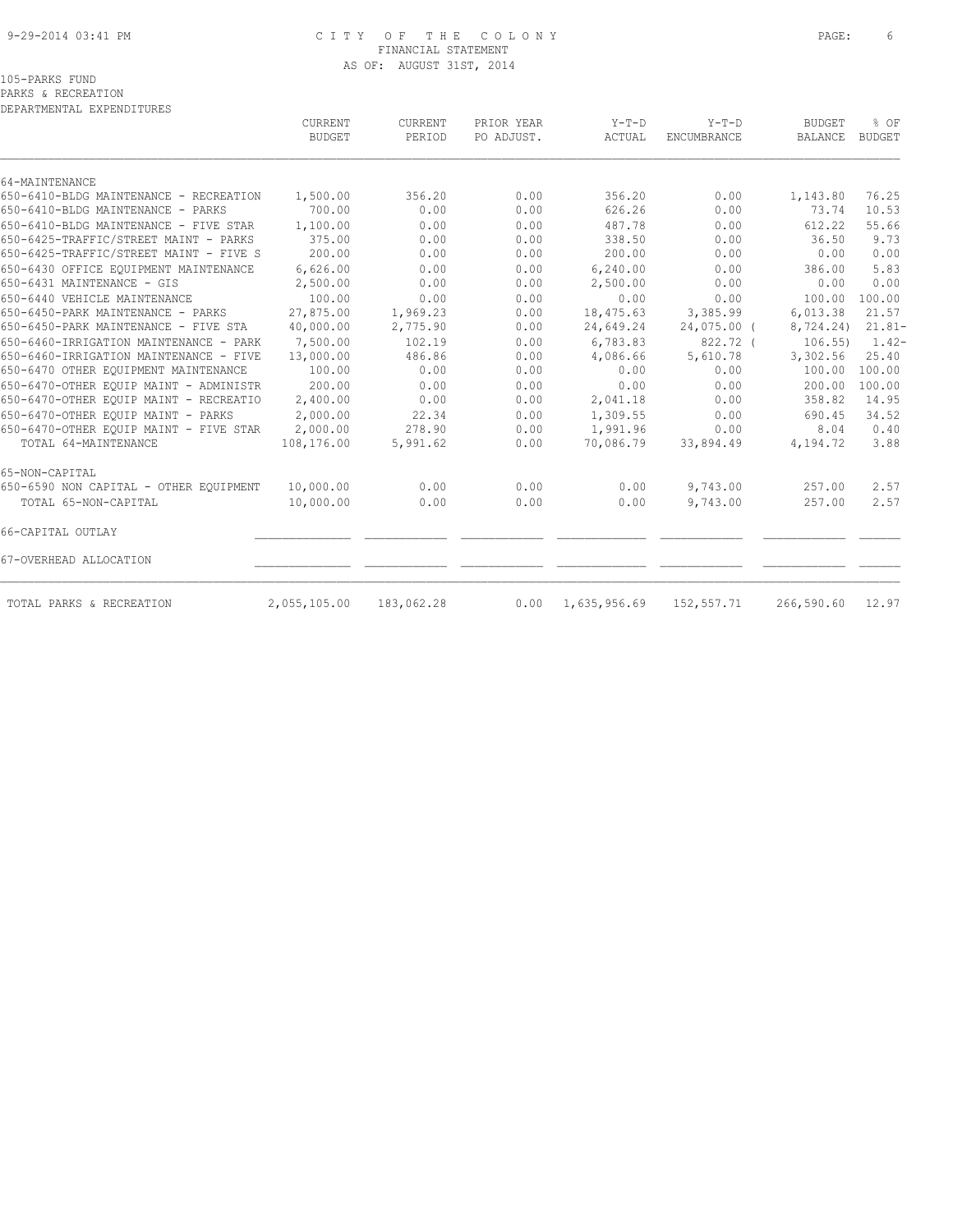#### 9-29-2014 03:41 PM C I T Y O F T H E C O L O N Y PAGE: 7 FINANCIAL STATEMENT AS OF: AUGUST 31ST, 2014

AQUATIC PARK DEPARTMENTAL EXPENDITURES

|                                          | CURRENT<br><b>BUDGET</b> | CURRENT<br>PERIOD | PRIOR YEAR<br>PO ADJUST. | $Y-T-D$<br>ACTUAL | $Y-T-D$<br>ENCUMBRANCE | <b>BUDGET</b><br>BALANCE BUDGET | % OF            |
|------------------------------------------|--------------------------|-------------------|--------------------------|-------------------|------------------------|---------------------------------|-----------------|
|                                          |                          |                   |                          |                   |                        |                                 |                 |
| 61-PERSONNEL SERVICES                    |                          |                   |                          |                   |                        |                                 |                 |
| 651-6110 SALARIES                        | 86,000.00                | 6,408.52          | 0.00                     | 78,542.19         | 0.00                   | 7,457.81                        | 8.67            |
| 651-6111 SALARIES, OVERTIME              | 1,500.00                 | 31.79             | 0.00                     | 806.06            | 0.00                   | 693.94                          | 46.26           |
| 651-6112 PART-TIME, TEMPORARY 177,000.00 |                          | 33,697.46         | 0.00                     | 194,073.52        | $0.00$ (               | 17,073.52)                      | $9.65 -$        |
| 651-6114 HOSPITALIZATION                 | 14,628.00                | 1,226.07          | 0.00                     | 13,327.14         | 0.00                   | 1,300.86                        | 8.89            |
| 651-6115 SOCIAL SECURITY TAXES           | 20,990.00                | 4,783.59          | 0.00                     | 20,668.53         | 0.00                   | 321.47                          | 1.53            |
| 651-6116 WORKERS' COMPENSATION           | 7,396.00                 | 0.00              | 0.00                     | 0.00              | 0.00                   | 7,396.00 100.00                 |                 |
| 651-6117 RETIREMENT CONTRIBUTIONS        | 10,814.00                | 832.94            | 0.00                     | 9,369.36          | 0.00                   | 1,444.64                        | 13.36           |
| 651-6118 UNIFORMS                        | 2,300.00                 | 58.50             | 0.00                     | 1,725.90          | 0.00                   | 574.10                          | 24.96           |
| 651-6125 EDUCATION AND TRAINING          | 625.00                   | 0.00              | 0.00                     | 270.00            | 0.00                   | 355.00                          | 56.80           |
| 651-6126 TRAVEL EXPENSE                  | 1,450.00                 | 49.28             | 0.00                     | 609.05            | 0.00                   | 840.95                          | 58.00           |
| 651-6127 DUES AND MEMBERSHIPS            | 70.00                    | 0.00              | 0.00                     | 0.00              | 0.00                   |                                 | 70.00 100.00    |
| TOTAL 61-PERSONNEL SERVICES              | 322,773.00               | 47,088.15         | 0.00                     | 319, 391.75       | 0.00                   | 3,381.25                        | 1.05            |
| 62-CONTRACTUAL SERVICES                  |                          |                   |                          |                   |                        |                                 |                 |
| 651-6213 CONTRACTUAL SERVICES            | 11,000.00                | 2,026.83          | 0.00                     |                   | 8,654.69 1,700.00      | 645.31                          | 5.87            |
| 651-6214 JANITORIAL SERVICES             | 5,199.00                 | 363.10            | 0.00                     | 4,511.12          | $1,037.13$ (           | 349.25)                         | $6.72-$         |
| 651-6235 PRINTING SERVICES               | 2,700.00                 | 690.00            | 0.00                     | 2,760.00          | $0.00$ (               | 60.00)                          | $2.22-$         |
| 651-6244 TELEPHONE SERVICE               | 255.00                   | 24.32             | 0.00                     | 238.63            | 0.00                   | 16.37                           | 6.42            |
| 651-6275 EQUIPMENT RENTAL                | 50.00                    | 0.00              | 0.00                     | 28.17             | 9.39                   | 12.44                           | 24.88           |
| TOTAL 62-CONTRACTUAL SERVICES 19,204.00  |                          | 3,104.25          | 0.00                     | 16,192.61         | 2,746.52               | 264.87                          | 1.38            |
| 63-SUPPLIES                              |                          |                   |                          |                   |                        |                                 |                 |
| 651-6310 OFFICE SUPPLIES                 | 300.00                   | 0.00              | 0.00                     | 235.94            | 0.00                   | 64.06                           | 21.35           |
| 651-6311 COPIER SUPPLIES                 | 400.00                   | 178.99            | 0.00                     | 567.77            | 0.00(                  | 167.77)                         | $41.94-$        |
| 651-6312 COMPUTER SUPPLIES               | 400.00                   | 0.00              | 0.00                     | 528.46            | $0.00$ (               | 128.46)                         | $32.12 -$       |
| 651-6313 JANITORIAL SUPPLIES             | 2,975.00                 | 601.27            | 0.00                     | 3,154.56          | 0.00(                  | 179.56                          | $6.04-$         |
| 651-6315 PROGRAM SUPPLIES                | 2,500.00                 | 268.99            | 0.00                     | 1,828.99          | 0.00                   | 671.01                          | 26.84           |
| 651-6320 POSTAGE                         | 150.00                   | 6.24              | 0.00                     | 59.04             | 0.00                   | 90.96                           | 60.64           |
| 651-6322 SMALL TOOLS                     | 800.00                   | 132.46            | 0.00                     | 799.19            | 0.00                   | 0.81                            | 0.10            |
| 651-6323 SMALL EQUIPMENT                 | 600.00                   | 0.00              | 0.00                     | 620.59            | $0.00$ (               | 20.59                           | $3.43-$         |
| 651-6340 FUELS AND LUBRICANTS            | 100.00                   | 0.00              | 0.00                     | 316.77            | 0.00(                  |                                 | 216.77) 216.77- |
| 651-6345 CHEMICALS                       | 13,500.00                | 1,658.56          | 0.00                     | 9,524.07          | 3,154.94               | 820.99                          | 6.08            |
| 651-6360 MEDICAL SUPPLIES                | 450.00                   | 27.02             | 0.00                     | 58.64             | 0.00                   | 391.36                          | 86.97           |
| 651-6390 MISCELLANEOUS SUPPLIES          | 1,200.00                 | 155.69            | 0.00                     | 1,461.07          | $0.00$ (               |                                 | 261.07) 21.76-  |
| TOTAL 63-SUPPLIES                        | 23,375.00                | 3,029.22          | 0.00                     | 19,155.09         | 3, 154.94              | 1,064.97                        | 4.56            |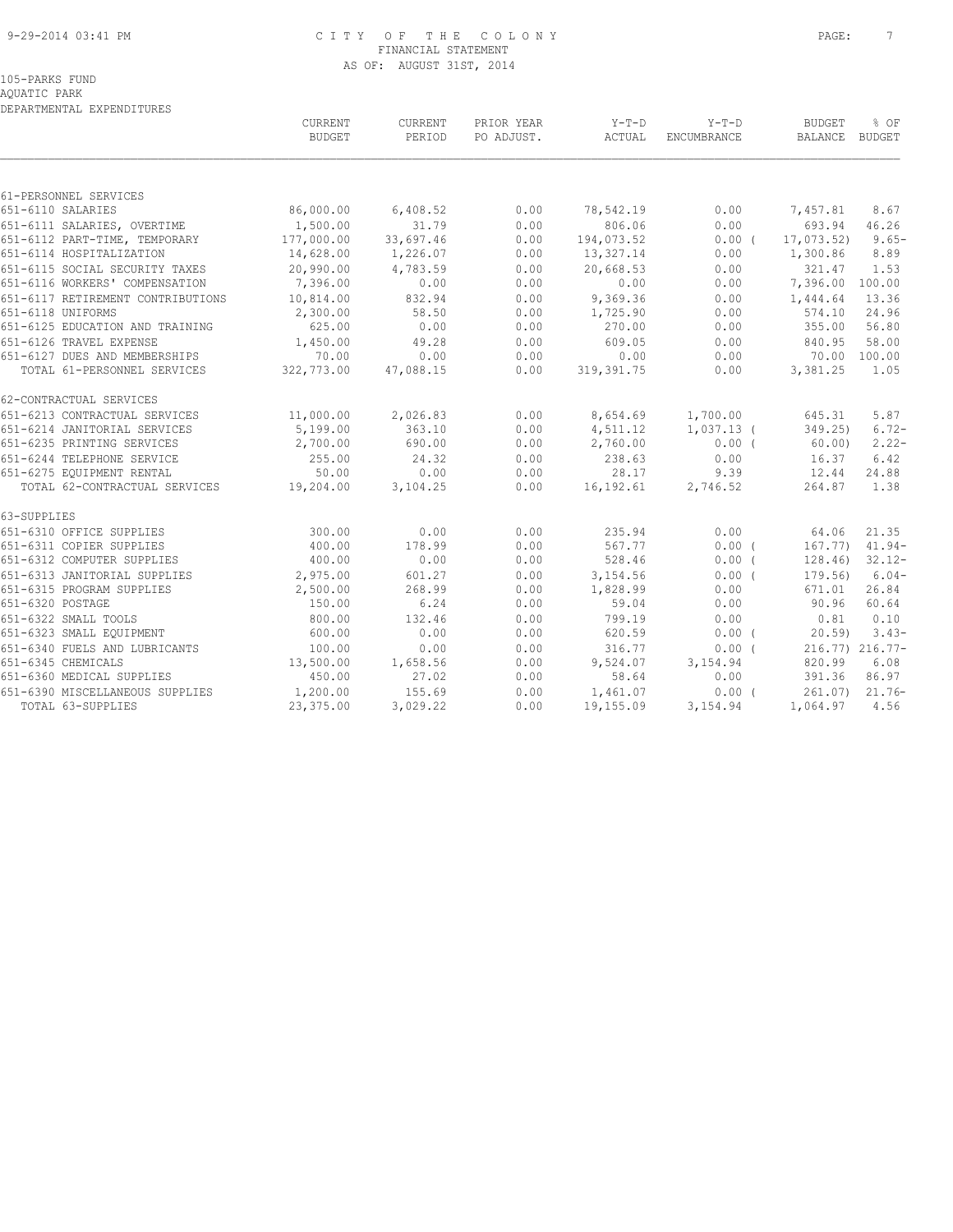## 9-29-2014 03:41 PM C I T Y O F T H E C O L O N Y PAGE: 8 FINANCIAL STATEMENT AS OF: AUGUST 31ST, 2014

# AQUATIC PARK

| DEPARTMENTAL EXPENDITURES              |                |                |            |            |             |                 |          |
|----------------------------------------|----------------|----------------|------------|------------|-------------|-----------------|----------|
|                                        | <b>CURRENT</b> | <b>CURRENT</b> | PRIOR YEAR | $Y-T-D$    | $Y-T-D$     | <b>BUDGET</b>   | % OF     |
|                                        | <b>BUDGET</b>  | PERIOD         | PO ADJUST. | ACTUAL     | ENCUMBRANCE | BALANCE         | BUDGET   |
|                                        |                |                |            |            |             |                 |          |
| 64-MAINTENANCE                         |                |                |            |            |             |                 |          |
| 651-6410 BUILDING MAINTENANCE          | 1,700.00       | 136.23         | 0.00       | 1,865.81   | $0.00$ (    | 165.81)         | $9.75 -$ |
| 651-6425 SIGN MAINTENANCE              | 600.00         | 0.00           | 0.00       | 501.20     | 0.00        | 98.80           | 16.47    |
| 651-6430 OFFICE EOUIPMENT - MAINTENANC | 0.00           | 7.99           | 0.00       | 126.85     | 0.00(       | 126.85)         | 0.00     |
| 651-6450 PARK MAINTENANCE              | 5,000.00       | 649.47         | 0.00       | 2,963.95   | 0.00        | 2,036.05        | 40.72    |
| 651-6470 OTHER EQUIPMENT - MAINTENANCE | 3,000.00       | 112.00         | 0.00       | 4,490.09   | $0.00$ (    | 1,490.09        | $49.67-$ |
| TOTAL 64-MAINTENANCE                   | 10,300.00      | 905.69         | 0.00       | 9,947.90   | 0.00        | 352.10          | 3.42     |
| 65-NON-CAPITAL                         |                |                |            |            |             |                 |          |
| 651-6590 NON-CAPITAL OTHER EQUIPMENT   | 0.00           | 0.00           | 0.00       | 1,698.01   | $0.00$ (    | 1,698.01)       | 0.00     |
| TOTAL 65-NON-CAPITAL                   | 0.00           | 0.00           | 0.00       | 1,698.01   | 0.00(       | 1,698.01)       | 0.00     |
| 66-CAPITAL OUTLAY                      |                |                |            |            |             |                 |          |
| 651-6690 CAPITAL OUTLAY - OTHER EOUIPM | 1,800.00       | 0.00           | 0.00       | 0.00       | 0.00        | 1,800.00        | 100.00   |
| TOTAL 66-CAPITAL OUTLAY                | 1,800.00       | 0.00           | 0.00       | 0.00       | 0.00        | 1,800.00 100.00 |          |
| 67-OVERHEAD ALLOCATION                 |                |                |            |            |             |                 |          |
| TOTAL AQUATIC PARK                     | 377,452.00     | 54, 127. 31    | 0.00       | 366,385.36 | 5,901.46    | 5,165.18        | 1.37     |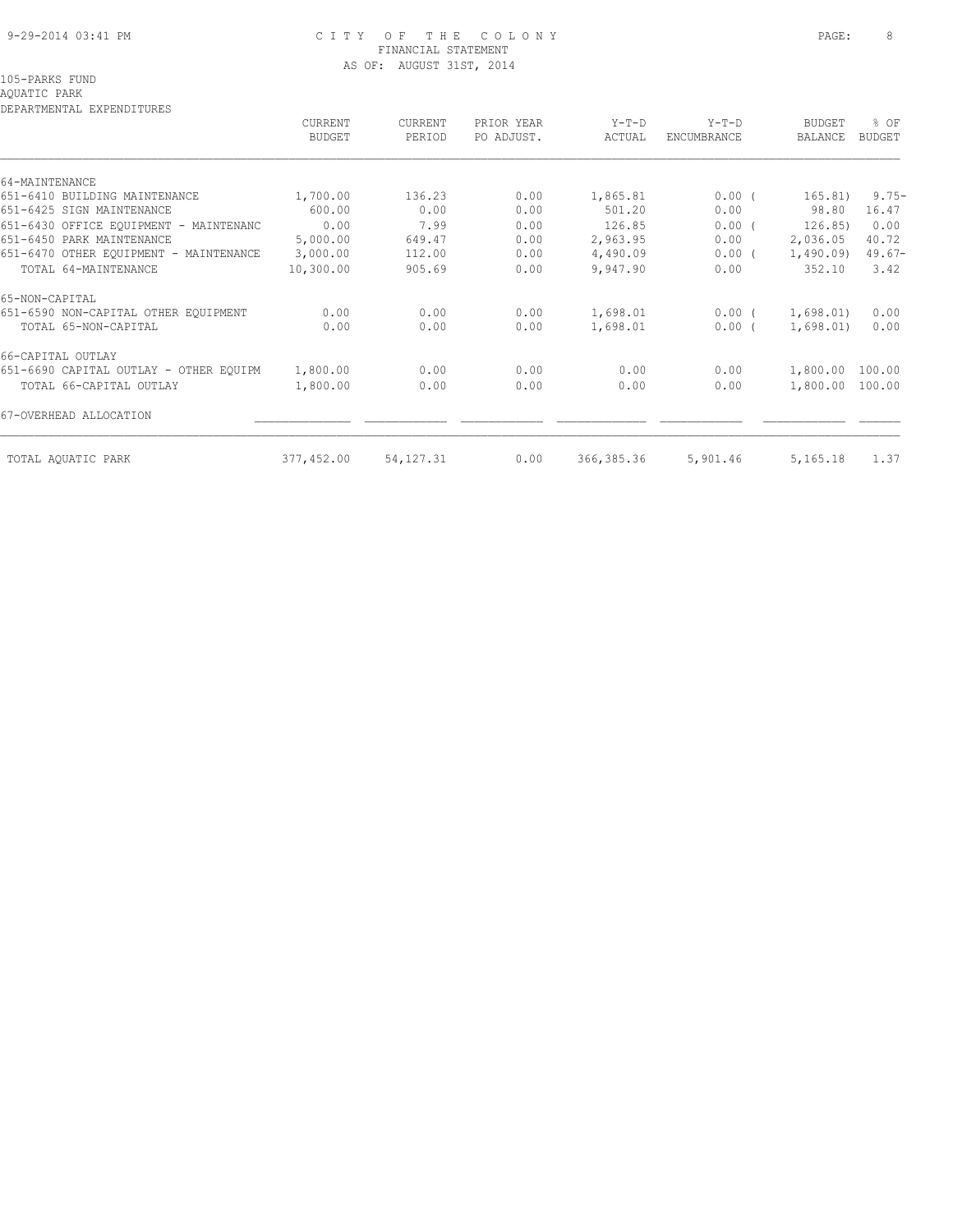#### 9-29-2014 03:41 PM C I T Y O F T H E C O L O N Y PAGE: 9 FINANCIAL STATEMENT AS OF: AUGUST 31ST, 2014

COMMUNITY CENTER DEPARTMENTAL EXPENDITURES

|                                                                    | CURRENT<br><b>BUDGET</b> | CURRENT<br>PERIOD | PRIOR YEAR<br>PO ADJUST. | Y-T-D<br>ACTUAL | $Y-T-D$<br>ENCUMBRANCE                                            | <b>BUDGET</b><br>BALANCE BUDGET | % OF         |
|--------------------------------------------------------------------|--------------------------|-------------------|--------------------------|-----------------|-------------------------------------------------------------------|---------------------------------|--------------|
|                                                                    |                          |                   |                          |                 |                                                                   |                                 |              |
| 61-PERSONNEL SERVICES                                              |                          |                   |                          |                 |                                                                   |                                 |              |
| 652-6110 SALARIES                                                  | 67,870.00                | 5,043.61          | 0.00                     | 59,533.21       | 0.00                                                              | 8,336.79                        | 12.28        |
| 652-6111 SALARIES, OVERTIME                                        | 1,000.00                 | 0.00              | 0.00                     | 740.03          | 0.00                                                              | 259.97                          | 26.00        |
| 652-6112 PART-TIME, TEMPORARY                                      | 17,539.00                | 1,513.92          | 0.00                     | 17,874.60       | 0.00(                                                             | 335.60                          | $1.91 -$     |
| 652-6114 HOSPITALIZATION INSURANCE                                 | 14,628.00                | 1,216.04          | 0.00                     | 12,639.88       | 0.00                                                              | 1,988.12                        | 13.59        |
| 652-6115 SOCIAL SECURITY TAXES                                     | 6,840.00                 | 704.60            | 0.00                     | 5,438.58        | 0.00                                                              | 1,401.42                        | 20.49        |
| 652-6116 WORKERS' COMPENSATION                                     | 467.00                   | 0.00              | 0.00                     | 0.00            | 0.00                                                              | 467.00 100.00                   |              |
| 652-6117 RETIREMENT CONTRIBUTIONS                                  | 10,672.00                | 621.87            | 0.00                     | 7,423.76        | 0.00                                                              | 3,248.24                        | 30.44        |
| 652-6118 UNIFORMS                                                  | 50.00                    | 0.00              | 0.00                     | 21.04           | 0.00                                                              | 28.96                           | 57.92        |
| 652-6125 EDUCATION AND TRAINING                                    | 360.00                   | 0.00              | 0.00                     | 25.20           | 0.00                                                              | 334.80                          | 93.00        |
| 652-6127 DUES AND MEMBERSHIPS                                      | 700.00                   | 0.00              | 0.00                     | 560.30          | 0.00                                                              | 139.70                          | 19.96        |
| TOTAL 61-PERSONNEL SERVICES                                        | 120,126.00               | 9,100.04          | 0.00                     | 104,256.60      | 0.00                                                              | 15,869.40                       | 13.21        |
| 62-CONTRACTUAL SERVICES                                            |                          |                   |                          |                 |                                                                   |                                 |              |
| 652-6213 CONTRACTUAL SERVICES                                      | 1,200.00                 | 0.00              | 0.00                     | 221.85          | 0.00                                                              | 978.15                          | 81.51        |
| 652-6235 PRINTING SERVICES                                         | 26.00                    | 0.00              | 0.00                     | 0.00            | 0.00                                                              | 26.00 100.00                    |              |
| 652-6275 EQUIPMENT RENTAL                                          | 18.00                    | 0.00              | 0.00                     | 13.35           | 4.45                                                              | 0.20                            | 1.11         |
| TOTAL 62-CONTRACTUAL SERVICES                                      | 1,244.00                 | 0.00              | 0.00                     | 235.20          | 4.45                                                              | 1,004.35                        | 80.74        |
| 63-SUPPLIES                                                        |                          |                   |                          |                 |                                                                   |                                 |              |
| 652-6310 OFFICE SUPPLIES                                           | 250.00                   | 0.00              | 0.00                     | 240.31          | 0.00                                                              | 9.69                            | 3.88         |
| 652-6311 COPIER SUPPLIES                                           | 150.00                   | 0.00              | 0.00                     | 125.61          | 0.00                                                              | 24.39                           | 16.26        |
| 652-6312 COMPUTER SUPPLIES                                         | 400.00                   | 0.00              | 0.00                     | 102.06          | 0.00                                                              | 297.94                          | 74.49        |
| 652-6313 JANITORIAL SUPPLIES                                       | 200.00                   | 0.00              | 0.00                     | 6.80            | 0.00                                                              | 193.20                          | 96.60        |
| 652-6315 PROGRAM SUPPLIES                                          | 4,500.00                 | 279.26            | 0.00                     | 3,348.54        | 0.00                                                              | 1,151.46                        | 25.59        |
| 652-6318 TRIP EXPENSE                                              | 25,000.00                | 0.00              | 0.00                     | 0.00            | 0.00                                                              | 25,000.00 100.00                |              |
| 652-6320 POSTAGE                                                   | 50.00                    | 4.89              | 0.00                     | 30.06           | 0.00                                                              | 19.94                           | 39.88        |
| 652-6360 MEDICAL SUPPLIES                                          | 50.00                    | 0.00              | 0.00                     | 12.98           | 0.00                                                              | 37.02                           | 74.04        |
| 652-6390 MISCELLANEOUS SUPPLIES                                    | 400.00                   | 0.00              | 0.00                     | 100.00          | 0.00                                                              | 300.00                          | 75.00        |
| TOTAL 63-SUPPLIES                                                  | 31,000.00                | 284.15            | 0.00                     | 3,966.36        | 0.00                                                              | 27,033.64                       | 87.21        |
| 64-MAINTENANCE                                                     |                          |                   |                          |                 |                                                                   |                                 |              |
| 652-6410 BUILDING MAINTENANCE                                      | 50.00                    | 0.00              | 0.00                     | 0.00            | 0.00                                                              |                                 | 50.00 100.00 |
| 652-6430 OFFICE EQUIPMENT MAINTENANCE                              | 200.00                   | 0.00              | 0.00                     | 0.00            | 0.00                                                              | 200.00 100.00                   |              |
| TOTAL 64-MAINTENANCE                                               | 250.00                   | 0.00              | 0.00                     | 0.00            | 0.00                                                              | 250.00 100.00                   |              |
| 67-OVERHEAD ALLOCATION                                             |                          |                   |                          |                 |                                                                   |                                 |              |
| TOTAL COMMUNITY CENTER                                             | 152,620.00 9,384.19      |                   | 0.00                     | 108,458.16      |                                                                   | $4.45$ $44.157.39$              | 28.93        |
| *** TOTAL EXPENDITURES                                             | 3,599,573.00             | 246,573.78        | 0.00                     |                 | 2, 110, 800. 21 158, 463. 62 1, 330, 309. 17                      |                                 | 36.96        |
|                                                                    |                          |                   |                          |                 | ----------------------------                                      |                                 |              |
| ** REVENUE OVER (UNDER) EXPENDITURES * ( 198,884.00) ( 200,239.64) |                          |                   |                          |                 | $0.00 \quad 1,154,583.37 \quad (158,463.62) \quad (1,195,003.75)$ |                                 | 0.00         |
|                                                                    |                          |                   |                          |                 |                                                                   |                                 |              |

\*\*\* END OF REPORT \*\*\*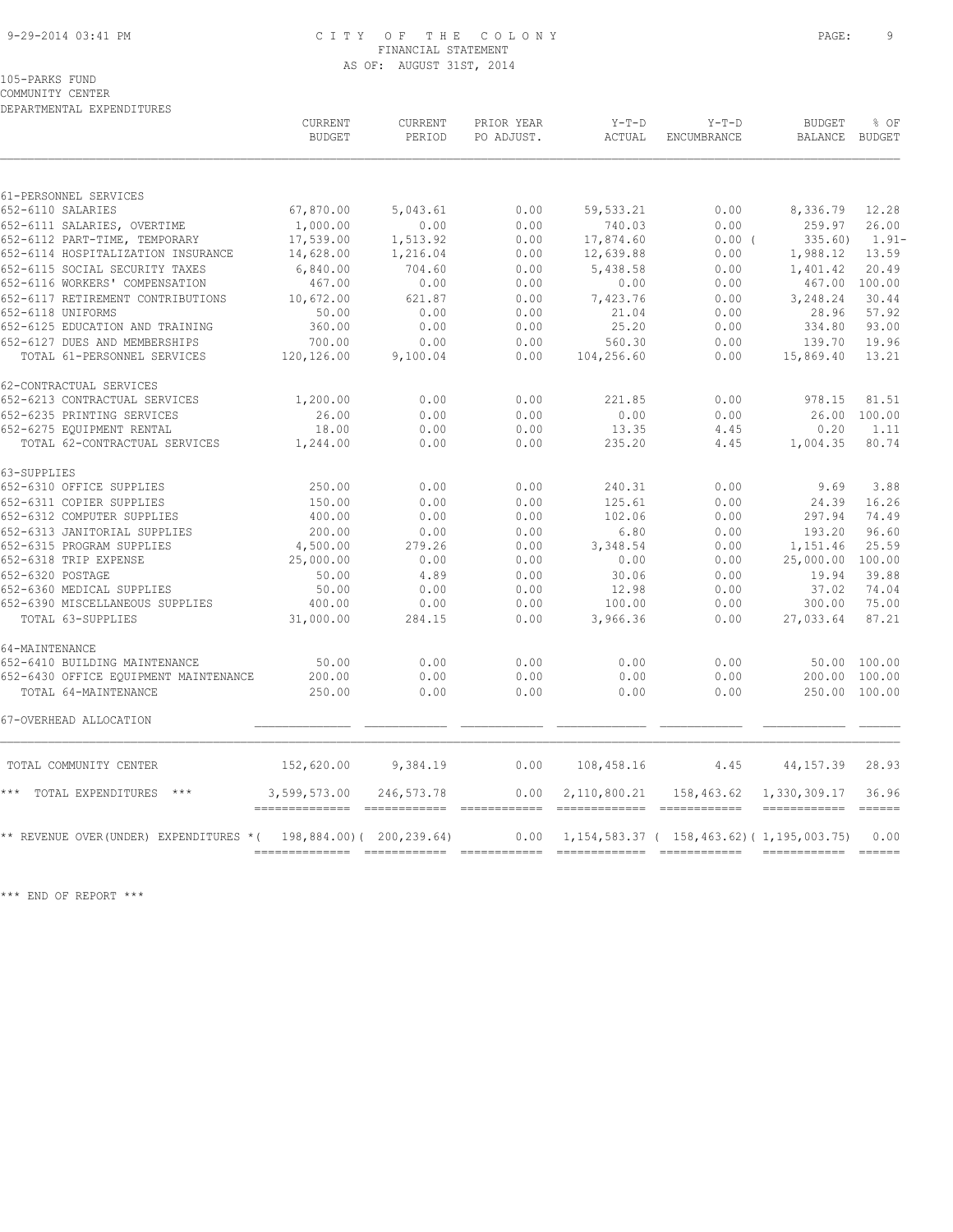## 9-29-2014 03:41 PM C I T Y O F T H E C O L O N Y PAGE: 1 FINANCIAL STATEMENT AS OF: AUGUST 31ST, 2014

200-UTILITY FUND FINANCIAL SUMMARY

|                                                                    | CURRENT<br><b>BUDGET</b>                     | <b>CURRENT</b><br>PERIOD                                                                                                                                                                                                                                                                                                                                                                                                                                                               | PRIOR YEAR<br>PO ADJUST. | $Y-T-D$<br>ACTUAL                                                 | $Y-T-D$<br><b>ENCUMBRANCE</b> | <b>BUDGET</b><br>BALANCE     | $8$ OF<br><b>BUDGET</b>      |
|--------------------------------------------------------------------|----------------------------------------------|----------------------------------------------------------------------------------------------------------------------------------------------------------------------------------------------------------------------------------------------------------------------------------------------------------------------------------------------------------------------------------------------------------------------------------------------------------------------------------------|--------------------------|-------------------------------------------------------------------|-------------------------------|------------------------------|------------------------------|
| REVENUE SUMMARY                                                    |                                              |                                                                                                                                                                                                                                                                                                                                                                                                                                                                                        |                          |                                                                   |                               |                              |                              |
| 3-RECYCLE REVENUE                                                  | 27,500.00                                    | 2,621.60                                                                                                                                                                                                                                                                                                                                                                                                                                                                               | 0.00                     | 28,086.27                                                         | $0.00$ (                      | 586.27)                      | $2.13-$                      |
| 4-SERVICE REVENUE                                                  | 13,586,246.00 1,450,729.23                   |                                                                                                                                                                                                                                                                                                                                                                                                                                                                                        | 0.00                     | 11,569,968.28                                                     | 0.00                          | 2,016,277.72                 | 14.84                        |
| 8-MISCELLANEOUS REVENUE                                            | 685,000.00                                   | 58.28                                                                                                                                                                                                                                                                                                                                                                                                                                                                                  | 0.00                     | 685, 623.87                                                       | $0.00$ (                      | 623.87)                      | $0.09-$                      |
| ** TOTAL REVENUES **                                               | 14,298,746.00 1,453,409.11<br>-------------- | $\begin{array}{cccccccccc} \multicolumn{2}{c}{} & \multicolumn{2}{c}{} & \multicolumn{2}{c}{} & \multicolumn{2}{c}{} & \multicolumn{2}{c}{} & \multicolumn{2}{c}{} & \multicolumn{2}{c}{} & \multicolumn{2}{c}{} & \multicolumn{2}{c}{} & \multicolumn{2}{c}{} & \multicolumn{2}{c}{} & \multicolumn{2}{c}{} & \multicolumn{2}{c}{} & \multicolumn{2}{c}{} & \multicolumn{2}{c}{} & \multicolumn{2}{c}{} & \multicolumn{2}{c}{} & \multicolumn{2}{c}{} & \multicolumn{2}{c}{} & \mult$ |                          | $0.00 \quad 12,283,678.42$<br>-------------                       | 0.00<br>essessesses           | 2,015,067.58<br>------------ | 14.09                        |
| EXPENDITURE SUMMARY                                                |                                              |                                                                                                                                                                                                                                                                                                                                                                                                                                                                                        |                          |                                                                   |                               |                              |                              |
| 635 - NON-DEPARTMENTAL                                             | 8,172,493.00                                 | 1,320.60                                                                                                                                                                                                                                                                                                                                                                                                                                                                               | 0.00                     | 4,871,978.04                                                      | 0.00                          | 3,300,514.96                 | 40.39                        |
| 661 - WATER DISTRIBUTION                                           | 1,065,291.00                                 | 86,869.89                                                                                                                                                                                                                                                                                                                                                                                                                                                                              | 0.00                     | 1,075,568.54                                                      |                               | 325.22 ( 10,602.76)          | $1.00 -$                     |
| 662 - WASTEWATER DEPT                                              | 665,856.00                                   | 26,349.74                                                                                                                                                                                                                                                                                                                                                                                                                                                                              | 0.00                     | 590,897.00                                                        | 47,642.78                     | 27,316.22                    | 4.10                         |
| 663 - UTILITY ADMIN                                                | 687,614.00                                   | 48,843.88                                                                                                                                                                                                                                                                                                                                                                                                                                                                              | 0.00                     | 578,857.92                                                        |                               | 8,944.47 99,811.61           | 14.52                        |
| 666 - WATER PRODUCTION                                             | 2,702,399.00                                 | 237, 214.28                                                                                                                                                                                                                                                                                                                                                                                                                                                                            | 0.00                     | 2,372,402.43                                                      | 41,889.14                     | 288,107.43                   | 10.66                        |
| 667 - PUBLIC WORKS ADMIN                                           | 1,547,254.00                                 | 120,289.02                                                                                                                                                                                                                                                                                                                                                                                                                                                                             | 0.00                     | 1,261,363.50                                                      | 58,881.30                     | 227,009.20                   | 14.67                        |
| 671 - STORM WTR ENG                                                | 37,534.00                                    | 1,152.86                                                                                                                                                                                                                                                                                                                                                                                                                                                                               | 0.00                     | 35,120.37                                                         | $3,129.09$ (                  | 715.46)                      | $1.91 -$                     |
| 672 - STORM WTR PUB WKS                                            | 139,677.00                                   | 7,186.10                                                                                                                                                                                                                                                                                                                                                                                                                                                                               | 0.00                     | 103,558.40                                                        | 0.00                          | 36,118.60                    | 25.86                        |
| 690 - ENVIRONMENTAL                                                | 145,705.00                                   | 8, 211.21                                                                                                                                                                                                                                                                                                                                                                                                                                                                              | 0.00                     | 132,834.94                                                        | 14,086.04 (                   | 1,215.98)                    | $0.83-$                      |
| ** TOTAL EXPENDITURES **                                           | 15,163,823.00                                | 537, 437.58                                                                                                                                                                                                                                                                                                                                                                                                                                                                            |                          | $0.00 \quad 11,022,581.14$                                        | 174,898.04                    | 3,966,343.82                 | 26.16<br>$=$ $=$ $=$ $=$ $=$ |
| ** REVENUE OVER (UNDER) EXPENDITURES * $(865, 077.00)$ 915, 971.53 |                                              |                                                                                                                                                                                                                                                                                                                                                                                                                                                                                        |                          | $0.00 \quad 1,261,097.28 \quad (174,898.04) \quad (1,951,276.24)$ |                               |                              | 0.00                         |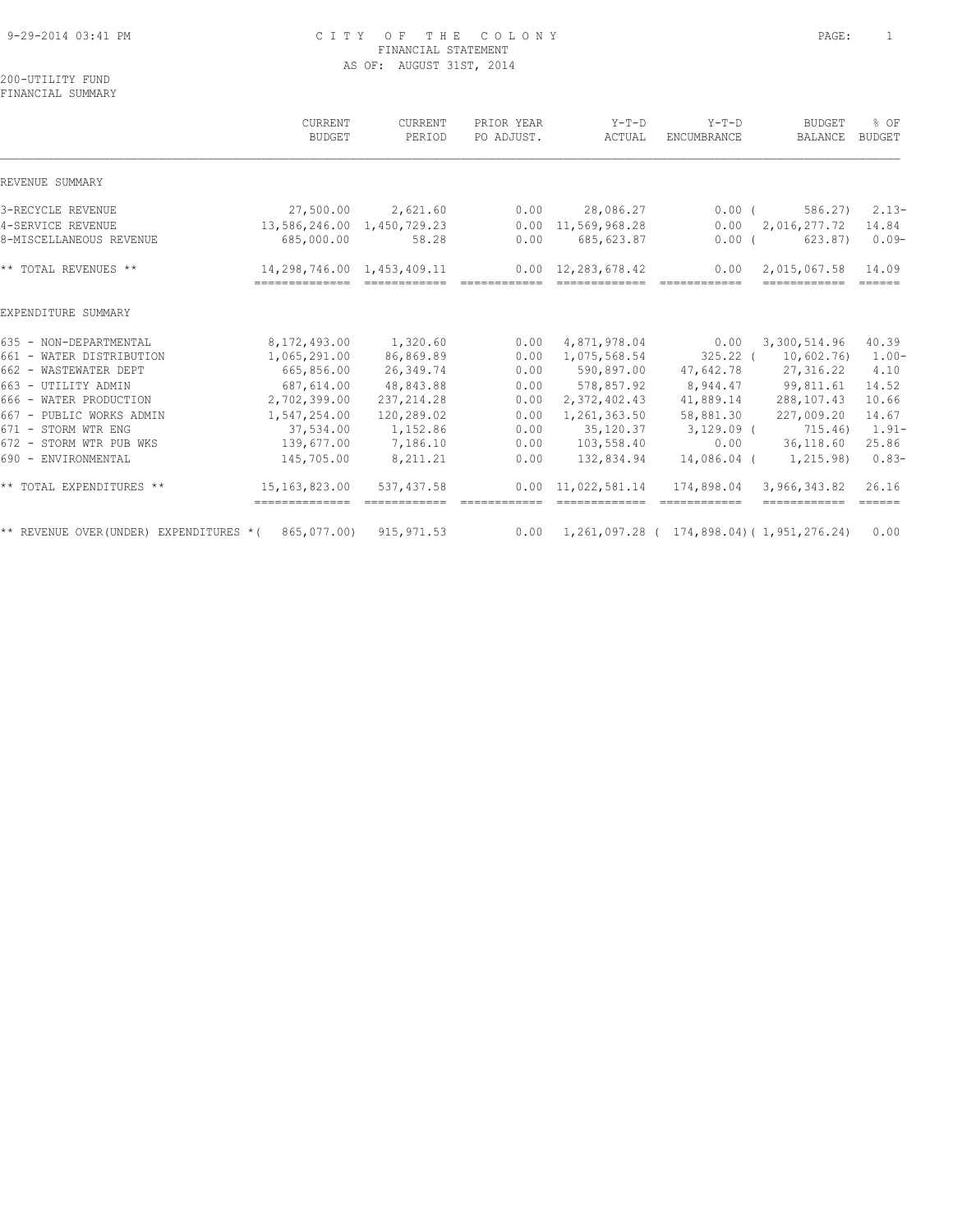## 9-29-2014 03:41 PM C I T Y O F T H E C O L O N Y PAGE: 2 FINANCIAL STATEMENT AS OF: AUGUST 31ST, 2014

200-UTILITY FUND

REVENUES

|                 |                               | CURRENT<br><b>BUDGET</b>   | CURRENT<br>PERIOD | PRIOR YEAR<br>PO ADJUST. | $Y-T-D$<br>ACTUAL          | $Y-T-D$<br>ENCUMBRANCE | <b>BUDGET</b><br>BALANCE              | % OF<br>BUDGET |
|-----------------|-------------------------------|----------------------------|-------------------|--------------------------|----------------------------|------------------------|---------------------------------------|----------------|
|                 |                               |                            |                   |                          |                            |                        |                                       |                |
|                 | 3-RECYCLE REVENUE             |                            |                   |                          |                            |                        |                                       |                |
| 435000          | SOLID WASTE/RECYCLING REVENU  | 27,500.00                  | 2,621.60          | 0.00                     | 28,086.27                  | $0.00$ (               | 586.27)                               | $2.13-$        |
|                 | TOTAL 3-RECYCLE REVENUE       | 27,500.00                  | 2,621.60          | 0.00                     | 28,086.27                  | $0.00$ (               | 586.27)                               | $2.13-$        |
|                 | 4-SERVICE REVENUE             |                            |                   |                          |                            |                        |                                       |                |
| 441000          | WATER SERVICE                 | 8,397,646.00               | 974,056.73        | 0.00                     | 6,736,912.29               |                        | $0.00 \quad 1,660,733.71$             | 19.78          |
| 442000          | WASTEWATER SERVICE            | 4,585,400.00               | 426, 151.82       | 0.00                     | 4,086,394.59               | 0.00                   | 499,005.41                            | 10.88          |
| 442502          | RECYCLING EDUCATION CONTRIBU  | 36,000.00                  | 0.00              | 0.00                     | 36,000.00                  | 0.00                   | 0.00                                  | 0.00           |
| 443000          | RECONNECT FEES                | 25,000.00                  | 1,440.00          | 0.00                     | 22,260.00                  | 0.00                   | 2,740.00                              | 10.96          |
| 443500          | PENALTIES                     | 410,000.00                 | 30,264.52         | 0.00                     | 411,316.84                 |                        | $0.00$ ( $1,316.84$ ) $0.32-$         |                |
| 443510          | NON-SCHEDULED ON              | 3,000.00                   | 250.00            | 0.00                     | 2,120.00                   | 0.00                   | 880.00                                | 29.33          |
| 443515          | NON-SCHEDULED OFF             | 200.00                     | 0.00              | 0.00                     | 0.00                       | 0.00                   | 200.00 100.00                         |                |
| 444000          | TAP CONNECTION FEES           | 100,000.00                 | 12,950.00         | 0.00                     | 206,710.00                 | $0.00$ (               | 106,710.00) 106.71-                   |                |
| 444100          | TRANSFER FEES                 | 1,000.00                   | 399.31            | 0.00                     | 1,927.18                   | $0.00$ (               | 927.18) 92.72-                        |                |
| 444500          | BACKFLOW INSPECTION FEES      | 6,000.00                   | 1,121.40          | 0.00                     | 14,337.90                  | $0.00$ (               | 8,337.90) 138.97-                     |                |
| 446400          | ELECTRONIC RECYCLING REBATE   | 0.00                       | 276.10            | $0.00$ $($               | 805.00)                    |                        | $0.00$ 805.00                         | 0.00           |
| 447000          | INTEREST INCOME               | 7,000.00                   | 135.31            | 0.00                     | 1,955.57                   | 0.00                   | 5,044.43                              | 72.06          |
| 449000          | MISCELLANEOUS REVENUE         | 15,000.00                  | 3,682.80          | 0.00                     | 50,834.20                  |                        | $0.00$ ( $35,834.20$ ) 238.89-        |                |
| 449100          | NONREFUNDED BALANCES          | 0.00                       | 1.24              | 0.00                     | 4.71                       | $0.00$ (               | 4.71)                                 | 0.00           |
|                 | TOTAL 4-SERVICE REVENUE       | 13,586,246.00 1,450,729.23 |                   |                          | $0.00 \quad 11,569,968.28$ |                        | $0.00 \quad 2,016,277.72 \quad 14.84$ |                |
| 5-OTHER REVENUE |                               |                            |                   |                          |                            |                        |                                       |                |
|                 | 8-MISCELLANEOUS REVENUE       |                            |                   |                          |                            |                        |                                       |                |
| 484000          | DISCOUNT REVENUE              | 0.00                       | 58.28             | 0.00                     | 623.87                     | $0.00$ (               | 623.87)                               | 0.00           |
| 489003          | BAL TRANF IN STORM WTR UTILI  | 350,000.00                 | 0.00              | 0.00                     | 350,000.00                 | 0.00                   | 0.00                                  | 0.00           |
| 489022          | TRANSFER IN-U.F. SPECIAL CAP  | 135,000.00                 | 0.00              | 0.00                     | 135,000.00                 | 0.00                   | 0.00                                  | 0.00           |
| 489081          | TRANSFER IN - CAP PROJ STREE  | 200,000.00                 | 0.00              | 0.00                     | 200,000.00                 | 0.00                   | 0.00                                  | 0.00           |
|                 | TOTAL 8-MISCELLANEOUS REVENUE | 685,000.00                 | 58.28             | 0.00                     | 685, 623.87                | $0.00$ (               | 623.87)                               | $0.09-$        |
|                 | ** TOTAL REVENUES **          | 14,298,746.00 1,453,409.11 |                   |                          | $0.00 \quad 12,283,678.42$ | 0.00                   | 2,015,067.58                          | 14.09          |
|                 |                               |                            |                   |                          |                            |                        | =======================               |                |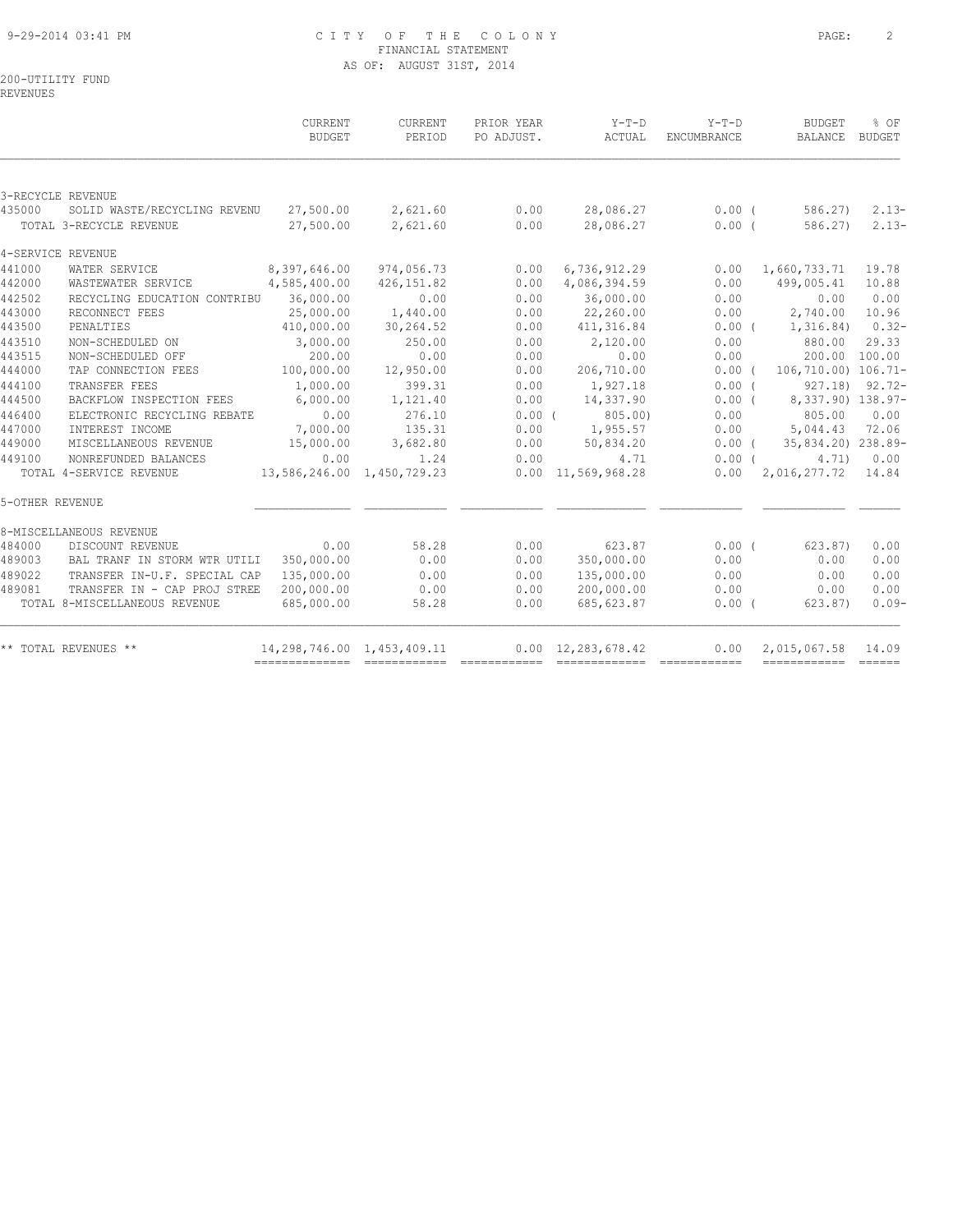#### 9-29-2014 03:41 PM C I T Y O F T H E C O L O N Y PAGE: 3 FINANCIAL STATEMENT AS OF: AUGUST 31ST, 2014

200-UTILITY FUND

635 - NON-DEPARTMENTAL

DEPARTMENTAL EXPENDITURES

| 248,905.52<br>792.80<br>51,897.64<br>6,000.00 | $1,968.00$ $17.89-$<br>0.00<br>246, 937.52 244.89<br>9.91<br>86.50                                 |
|-----------------------------------------------|----------------------------------------------------------------------------------------------------|
|                                               |                                                                                                    |
|                                               |                                                                                                    |
|                                               |                                                                                                    |
|                                               |                                                                                                    |
|                                               |                                                                                                    |
|                                               |                                                                                                    |
|                                               |                                                                                                    |
|                                               | 100.00                                                                                             |
|                                               | 79.31                                                                                              |
|                                               |                                                                                                    |
|                                               |                                                                                                    |
|                                               |                                                                                                    |
|                                               |                                                                                                    |
|                                               | $3.85-$                                                                                            |
|                                               | $3.85-$                                                                                            |
|                                               |                                                                                                    |
|                                               |                                                                                                    |
| 200,000.00 100.00                             |                                                                                                    |
|                                               | 100.00                                                                                             |
| 400,000.00 100.00                             |                                                                                                    |
|                                               |                                                                                                    |
| 2,593,752.00 100.00                           |                                                                                                    |
| 2,593,752.00 100.00                           |                                                                                                    |
|                                               |                                                                                                    |
| 0.00                                          | 0.00                                                                                               |
| 0.00                                          | 0.00                                                                                               |
| 0.00                                          | 0.00                                                                                               |
| 0.00                                          | 0.00                                                                                               |
|                                               | 40.39                                                                                              |
|                                               | 58,690.44<br>1,235.00 100.00<br>1,235.00 100.00<br>100.00)<br>100.00<br>200,000.00<br>3,300,514.96 |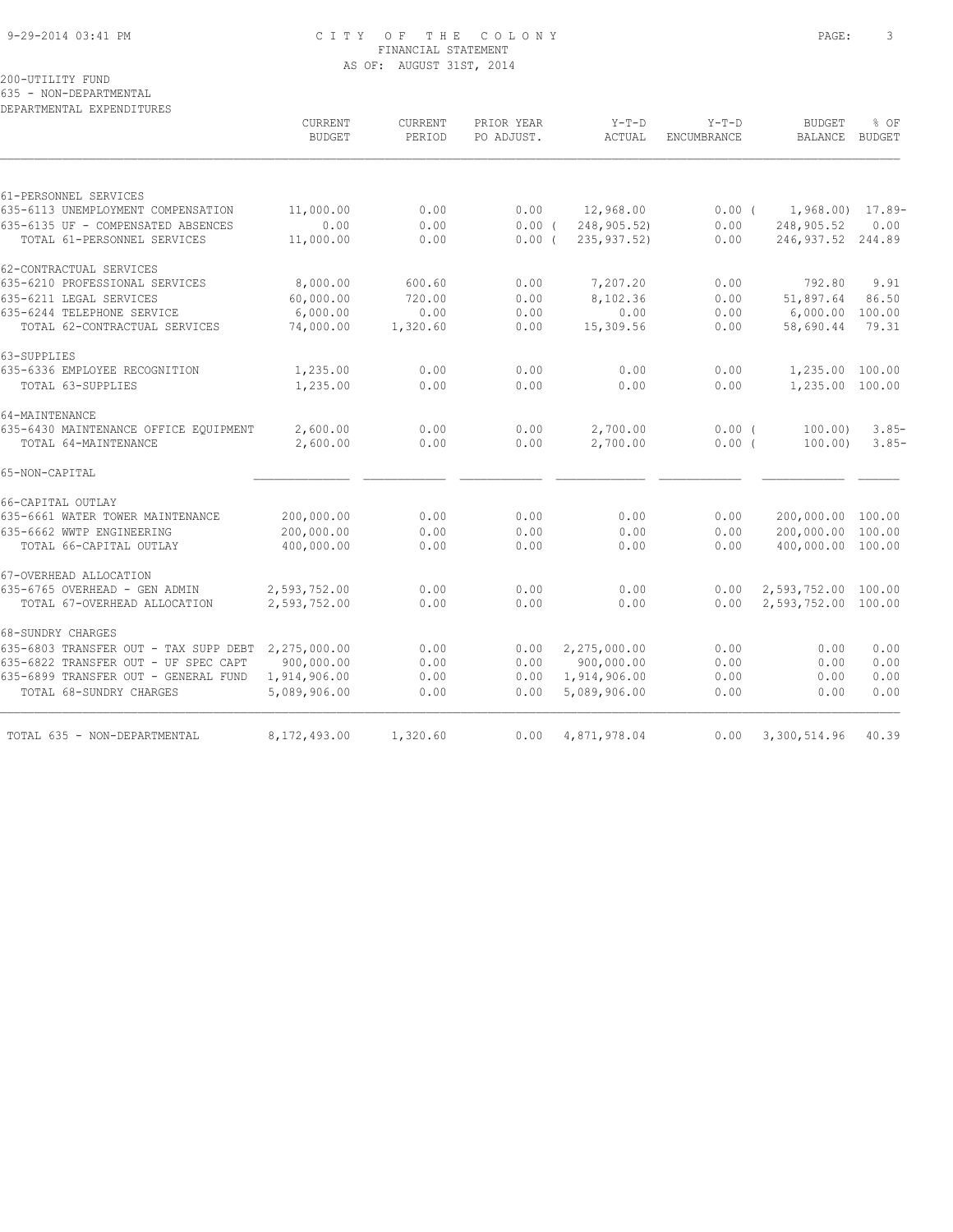#### 9-29-2014 03:41 PM C I T Y O F T H E C O L O N Y PAGE: 4 FINANCIAL STATEMENT AS OF: AUGUST 31ST, 2014

# 200-UTILITY FUND

661 - WATER DISTRIBUTION DEPARTMENTAL EXPENDITURES

|                                                                 | CURRENT<br><b>BUDGET</b> | CURRENT<br>PERIOD    | PRIOR YEAR<br>PO ADJUST. | $Y-T-D$<br>ACTUAL     | $Y-T-D$<br><b>ENCUMBRANCE</b> | <b>BUDGET</b><br>BALANCE BUDGET | % OF                 |
|-----------------------------------------------------------------|--------------------------|----------------------|--------------------------|-----------------------|-------------------------------|---------------------------------|----------------------|
|                                                                 |                          |                      |                          |                       |                               |                                 |                      |
| 61-PERSONNEL SERVICES                                           |                          |                      |                          |                       |                               |                                 |                      |
| 661-6110 SALARIES                                               | 626,255.00               | 47,627.64            | 0.00                     | 561,107.52            | 0.00                          | 65, 147.48                      | 10.40                |
| 661-6111 SALARIES, OVERTIME                                     | 50,000.00                | 3,133.61             | 0.00                     | 61,706.47             | 0.00(                         | $11,706.47$ )                   | $23.41-$             |
| 661-6114 HOSPITALIZATION INSURANCE                              | 117,024.00               | 9,161.00             | 0.00<br>0.00             | 103,694.63            | 0.00                          | 13,329.37<br>9,343.67           | 11.39                |
| 661-6115 SOCIAL SECURITY TAXES<br>661-6116 WORKERS COMPENSATION | 54,100.00<br>19,836.00   | 5,613.93<br>0.00     | 0.00                     | 44,756.33<br>0.00     | 0.00<br>0.00                  | 19,836.00 100.00                | 17.27                |
| 661-6117 RETIREMENT CONTRIBUTIONS                               | 83,585.00                | 6, 293.00            | 0.00                     | 77,310.02             | 0.00                          | 6,274.98                        | 7.51                 |
| 661-6118 UNIFORMS                                               | 4,000.00                 | 129.62               | 0.00                     | 2,586.13              | 0.00                          | 1,413.87                        | 35.35                |
| 661-6120 PRIVATE AUTO ALLOWANCE                                 | 3,600.00                 | 276.92               | 0.00                     | 3,253.81              | 0.00                          | 346.19                          | 9.62                 |
| 661-6125 EDUCATION & TRAINING                                   | 10,000.00                | 1,750.00             | 0.00                     | 6,429.68              | 0.00                          | 3,570.32                        | 35.70                |
| 661-6127 DUES & MEMBERSHIPS                                     | 250.00                   | 0.00                 | 0.00                     | 876.00                | $0.00$ (                      |                                 | $626.00$ ) $250.40-$ |
| TOTAL 61-PERSONNEL SERVICES                                     | 968,650.00               | 73,985.72            | 0.00                     | 861,720.59            | 0.00                          | 106,929.41                      | 11.04                |
| 62-CONTRACTUAL SERVICES                                         |                          |                      |                          |                       |                               |                                 |                      |
| 661-6213 CONTRACTUAL SERVICES                                   | 2,000.00                 | 77.12                | 0.00                     | 3,932.68              | $0.00$ (                      | $1,932.68$ 96.63-               |                      |
| 661-6235 PRINTING SERVICES                                      | 50.00                    | 0.00                 | 0.00                     | 0.00                  | 0.00                          |                                 | 50.00 100.00         |
| 661-6244 TELEPHONE SERVICE                                      | 1,636.00                 | 164.01               | 0.00                     | 1,573.36              | 0.00                          | 62.64                           | 3.83                 |
| 661-6275 EQUIPMENT RENTAL                                       | 5,000.00                 | 132.66               | 0.00                     | 4,076.76              | 325.22                        | 598.02                          | 11.96                |
| TOTAL 62-CONTRACTUAL SERVICES                                   | 8,686.00                 | 373.79               | 0.00                     | 9,582.80              | $325.22$ (                    | $1,222.02$ $14.07-$             |                      |
| 63-SUPPLIES                                                     |                          |                      |                          |                       |                               |                                 |                      |
| 661-6310 OFFICE SUPPLIES                                        | 300.00                   | 0.00                 | 0.00                     | 412.18                | $0.00$ (                      |                                 | $112.18$ $37.39$     |
| 661-6311 COPIER SUPPLIES                                        | 50.00                    | 0.00                 | 0.00                     | 119.95                | $0.00$ (                      |                                 | 69.95) 139.90-       |
| 661-6312 COMPUTER SUPPLIES                                      | 60.00                    | 0.00                 | 0.00                     | 0.00                  | 0.00                          |                                 | 60.00 100.00         |
| 661-6313 JANITORIAL SUPPLIES                                    | 25.00                    | 0.00                 | 0.00                     | 0.00                  | 0.00                          |                                 | 25.00 100.00         |
| 661-6320 POSTAGE                                                | 95.00                    | 0.00                 | 0.00                     | 3.26                  | 0.00                          | 91.74                           | 96.57                |
| 661-6322 SMALL TOOLS<br>661-6340 FUEL AND LUBRICANTS            | 2,000.00                 | 0.00                 | 0.00<br>0.00             | 1,613.05<br>38,650.44 | 0.00<br>0.00                  | 386.95<br>4,349.56              | 19.35<br>10.12       |
| 661-6342 WATER METERS AND BOXES                                 | 43,000.00<br>0.00        | 4,408.48<br>6,303.02 | 0.00                     | 120,632.22            | $0.00$ (                      | 120,632.22) 0.00                |                      |
| 661-6344 REPAIR MATERIALS                                       | 20,000.00                | 13.15                | 0.00                     | 21,775.39             | $0.00$ (                      | 1,775.39                        | $8.88-$              |
| 661-6345 CHEMICALS                                              | 2,400.00                 | 447.29               | 0.00                     | 1,136.90              | 0.00                          | 1,263.10                        | 52.63                |
| 661-6346 COMPRESSED GASES                                       | 50.00                    | 0.00                 | 0.00                     | 0.00                  | 0.00                          |                                 | 50.00 100.00         |
| 661-6390 MISCELLANEOUS SUPPLIES                                 | 12,000.00                | 636.47               | 0.00                     | 13,276.36             | $0.00$ (                      | $1, 276.36$ $10.64-$            |                      |
| TOTAL 63-SUPPLIES                                               | 79,980.00                | 11,808.41            | 0.00                     | 197,619.75            | 0.00(                         | 117,639.75) 147.09-             |                      |
| 64-MAINTENANCE                                                  |                          |                      |                          |                       |                               |                                 |                      |
| 661-6410 BUILDING MAINTENANCE                                   | 250.00                   | 0.00                 | 0.00                     | 0.00                  | 0.00                          |                                 | 250.00 100.00        |
| 661-6421 DRAINAGE MAINTENANCE                                   | 400.00                   | 0.00                 | 0.00                     | 0.00                  | 0.00                          | 400.00 100.00                   |                      |
| 661-6430 OFFICE EQUIPMENT - MAINT                               | 300.00                   | 701.97               | 0.00                     | 701.97                | $0.00$ (                      |                                 | 401.97) 133.99-      |
| 661-6431 MAINTENANCE - GIS                                      | 2,000.00                 | 0.00                 | 0.00                     | 2,000.00              | 0.00                          | 0.00                            | 0.00                 |
| 661-6440 VEHICLE MAINTENANCE                                    | 25.00                    | 0.00                 | 0.00                     | 55.14                 | $0.00$ (                      |                                 | 30.14) 120.56-       |
| 661-6445 RADIO MAINTENANCE                                      | 0.00                     | 0.00                 | 0.00                     | 372.50                | $0.00$ (                      | 372.50                          | 0.00                 |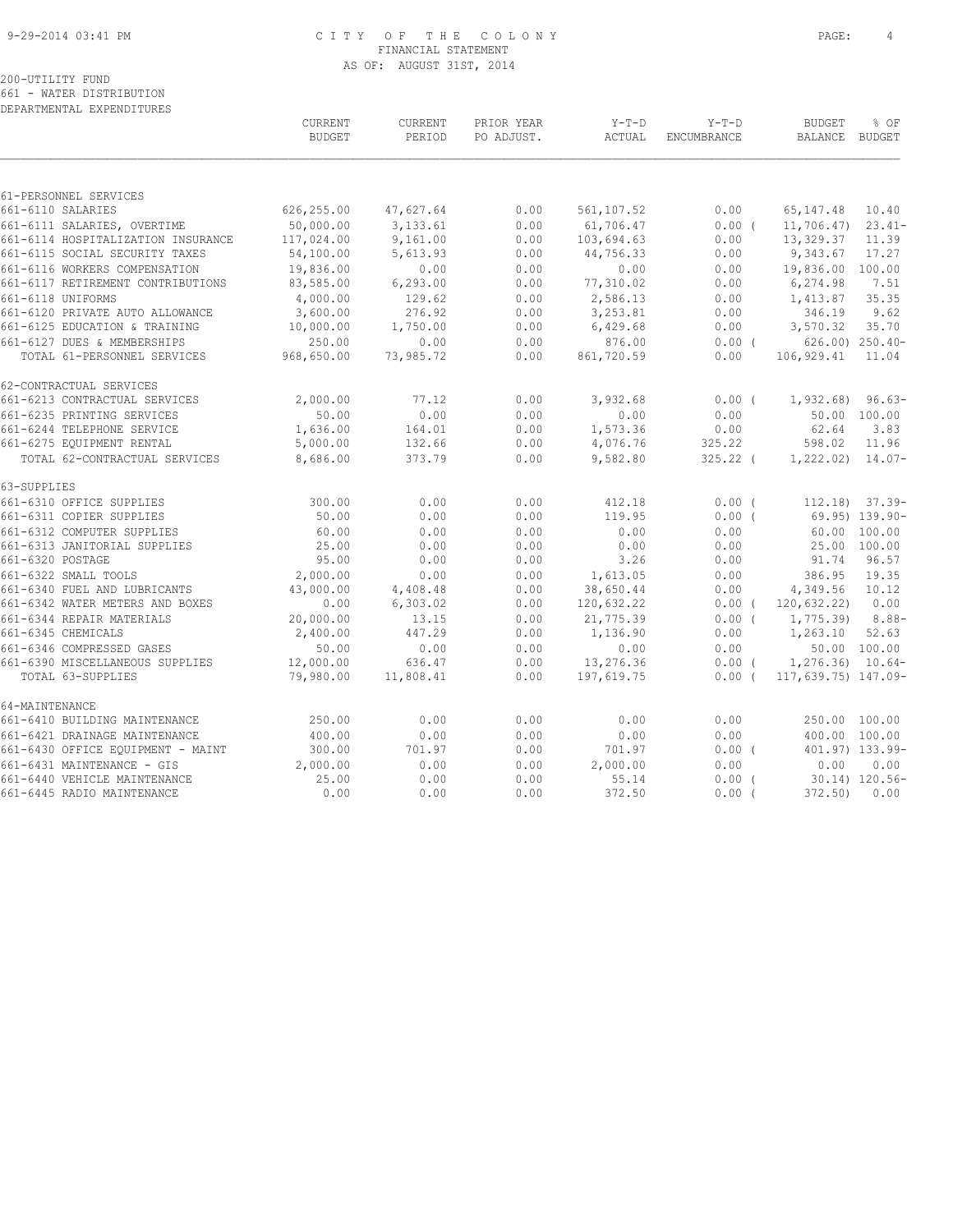#### 9-29-2014 03:41 PM C I T Y O F T H E C O L O N Y PAGE: 5 FINANCIAL STATEMENT AS OF: AUGUST 31ST, 2014

200-UTILITY FUND 661 - WATER DISTRIBUTION

| DEPARTMENTAL EXPENDITURES         |               |           |            |              |             |                |               |
|-----------------------------------|---------------|-----------|------------|--------------|-------------|----------------|---------------|
|                                   | CURRENT       | CURRENT   | PRIOR YEAR | $Y-T-D$      | $Y-T-D$     | BUDGET         | $8$ OF        |
|                                   | <b>BUDGET</b> | PERIOD    | PO ADJUST. | ACTUAL       | ENCUMBRANCE | <b>BALANCE</b> | <b>BUDGET</b> |
|                                   |               |           |            |              |             |                |               |
| 661-6470 OTHER EQUIP. MAINTENANCE | 5,000.00      | 0.00      | 0.00       | 3,515.79     | 0.00        | 1,484.21       | 29.68         |
| TOTAL 64-MAINTENANCE              | 7,975.00      | 701.97    | 0.00       | 6,645.40     | 0.00        | 1,329.60       | 16.67         |
| 65-NON-CAPITAL                    |               |           |            |              |             |                |               |
| 66-CAPITAL OUTLAY                 |               |           |            |              |             |                |               |
| 67-OVERHEAD ALLOCATION            |               |           |            |              |             |                |               |
| 68-SUNDRY CHARGES                 |               |           |            |              |             |                |               |
| TOTAL 661 - WATER DISTRIBUTION    | 1,065,291.00  | 86,869.89 | 0.00       | 1,075,568.54 | $325.22$ (  | 10,602.76)     | $1.00 -$      |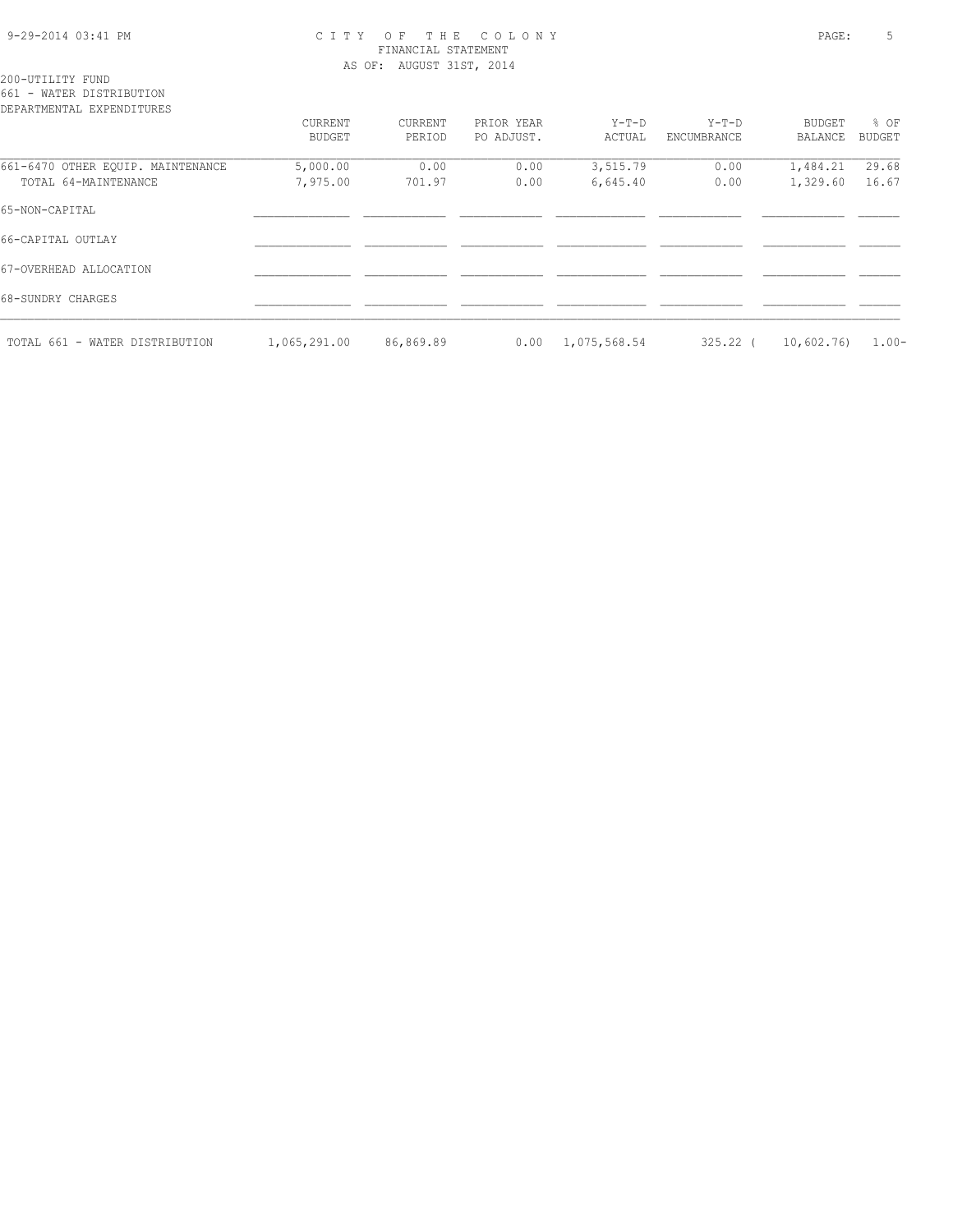#### 9-29-2014 03:41 PM C I T Y O F T H E C O L O N Y PAGE: 6 FINANCIAL STATEMENT AS OF: AUGUST 31ST, 2014

662 - WASTEWATER DEPT DEPARTMENTAL EXPENDITURES

|                                    | CURRENT<br><b>BUDGET</b> | CURRENT<br>PERIOD | PRIOR YEAR<br>PO ADJUST. | $Y-T-D$<br>ACTUAL | $Y-T-D$<br>ENCUMBRANCE | <b>BUDGET</b><br>BALANCE BUDGET | % OF               |
|------------------------------------|--------------------------|-------------------|--------------------------|-------------------|------------------------|---------------------------------|--------------------|
|                                    |                          |                   |                          |                   |                        |                                 |                    |
| 61-PERSONNEL SERVICES              |                          |                   |                          |                   |                        |                                 |                    |
| 662-6110 SALARIES                  | 184,564.00               | 14,245.83         | 0.00                     | 168,803.09        | 0.00                   | 15,760.91                       | 8.54               |
| 662-6111 SALARIES, OVERTIME        | 8,000.00                 | 702.50            | 0.00                     | 11,375.99         | $0.00$ (               | 3,375.99                        | $42.20 -$          |
| 662-6114 HOSPITALIZATION INSURANCE | 36,570.00                | 3,043.22          | 0.00                     | 33,065.69         | 0.00                   | 3,504.31                        | 9.58               |
| 662-6115 SOCIAL SECURITY TAXES     | 15,400.00                | 1,561.57          | 0.00                     | 12,073.75         | 0.00                   | 3,326.25                        | 21.60              |
| 662-6116 WORKERS COMPENSATION      | 3,226.00                 | 0.00              | 0.00                     | 0.00              | 0.00                   | 3,226.00 100.00                 |                    |
| 662-6117 RETIREMENT CONTRIBUTIONS  | 23,810.00                | 1,843.11          | 0.00                     | 22, 239.74        | 0.00                   | 1,570.26                        | 6.59               |
| 662-6118 UNIFORMS                  | 2,500.00                 | 0.00              | 0.00                     | 2,685.07          | $0.00$ (               | 185.07)                         | $7.40-$            |
| 662-6125 EDUCATION & TRAINING      | 3,600.00                 | 700.00            | 0.00                     | 3,161.00          | 0.00                   | 439.00                          | 12.19              |
| 662-6126 TRAVEL EXPENSE            | 500.00                   | 0.00              | 0.00                     | 0.00              | 0.00                   | 500.00 100.00                   |                    |
| 662-6127 DUES & MEMBERSHIPS        | 111.00                   | 0.00              | 0.00                     | 0.00              | 0.00                   | 111.00 100.00                   |                    |
| TOTAL 61-PERSONNEL SERVICES        | 278,281.00               | 22,096.23         | 0.00                     | 253,404.33        | 0.00                   | 24,876.67                       | 8.94               |
| 62-CONTRACTUAL SERVICES            |                          |                   |                          |                   |                        |                                 |                    |
| 662-6210 PROFESSIONAL SERVICES     | 10,000.00                | 1,380.00          | 0.00                     | 8,381.00          | 0.00                   | 1,619.00                        | 16.19              |
| 662-6211 LEGAL FEES                | 0.00                     | 0.00              | 0.00                     | 181.00            | 0.00(                  | 181.00)                         | 0.00               |
| 662-6213 CONTRACTUAL SERVICES      | 200,000.00               | 0.00              | 0.00                     | 176,927.72        | $25, 205, 45$ (        | 2, 133, 17)                     | $1.07-$            |
| 662-6218 PERMIT FEES               | 19,000.00                | 0.00              | 0.00                     | 20,095.80         | $0.00$ (               | 1,095.80                        | $5.77-$            |
| 662-6244 TELEPHONE SERVICE         | 700.00                   | 24.32             | 0.00                     | 407.41            | 0.00                   | 292.59                          | 41.80              |
| 662-6275 EQUIPMENT RENTAL          | 1,000.00                 | 0.00              | 0.00                     | 1,361.19          | $12.87$ (              | 374.06)                         | $37.41-$           |
| TOTAL 62-CONTRACTUAL SERVICES      | 230,700.00               | 1,404.32          | 0.00                     | 207,354.12        | 25,218.32 (            | 1,872.44)                       | $0.81 -$           |
| 63-SUPPLIES                        |                          |                   |                          |                   |                        |                                 |                    |
| 662-6310 OFFICE SUPPLIES           | 200.00                   | 0.00              | 0.00                     | 375.48            | 0.00(                  | $175.48$ ) 87.74-               |                    |
| 662-6311 COPIER SUPPLIES           | 100.00                   | 0.00              | 0.00                     | 121.00            | 0.00(                  | 21.00                           | $21.00 -$          |
| 662-6312 COMPUTER SUPPLIES         | 200.00                   | 0.00              | 0.00                     | 198.00            | 0.00                   | 2.00                            | 1.00               |
| 662-6313 JANITORIAL SUPPLIES       | 300.00                   | 0.00              | 0.00                     | 334.71            | 0.00(                  |                                 | $34.71$ ) $11.57-$ |
| 662-6314 LAB SUPPLIES              | 19,000.00                | 662.95            | 0.00                     | 26,136.96         | 0.00(                  | 7,136.96) 37.56-                |                    |
| 662-6320 POSTAGE                   | 60.00                    | 14.65             | 0.00                     | 142.05            | $0.00$ (               |                                 | 82.05) 136.75-     |
| 662-6322 SMALL TOOLS               | 600.00                   | 0.00              | 0.00                     | 672.89            | 0.00(                  |                                 | $72.89$ $12.15-$   |
| 662-6323 SMALL EQUIPMENT           | 250.00                   | 0.00              | 0.00                     | 1,015.03          | $0.00$ (               |                                 | 765.03) 306.01-    |
| 662-6330 BOOKS AND PERIODICALS     | 100.00                   | 0.00              | 0.00                     | 0.00              | 0.00                   | 100.00 100.00                   |                    |
| 662-6340 FUEL AND LUBRICANTS       | 7,600.00                 | 377.62            | 0.00                     | 4,084.16          | 0.00                   | 3,515.84                        | 46.26              |
| 662-6344 REPAIR MATERIALS          | 6,840.00                 | 337.52            | 0.00                     | 9,637.20          | $0.00$ (               | $2,797.20$ 40.89-               |                    |
| 662-6345 CHEMICALS                 | 50,000.00                | 0.00              | 0.00                     | 28,172.50         | 4,282.50               | 17,545.00                       | 35.09              |
| 662-6360 MEDICAL SUPPLIES          | 25.00                    | 0.00              | 0.00                     | 0.00              | 0.00                   |                                 | 25.00 100.00       |
| 662-6390 MISCELLANEOUS SUPPLIES    | 1,500.00                 | 376.45            | 0.00                     | 2,283.18          | $0.00$ (               | 783.18) 52.21-                  |                    |
| TOTAL 63-SUPPLIES                  | 86,775.00                | 1,769.19          | 0.00                     | 73, 173. 16       | 4,282.50               | 9,319.34 10.74                  |                    |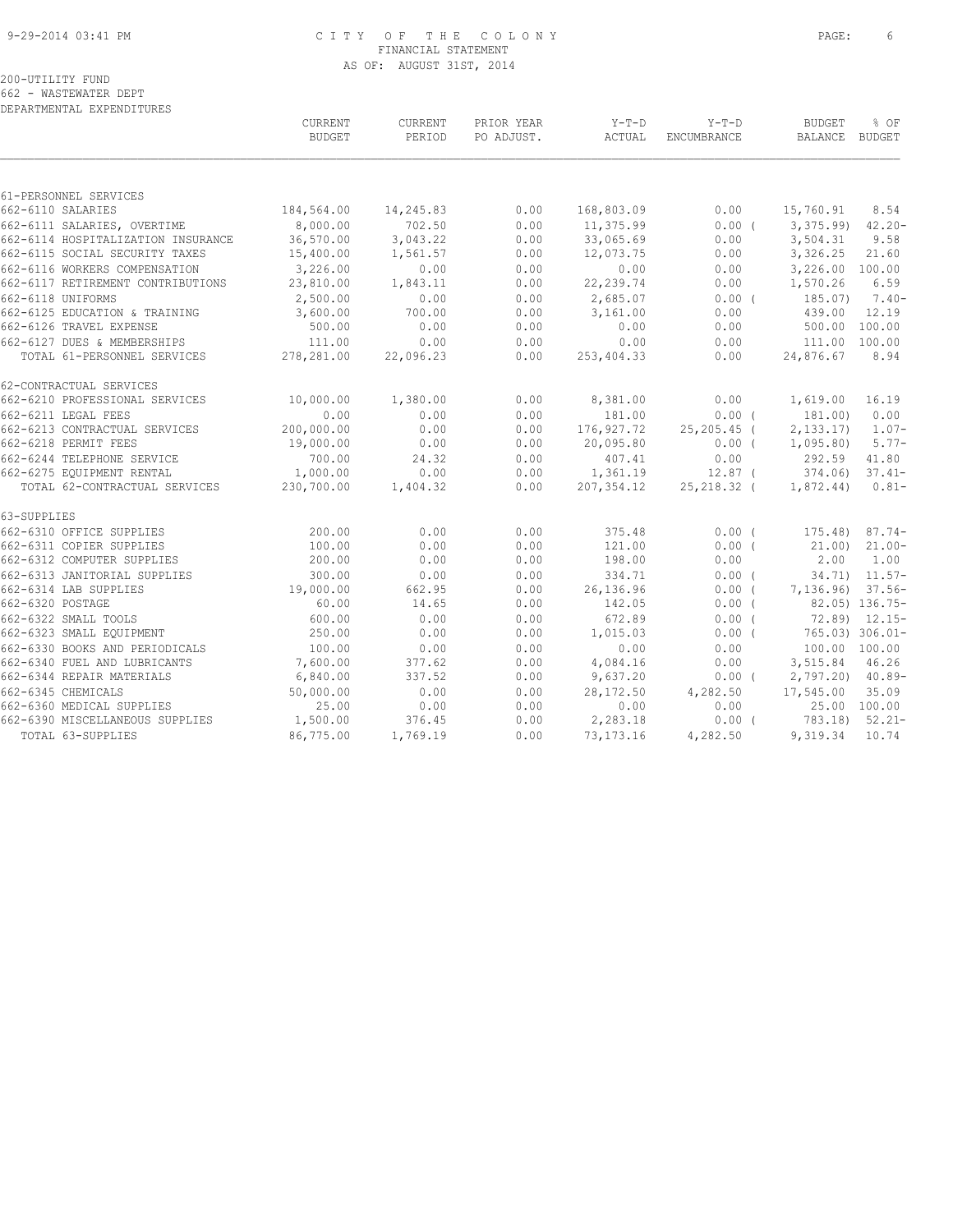#### 9-29-2014 03:41 PM C I T Y O F T H E C O L O N Y PAGE: 7 FINANCIAL STATEMENT AS OF: AUGUST 31ST, 2014

| CURRENT       | <b>CURRENT</b> | PRIOR YEAR | $Y-T-D$    | $Y-T-D$     | BUDGET         | % OF          |
|---------------|----------------|------------|------------|-------------|----------------|---------------|
| <b>BUDGET</b> | PERIOD         | PO ADJUST. | ACTUAL     | ENCUMBRANCE | <b>BALANCE</b> | <b>BUDGET</b> |
|               |                |            |            |             |                |               |
|               |                |            |            |             |                |               |
| 50.00         | 0.00           | 0.00       | 0.00       | 0.00        | 50.00          | 100.00        |
| 15,000.00     | 0.00           | 0.00       | 9,229.20   | 5,770.80    | 0.00           | 0.00          |
| 2,000.00      | 0.00           | 0.00       | 2,000.00   | 0.00        | 0.00           | 0.00          |
| 50.00         | 0.00           | 0.00       | 24.49      | 0.00        | 25.51          | 51.02         |
| 53,000.00     | 1,080.00       | 0.00       | 45,711.70  | 12,371.16 ( | 5,082.86       | $9.59 -$      |
| 70,100.00     | 1,080.00       | 0.00       | 56,965.39  | 18,141.96 ( | 5,007.35       | $7.14-$       |
|               |                |            |            |             |                |               |
|               |                |            |            |             |                |               |
|               |                |            |            |             |                |               |
| 665,856.00    | 26,349.74      | 0.00       | 590,897.00 | 47,642.78   | 27,316.22      | 4.10          |
|               |                |            |            |             |                |               |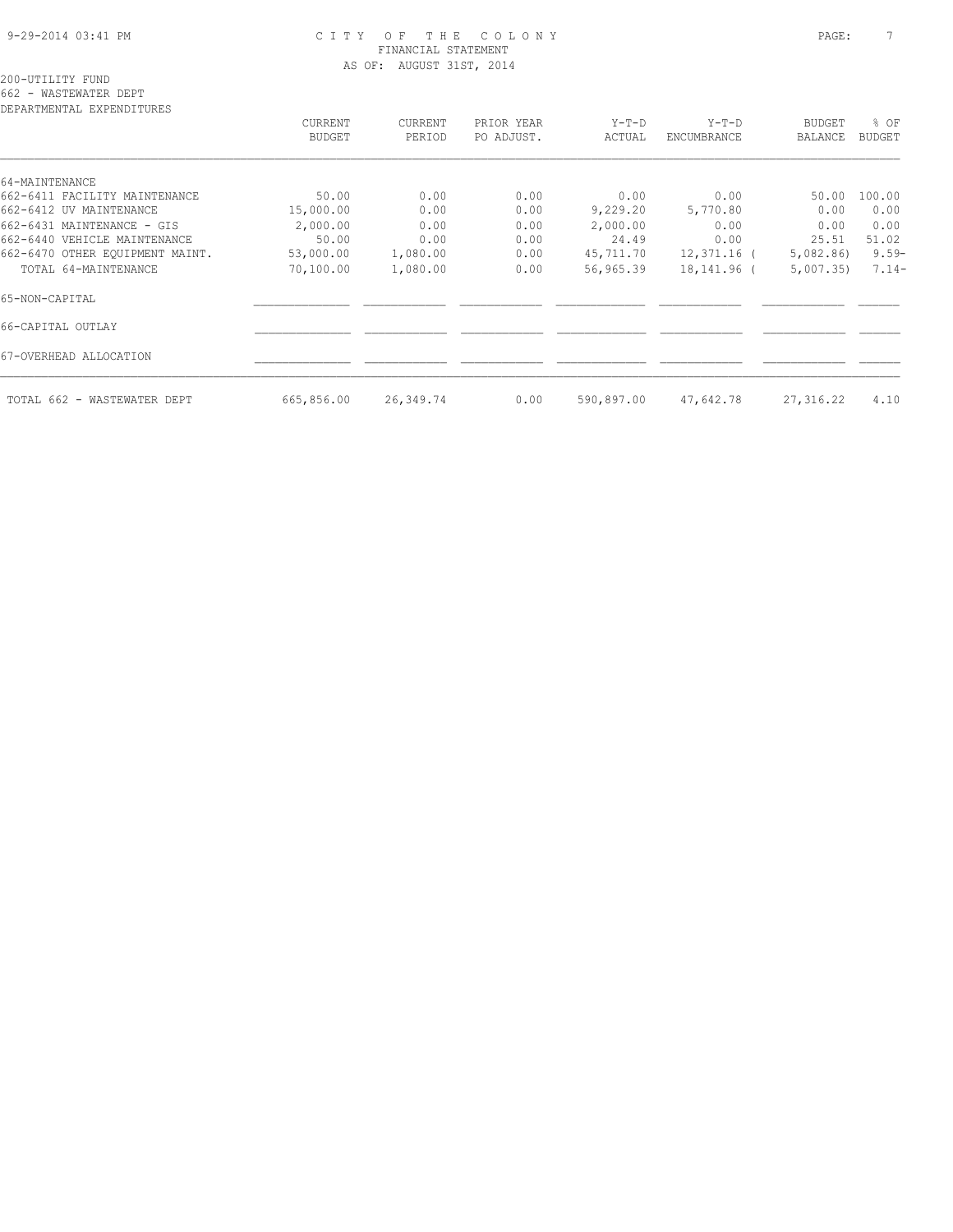#### 9-29-2014 03:41 PM C I T Y O F T H E C O L O N Y PAGE: 8 FINANCIAL STATEMENT AS OF: AUGUST 31ST, 2014

|                                    | CURRENT<br><b>BUDGET</b> | CURRENT<br>PERIOD | PRIOR YEAR<br>PO ADJUST. | $Y-T-D$<br>ACTUAL | $Y-T-D$<br>ENCUMBRANCE | <b>BUDGET</b><br>BALANCE BUDGET | % OF            |
|------------------------------------|--------------------------|-------------------|--------------------------|-------------------|------------------------|---------------------------------|-----------------|
|                                    |                          |                   |                          |                   |                        |                                 |                 |
| 61-PERSONNEL SERVICES              |                          |                   |                          |                   |                        |                                 |                 |
| 663-6110 SALARIES                  | 332,173.00               | 24,085.30         | 0.00                     | 290,766.39        | 0.00                   | 41,406.61                       | 12.47           |
| 663-6111 SALARIES, OVERTIME        | 500.00                   | 0.00              | 0.00                     | 336.64            | 0.00                   | 163.36                          | 32.67           |
| 663-6112 PART-TIME, TEMPORARY      | 0.00                     | 114.83            | 0.00                     | 344.49            | 0.00(                  | 344.49                          | 0.00            |
| 663-6114 HOSPITALIZATION INSURANCE | 65,826.00                | 5,479.24          | 0.00                     | 58,365.44         | 0.00                   | 7,460.56                        | 11.33           |
| 663-6115 SOCIAL SECURITY TAXES     | 26,890.00                | 2,630.61          | 0.00                     | 20,075.46         | 0.00                   | 6,814.54                        | 25.34           |
| 663-6116 WORKER'S COMPENSATION     | 2,228.00                 | 0.00              | 0.00                     | 0.00              | 0.00                   | 2,228.00 100.00                 |                 |
| 663-6117 RETIREMENT CONTRIBUTIONS  | 41,422.00                | 2,969.75          | 0.00                     | 35,856.53         | 0.00                   | 5,565.47                        | 13.44           |
| 663-6125 EDUCATION & TRAINING      | 3,850.00                 | 300.00            | 0.00                     | 2,446.50          | 0.00                   | 1,403.50                        | 36.45           |
| 663-6126 TRAVEL EXPENSE            | 1,275.00                 | 0.00              | 0.00                     | 1,363.68          | $0.00$ (               |                                 | $88.68$ ) 6.96- |
| 663-6127 DUES & MEMBERSHIPS        | 100.00                   | 0.00              | 0.00                     | 0.00              | 0.00                   | 100.00 100.00                   |                 |
| TOTAL 61-PERSONNEL SERVICES        | 474,264.00               | 35,579.73         | 0.00                     | 409,555.13        | 0.00                   | 64,708.87 13.64                 |                 |
| 62-CONTRACTUAL SERVICES            |                          |                   |                          |                   |                        |                                 |                 |
| 663-6210 PROFESSIONAL SERVICES     | 750.00                   | 79.77             | 0.00                     | 445.64            | 0.00                   | 304.36                          | 40.58           |
| 663-6213 CONTRACTUAL SERVICES      | 27,000.00                | 2,224.66          | 0.00                     | 25,449.58         | $2,271.84$ (           | 721.42)                         | $2.67-$         |
| 663-6219 CREDIT CARD FEES          | 68,000.00                | 4,709.65          | 0.00                     | 48,177.63         | 0.00                   | 19,822.37                       | 29.15           |
| 663-6235 PRINTING SERVICES         | 1,500.00                 | 0.00              | 0.00                     | 687.61            | 0.00                   | 812.39                          | 54.16           |
| 663-6275 EQUIPMENT RENTAL          | 4,205.00                 | 215.20            | 0.00                     | 3,583.67          | 620.68                 | 0.65                            | 0.02            |
| 663-6280 UNCOLLECTIBLE ACCOUNTS    | 15,000.00                | 0.00              | 0.00                     | 5,813.37          | 0.00                   | 9,186.63                        | 61.24           |
| TOTAL 62-CONTRACTUAL SERVICES      | 116,455.00               | 7,229.28          | 0.00                     | 84,157.50         | 2,892.52               | 29,404.98                       | 25.25           |
| 63-SUPPLIES                        |                          |                   |                          |                   |                        |                                 |                 |
| 663-6310 OFFICE SUPPLIES           | 2,000.00                 | 254.05            | 0.00                     | 1,413.60          | 0.00                   | 586.40                          | 29.32           |
| 663-6311 COPIER SUPPLIES           | 2,400.00                 | 138.88            | 0.00                     | 1,777.86          | 0.00                   | 622.14                          | 25.92           |
| 663-6312 COMPUTER SUPPLIES         | 1,600.00                 | 0.00              | 0.00                     | 87.66             | 0.00                   | 1,512.34                        | 94.52           |
| 663-6313 JANITORIAL SUPPLIES       | 70.00                    | 0.00              | 0.00                     | 0.00              | 0.00                   |                                 | 70.00 100.00    |
| 663-6320 POSTAGE                   | 63,935.00                | 5,150.68          | 0.00                     | 57,170.78         | 6,051.95               | 712.27                          | 1.11            |
| 663-6323 SMALL EQUIPMENT           | 1,000.00                 | 0.00              | 0.00                     | 0.00              | 0.00                   | 1,000.00 100.00                 |                 |
| 663-6340 FUEL AND LUBRICANTS       | 50.00                    | 0.00              | 0.00                     | 39.98             | 0.00                   | 10.02                           | 20.04           |
| 663-6390 MISCELLANEOUS SUPPLIES    | 350.00                   | 0.00              | 0.00                     | 194.25            | 0.00                   | 155.75                          | 44.50           |
| TOTAL 63-SUPPLIES                  | 71,405.00                | 5,543.61          | 0.00                     | 60,684.13         | 6,051.95               | 4,668.92                        | 6.54            |
| 64-MAINTENANCE                     |                          |                   |                          |                   |                        |                                 |                 |
| 663-6430 OFFICE EQUIPMENT - MAINT  | 25,490.00                | 491.26            | 0.00                     | 24,461.16         | 0.00                   | 1,028.84                        | 4.04            |
| TOTAL 64-MAINTENANCE               | 25,490.00                | 491.26            | 0.00                     | 24,461.16         | 0.00                   | 1,028.84                        | 4.04            |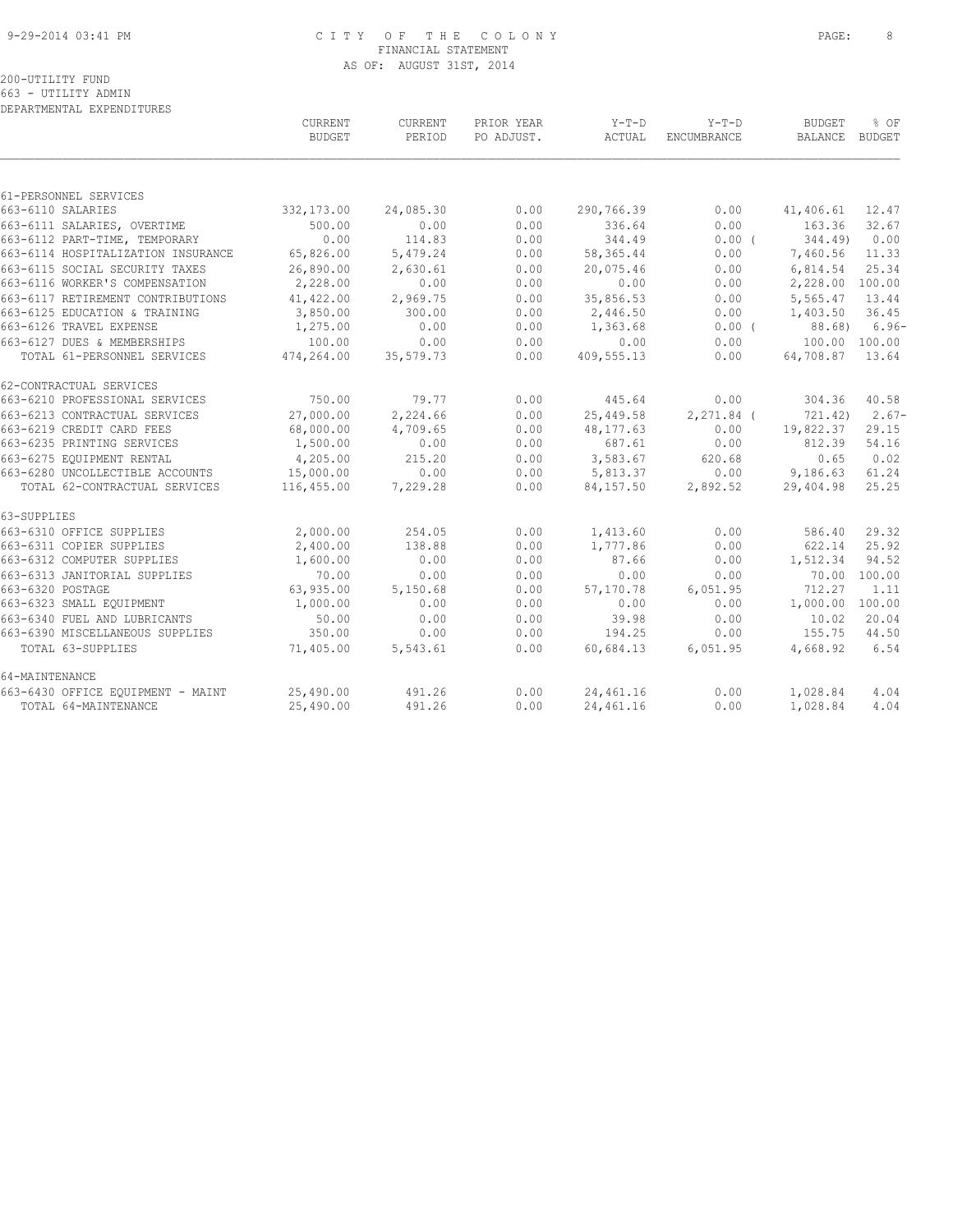| 9-29-2014 03:41 PM |  |  |
|--------------------|--|--|
|--------------------|--|--|

## 9-29-2014 03:41 PM C I T Y O F T H E C O L O N Y PAGE: 9 FINANCIAL STATEMENT AS OF: AUGUST 31ST, 2014

| 200-UTILITY FUND          |                |
|---------------------------|----------------|
| 663 - UTILITY ADMIN       |                |
| DEPARTMENTAL EXPENDITURES |                |
|                           | <b>CURRENT</b> |
|                           | <b>BUDGET</b>  |
|                           |                |
|                           |                |

|                           | BUDGET     |           | PERIOD PO ADJUST. | ACTUAL ENCUMBRANCE                  | BALANCE BUDGET |  |
|---------------------------|------------|-----------|-------------------|-------------------------------------|----------------|--|
| 65-NON-CAPITAL            |            |           |                   |                                     |                |  |
| 66-CAPITAL OUTLAY         |            |           |                   |                                     |                |  |
| 67-OVERHEAD ALLOCATION    |            |           |                   |                                     |                |  |
| TOTAL 663 - UTILITY ADMIN | 687,614.00 | 48,843.88 | 0.00              | 578,857.92 8,944.47 99,811.61 14.52 |                |  |

CURRENT CURRENT PRIOR YEAR Y-T-D Y-T-D BUDGET % OF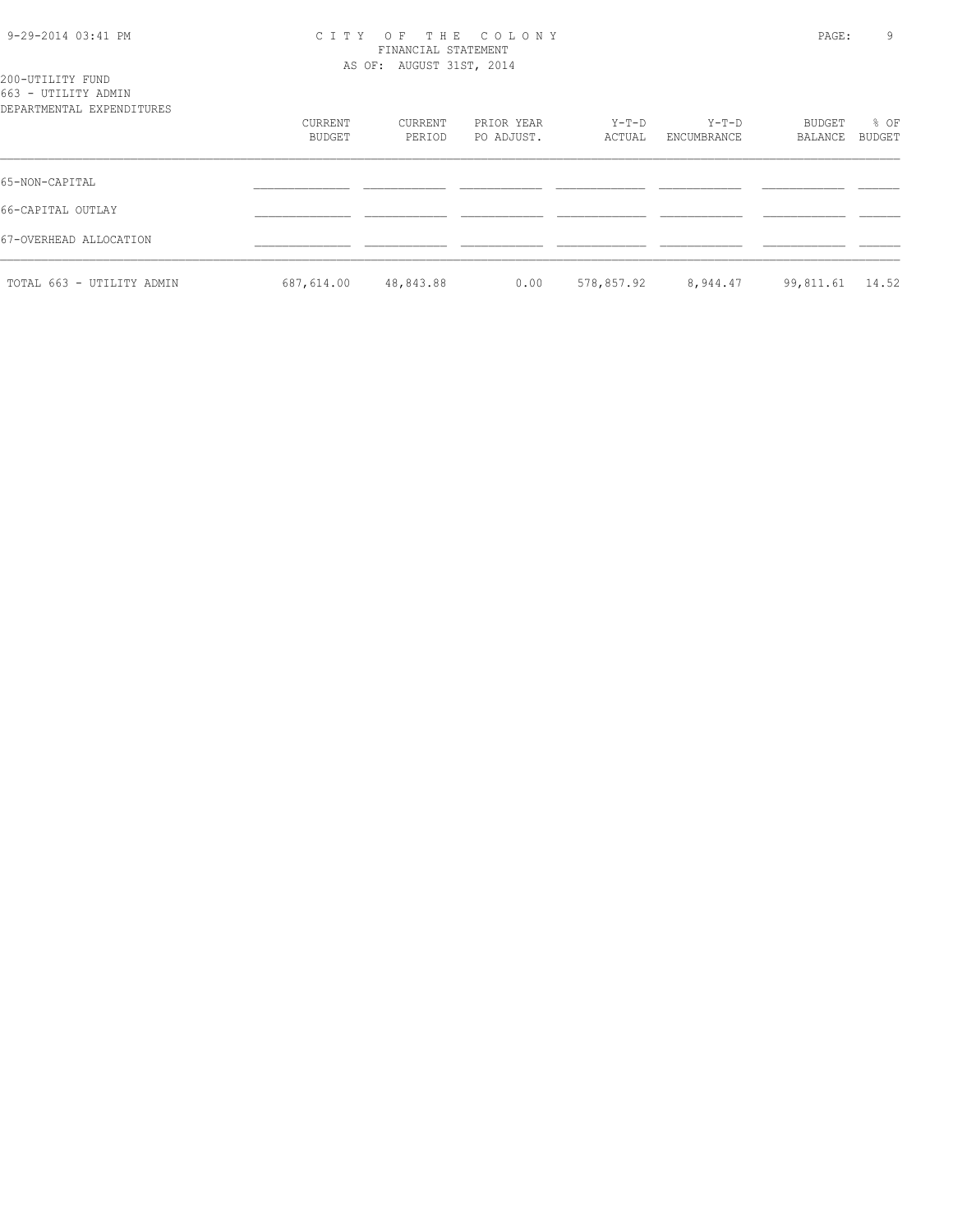#### 9-29-2014 03:41 PM C I T Y O F T H E C O L O N Y PAGE: 10 FINANCIAL STATEMENT AS OF: AUGUST 31ST, 2014

200-UTILITY FUND 666 - WATER PRODUCTION

DEPARTMENTAL EXPENDITURES

|             |                                    | CURRENT<br><b>BUDGET</b> | <b>CURRENT</b><br>PERIOD | PRIOR YEAR<br>PO ADJUST. | $Y-T-D$<br>ACTUAL | $Y-T-D$<br>ENCUMBRANCE | <b>BUDGET</b><br>BALANCE BUDGET | % OF          |
|-------------|------------------------------------|--------------------------|--------------------------|--------------------------|-------------------|------------------------|---------------------------------|---------------|
|             |                                    |                          |                          |                          |                   |                        |                                 |               |
|             | 61-PERSONNEL SERVICES              |                          |                          |                          |                   |                        |                                 |               |
|             | 666-6110 SALARIES                  | 290,549.00               | 21,987.95                | 0.00                     | 268, 932.81       | 0.00                   | 21,616.19                       | 7.44          |
|             | 666-6111 SALARIES - OVERTIME       | 24,000.00                | 1,204.30                 | 0.00                     | 20,684.16         | 0.00                   | 3,315.84                        | 13.82         |
|             | 666-6114 HOSPITALIZATION INSURANCE | 51,198.00                | 4,282.74                 | 0.00                     | 45,983.29         | 0.00                   | 5,214.71                        | 10.19         |
|             | 666-6115 SOCIAL SECURITY TAXES     | 25,150.00                | 2,585.61                 | 0.00                     | 21,375.01         | 0.00                   | 3,774.99                        | 15.01         |
|             | 666-6116 WORKER'S COMPENSATION     | 6,732.00                 | 0.00                     | 0.00                     | 0.00              | 0.00                   | 6,732.00 100.00                 |               |
|             | 666-6117 RETIREMENT CONTRIBUTIONS  | 38,870.00                | 2,859.61                 | 0.00                     | 35,793.73         | 0.00                   | 3,076.27                        | 7.91          |
|             | 666-6118 UNIFORMS                  | 4,300.00                 | 61.25                    | 0.00                     | 3,095.49          | 0.00                   | 1,204.51                        | 28.01         |
|             | 666-6125 EDUCATION & TRAINING      | 3,500.00                 | 945.00                   | 0.00                     | 2,960.00          | 0.00                   | 540.00                          | 15.43         |
|             | 666-6126 TRAVEL EXPENSE            | 600.00                   | 0.00                     | 0.00                     | 145.25            | 0.00                   | 454.75                          | 75.79         |
|             | 666-6127 DUES & MEMBERSHIPS        | 640.00                   | 0.00                     | 0.00                     | 474.00            | 0.00                   | 166.00                          | 25.94         |
|             | TOTAL 61-PERSONNEL SERVICES        | 445,539.00               | 33,926.46                | 0.00                     | 399, 443.74       | 0.00                   | 46,095.26                       | 10.35         |
|             | 62-CONTRACTUAL SERVICES            |                          |                          |                          |                   |                        |                                 |               |
|             | 666-6210 PROFESSIONAL SERVICES     | 40,200.00                | 1,485.00                 | 0.00                     | 19,322.32         | 0.00                   | 20,877.68                       | 51.93         |
|             | 666-6213 CONTRACTUAL SERVICES      | 33,800.00                | 0.00                     | 0.00                     | 30,308.82         | 0.00                   | 3,491.18                        | 10.33         |
|             | 666-6218 PERMIT FEES               | 26,500.00                | 0.00                     | 0.00                     | 25, 234.55        | 0.00                   | 1,265.45                        | 4.78          |
|             | 666-6235 PRINTING SERVICES         | 2,600.00                 | 0.00                     | 0.00                     | 2,515.00          | 0.00                   | 85.00                           | 3.27          |
|             | 666-6244 TELEPHONE SERVICE         | 1,600.00                 | 57.19                    | 0.00                     | 676.22            | 0.00                   | 923.78                          | 57.74         |
|             | 666-6275 EQUIPMENT RENTAL          | 2,500.00                 | 108.84                   | 0.00                     | 1,274.50          | 1.14                   | 1,224.36                        | 48.97         |
|             | TOTAL 62-CONTRACTUAL SERVICES      | 107,200.00               | 1,651.03                 | 0.00                     | 79,331.41         | 1.14                   | 27,867.45                       | 26.00         |
| 63-SUPPLIES |                                    |                          |                          |                          |                   |                        |                                 |               |
|             | 666-6310 OFFICE SUPPLIES           | 500.00                   | 0.00                     | 0.00                     | 257.30            | 0.00                   | 242.70                          | 48.54         |
|             | 666-6311 COPIER SUPPLIES           | 300.00                   | 12.49                    | 0.00                     | 124.12            | 26.70                  | 149.18                          | 49.73         |
|             | 666-6312 COMPUTER SUPPLIES         | 700.00                   | 0.00                     | 0.00                     | 640.08            | 0.00                   | 59.92                           | 8.56          |
|             | 666-6313 JANITORIAL SUPPLIES       | 1,000.00                 | 0.00                     | 0.00                     | 999.74            | 0.00                   | 0.26                            | 0.03          |
|             | 666-6320 POSTAGE                   | 300.00                   | 0.00                     | 0.00                     | 200.92            | 0.00                   | 99.08                           | 33.03         |
|             | 666-6322 SMALL TOOLS               | 4,000.00                 | 0.00                     | 0.00                     | 2,067.45          | 0.00                   | 1,932.55                        | 48.31         |
|             | 666-6323 SMALL EQUIPMENT           | 5,000.00                 | 0.00                     | 0.00                     | 5,001.62          | $0.00$ (               | 1.62)                           | $0.03-$       |
|             | 666-6330 BOOKS & PERIODICALS       | 500.00                   | 0.00                     | 0.00                     | 0.00              | 0.00                   |                                 | 500.00 100.00 |
|             | 666-6340 FUEL AND LUBRICANTS       | 17,000.00                | 1,182.71                 | 0.00                     | 10,382.60         | 0.00                   | 6,617.40                        | 38.93         |
|             | 666-6344 REPAIR MATERIALS          | 3,000.00                 | 33.94                    | 0.00                     | 2,298.42          | 0.00                   | 701.58                          | 23.39         |
|             | 666-6345 CHEMICALS                 | 34,460.00                | 3,160.83                 | 0.00                     | 29,051.18         | $6,587.30$ (           | 1, 178.48)                      | $3.42-$       |
|             | 666-6346 COMPRESSED GASES          | 300.00                   | 0.00                     | 0.00                     | 75.96             | 0.00                   | 224.04                          | 74.68         |
|             | 666-6360 MEDICAL SUPPLIES          | 200.00                   | 0.00                     | 0.00                     | 108.50            | 0.00                   | 91.50                           | 45.75         |
|             | 666-6370 DALLAS WATER PURCHASES    | 1,670,000.00             | 155,467.62               | 0.00                     | 1,427,058.58      | 0.00                   | 242,941.42                      | 14.55         |
|             | 666-6371 PLANO WATER PURCHASES     | 202,000.00               | 29,326.76                | 0.00                     | 251,598.76        |                        | 0.00(49,598,76)                 | $24.55-$      |
|             | 666-6372 NTGWCD FEES               | 40,000.00                | 6,668.27                 | 0.00                     | 35,842.82         | 0.00                   | 4,157.18                        | 10.39         |
|             | 666-6389 MISC BUILDING SUPPLIES    | 600.00                   | 62.00                    | 0.00                     | 632.21            | 0.00(                  | 32, 21)                         | $5.37-$       |
|             | 666-6390 MISCELLANEOUS SUPPLIES    | 4,000.00                 | 371.40                   | 0.00                     | 2,189.79          | 0.00                   | 1,810.21                        | 45.26         |
|             | TOTAL 63-SUPPLIES                  | 1,983,860.00             | 196,286.02               | 0.00                     | 1,768,530.05      | 6,614.00               | 208,715.95                      | 10.52         |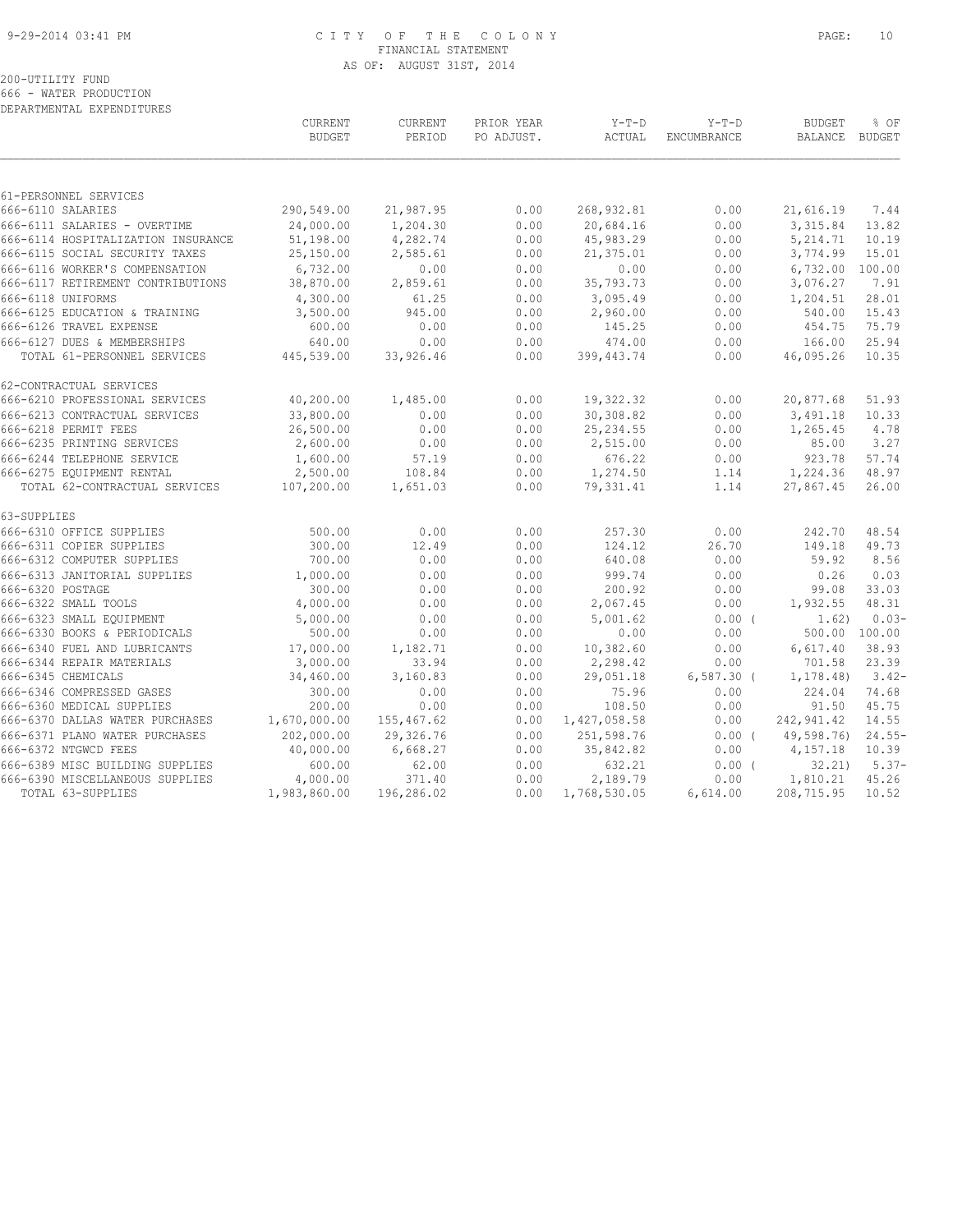#### 9-29-2014 03:41 PM C I T Y O F T H E C O L O N Y PAGE: 11 FINANCIAL STATEMENT AS OF: AUGUST 31ST, 2014

200-UTILITY FUND

666 - WATER PRODUCTION

| DEPARTMENTAL EXPENDITURES         |                          |                   |                          |                   |                               |                          |                         |
|-----------------------------------|--------------------------|-------------------|--------------------------|-------------------|-------------------------------|--------------------------|-------------------------|
|                                   | CURRENT<br><b>BUDGET</b> | CURRENT<br>PERIOD | PRIOR YEAR<br>PO ADJUST. | $Y-T-D$<br>ACTUAL | $Y-T-D$<br><b>ENCUMBRANCE</b> | <b>BUDGET</b><br>BALANCE | $8$ OF<br><b>BUDGET</b> |
| 64-MAINTENANCE                    |                          |                   |                          |                   |                               |                          |                         |
| 666-6410 BUILDING MAINTENANCE     | 4,000.00                 | 0.00              | 0.00                     | 3,476.08          | 0.00                          | 523.92                   | 13.10                   |
| 666-6411 FACILITY MAINTENANCE     | 3,000.00                 | 0.00              | 0.00                     | 4,226.13          | $0.00$ (                      | 1,226.13)                | $40.87 -$               |
| 666-6430 OFFICE EQUIPMENT-MAINT.  | 500.00                   | 0.00              | 0.00                     | 420.57            | 0.00                          | 79.43                    | 15.89                   |
| 666-6431 MAINTENANCE - GIS        | 2,000.00                 | 0.00              | 0.00                     | 2,000.00          | 0.00                          | 0.00                     | 0.00                    |
| 666-6440 VEHICLE MAINTENANCE      | 500.00                   | 0.00              | 0.00                     | 462.79            | 0.00                          | 37.21                    | 7.44                    |
| 666-6445 RADIO MAINTENANCE        | 300.00                   | 0.00              | 0.00                     | 0.00              | 0.00                          | 300.00                   | 100.00                  |
| 666-6460 MAINTENANCE - IRRIGATION | 1,500.00                 | 18.44             | 0.00                     | 810.18            | 0.00                          | 689.82                   | 45.99                   |
| 666-6470 OTHER EQUIPMENT-MAINT.   | 154,000.00               | 5,332.33          | 0.00                     | 113,701.48        | 35,274.00                     | 5,024.52                 | 3.26                    |
| TOTAL 64-MAINTENANCE              | 165,800.00               | 5,350.77          | 0.00                     | 125,097.23        | 35,274.00                     | 5,428.77                 | 3.27                    |
| 65-NON-CAPITAL                    |                          |                   |                          |                   |                               |                          |                         |
| 66-CAPITAL OUTLAY                 |                          |                   |                          |                   |                               |                          |                         |
| 67-OVERHEAD ALLOCATION            |                          |                   |                          |                   |                               |                          |                         |
| 68-SUNDRY CHARGES                 |                          |                   |                          |                   |                               |                          |                         |
| TOTAL 666 - WATER PRODUCTION      | 2,702,399.00             | 237, 214.28       | 0.00                     | 2,372,402.43      | 41,889.14                     | 288,107.43               | 10.66                   |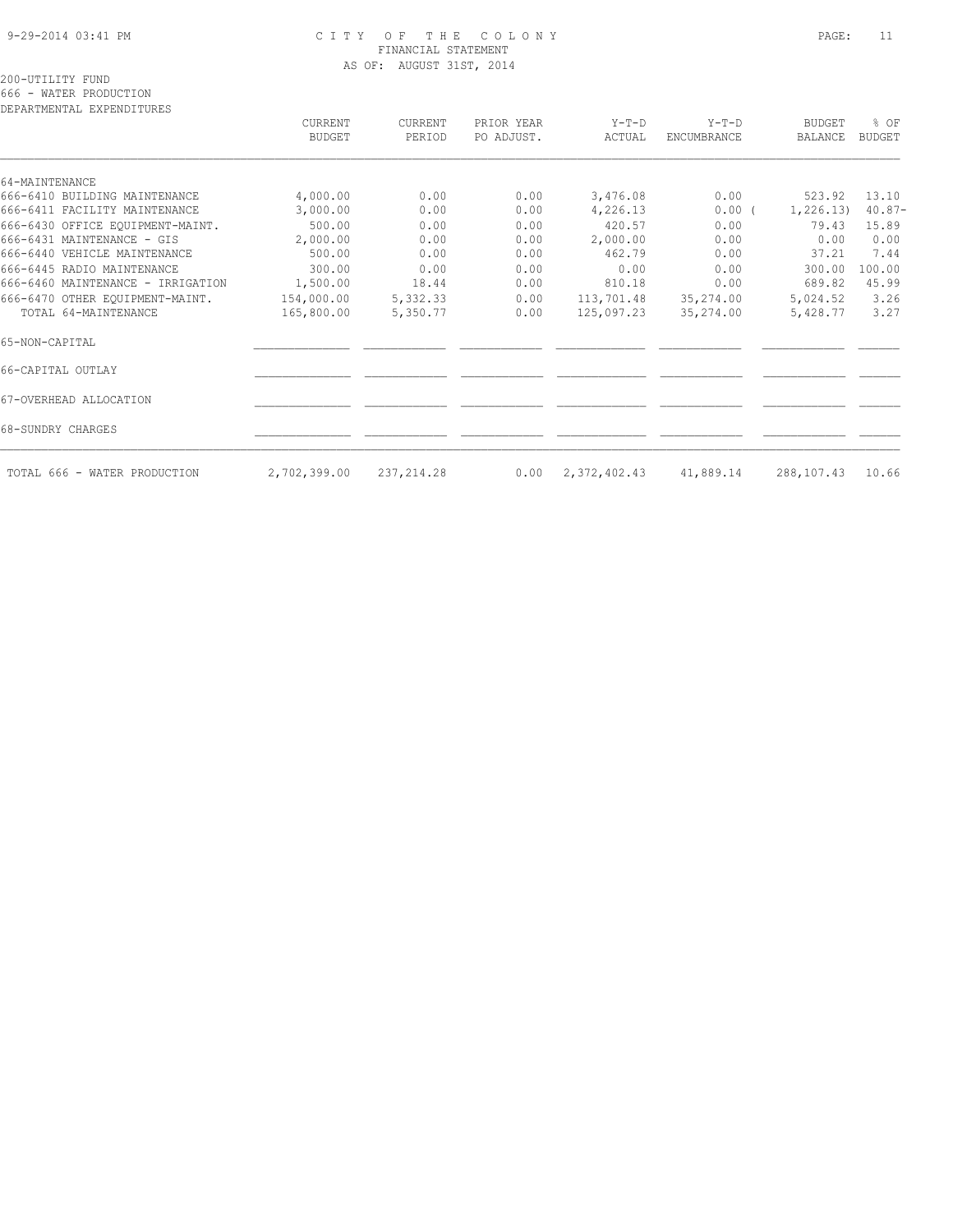#### 9-29-2014 03:41 PM C I T Y O F T H E C O L O N Y PAGE: 12 FINANCIAL STATEMENT AS OF: AUGUST 31ST, 2014

# 200-UTILITY FUND

667 - PUBLIC WORKS ADMIN DEPARTMENTAL EXPENDITURES

|                                                              | <b>CURRENT</b><br><b>BUDGET</b> | CURRENT<br>PERIOD  | PRIOR YEAR<br>PO ADJUST. | $Y-T-D$<br>ACTUAL     | $Y-T-D$<br>ENCUMBRANCE | <b>BUDGET</b><br><b>BALANCE</b> | % OF<br><b>BUDGET</b> |
|--------------------------------------------------------------|---------------------------------|--------------------|--------------------------|-----------------------|------------------------|---------------------------------|-----------------------|
|                                                              |                                 |                    |                          |                       |                        |                                 |                       |
| 61-PERSONNEL SERVICES<br>667-6110 SALARIES                   | 575,864.00                      | 44,380.69          | 0.00                     | 522,296.20            | 0.00                   | 53,567.80                       | 9.30                  |
| 667-6111 SALARIES, OVERTIME                                  | 17,000.00                       | 945.64             | 0.00                     | 25,401.36             | 0.00(                  | 8,401.36)                       | $49.42-$              |
| 667-6114 HOSPITALIZATION INSURANCE                           | 117,024.00                      | 9,795.35           | 0.00                     | 103,506.22            | 0.00                   | 13,517.78                       | 11.55                 |
| 667-6115 SOCIAL SECURITY TAXES                               | 47,422.00                       | 5,130.05           | 0.00                     | 40,590.37             | 0.00                   | 6,831.63                        | 14.41                 |
| 667-6116 WORKERS' COMPENSATION                               | 35,978.00                       | 0.00               | 0.00                     | 0.00                  | 0.00                   | 35,978.00                       | 100.00                |
| 667-6117 RETIREMENT CONTRIBUTIONS                            | 73,256.00                       | 5,588.76           | 0.00                     | 67,708.95             | 0.00                   | 5,547.05                        | 7.57                  |
| 667-6118 UNIFORMS                                            | 12,000.00                       | 76.15              | 0.00                     | 5,668.08              | 0.00                   | 6,331.92                        | 52.77                 |
| 667-6125 EDUCATION & TRAINING                                | 6,000.00                        | 33.00              | 0.00                     | 2,823.11              | 0.00                   | 3,176.89                        | 52.95                 |
| 667-6127 DUES & MEMBERSHIPS                                  | 160.00                          | 0.00               | 0.00                     | 238.66                | $0.00$ (               | 78.66)                          | $49.16 -$             |
| TOTAL 61-PERSONNEL SERVICES                                  | 884,704.00                      | 65,949.64          | 0.00                     | 768,232.95            | 0.00                   | 116, 471.05                     | 13.16                 |
| 62-CONTRACTUAL SERVICES                                      |                                 |                    |                          |                       |                        |                                 |                       |
| 667-6210 PROFESSIONAL SERVICES                               | 11,000.00                       | 0.00               | 0.00                     | 4,844.00              | 0.00                   | 6, 156.00                       | 55.96                 |
| 667-6213 CONTRACTUAL SERVICES                                | 23,000.00                       | 588.26             | 0.00                     | 19,732.22             | 1,489.87               | 1,777.91                        | 7.73                  |
| 667-6235 PRINTING SERVICES                                   | 50.00                           | 0.00               | 0.00                     | 0.00                  | 0.00                   | 50.00                           | 100.00                |
| 667-6244 TELEPHONE SERVICE                                   | 1,300.00                        | 107.81             | 0.00                     | 1,047.65              | 0.00                   | 252.35                          | 19.41                 |
| 667-6275 EQUIPMENT RENTAL                                    | 7,500.00                        | 2.48               | 0.00                     | 5,790.62              | 0.11                   | 1,709.27                        | 22.79                 |
| TOTAL 62-CONTRACTUAL SERVICES                                | 42,850.00                       | 698.55             | 0.00                     | 31, 414.49            | 1,489.98               | 9,945.53                        | 23.21                 |
| 63-SUPPLIES                                                  |                                 |                    |                          |                       |                        |                                 |                       |
| 667-6310 OFFICE SUPPLIES                                     | 700.00                          | 28.73              | 0.00                     | 531.48                | 0.00                   | 168.52                          | 24.07                 |
| 667-6311 COPIER SUPPLIES                                     | 300.00                          | 0.00               | 0.00                     | 246.97                | 0.00                   | 53.03                           | 17.68                 |
| 667-6312 COMPUTER SUPPLIES                                   | 200.00                          | 0.00               | 0.00                     | 106.68                | 0.00                   | 93.32                           | 46.66                 |
| 667-6320 POSTAGE                                             | 50.00                           | 32.54              | 0.00                     | 47.88                 | 0.00                   | 2.12                            | 4.24                  |
| 667-6322 SMALL TOOLS                                         | 1,000.00                        | 153.83             | 0.00                     | 1,947.63              | 0.00(                  | 947.63)                         | $94.76 -$             |
| 667-6323 SMALL EQUIPMENT                                     | 5,000.00                        | 2,300.00           | 0.00                     | 3,967.74              | 0.00                   | 1,032.26                        | 20.65                 |
| 667-6330 BOOKS & PERIODICALS                                 | 200.00                          | 0.00               | 0.00                     | 0.00                  | 0.00                   |                                 | 200.00 100.00         |
| 667-6340 FUEL AND LUBRICANTS                                 | 40,000.00                       | 4,306.39           | 0.00                     | 37,304.24             | 0.00                   | 2,695.76                        | 6.74                  |
| 667-6344 REPAIR MATERIALS                                    | 4,000.00<br>50.00               | 39.90<br>0.00      | 0.00<br>0.00             | 773.23                | 0.00<br>0.00           | 3,226.77                        | 80.67                 |
| 667-6346 COMPRESSED GASES                                    |                                 |                    |                          | 0.00                  |                        | 50.00                           | 100.00                |
| 667-6360 MEDICAL SUPPLIES<br>667-6390 MISCELLANEOUS SUPPLIES | 500.00                          | 0.00               | 0.00<br>0.00             | 0.00                  | 0.00                   | 500.00                          | 100.00<br>$31.70 -$   |
| TOTAL 63-SUPPLIES                                            | 5,500.00<br>57,500.00           | 486.65<br>7,348.04 | 0.00                     | 7,243.59<br>52,169.44 | $0.00$ (<br>0.00       | 1,743.59<br>5,330.56            | 9.27                  |
| 64-MAINTENANCE                                               |                                 |                    |                          |                       |                        |                                 |                       |
| 667-6410 BUILDING MAINTENANCE                                | 100.00                          | 0.00               | 0.00                     | 0.00                  | 0.00                   | 100.00                          | 100.00                |
| 667-6411 FACILITY MAINTENANCE                                | 6,000.00                        | 0.00               | 0.00                     | 0.00                  | 0.00                   | 6,000.00 100.00                 |                       |
| 667-6420 STREET MAINTENANCE                                  | 350,000.00                      | 33,249.87          | 0.00                     | 292, 259.46           | 24,497.64              | 33,242.90                       | 9.50                  |
| 667-6423 RIGHT-OF-WAY                                        | 350.00                          | 0.00               | 0.00                     | 0.00                  | 0.00                   |                                 | 350.00 100.00         |
| 667-6424 SIDEWALK MAINTENANCE                                | 150,000.00                      | 8,996.94           | 0.00                     | 69,931.99             | 26,041.28              | 54,026.73                       | 36.02                 |
| 667-6425 TRAFFIC AND STREET SIGNS                            | 37,250.00                       | 3,845.98           | 0.00                     | 29,643.54             | 6,852.40               | 754.06                          | 2.02                  |
|                                                              |                                 |                    |                          |                       |                        |                                 |                       |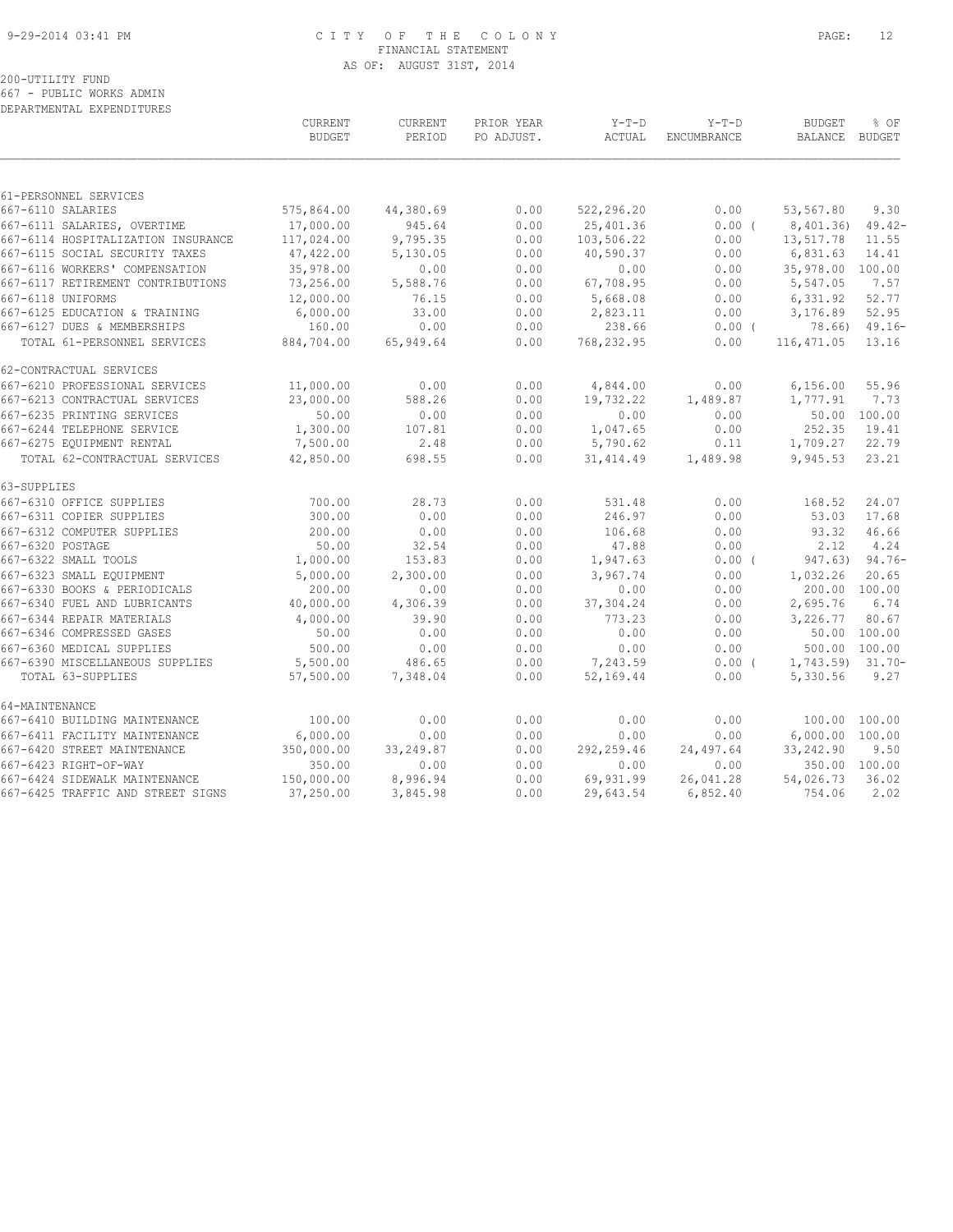#### 9-29-2014 03:41 PM C I T Y O F T H E C O L O N Y PAGE: 13 FINANCIAL STATEMENT AS OF: AUGUST 31ST, 2014

200-UTILITY FUND

667 - PUBLIC WORKS ADMIN

| DEPARTMENTAL EXPENDITURES              |               |            |            |              |             |               |               |
|----------------------------------------|---------------|------------|------------|--------------|-------------|---------------|---------------|
|                                        | CURRENT       | CURRENT    | PRIOR YEAR | $Y-T-D$      | $Y-T-D$     | <b>BUDGET</b> | % OF          |
|                                        | <b>BUDGET</b> | PERIOD     | PO ADJUST. | ACTUAL       | ENCUMBRANCE | BALANCE       | <b>BUDGET</b> |
| 667-6431 MAINTENANCE - GIS             | 7,000.00      | 0.00       | 0.00       | 7,000.00     | 0.00        | 0.00          | 0.00          |
| 667-6440 VEHICLE MAINTENANCE           | 800.00        | 200.00     | 0.00       | 512.63       | 0.00        | 287.37        | 35.92         |
| 667-6452 MAINTENANCE - SOFTWARE APPLIC | 10,000.00     | 0.00       | 0.00       | 10,000.00    | 0.00        | 0.00          | 0.00          |
| 667-6470 OTHER EQUIPMENT - MAINTENANCE | 700.00        | 0.00       | 0.00       | 199.00       | 0.00        | 501.00        | 71.57         |
| TOTAL 64-MAINTENANCE                   | 562,200.00    | 46,292.79  | 0.00       | 409,546.62   | 57,391.32   | 95,262.06     | 16.94         |
| 65-NON-CAPITAL                         |               |            |            |              |             |               |               |
| 66-CAPITAL OUTLAY                      |               |            |            |              |             |               |               |
| 67-OVERHEAD ALLOCATION                 |               |            |            |              |             |               |               |
| 68-SUNDRY CHARGES                      |               |            |            |              |             |               |               |
| TOTAL 667 - PUBLIC WORKS ADMIN         | 1,547,254.00  | 120,289.02 | 0.00       | 1,261,363.50 | 58,881.30   | 227,009.20    | 14.67         |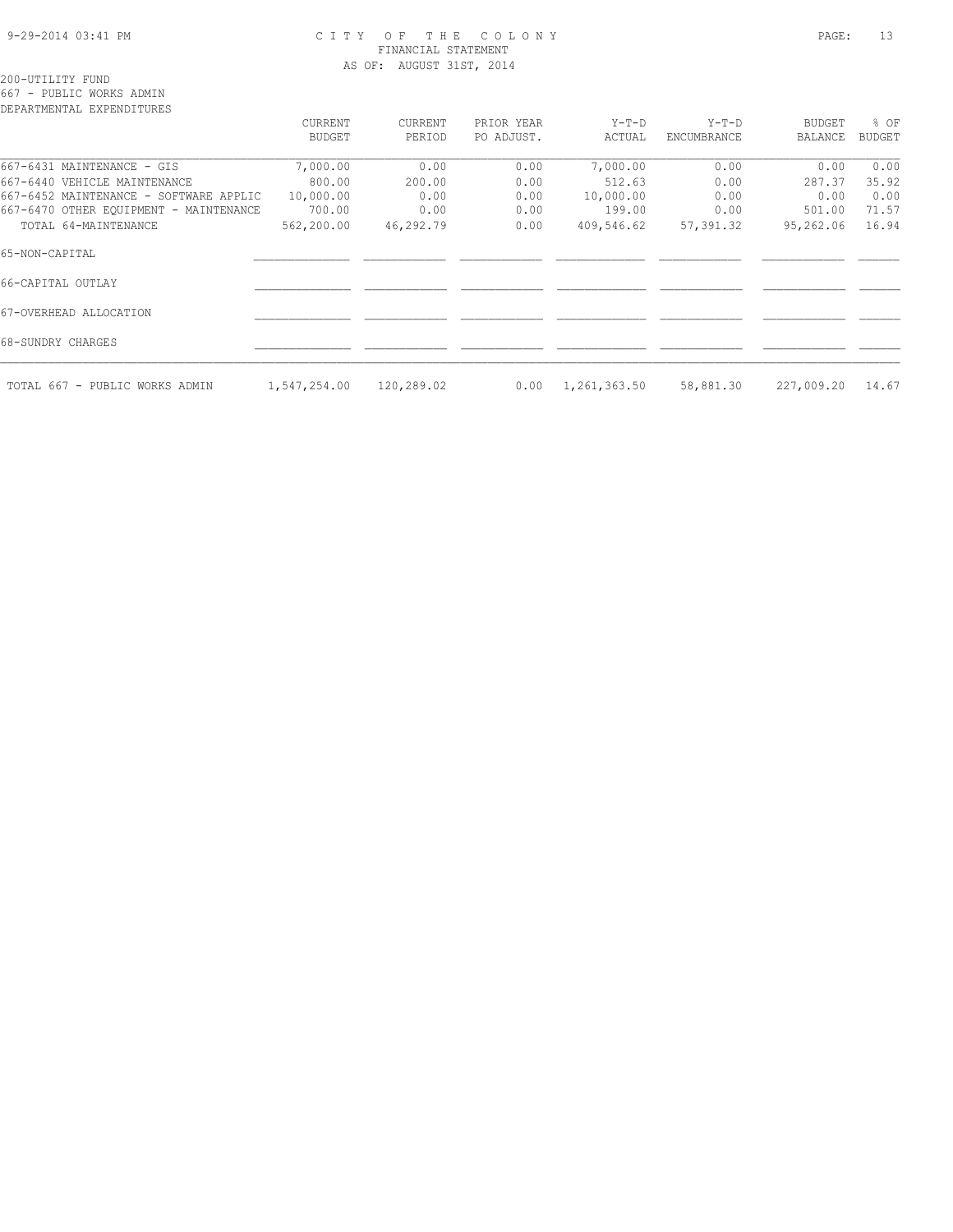#### 9-29-2014 03:41 PM C I T Y O F T H E C O L O N Y PAGE: 14 FINANCIAL STATEMENT AS OF: AUGUST 31ST, 2014

200-UTILITY FUND

671 - STORM WTR ENG

| DEPARTMENTAL EXPENDITURES              |                          |                   |                          |                   |                               |                          |                       |
|----------------------------------------|--------------------------|-------------------|--------------------------|-------------------|-------------------------------|--------------------------|-----------------------|
|                                        | CURRENT<br><b>BUDGET</b> | CURRENT<br>PERIOD | PRIOR YEAR<br>PO ADJUST. | $Y-T-D$<br>ACTUAL | $Y-T-D$<br><b>ENCUMBRANCE</b> | <b>BUDGET</b><br>BALANCE | % OF<br><b>BUDGET</b> |
|                                        |                          |                   |                          |                   |                               |                          |                       |
| 61-PERSONNEL SERVICES                  |                          |                   |                          |                   |                               |                          |                       |
| 671-6127 DUES AND MEMBERSHIPS          | 100.00                   | 0.00              | 0.00                     | 0.00              | 0.00                          | 100.00 100.00            |                       |
| TOTAL 61-PERSONNEL SERVICES            | 100.00                   | 0.00              | 0.00                     | 0.00              | 0.00                          | 100.00                   | 100.00                |
| 62-CONTRACTUAL SERVICES                |                          |                   |                          |                   |                               |                          |                       |
| 671-6210 PROFESSIONAL SERVICES         | 23,800.00                | 1,135.80          | 0.00                     | 31,500.80         | $3,118.20$ (                  | 10, 819.00)              | $45.46-$              |
| 671-6218 PERMIT FEES                   | 100.00                   | 0.00              | 0.00                     | 100.00            | 0.00                          | 0.00                     | 0.00                  |
| 671-6275 EOUIPMENT RENTAL              | 200.00                   | 16.05             | 0.00                     | 189.60            | 0.00                          | 10.40                    | 5.20                  |
| TOTAL 62-CONTRACTUAL SERVICES          | 24,100.00                | 1,151.85          | 0.00                     | 31,790.40         | $3,118.20$ (                  | 10,808.60                | $44.85-$              |
| 63-SUPPLIES                            |                          |                   |                          |                   |                               |                          |                       |
| 671-6311 COPIER SUPPLIES               | 0.00                     | 1.01              | 0.00                     | 29.97             | $10.89$ $($                   | 40.86                    | 0.00                  |
| 671-6315 PROGRAM SUPPLIES              | 0.00                     | 0.00              | 0.00                     | 300.00            | $0.00$ (                      | 300.00)                  | 0.00                  |
| TOTAL 63-SUPPLIES                      | 0.00                     | 1.01              | 0.00                     | 329.97            | $10.89$ (                     | 340.86)                  | 0.00                  |
| 64-MAINTENANCE                         |                          |                   |                          |                   |                               |                          |                       |
| 671-6431 MAINTENANCE - GIS             | 3,000.00                 | 0.00              | 0.00                     | 3,000.00          | 0.00                          | 0.00                     | 0.00                  |
| TOTAL 64-MAINTENANCE                   | 3,000.00                 | 0.00              | 0.00                     | 3,000.00          | 0.00                          | 0.00                     | 0.00                  |
| 65-NON-CAPITAL                         |                          |                   |                          |                   |                               |                          |                       |
| 66-CAPITAL OUTLAY                      |                          |                   |                          |                   |                               |                          |                       |
| 671-6667 CAPITAL OUTLAY-DRAINAGE MAINT | 10,334.00                | 0.00              | 0.00                     | 0.00              | 0.00                          | 10,334.00                | 100.00                |
| TOTAL 66-CAPITAL OUTLAY                | 10,334.00                | 0.00              | 0.00                     | 0.00              | 0.00                          | 10,334.00 100.00         |                       |
| 67-OVERHEAD ALLOCATION                 |                          |                   |                          |                   |                               |                          |                       |
| TOTAL 671 - STORM WTR ENG              | 37,534.00                | 1,152.86          | 0.00                     | 35,120.37         | $3,129.09$ (                  | 715.46)                  | $1.91 -$              |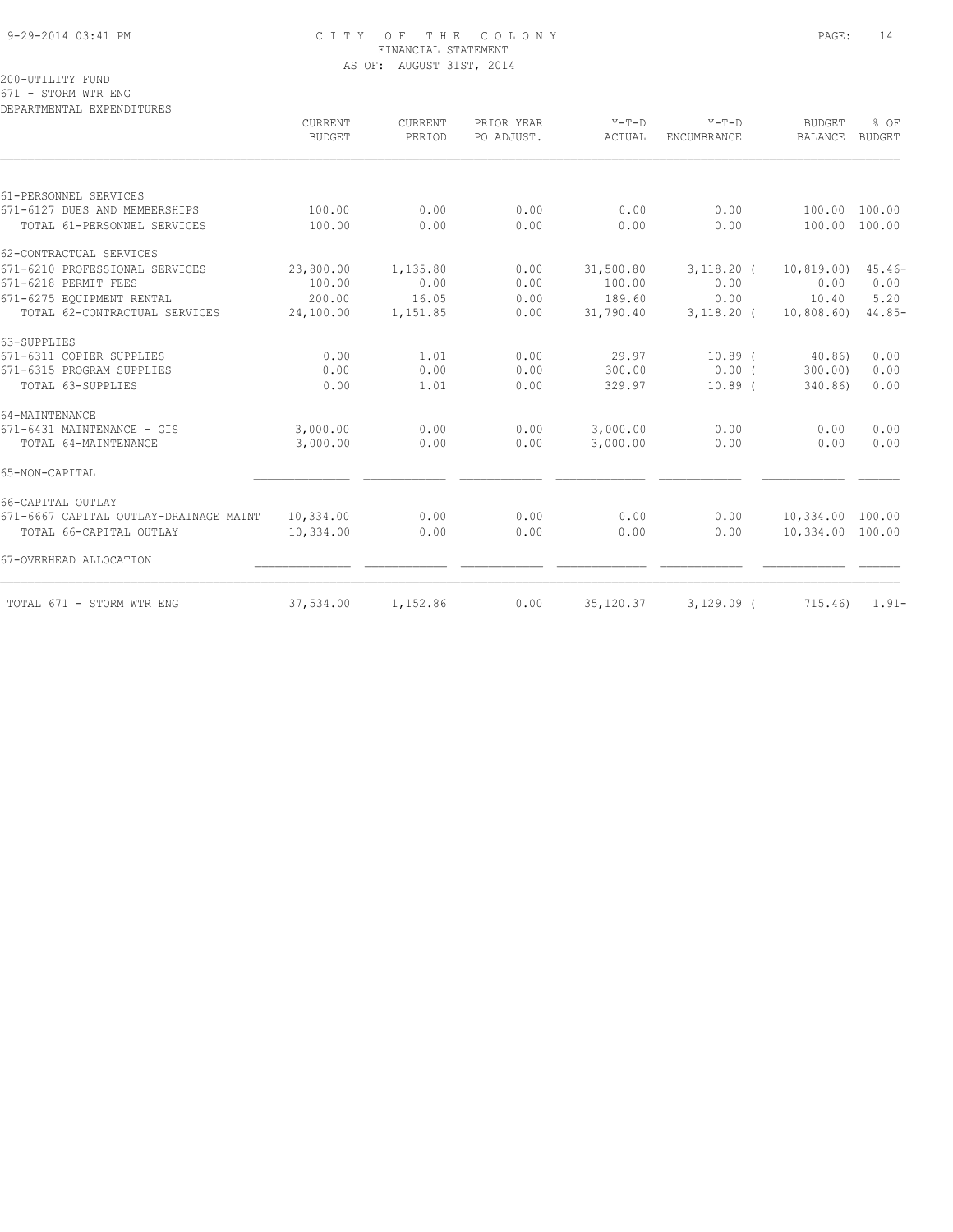#### 9-29-2014 03:41 PM C I T Y O F T H E C O L O N Y PAGE: 15 FINANCIAL STATEMENT AS OF: AUGUST 31ST, 2014

200-UTILITY FUND

672 - STORM WTR PUB WKS DEPARTMENTAL EXPENDITURES

|                                    | CURRENT<br><b>BUDGET</b> | CURRENT<br>PERIOD | PRIOR YEAR<br>PO ADJUST. | $Y-T-D$<br>ACTUAL | $Y-T-D$<br>ENCUMBRANCE | <b>BUDGET</b><br><b>BALANCE</b> | % OF<br><b>BUDGET</b> |
|------------------------------------|--------------------------|-------------------|--------------------------|-------------------|------------------------|---------------------------------|-----------------------|
| 61-PERSONNEL SERVICES              |                          |                   |                          |                   |                        |                                 |                       |
| 672-6110 SALARIES                  | 59,131.00                | 4,734.56          | 0.00                     | 50,483.93         | 0.00                   | 8,647.07                        | 14.62                 |
| 672-6111 SALARIES, OVERTIME        | 1,500.00                 | 97.41             | 0.00                     | 2,260.74          | 0.00(                  | 760.74)                         | $50.72 -$             |
| 672-6114 HOSPITALIZATION INSURANCE | 14,628.00                | 1,213.72          | 0.00                     | 11,403.58         | 0.00                   | 3,224.42                        | 22.04                 |
| 672-6115 SOCIAL SECURITY TAXES     | 4,850.00                 | 544.62            | 0.00                     | 3,968.54          | 0.00                   | 881.46                          | 18.17                 |
| 672-6116 WORKERS' COMPENSATION     | 4,558.00                 | 0.00              | 0.00                     | 0.00              | 0.00                   | 4,558.00                        | 100.00                |
| 672-6117 RETIREMENT CONTRIBUTIONS  | 7,510.00                 | 595.79            | 0.00                     | 6,508.95          | 0.00                   | 1,001.05                        | 13.33                 |
| 672-6125 EDUCATION AND TRAINING    | 0.00                     | 0.00              | 0.00                     | 72.00             | 0.00(                  | 72.00                           | 0.00                  |
| TOTAL 61-PERSONNEL SERVICES        | 92,177.00                | 7,186.10          | 0.00                     | 74,697.74         | 0.00                   | 17,479.26                       | 18.96                 |
| 62-CONTRACTUAL SERVICES            |                          |                   |                          |                   |                        |                                 |                       |
| 672-6210 PROFESSIONAL SERVICES     | 20,000.00                | 0.00              | 0.00                     | 0.00              | 0.00                   | 20,000.00 100.00                |                       |
| 672-6213 CONTRACTUAL SERVICES      | 10,000.00                | 0.00              | 0.00                     | 24,132.00         | $0.00$ (               | 14, 132.00) 141.32-             |                       |
| 672-6218 PERMIT FEES               | 0.00                     | 0.00              | 0.00                     | 200.00            | $0.00$ (               | 200.00                          | 0.00                  |
| 672-6275 EQUIPMENT RENTAL          | 2,500.00                 | 0.00              | 0.00                     | 0.00              | 0.00                   | 2,500.00                        | 100.00                |
| TOTAL 62-CONTRACTUAL SERVICES      | 32,500.00                | 0.00              | 0.00                     | 24,332.00         | 0.00                   | 8,168.00                        | 25.13                 |
| 63-SUPPLIES                        |                          |                   |                          |                   |                        |                                 |                       |
| 64-MAINTENANCE                     |                          |                   |                          |                   |                        |                                 |                       |
| 672-6421 DRAINAGE MAINTENANCE      | 15,000.00                | 0.00              | 0.00                     | 4,528.66          | 0.00                   | 10,471.34                       | 69.81                 |
| TOTAL 64-MAINTENANCE               | 15,000.00                | 0.00              | 0.00                     | 4,528.66          | 0.00                   | 10,471.34                       | 69.81                 |
| 66-CAPITAL OUTLAY                  |                          |                   |                          |                   |                        |                                 |                       |
| 67-OVERHEAD ALLOCATION             |                          |                   |                          |                   |                        |                                 |                       |
| TOTAL 672 - STORM WTR PUB WKS      | 139,677.00               | 7,186.10          | 0.00                     | 103,558.40        | 0.00                   | 36,118.60                       | 25.86                 |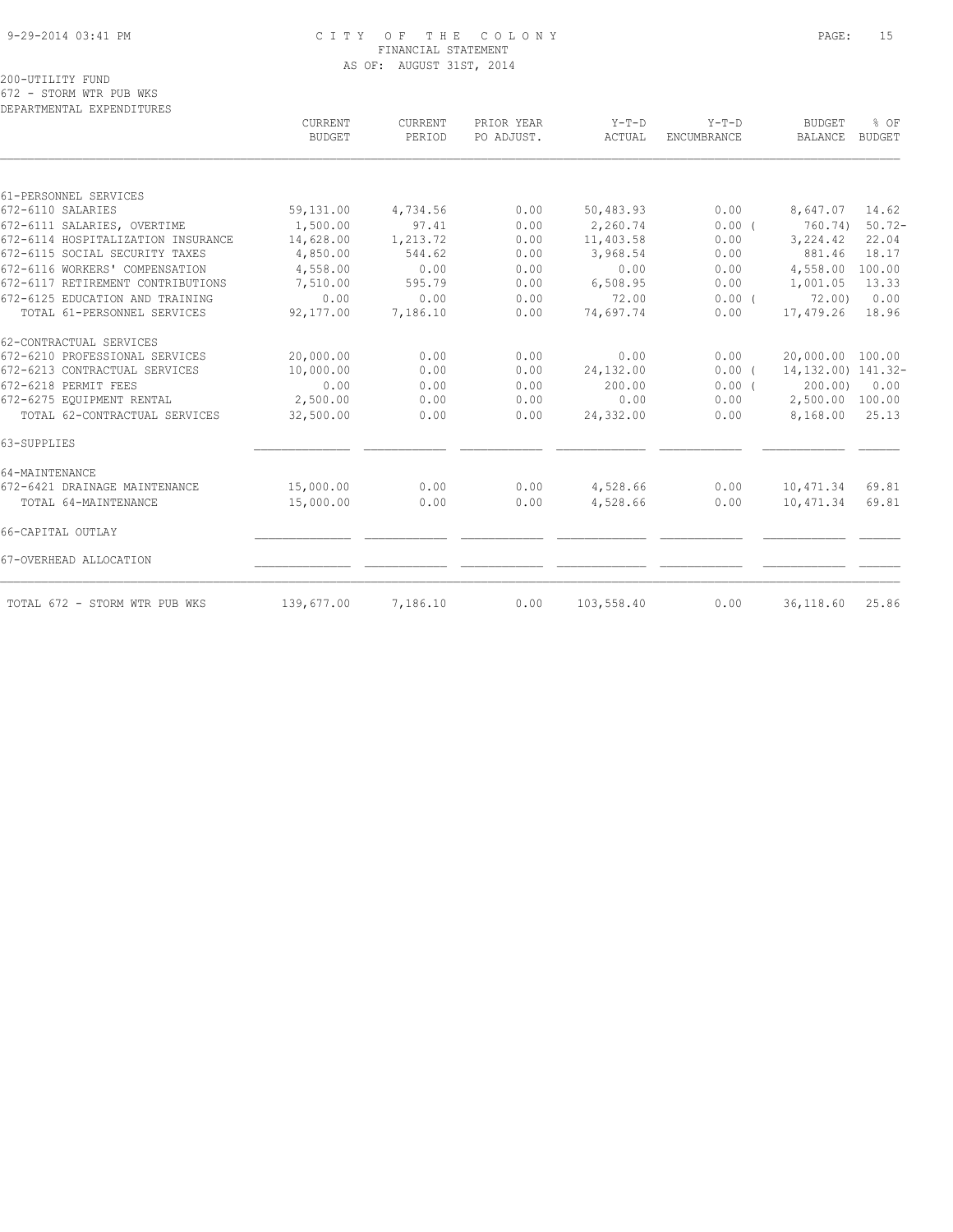#### 9-29-2014 03:41 PM C I T Y O F T H E C O L O N Y PAGE: 16 FINANCIAL STATEMENT AS OF: AUGUST 31ST, 2014

200-UTILITY FUND

690 - ENVIRONMENTAL

DEPARTMENTAL EXPENDITURES

|                                     | <b>CURRENT</b><br><b>BUDGET</b> | CURRENT<br>PERIOD | PRIOR YEAR<br>PO ADJUST. | $Y-T-D$<br>ACTUAL | $Y-T-D$<br>ENCUMBRANCE | <b>BUDGET</b><br><b>BALANCE</b> | % OF<br>BUDGET   |
|-------------------------------------|---------------------------------|-------------------|--------------------------|-------------------|------------------------|---------------------------------|------------------|
|                                     |                                 |                   |                          |                   |                        |                                 |                  |
| 61-PERSONNEL SERVICES               |                                 |                   |                          |                   |                        |                                 |                  |
| 690-6110 SALARIES                   | 66,959.00                       | 5,053.00          | 0.00                     | 60,642.83         | 0.00                   | 6,316.17                        | 9.43             |
| 690-6114 HOSPITALIZATION INSURANCE  | 7,314.00                        | 627.42            | 0.00                     | 6,823.62          | 0.00                   | 490.38                          | 6.70             |
| 690-6115 SOCIAL SECURITY TAXES      | 5,360.00                        | 526.41            | 0.00                     | 4,072.90          | 0.00                   | 1,287.10                        | 24.01            |
| 690-6116 WORKERS' COMPENSATION      | 142.00                          | 0.00              | 0.00                     | 0.00              | 0.00                   | 142.00                          | 100.00           |
| 690-6117 RETIREMENT CONTRIBUTIONS   | 8,280.00                        | 623.04            | 0.00                     | 7,533.88          | 0.00                   | 746.12                          | 9.01             |
| 690-6125 EDUCATION AND TRAINING     | 1,000.00                        | 0.00              | 0.00                     | 857.47            | 0.00                   | 142.53                          | 14.25            |
| 690-6126 TRAVEL EXPENSE             | 1,500.00                        | 454.80            | 0.00                     | 454.80            | 0.00                   | 1,045.20                        | 69.68            |
| 690-6127 DUES AND MEMBERSHIPS       | 300.00                          | 0.00              | 0.00                     | 358.66            | $0.00$ (               |                                 | $58.66$ ) 19.55- |
| TOTAL 61-PERSONNEL SERVICES         | 90,855.00                       | 7,284.67          | 0.00                     | 80,744.16         | 0.00                   | 10,110.84                       | 11.13            |
| 62-CONTRACTUAL SERVICES             |                                 |                   |                          |                   |                        |                                 |                  |
| 690-6213 CONTRACTUAL SERVICES       | 33,000.00                       | 908.00            | 0.00                     | 33,038.51         | 14,074.00 (            | 14, 112.51)                     | $42.77-$         |
| 690-6235 PRINTING SERVICES          | 2,000.00                        | 0.00              | 0.00                     | 1,625.00          | 0.00                   | 375.00                          | 18.75            |
| 690-6275 EQUIPMENT RENTAL           | 700.00                          | 16.13             | 0.00                     | 192.96            | 1.12                   | 505.92                          | 72.27            |
| TOTAL 62-CONTRACTUAL SERVICES       | 35,700.00                       | 924.13            | 0.00                     | 34,856.47         | 14,075.12 (            | 13,231.59)                      | $37.06-$         |
| 63-SUPPLIES                         |                                 |                   |                          |                   |                        |                                 |                  |
| 690-6310 OFFICE SUPPLIES            | 250.00                          | 0.00              | 0.00                     | 648.53            | 0.00(                  |                                 | 398.53) 159.41-  |
| 690-6311 COPIER SUPPLIES            | 450.00                          | 1.01              | 0.00                     | 48.01             | 10.92                  | 391.07                          | 86.90            |
| 690-6312 COMPUTER SUPPLIES          | 50.00                           | 0.00              | 0.00                     | 0.00              | 0.00                   | 50.00                           | 100.00           |
| 690-6313 JANITORIAL SUPPLIES        | 200.00                          | 0.00              | 0.00                     | 0.00              | 0.00                   | 200.00                          | 100.00           |
| 690-6314 RECYCLING SUPPLIES         | 6,000.00                        | 0.00              | 0.00                     | 3,574.01          | 0.00                   | 2,425.99                        | 40.43            |
| 690-6320 POSTAGE                    | 2,000.00                        | 1.40              | 0.00                     | 47.13             | 0.00                   | 1,952.87                        | 97.64            |
| 690-6322 SMALL TOOLS                | 1,000.00                        | 0.00              | 0.00                     | 0.00              | 0.00                   | 1,000.00 100.00                 |                  |
| 690-6330 BOOKS AND PERIODICALS      | 200.00                          | 0.00              | 0.00                     | 52.00             | 0.00                   | 148.00                          | 74.00            |
| 690-6331 PUBLIC EDUCATION MATERIAL  | 7,000.00                        | 0.00              | 0.00                     | 7,540.00          | $0.00$ (               | 540.00                          | $7.71-$          |
| 690-6390 MISCELLANEOUS SUPPLIES     | 2,000.00                        | 0.00              | 0.00                     | 1,484.63          | 0.00                   | 515.37                          | 25.77            |
| TOTAL 63-SUPPLIES                   | 19,150.00                       | 2.41              | 0.00                     | 13,394.31         | 10.92                  | 5,744.77                        | 30.00            |
| 64-MAINTENANCE                      |                                 |                   |                          |                   |                        |                                 |                  |
| 65-NON-CAPITAL                      |                                 |                   |                          |                   |                        |                                 |                  |
| 66-CAPITAL OUTLAY                   |                                 |                   |                          |                   |                        |                                 |                  |
| 690-6640 CAPITAL OUTLAY - BUILDINGS | 0.00                            | 0.00              | 0.00                     | 3,840.00          | $0.00$ (               | 3,840.00                        | 0.00             |
| TOTAL 66-CAPITAL OUTLAY             | 0.00                            | 0.00              | 0.00                     | 3,840.00          | $0.00$ (               | 3,840.00                        | 0.00             |